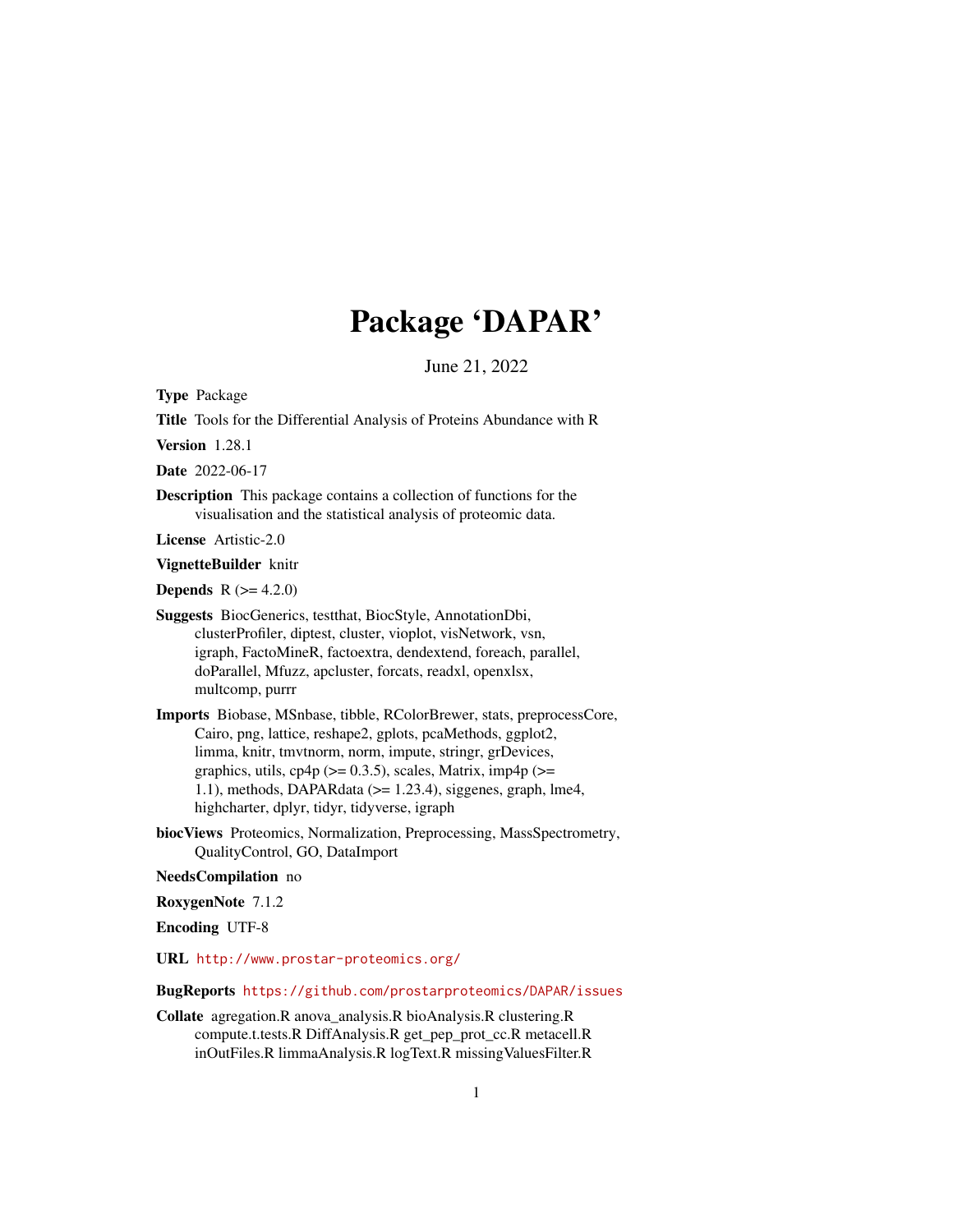missingValuesImputation\_PeptideLevel.R missingValuesImputation\_ProteinLevel.R normalize.R pepa.R plots\_boxplot.R plots\_compare\_Norm.R plots\_corr\_matrix.R plots\_density.R plots\_density\_CV.R plots\_heatmaps.R plots\_pca.R plots\_violin.R utils.R volcanoPlot.R palette.R hypothesisTest.R metacell\_Plots.R

git\_url https://git.bioconductor.org/packages/DAPAR

git\_branch RELEASE\_3\_15

git\_last\_commit 0f29e09

git\_last\_commit\_date 2022-06-17

Date/Publication 2022-06-21

Author Samuel Wieczorek [aut, cre],

Florence Combes [aut], Thomas Burger [aut], Vasile-Cosmin Lazar [ctb], Enora Fremy [ctb], Helene Borges [ctb]

Maintainer Samuel Wieczorek <samuel.wieczorek@cea.fr>

# R topics documented:

| 6             |
|---------------|
| 7             |
| 8             |
| 8             |
| <b>9</b>      |
| 10            |
| 11            |
| 12            |
| -12           |
| $-13$         |
|               |
|               |
|               |
|               |
| -17           |
| -18           |
| -19           |
| <sup>20</sup> |
| 21            |
| 21            |
|               |
| 24            |
|               |
| 25            |
| -27           |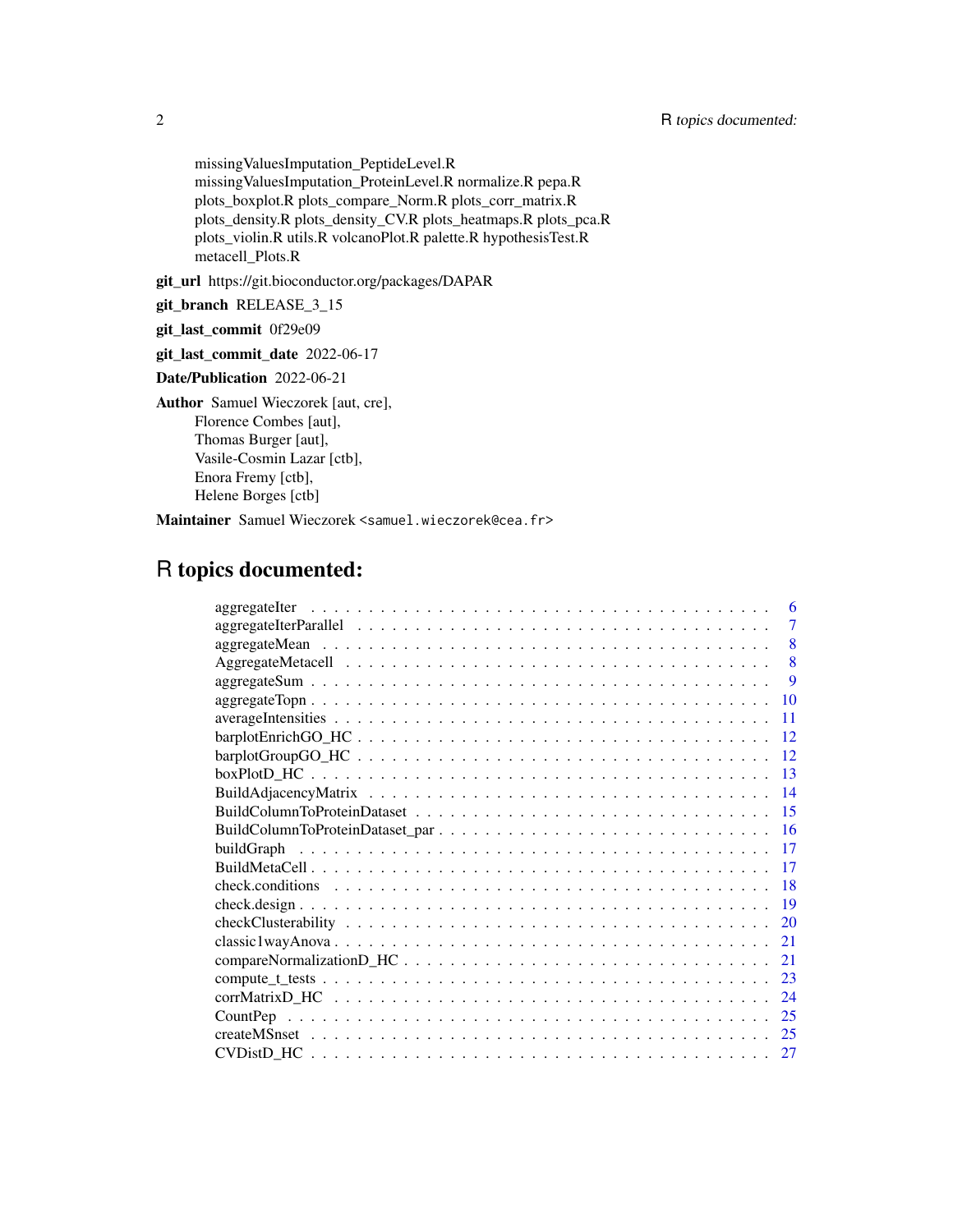|                          | 28 |
|--------------------------|----|
|                          | 28 |
|                          | 29 |
|                          | 30 |
|                          | 31 |
|                          | 32 |
|                          | 33 |
|                          | 34 |
|                          | 35 |
|                          | 37 |
|                          | 38 |
|                          | 39 |
|                          | 40 |
|                          | 40 |
|                          | 41 |
|                          | 42 |
|                          | 43 |
|                          | 44 |
|                          | 45 |
|                          | 45 |
|                          | 46 |
|                          | 47 |
|                          | 48 |
|                          | 48 |
|                          | 49 |
|                          | 50 |
|                          | 51 |
|                          | 51 |
|                          | 52 |
|                          | 53 |
|                          | 53 |
|                          | 54 |
|                          | 54 |
|                          | 55 |
|                          | 56 |
|                          | 56 |
|                          | 57 |
|                          | 58 |
| getQuantile4Imp          | 58 |
|                          | 59 |
| getTextForAnaDiff        | 60 |
| getTextForFiltering      | 60 |
| getTextForGOAnalysis     | 61 |
| getTextForHypothesisTest | 61 |
| getTextForNewDataset     | 62 |
|                          | 63 |
|                          | 63 |
|                          | 64 |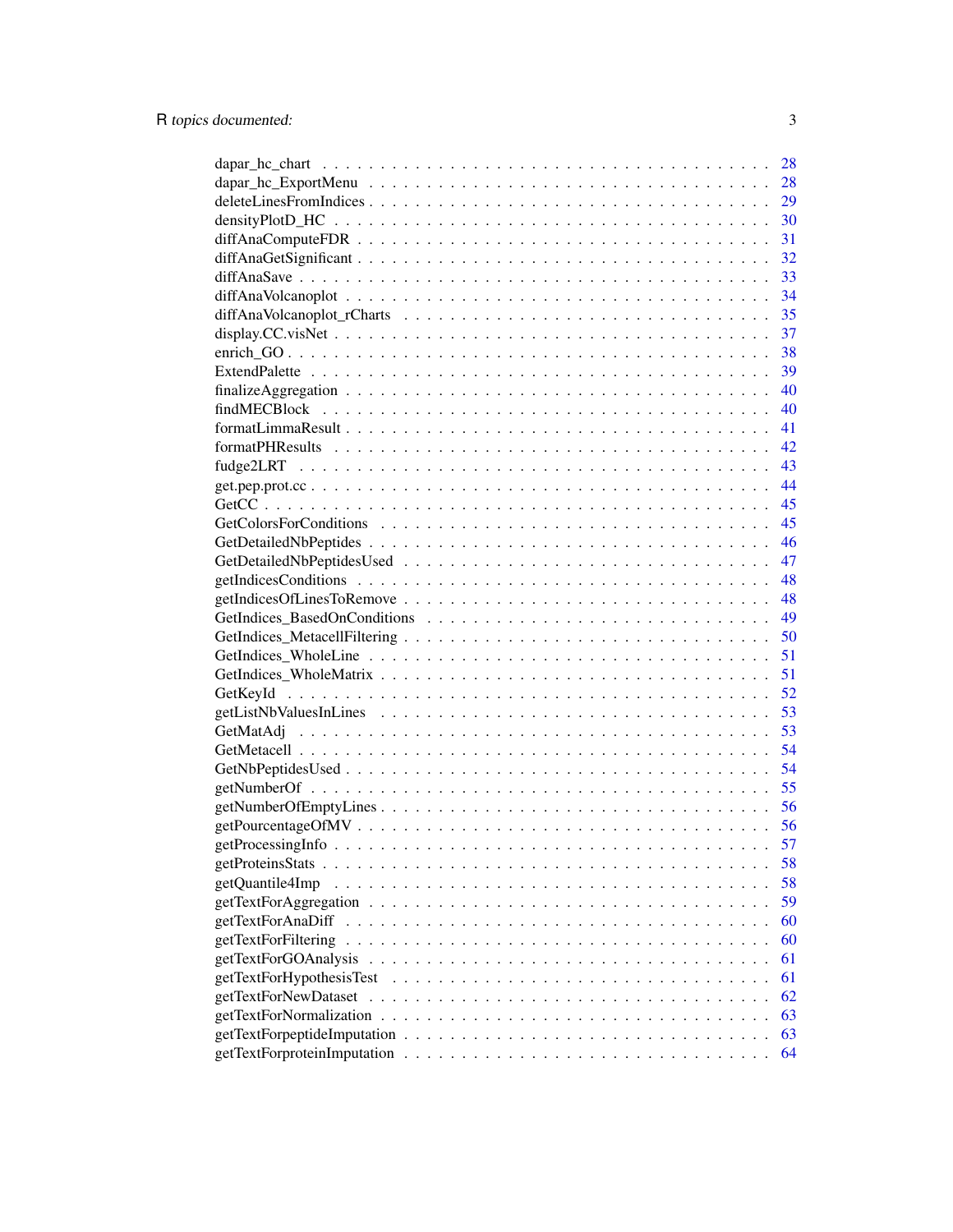|                                                                                                                        | 65 |
|------------------------------------------------------------------------------------------------------------------------|----|
|                                                                                                                        | 65 |
|                                                                                                                        | 66 |
|                                                                                                                        | 67 |
|                                                                                                                        | 68 |
| $group_GO \dots \dots \dots \dots \dots \dots \dots \dots \dots \dots \dots \dots \dots \dots \dots \dots \dots \dots$ | 68 |
|                                                                                                                        | 69 |
|                                                                                                                        | 70 |
|                                                                                                                        | 71 |
|                                                                                                                        | 72 |
|                                                                                                                        | 73 |
|                                                                                                                        | 74 |
|                                                                                                                        | 75 |
| $inner. aggregate. top n \ldots \ldots \ldots \ldots \ldots \ldots \ldots \ldots \ldots \ldots \ldots \ldots \ldots$   | 76 |
|                                                                                                                        | 77 |
|                                                                                                                        | 77 |
|                                                                                                                        | 78 |
|                                                                                                                        | 78 |
| LH1                                                                                                                    | 79 |
|                                                                                                                        |    |
|                                                                                                                        |    |
|                                                                                                                        |    |
|                                                                                                                        |    |
|                                                                                                                        |    |
|                                                                                                                        | 83 |
|                                                                                                                        | 84 |
|                                                                                                                        | 84 |
|                                                                                                                        | 85 |
|                                                                                                                        | 86 |
|                                                                                                                        | 86 |
|                                                                                                                        | 87 |
|                                                                                                                        | 88 |
|                                                                                                                        |    |
|                                                                                                                        | 89 |
|                                                                                                                        | 90 |
|                                                                                                                        |    |
|                                                                                                                        |    |
|                                                                                                                        | 92 |
|                                                                                                                        | 93 |
|                                                                                                                        | 94 |
|                                                                                                                        | 95 |
| mvImage                                                                                                                | 96 |
| my_hc_chart                                                                                                            | 97 |
|                                                                                                                        | 97 |
|                                                                                                                        | 98 |
|                                                                                                                        | 99 |
|                                                                                                                        | 99 |
|                                                                                                                        |    |
|                                                                                                                        |    |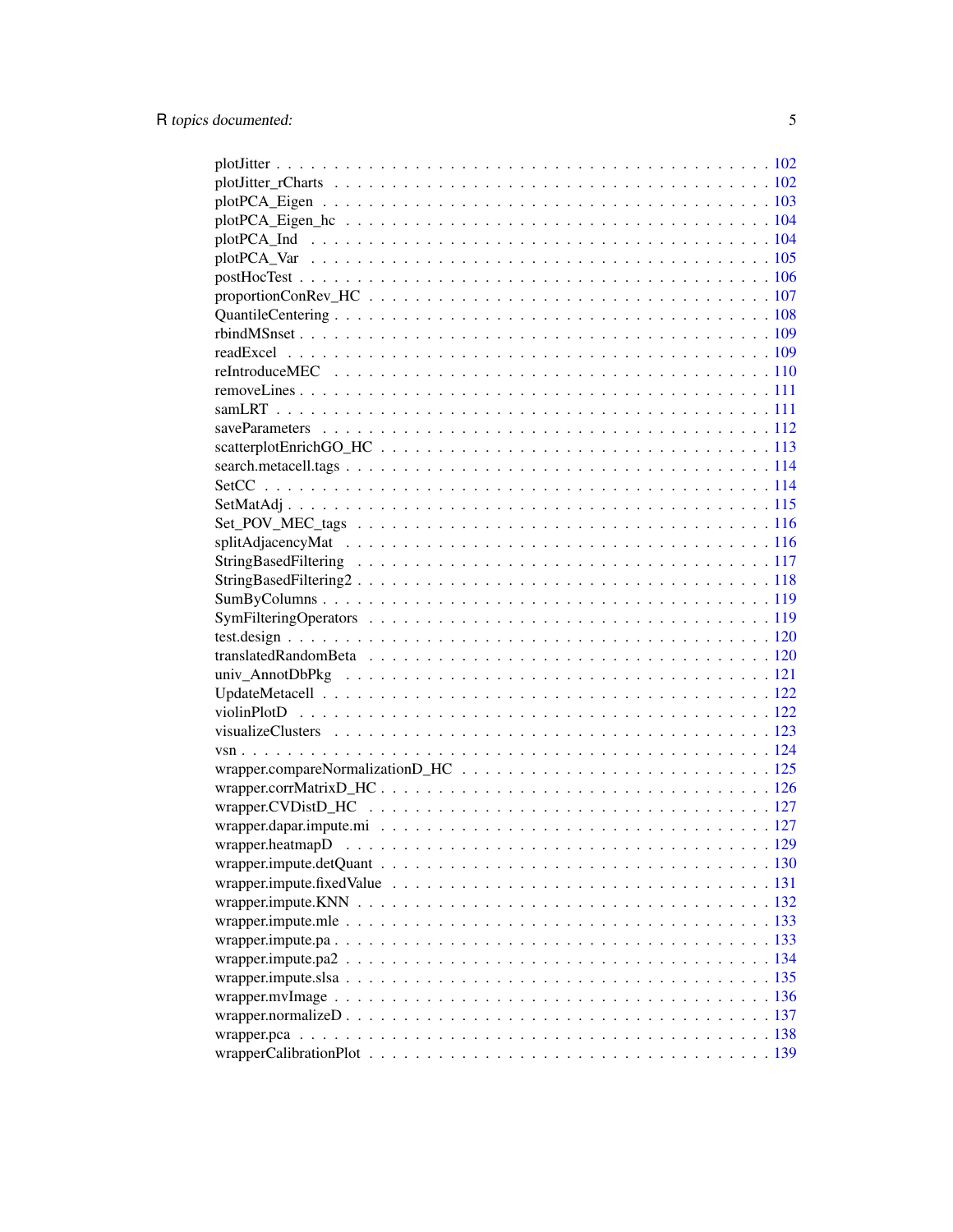<span id="page-5-0"></span>

| Index | 146 |  |
|-------|-----|--|

aggregateIter *xxxx*

#### Description

Method to xxxxx

# Usage

```
aggregateIter(obj.pep, X, init.method = "Sum", method = "Mean", n = NULL)
```
# Arguments

| obj.pep     | <b>XXXXX</b> |
|-------------|--------------|
| x           | <b>xxxx</b>  |
| init method | <b>xxxxx</b> |
| method      | <b>XXXXX</b> |
|             | <b>xxxx</b>  |

# Value

A protein object of class MSnset

# Author(s)

Samuel Wieczorek

```
utils::data(Exp1_R25_pept, package='DAPARdata')
protID <- "Protein_group_IDs"
X <- BuildAdjacencyMatrix(Exp1_R25_pept[1:10], protID, FALSE)
ll.agg <- aggregateIter(Exp1_R25_pept[1:10], X=X)
```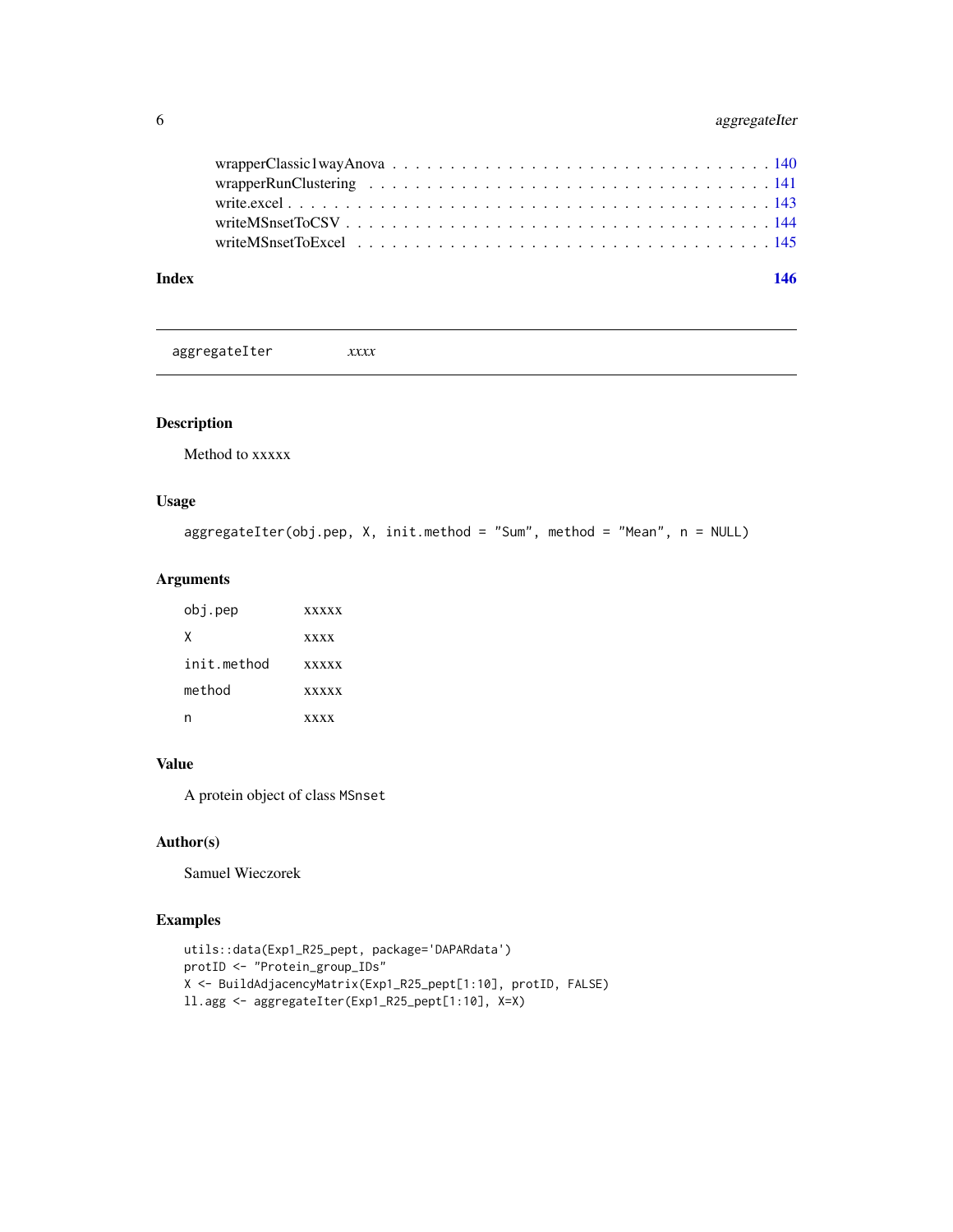<span id="page-6-0"></span>aggregateIterParallel *xxxx*

# Description

Method to xxxxx

# Usage

```
aggregateIterParallel(
 obj.pep,
 X,
 init.method = "Sum",
 method = "Mean",
 n = NULL)
```
# Arguments

| obj.pep     | <b>xxxxx</b> |
|-------------|--------------|
| x           | <b>xxxx</b>  |
| init.method | <b>XXXXX</b> |
| method      | <b>XXXXX</b> |
|             | <b>XXXX</b>  |

# Value

xxxxx

#### Author(s)

Samuel Wieczorek

#### Examples

```
## Not run:
library(MSnbase)
utils::data(Exp1_R25_pept, package='DAPARdata')
protID <- "Protein_group_IDs"
obj.pep <- Exp1_R25_pept[1:10]
X <- BuildAdjacencyMatrix(obj.pep, protID, FALSE)
obj.agg <- aggregateIterParallel(obj.pep, X)
```
## End(Not run)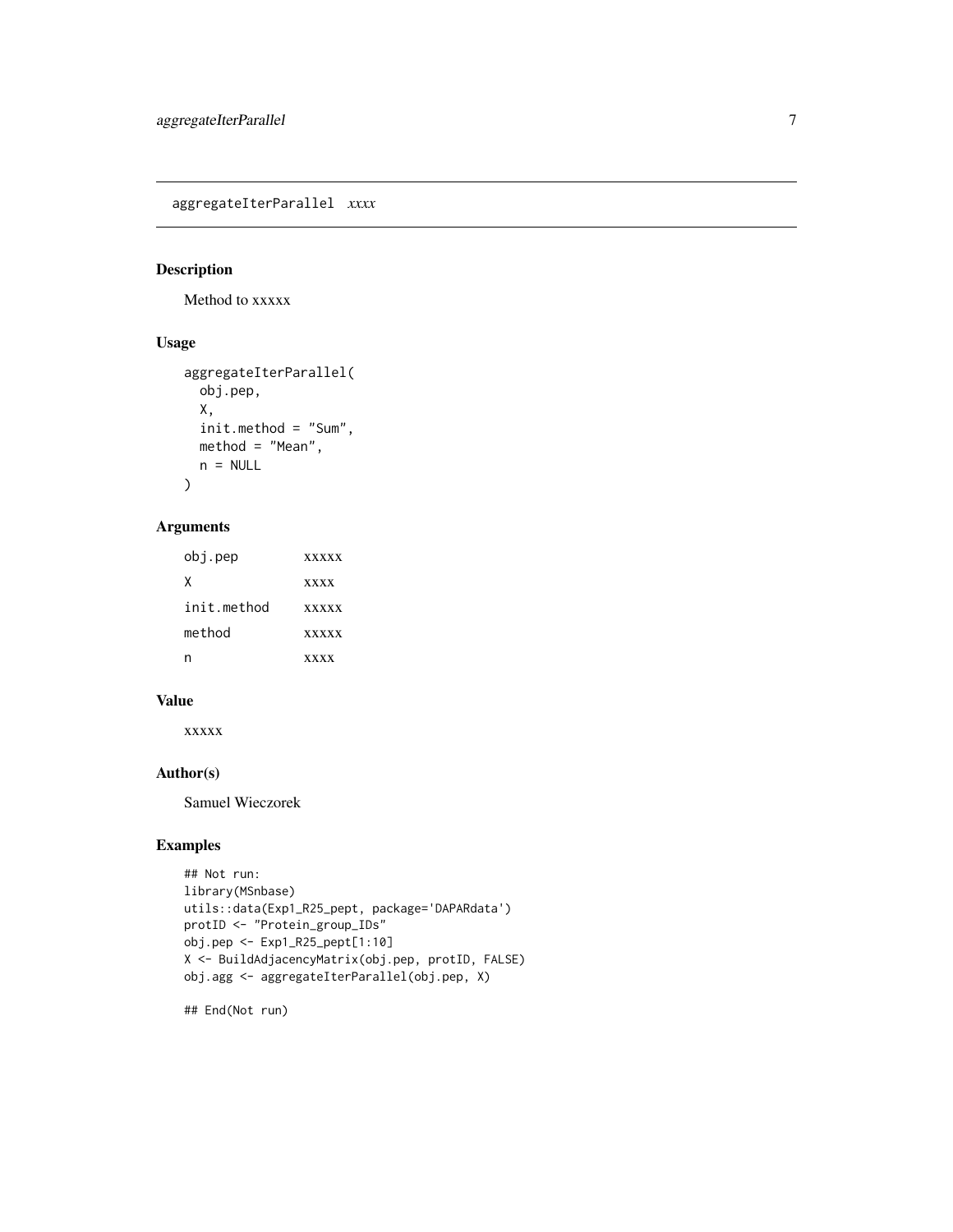<span id="page-7-0"></span>

#### Description

This function computes the intensity of proteins as the mean of the intensities of their peptides.

#### Usage

```
aggregateMean(obj.pep, X)
```
#### Arguments

| obj.pep | A peptide object of class MSnset                                               |
|---------|--------------------------------------------------------------------------------|
|         | An adjacency matrix in which lines and columns correspond respectively to pep- |
|         | tides and proteins.                                                            |

#### Value

A matrix of intensities of proteins

#### Author(s)

Alexia Dorffer

#### Examples

```
utils::data(Exp1_R25_pept, package='DAPARdata')
obj.pep <- Exp1_R25_pept[1:10]
obj.pep.imp <- wrapper.impute.detQuant(obj.pep, na.type='missing')
protID <- obj.pep@experimentData@other$proteinId
X <- BuildAdjacencyMatrix(obj.pep.imp, protID, FALSE)
ll.agg <- aggregateMean(obj.pep.imp, X)
```
AggregateMetacell *Symbolic product of matrices*

#### Description

Execute a product two matrices: the first is an adjacency one while the second if a simple dataframe

#### Usage

AggregateMetacell(X, obj.pep)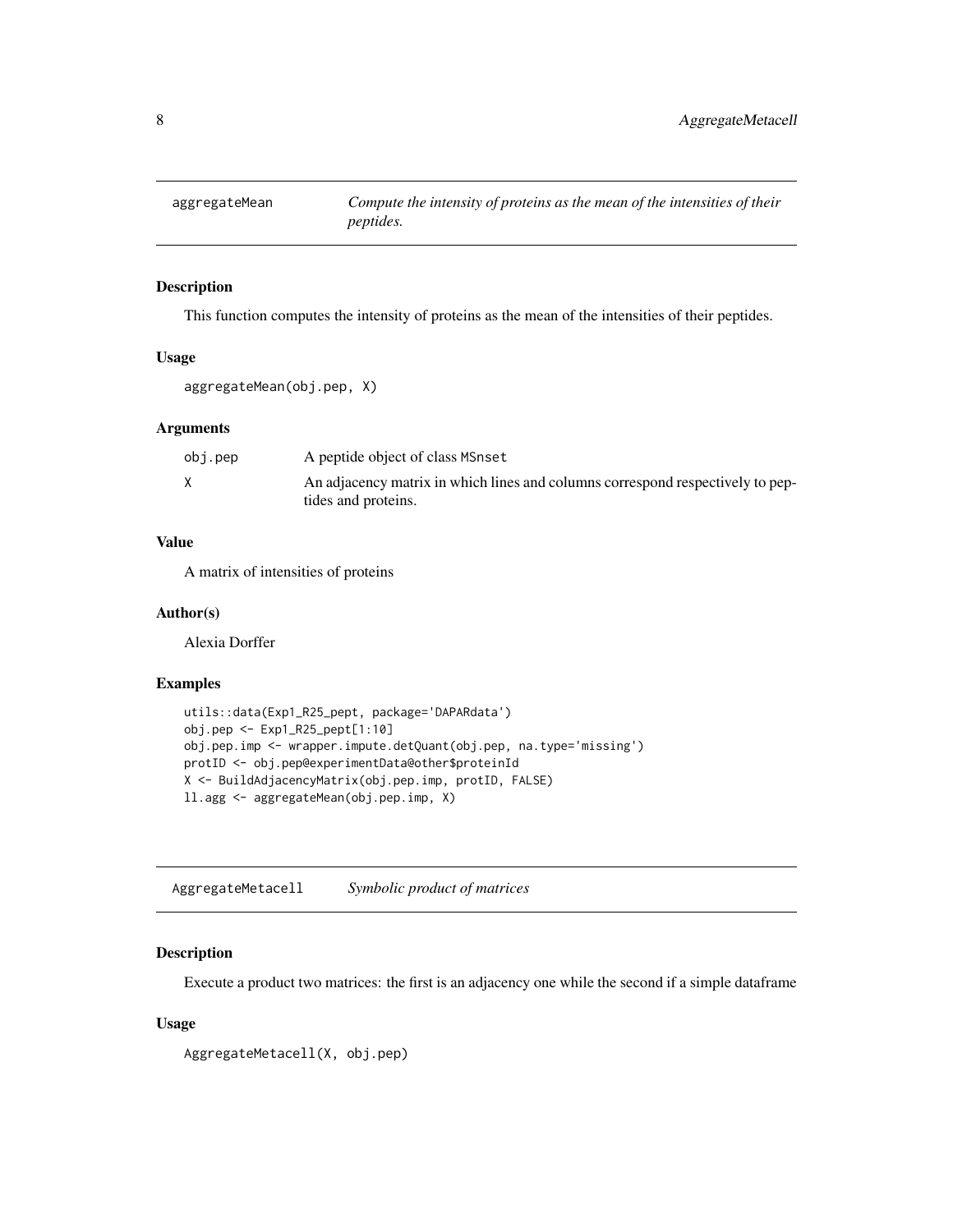# <span id="page-8-0"></span>aggregateSum 9

# Arguments

|         | An adjacency matrix between peptides and proteins |
|---------|---------------------------------------------------|
| obj.pep | A data frame of the cell metadata for peptides    |

#### Value

xxxx

#### Author(s)

Samuel Wieczorek

#### Examples

```
library(MSnbase)
utils::data(Exp1_R25_pept, package='DAPARdata')
obj.pep <- Exp1_R25_pept[1:100]
protID <- "Protein_group_IDs"
X <- BuildAdjacencyMatrix(obj.pep, protID, FALSE)
agg.meta <- AggregateMetacell(X, obj.pep)
```

| aggregateSum | Compute the intensity of proteins with the sum of the intensities of their |
|--------------|----------------------------------------------------------------------------|
|              | <i>peptides.</i>                                                           |

# Description

This function computes the intensity of proteins based on the sum of the intensities of their peptides.

# Usage

```
aggregateSum(obj.pep, X)
```
# Arguments

| obj.pep | A matrix of intensities of peptides                                            |
|---------|--------------------------------------------------------------------------------|
|         | An adjacency matrix in which lines and columns correspond respectively to pep- |
|         | tides and proteins.                                                            |

#### Value

A matrix of intensities of proteins

#### Author(s)

Alexia Dorffer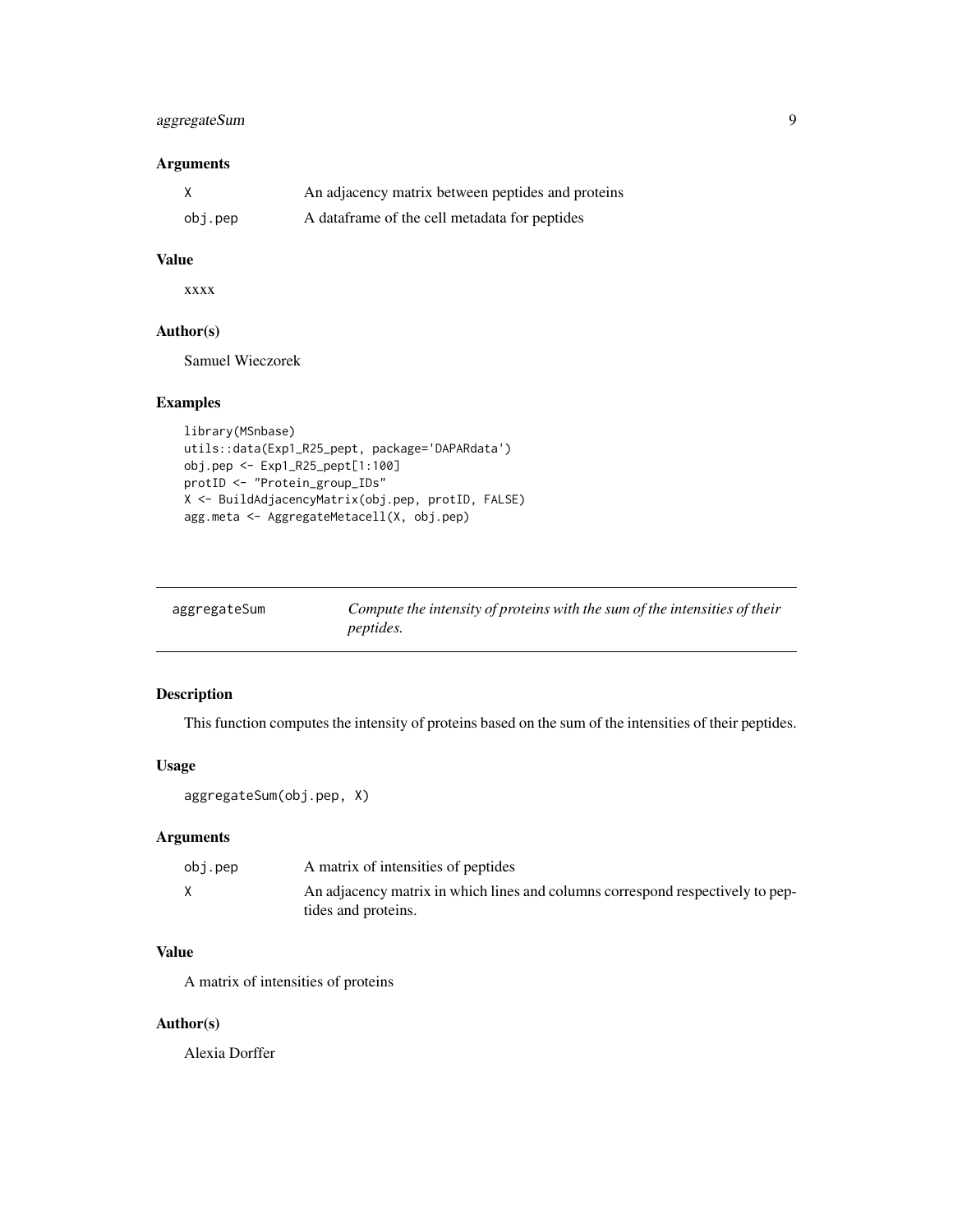# Examples

```
library(MSnbase)
utils::data(Exp1_R25_pept, package='DAPARdata')
obj.pep <- Exp1_R25_pept[1:20]
obj.pep.imp <- wrapper.impute.detQuant(obj.pep, na.type='missing')
protID <- obj.pep@experimentData@other$proteinId
X <- BuildAdjacencyMatrix(obj.pep, protID, FALSE)
ll.agg <- DAPAR::aggregateSum(obj.pep.imp, X)
```

| aggregateTopn | Compute the intensity of proteins as the sum of the intensities of their |
|---------------|--------------------------------------------------------------------------|
|               | <i>n</i> best peptides.                                                  |

#### Description

This function computes the intensity of proteins as the sum of the intensities of their n best peptides.

#### Usage

aggregateTopn(obj.pep, X, method = "Mean", n = 10)

#### Arguments

| obj.pep | A matrix of intensities of peptides                                                                   |
|---------|-------------------------------------------------------------------------------------------------------|
| X.      | An adjacency matrix in which lines and columns correspond respectively to pep-<br>tides and proteins. |
| method  | <b>XXX</b>                                                                                            |
| n       | The maximum number of peptides used to aggregate a protein.                                           |

# Value

A matrix of intensities of proteins

#### Author(s)

Alexia Dorffer, Samuel Wieczorek

```
## Not run:
library(MSnbase)
utils::data(Exp1_R25_pept, package='DAPARdata')
obj.pep <- Exp1_R25_pept[1:10]
protID <- "Protein_group_IDs"
X <- BuildAdjacencyMatrix(obj.pep, protID, FALSE)
ll.agg <- DAPAR::aggregateTopn(obj.pep, X, n=3)
```
<span id="page-9-0"></span>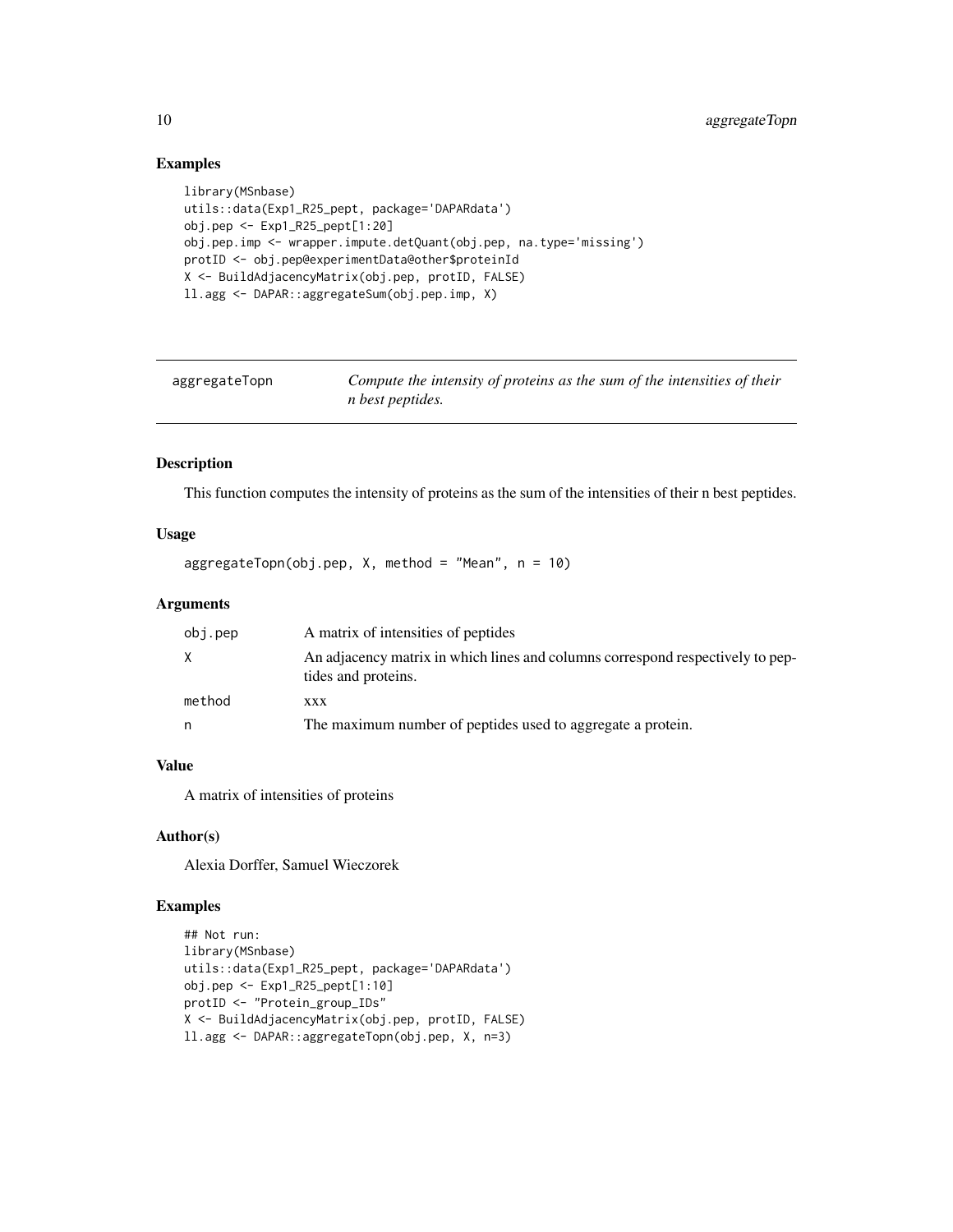<span id="page-10-0"></span>## End(Not run)

averageIntensities *Average protein/peptide abundances for each condition studied*

#### Description

Calculate the average of the abundances for each protein in each condition for an ExpressionSet or MSnSet. Needs to have the array expression data ordered in the same way as the phenotype data (columns of the array data in the same order than the condition column in the phenotype data).

#### Usage

averageIntensities(ESet\_obj)

#### Arguments

ESet\_obj ExpressionSet object containing all the data

#### Value

a dataframe in wide format providing (in the case of 3 or more conditions) the means of intensities for each protein/peptide in each condition. If there are less than 3 conditions, an error message is returned.

#### Author(s)

Helene Borges

```
utils::data(Exp1_R25_prot, package='DAPARdata')
obj <- Exp1_R25_prot[1:1000]
level <- obj@experimentData@other$typeOfData
metacell.mask <- match.metacell(GetMetacell(obj), 'missing', level)
indices <- GetIndices_WholeMatrix(metacell.mask, op='>=', th=1)
obj <- MetaCellFiltering(obj, indices, cmd='delete')
averageIntensities(obj$new)
```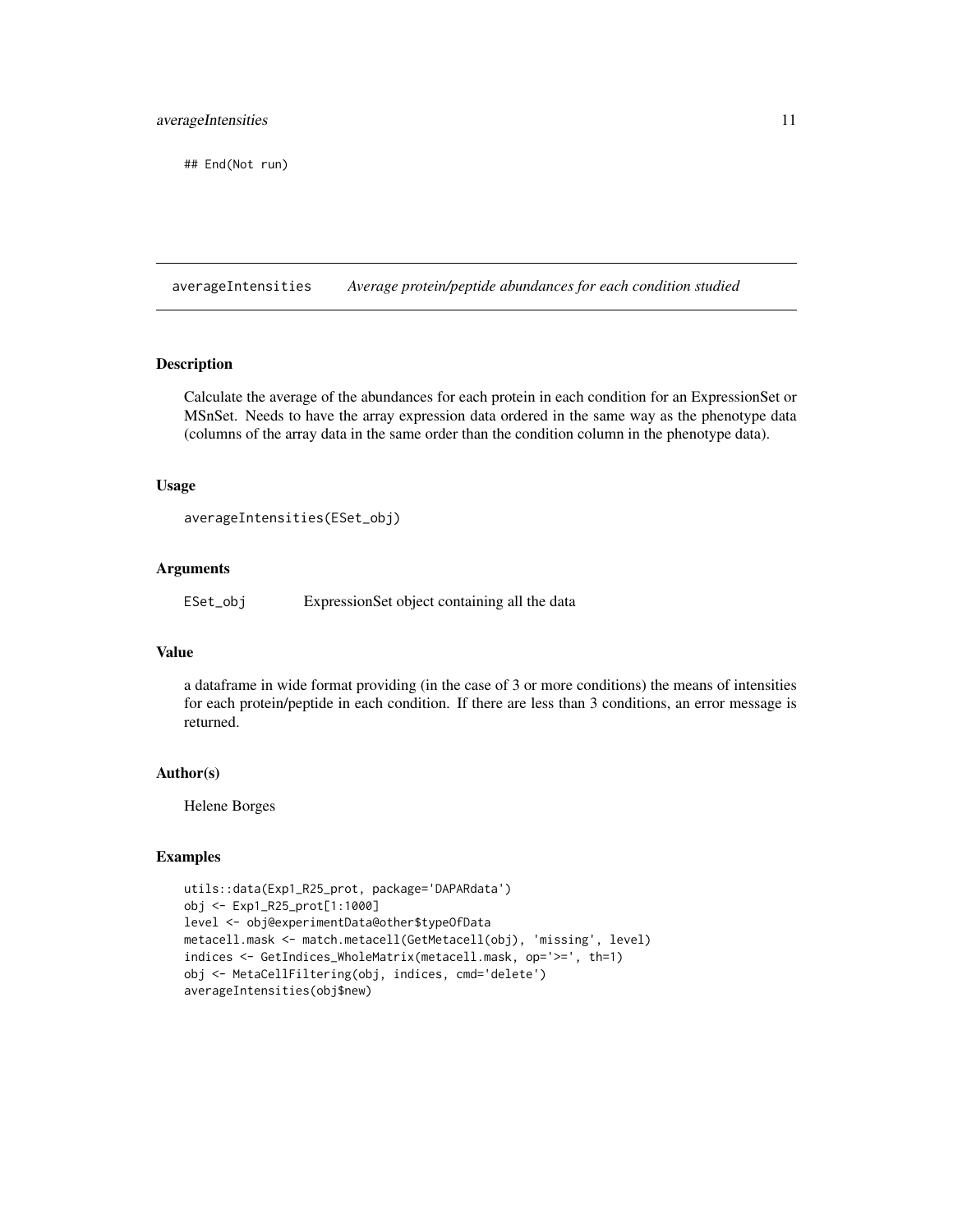<span id="page-11-0"></span>barplotEnrichGO\_HC *A barplot that shows the result of a GO enrichment, using the package* highcharter

# Description

A barplot of GO enrichment analysis

# Usage

barplotEnrichGO\_HC(ego, maxRes = 5, title = NULL)

# Arguments

| ego    | The result of the GO enrichment, provides either by the function enrich GO in |
|--------|-------------------------------------------------------------------------------|
|        | the package DAPAR or the function enrich GO of the package 'clusterProfiler'  |
| maxRes | The maximum number of categories to display in the plot                       |
| title  | The title of the plot                                                         |

# Value

A barplot

# Author(s)

Samuel Wieczorek

| barplotGroupGO_HC | A barplot which shows the result of a GO classification, using the |  |  |  |
|-------------------|--------------------------------------------------------------------|--|--|--|
|                   | <i>package</i> highcharter                                         |  |  |  |

# Description

A barplot of GO classification analysis

#### Usage

```
barplotGroupGO_HC(ggo, maxRes = 5, title = "")
```
# Arguments

| ggo    | The result of the GO classification, provides either by the function group_GO in<br>the package DAPAR or the function group 60 in the package 'cluster Profiler' |
|--------|------------------------------------------------------------------------------------------------------------------------------------------------------------------|
|        |                                                                                                                                                                  |
| maxRes | An integer which is the maximum number of classes to display in the plot                                                                                         |
| title  | The title of the plot                                                                                                                                            |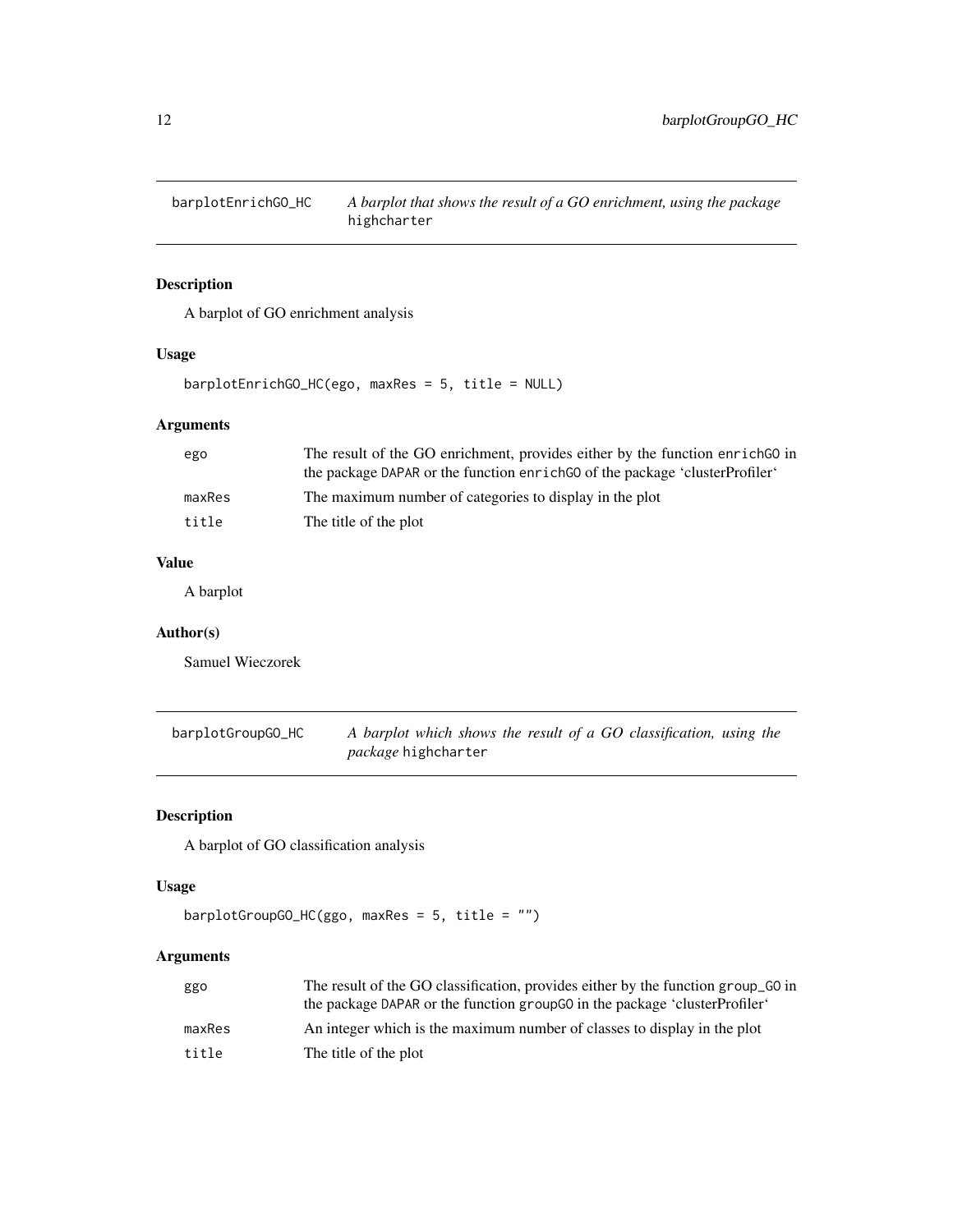# <span id="page-12-0"></span>boxPlotD\_HC 13

# Value

A barplot

# Author(s)

Samuel Wieczorek

boxPlotD\_HC *Builds a boxplot from a dataframe using the library* highcharter

# Description

Boxplot for quantitative proteomics data using the library highcharter

# Usage

```
boxPlotD_HC(
  obj,
  conds,
  keyId = NULL,
  legend = NULL,pal = NULL,subset.view = NULL
\mathcal{E}
```
# Arguments

| obi         | Numeric matrix                                                                                                 |
|-------------|----------------------------------------------------------------------------------------------------------------|
| conds       | XXX                                                                                                            |
| keyId       | <b>XXXX</b>                                                                                                    |
| legend      | A vector of the conditions (one condition per sample).                                                         |
| pal         | A basis palette for the boxes which length must be equal to the number of unique<br>conditions in the dataset. |
| subset.view | A vector of index indicating which rows to highlight                                                           |

#### Value

A boxplot

# Author(s)

Samuel Wieczorek, Anais Courtier, Enora Fremy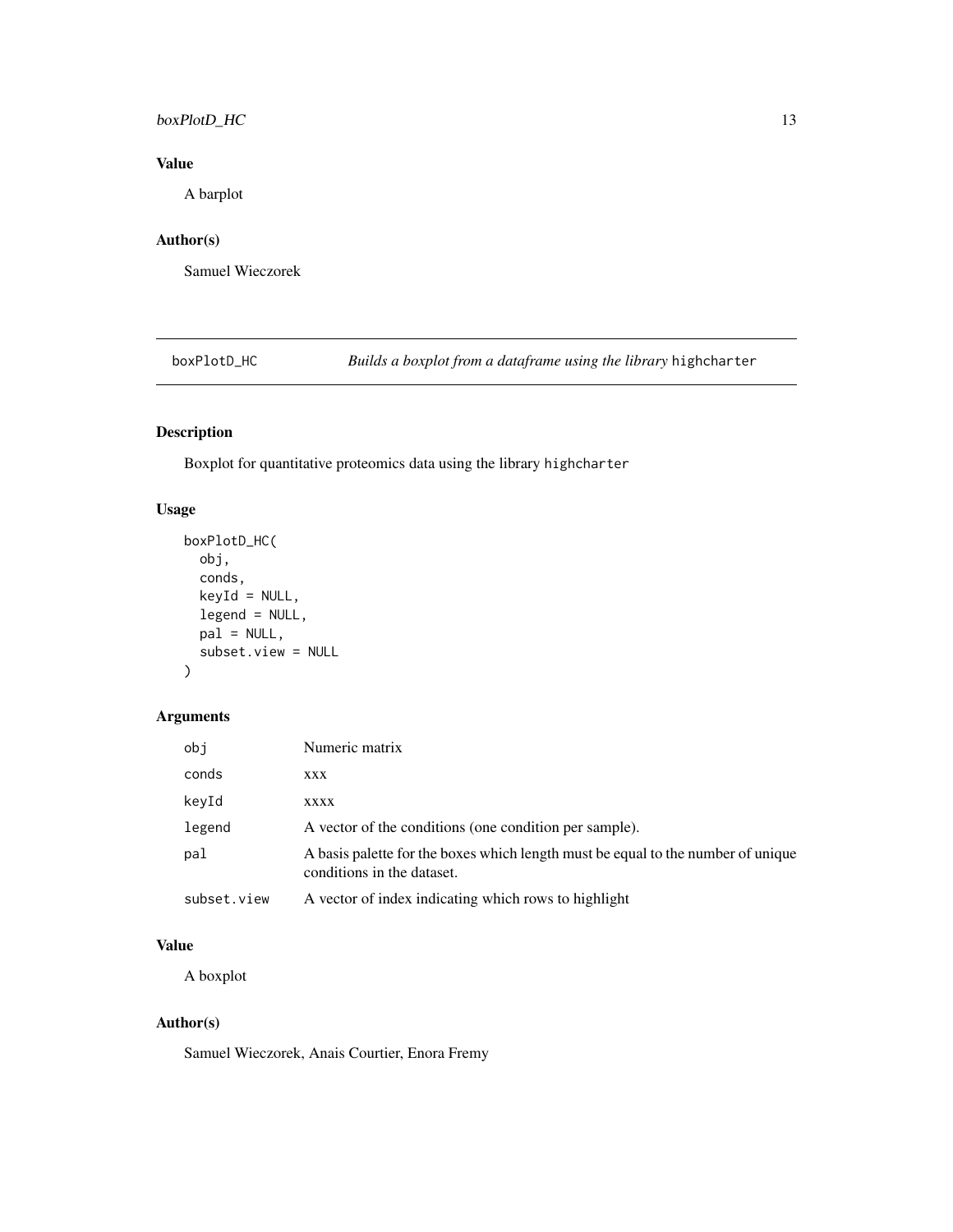#### Examples

```
utils::data(Exp1_R25_prot, package='DAPARdata')
obj <- Exp1_R25_prot
conds <- legend <- Biobase::pData(obj)$Condition
key <- "Protein_IDs"
boxPlotD_HC(obj, conds, key, legend, NULL, 1:10)
pal <- ExtendPalette(length(unique(conds)))
boxPlotD_HC(obj, conds, key, legend, pal, 1:10)
```
BuildAdjacencyMatrix *Function matrix of appartenance group*

# Description

Method to create a binary matrix with proteins in columns and peptides in lines on a MSnSet object (peptides)

# Usage

BuildAdjacencyMatrix(obj.pep, protID, unique = TRUE)

# Arguments

| obj.pep | An object (peptides) of class MSnSet.                                                                                                        |
|---------|----------------------------------------------------------------------------------------------------------------------------------------------|
| protID  | The name of proteins ID column                                                                                                               |
| unique  | A boolean to indicate whether only the unique peptides must be considered<br>(TRUE) or if the shared peptides have to be integrated (FALSE). |
|         |                                                                                                                                              |

#### Value

A binary matrix

# Author(s)

Florence Combes, Samuel Wieczorek, Alexia Dorffer

```
utils::data(Exp1_R25_pept, package='DAPARdata')
protId <- Exp1_R25_pept@experimentData@other$proteinId
BuildAdjacencyMatrix(Exp1_R25_pept[1:10], protId, TRUE)
```
<span id="page-13-0"></span>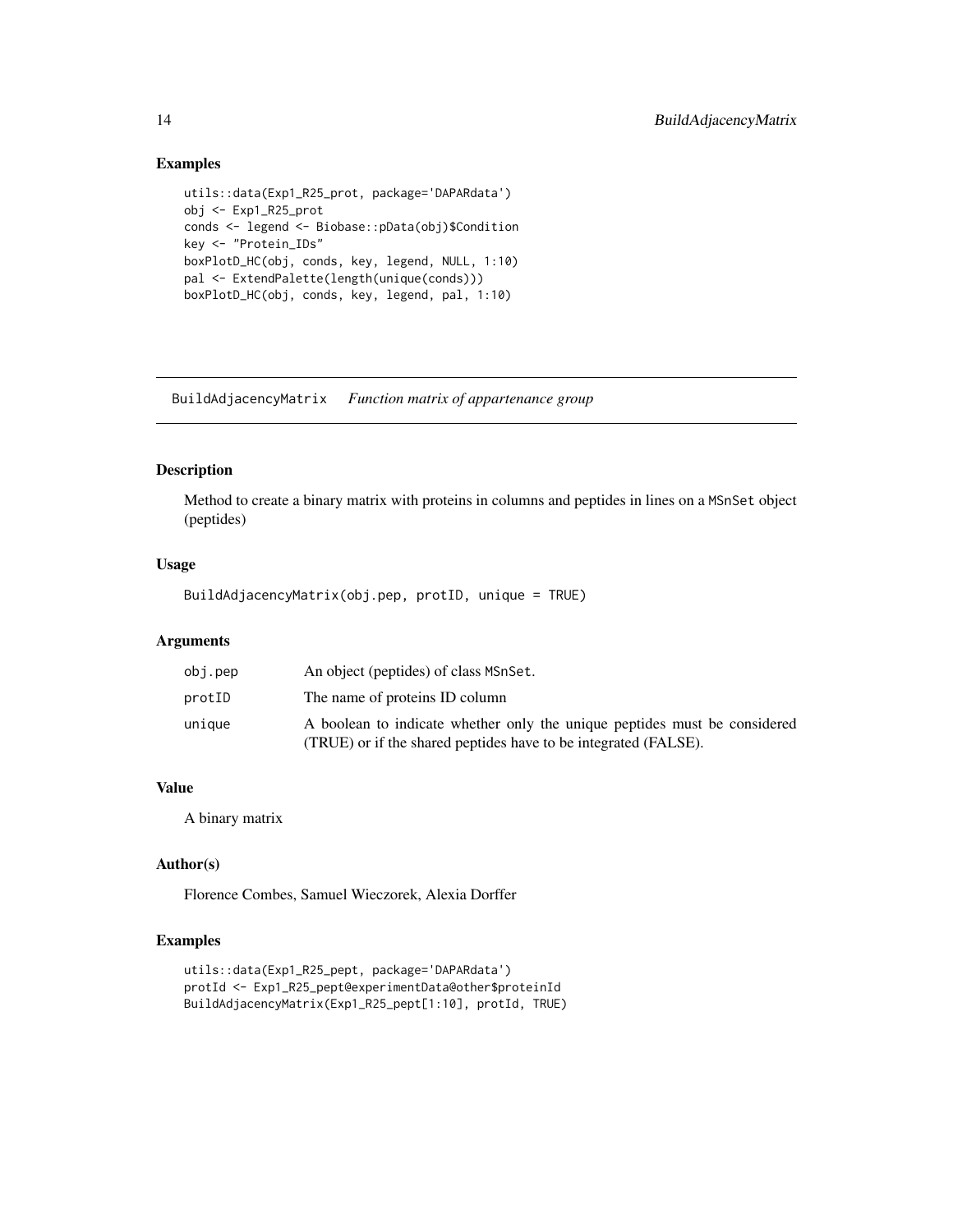<span id="page-14-0"></span>BuildColumnToProteinDataset

*creates a column for the protein dataset after agregation by using the previous peptide dataset.*

# Description

This function creates a column for the protein dataset after aggregation by using the previous peptide dataset.

# Usage

BuildColumnToProteinDataset(peptideData, matAdj, columnName, proteinNames)

# Arguments

| peptideData  | A data frame of meta data of peptides. It is the fData of the MSnset object.                                            |
|--------------|-------------------------------------------------------------------------------------------------------------------------|
| matAdj       | The adjacency matrix used to agregate the peptides data.                                                                |
| columnName   | The name of the column in Biobase::fData(peptides_MSnset) that the user wants<br>to keep in the new protein data.frame. |
| proteinNames | The names of the protein in the new dataset ( <i>i.e.</i> rownames)                                                     |

#### Value

A vector

# Author(s)

Samuel Wieczorek

```
library(MSnbase)
utils::data(Exp1_R25_pept, package='DAPARdata')
protID <- "Protein_group_IDs"
obj.pep <- Exp1_R25_pept[1:10]
M <- BuildAdjacencyMatrix(obj.pep, protID, FALSE)
data <- Biobase::fData(obj.pep)
protData <- DAPAR::aggregateMean(obj.pep, M)
name <- "Protein_group_IDs"
proteinNames <- rownames(Biobase::fData(protData$obj.prot))
new.col <- BuildColumnToProteinDataset(data, M, name, proteinNames )
```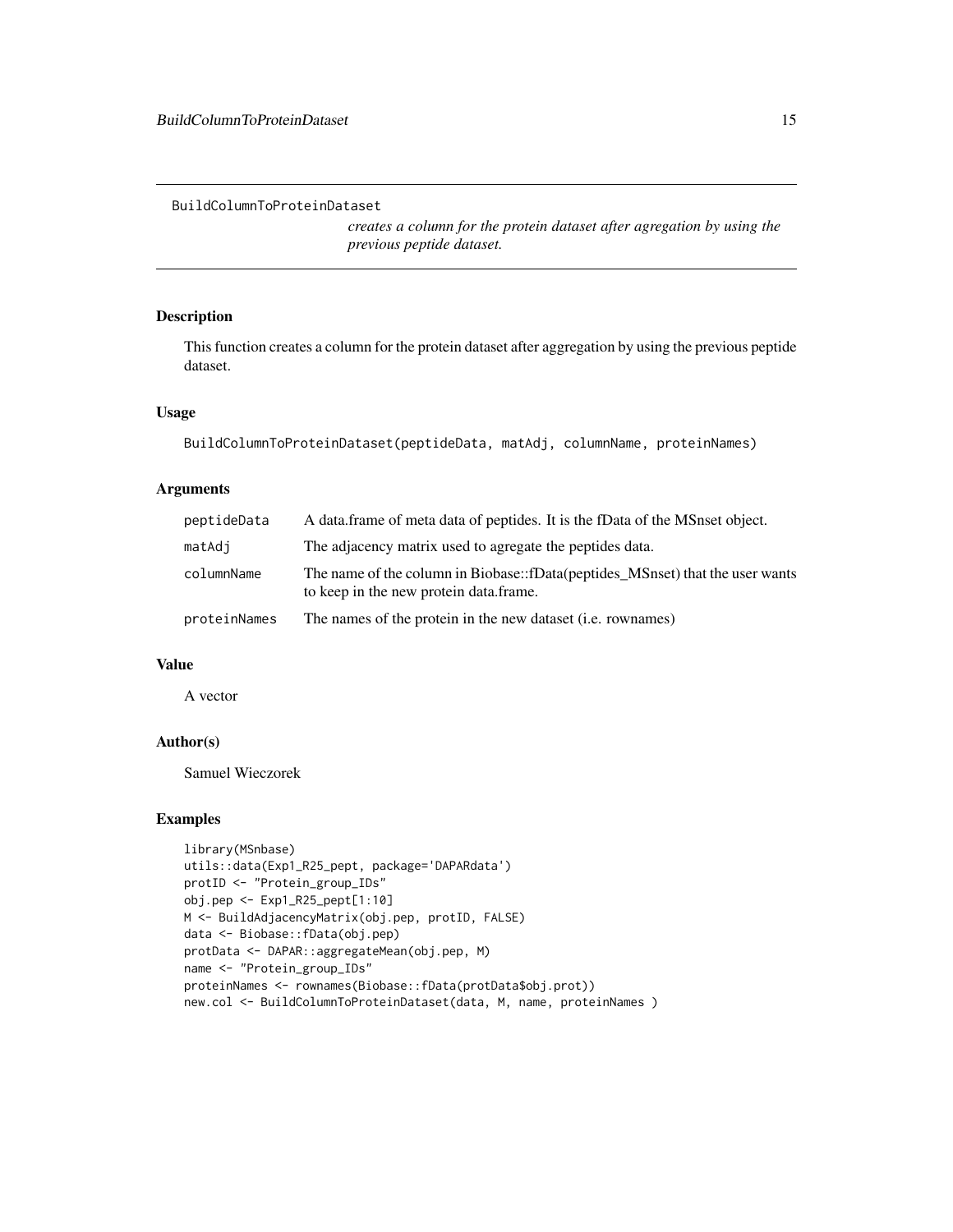#### <span id="page-15-0"></span>BuildColumnToProteinDataset\_par

*creates a column for the protein dataset after agregation by using the previous peptide dataset.*

#### Description

This function creates a column for the protein dataset after agregation by using the previous peptide dataset. It is a parallel version of the function BuildColumnToProteinDataset

#### Usage

BuildColumnToProteinDataset\_par(peptideData, matAdj, columnName, proteinNames)

#### Arguments

| peptideData  | A data frame of meta data of peptides. It is the fData of the MS nset object.                                           |
|--------------|-------------------------------------------------------------------------------------------------------------------------|
| matAdj       | The adjacency matrix used to agregate the peptides data.                                                                |
| columnName   | The name of the column in Biobase::fData(peptides_MSnset) that the user wants<br>to keep in the new protein data frame. |
| proteinNames | The names of the protein in the new dataset ( <i>i.e.</i> rownames)                                                     |

# Value

A vector

# Author(s)

Samuel Wieczorek

#### Examples

```
## Not run:
utils::data(Exp1_R25_pept, package='DAPARdata')
protID <- "Protein_group_IDs"
obj.pep <- Exp1_R25_pept[1:10]
M <- BuildAdjacencyMatrix(obj.pep, protID, FALSE)
data <- Biobase::Biobase::fData(obj.pep)
protData <- DAPAR::aggregateSum(obj.pep, M)
name <- "Protein_group_IDs"
proteinNames <- rownames(Biobase::fData(protData$obj.prot))
BuildColumnToProteinDataset_par(data, M, name,proteinNames )
```
## End(Not run)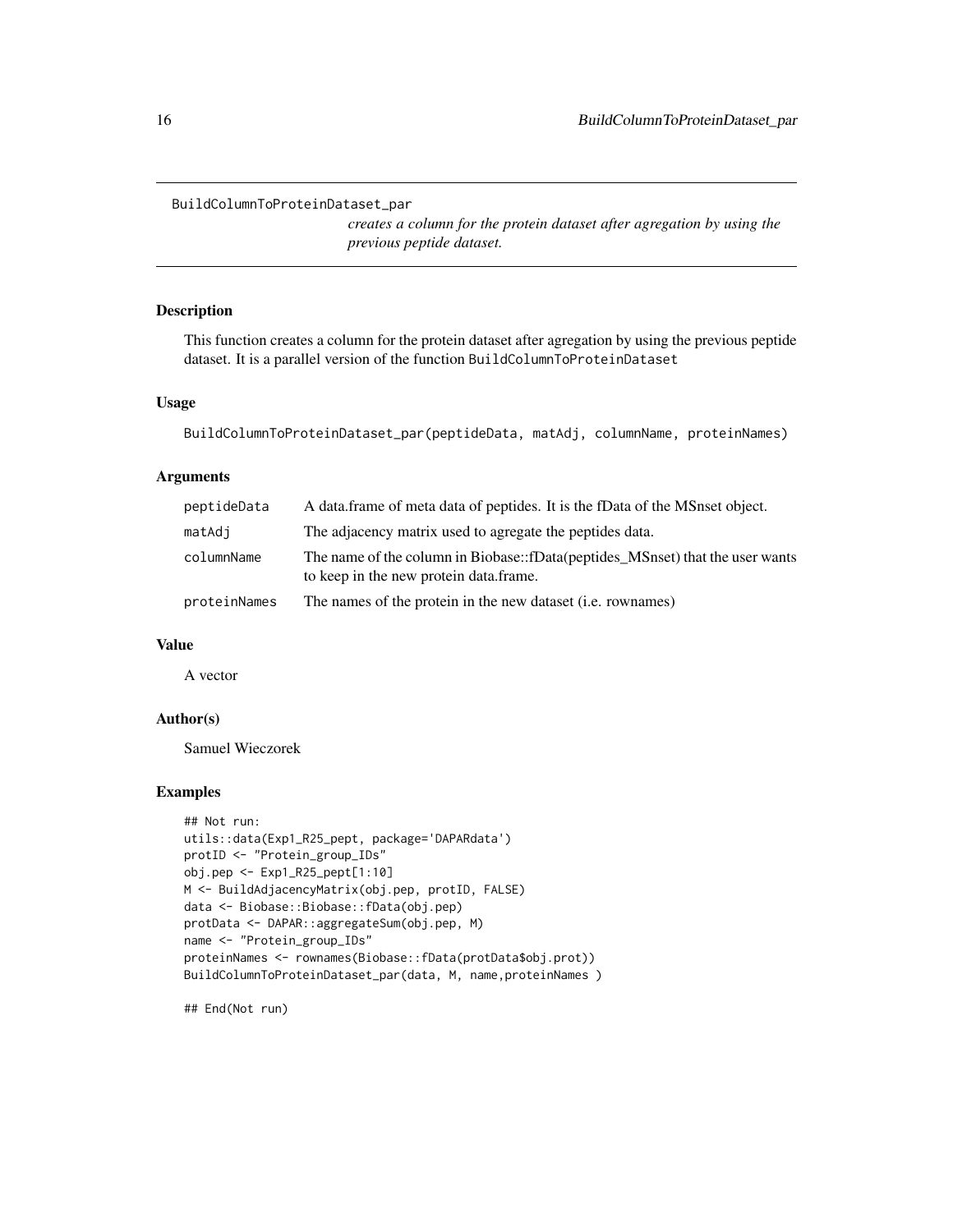<span id="page-16-0"></span>buildGraph *Display a CC*

# Description

Display a CC

# Usage

buildGraph(The.CC, X)

# Arguments

The.CC A cc (a list) X xxxxx

# Value

A plot

# Author(s)

Thomas Burger, Samuel Wieczorek

#### Examples

```
utils::data(Exp1_R25_pept, package='DAPARdata')
X <- BuildAdjacencyMatrix(Exp1_R25_pept[1:1000], "Protein_group_IDs", FALSE)
ll <- get.pep.prot.cc(X)
g \leftarrow \text{buildGraph}(11[[1]], X)
```
BuildMetaCell *xxxx*

# Description

xxxxxx

#### Usage

```
BuildMetaCell(from, level, qdata = NULL, conds = NULL, df = NULL)
```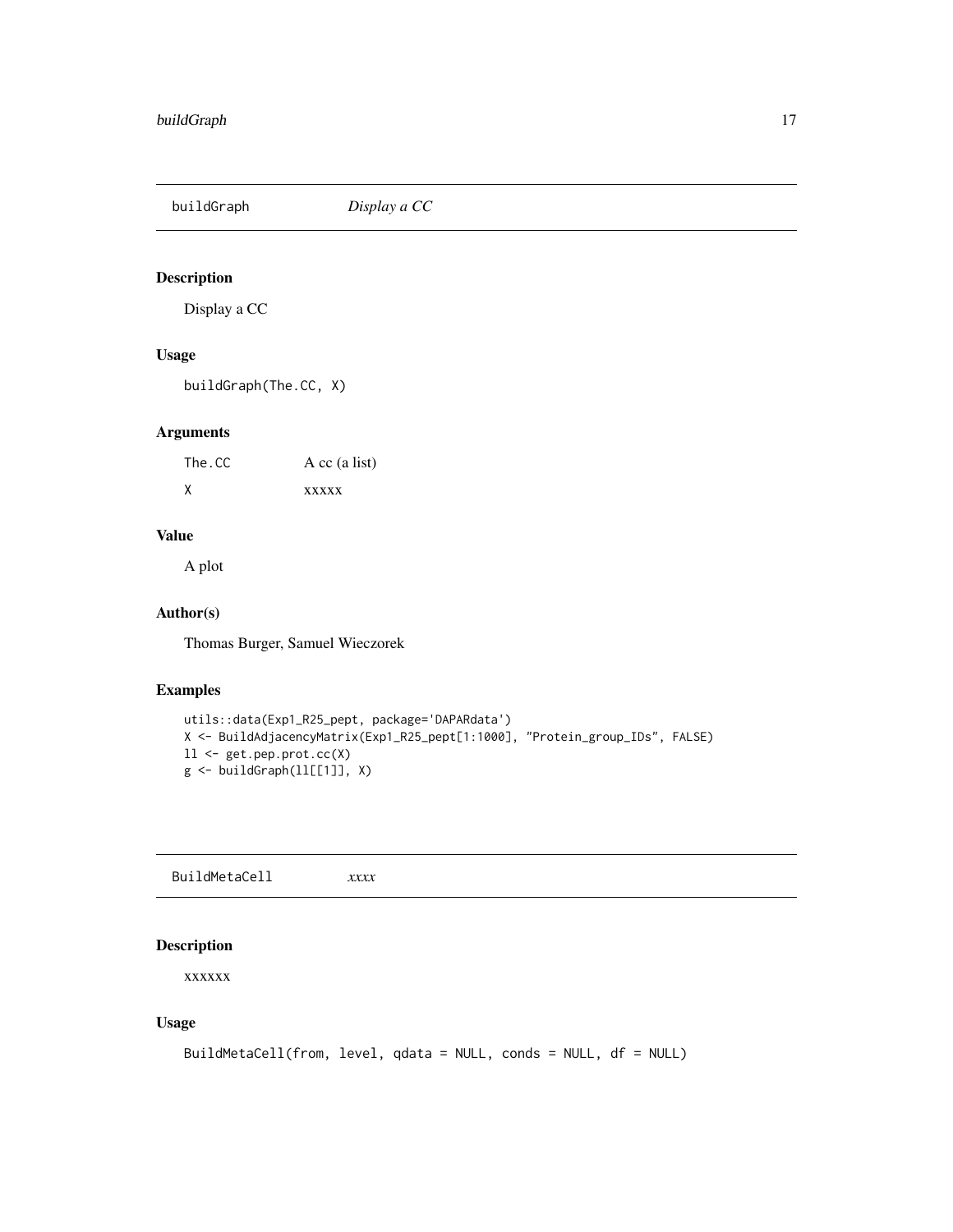#### Arguments

| from  | <b>XXX</b>                |
|-------|---------------------------|
| level | <b>XXX</b>                |
| gdata | An object of class MSnSet |
| conds | <b>XXX</b>                |
| df    | A list of integer xxxxxxx |

#### Value

xxxxx

#### Author(s)

Samuel Wieczorek

#### Examples

```
file <- system.file("extdata", "Exp1_R25_pept.txt", package="DAPARdata")
data <- read.table(file, header=TRUE, sep="\t",stringsAsFactors = FALSE)
metadataFile <- system.file("extdata", "samples_Exp1_R25.txt",
package="DAPARdata")
metadata <- read.table(metadataFile, header=TRUE, sep="\t", as.is=TRUE,
stringsAsFactors = FALSE)
conds <- metadata$Condition
qdata <- data[,56:61]
df <- data[ , 43:48]
df <- BuildMetaCell(from = 'maxquant', level='peptide', qdata = qdata,
\text{conds} = \text{conds}, \text{ df} = \text{df}df <- BuildMetaCell(from = 'proline', level='peptide', qdata = qdata,
\text{conds} = \text{conds}, \text{ df} = \text{df}
```
check.conditions *Check if the design is valid*

#### Description

This function check the validity of the conditions

# Usage

```
check.conditions(conds)
```
#### Arguments

conds A vector

<span id="page-17-0"></span>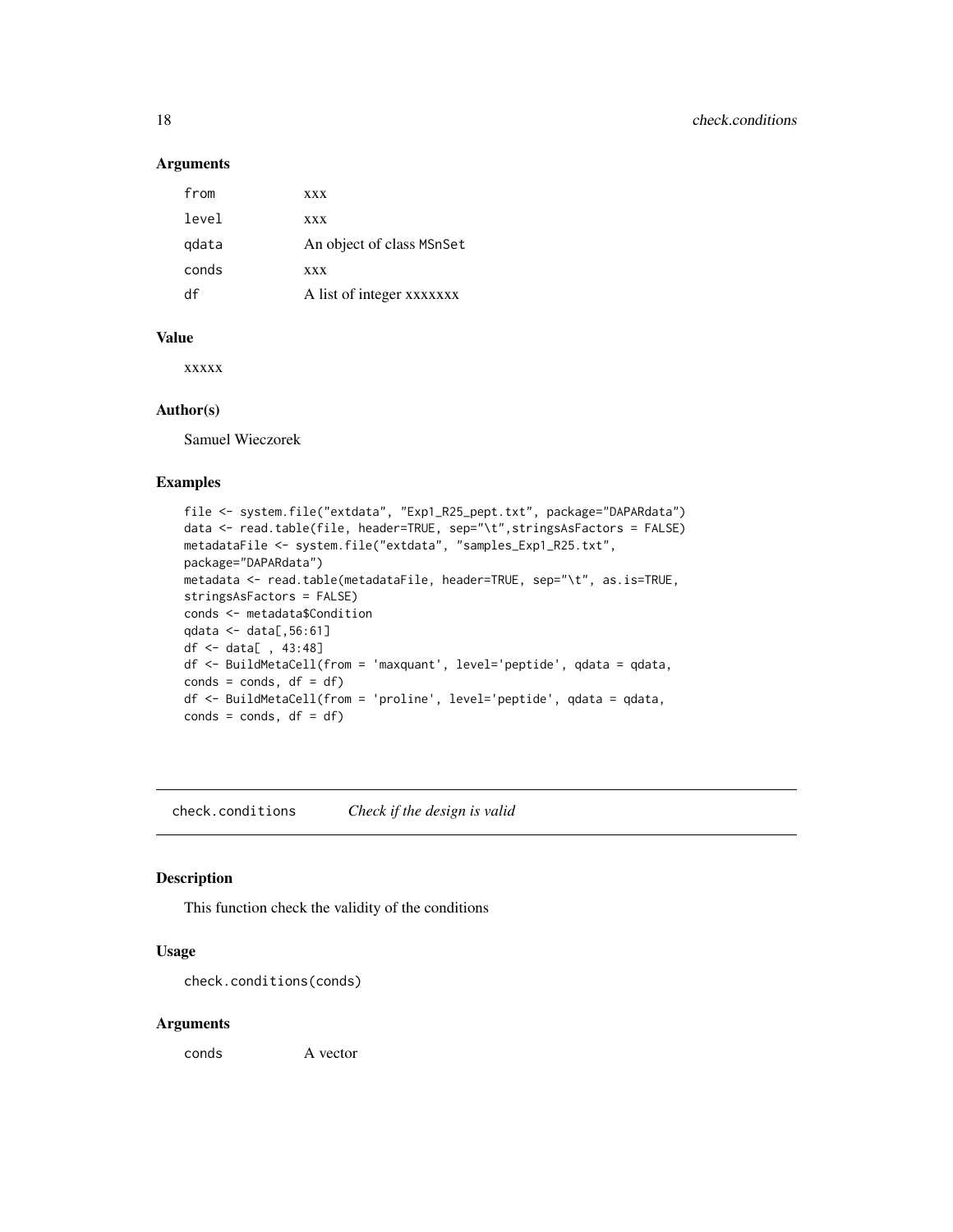# <span id="page-18-0"></span>check.design 19

# Value

A list

# Author(s)

Samuel Wieczorek

# Examples

```
utils::data(Exp1_R25_pept, package='DAPARdata')
check.conditions(Biobase::pData(Exp1_R25_pept)$Condition)
```
# check.design *Check if the design is valid*

# Description

This function check the validity of the experimental design

# Usage

```
check.design(sTab)
```
#### Arguments

sTab The data.frame which correspond to the pData function of MSnbase

#### Value

A boolean

# Author(s)

Thomas Burger, Samuel Wieczorek

```
utils::data(Exp1_R25_pept, package='DAPARdata')
check.design(Biobase::pData(Exp1_R25_pept)[,1:3])
```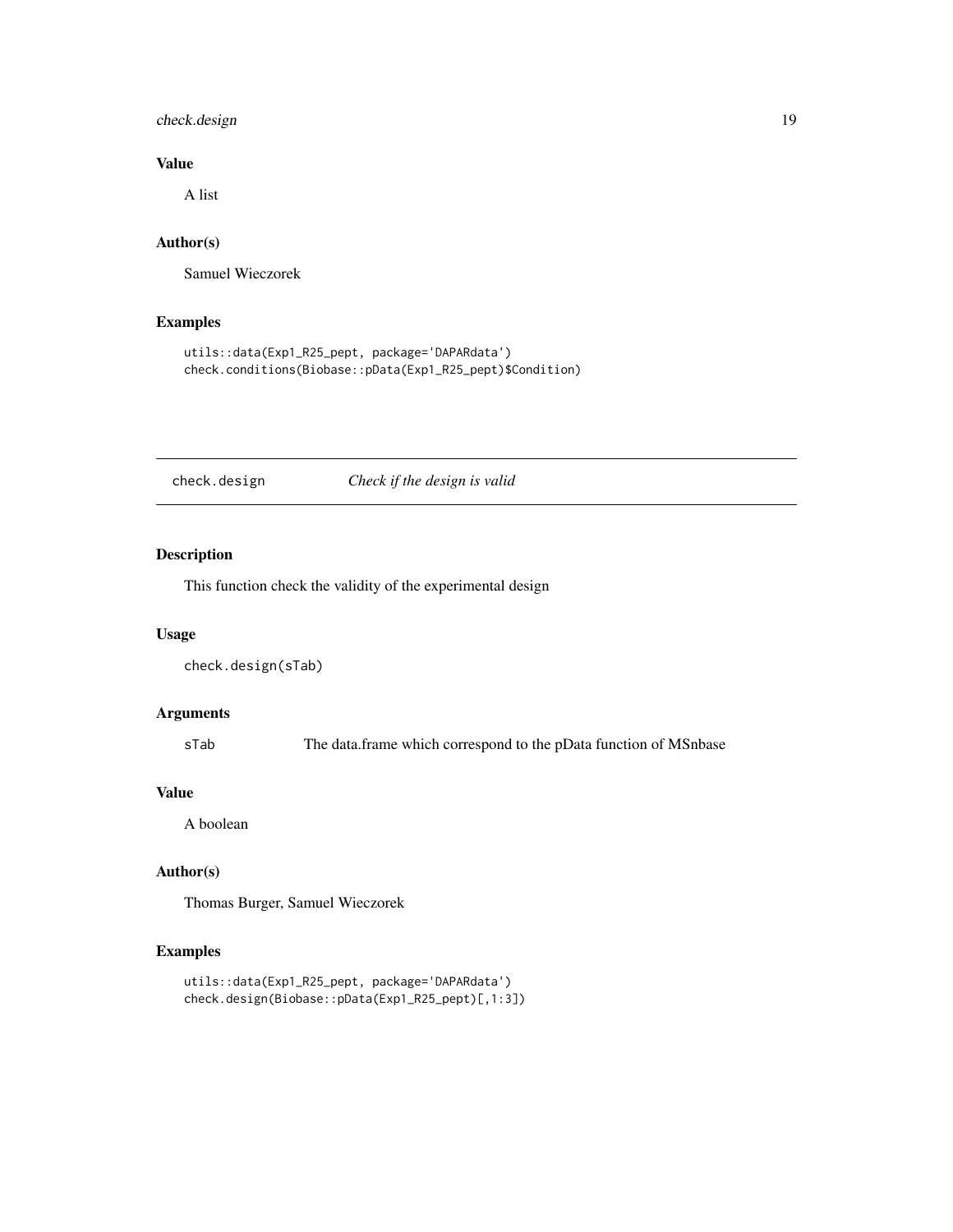<span id="page-19-0"></span>checkClusterability *Prepare the data for subsequent clustering*

#### Description

The first step is to standardize the data (with the Mfuzz package). Then the function checks that these data are clusterizable or not (use of [diptest::dip.test()] to determine whether the distribution is unimodal or #' multimodal). Finally, it determines the "optimal" k by the Gap statistic approach.

#### Usage

```
checkClusterability(standards, b = 500)
```
#### **Arguments**

| standards | a matrix or data frame containing only the standardized mean intensities returned<br>by the function [standardiseMeanIntensities()] |
|-----------|-------------------------------------------------------------------------------------------------------------------------------------|
|           | Parameter B of the function $\lceil \text{gap cluster}() \rceil$                                                                    |

#### Value

a list of 2 elements: \* dip\_test: the result of the clusterability of the data \* gap\_cluster: the gap statistic obtained with the function [cluster::clusGap()].

#### Author(s)

Helene Borges

```
utils::data(Exp1_R25_prot, package='DAPARdata')
obj <- Exp1_R25_prot[1:100]
level <- obj@experimentData@other$typeOfData
metacell.mask <- match.metacell(GetMetacell(obj), 'missing', level)
indices <- GetIndices_WholeMatrix(metacell.mask, op='>=', th=1)
obj <- MetaCellFiltering(obj, indices, cmd='delete')
averaged_means <- averageIntensities(obj$new)
only_means <- dplyr::select_if(averaged_means, is.numeric)
only_features <- dplyr::select_if(averaged_means, is.character)
means <- purrr::map(purrr::array_branch(as.matrix(only_means), 1),mean)
centered <- only_means - unlist(means)
centered_means <- dplyr::bind_cols(feature = dplyr::as_tibble(only_features),
dplyr::as_tibble(centered))
checkClust <- checkClusterability(centered_means, b=100)
```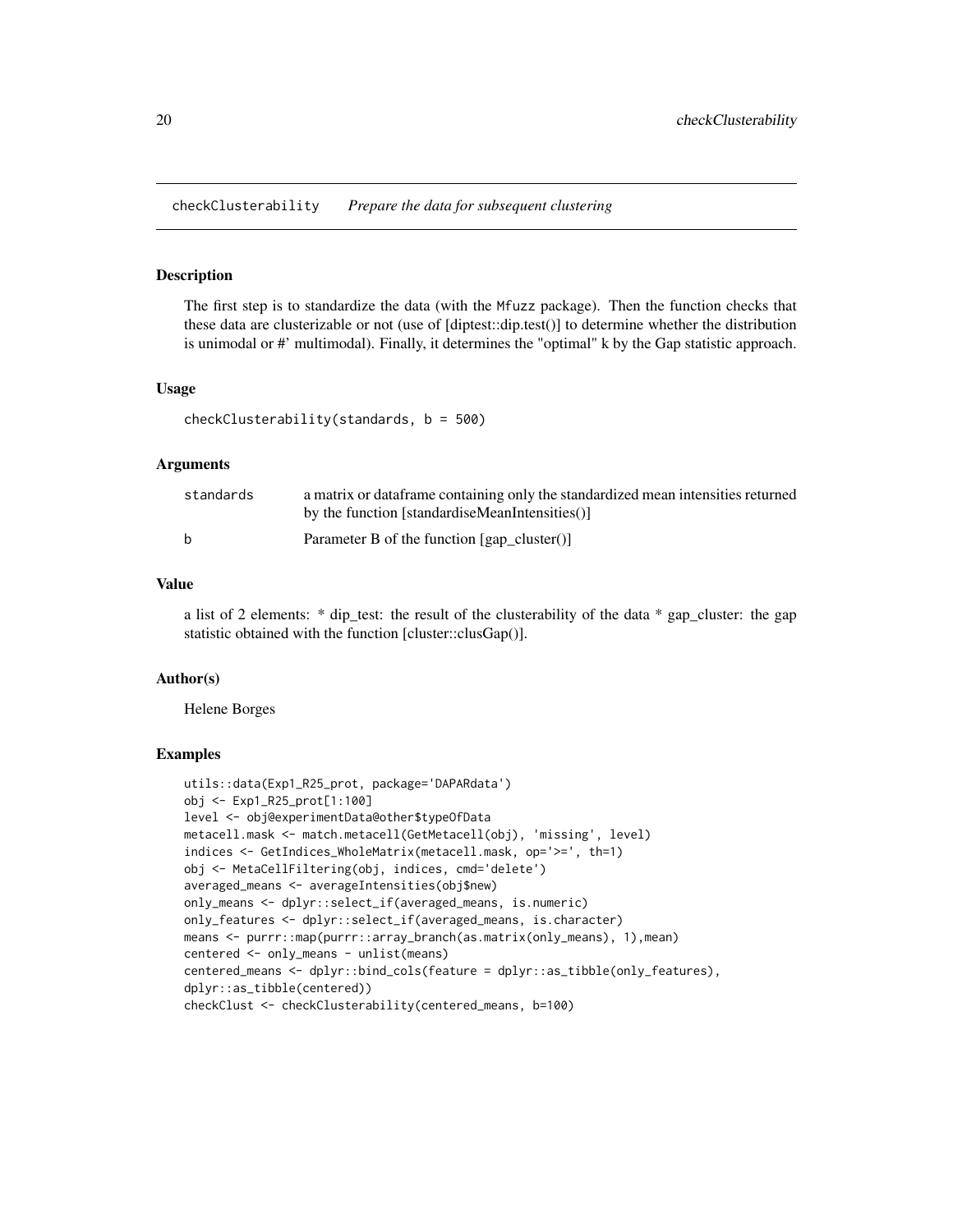<span id="page-20-0"></span>

# Description

Function to perform a One-way Anova statistical test on a MsnBase dataset

#### Usage

```
classic1wayAnova(current_line, conditions)
```
#### Arguments

| current line | The line currently treated from the quantitative data to perform the ANOVA |
|--------------|----------------------------------------------------------------------------|
| conditions   | The conditions represent the different classes of the studied factor       |

# Value

A named vector containing all the different values of the aov model

#### Author(s)

Hélène Borges

#### Examples

```
utils::data(Exp1_R25_prot, package='DAPARdata')
obj <- Exp1_R25_prot[1:1000]
level <- obj@experimentData@other$typeOfData
metacell.mask <- match.metacell(GetMetacell(obj), 'missing', level)
indices <- GetIndices_WholeMatrix(metacell.mask, op='>=', th=1)
obj <- MetaCellFiltering(obj, indices, cmd='delete')
anova_tests <- t(apply(Biobase::exprs(obj$new), 1, classic1wayAnova,
conditions=as.factor(Biobase::pData(obj$new)$Condition)))
```
compareNormalizationD\_HC

*Builds a plot from a dataframe. Same as compareNormalizationD but uses the library* highcharter

#### Description

Plot to compare the quantitative proteomics data before and after normalization using the library highcharter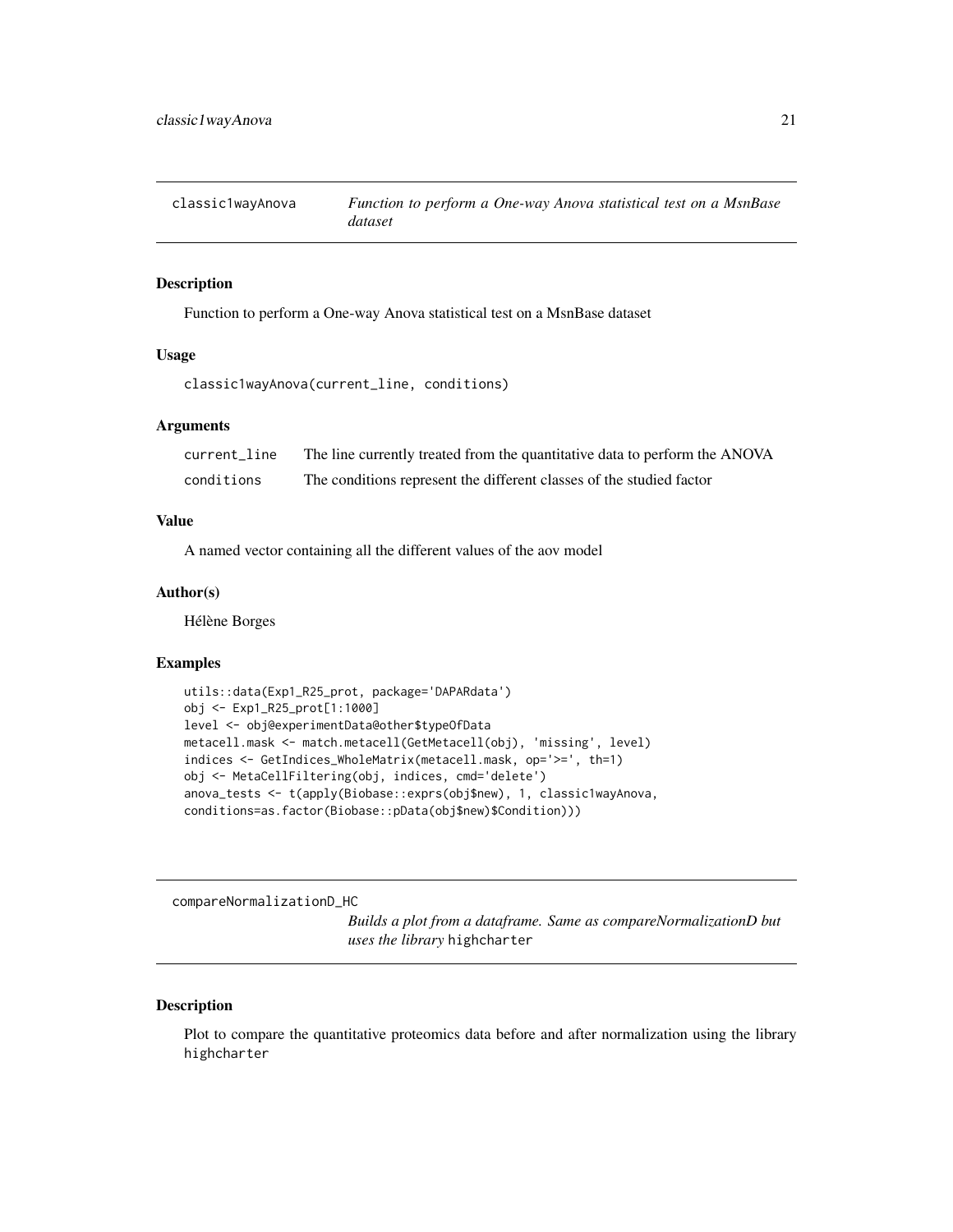# Usage

```
compareNormalizationD_HC(
  qDataBefore,
  qDataAfter,
  keyId = NULL,
  conds = NULL,
  pal = NULL,subset.view = NULL,
 n = 100,type = "scatter"
\lambda
```
#### Arguments

| qDataBefore | A data frame that contains quantitative data before normalization.                                                                                                                        |
|-------------|-------------------------------------------------------------------------------------------------------------------------------------------------------------------------------------------|
| qDataAfter  | A data frame that contains quantitative data after normalization.                                                                                                                         |
| keyId       | XXX                                                                                                                                                                                       |
| conds       | A vector of the conditions (one condition per sample).                                                                                                                                    |
| pal         | XXX                                                                                                                                                                                       |
| subset.view | XXX                                                                                                                                                                                       |
| n           | An integer that is equal to the maximum number of displayed points. This num-<br>ber must be less or equal to the size of the dataset. If it is less than it, it is a<br>random selection |
| type        | scatter or line                                                                                                                                                                           |

#### Value

A plot

# Author(s)

Samuel Wieczorek

# Examples

```
utils::data(Exp1_R25_prot, package='DAPARdata')
obj <- Exp1_R25_prot
qDataBefore <- Biobase::exprs(obj)
conds <- Biobase::pData(obj)[,"Condition"]
id <- Biobase::fData(obj)[,obj@experimentData@other$proteinId]
pal <- ExtendPalette(2)
objAfter <- wrapper.normalizeD(obj, method = "QuantileCentering",
conds =conds, type = "within conditions")
compareNormalizationD_HC(qDataBefore=qDataBefore,
qDataAfter=Biobase::exprs(objAfter), keyId = id, conds=conds, n=1000)
```
compareNormalizationD\_HC(qDataBefore=qDataBefore, qDataAfter=Biobase::exprs(objAfter), keyId = id, pal=pal, subset.view=1:4,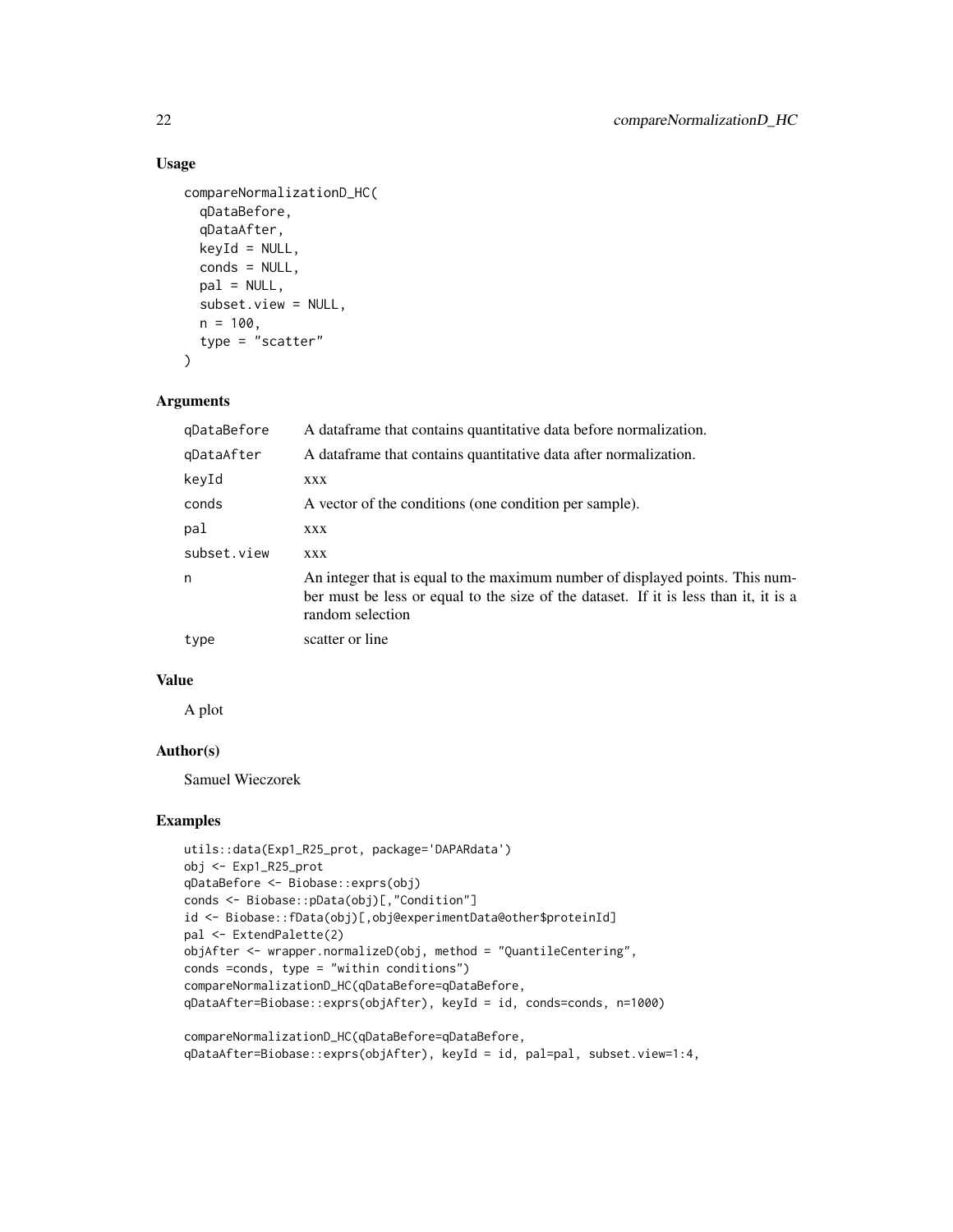<span id="page-22-0"></span>conds=conds, n=100)

compute\_t\_tests *xxxxxx*

# Description

This function is xxxxxx

#### Usage

```
compute_t_tests(obj, contrast = "OnevsOne", type = "Student")
```
#### Arguments

| obi      | A matrix of quantitative data, without any missing values.                                                                                                                                                                                                                                                                          |
|----------|-------------------------------------------------------------------------------------------------------------------------------------------------------------------------------------------------------------------------------------------------------------------------------------------------------------------------------------|
| contrast | Indicates if the test consists of the comparison of each biological condition ver-<br>sus each of the other ones (contrast=1; for example H0:"C1=C2" vs H1:"C1!=C2",<br>etc.) or each condition versus all others (contrast=2; e.g. $H0$ : "C1= $(C2+C3)/2$ "<br>vs $H1$ :"C1!= $(C2+C3)/2$ ", etc. if there are three conditions). |
| type     | XXXXX                                                                                                                                                                                                                                                                                                                               |

# Value

A list of two items : logFC and P\_Value; both are dataframe. The first one contains the logFC values of all the comparisons (one column for one comparison), the second one contains the pvalue of all the comparisons (one column for one comparison). The names of the columns for those two dataframes are identical and correspond to the description of the comparison.

#### Author(s)

Florence Combes, Samuel Wieczorek

```
utils::data(Exp1_R25_prot, package='DAPARdata')
obj <- Exp1_R25_prot[1:1000]
level <- obj@experimentData@other$typeOfData
metacell.mask <- match.metacell(GetMetacell(obj), 'missing', level)
indices <- GetIndices_WholeMatrix(metacell.mask, op='>=', th=1)
obj <- MetaCellFiltering(obj, indices, cmd='delete')
ttest <- compute_t_tests(obj$new)
```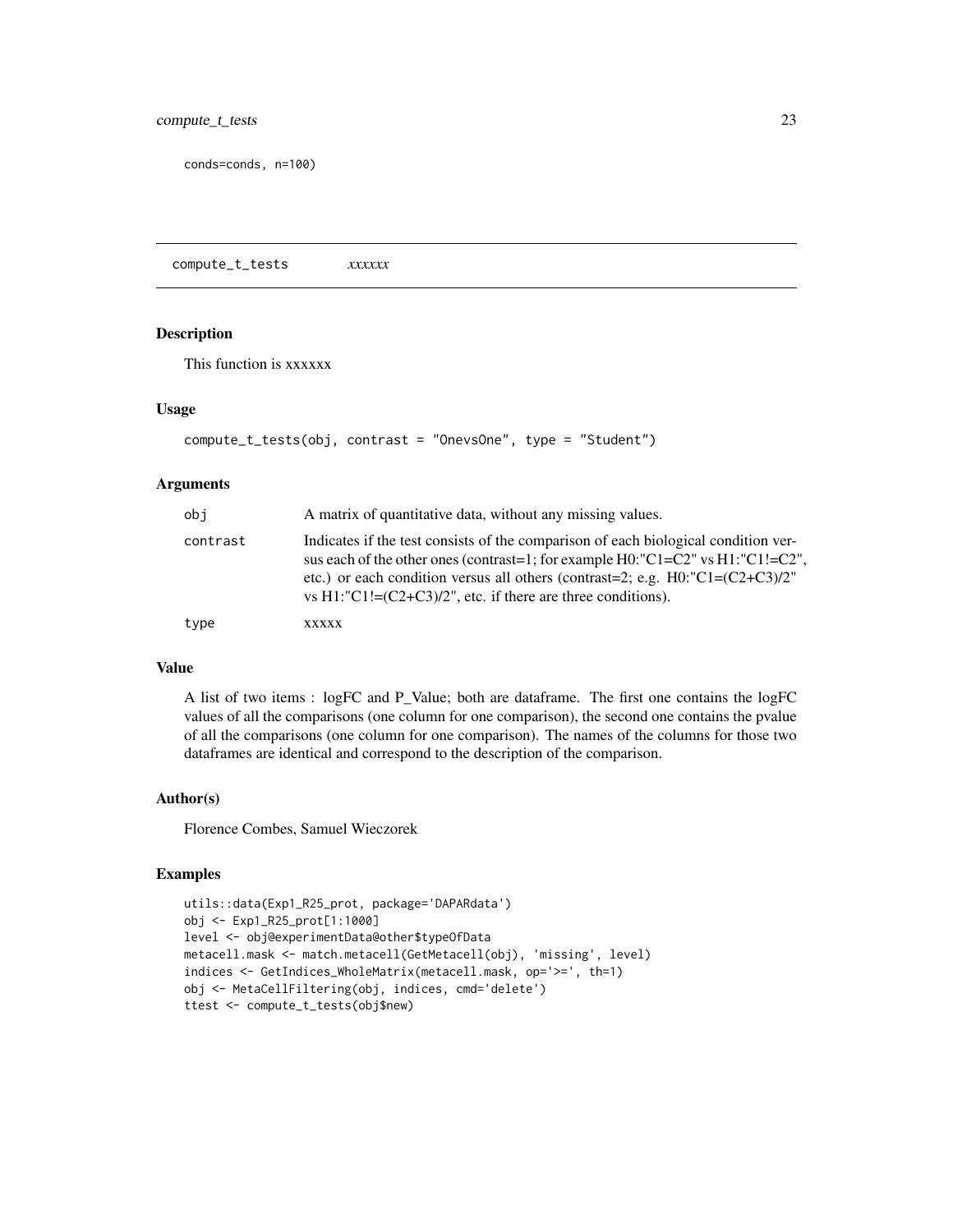<span id="page-23-0"></span>

# Description

Correlation matrix based on a MSnSet object.

# Usage

```
corrMatrixD_HC(object, samplesData = NULL, rate = 0.5, showValues = TRUE)
```
#### Arguments

| object      | The result of the cor function.                                                                      |
|-------------|------------------------------------------------------------------------------------------------------|
| samplesData | A data frame in which lines correspond to samples and columns to the meta-data<br>for those samples. |
| rate        | The rate parameter to control the exponential law for the gradient of colors                         |
| showValues  | <b>XXX</b>                                                                                           |

#### Value

A colored correlation matrix

# Author(s)

Samuel Wieczorek

```
utils::data(Exp1_R25_pept, package='DAPARdata')
qData <- Biobase::exprs(Exp1_R25_pept)
samplesData <- Biobase::pData(Exp1_R25_pept)
res <- cor(qData,use = 'pairwise.complete.obs')
corrMatrixD_HC(res, samplesData)
```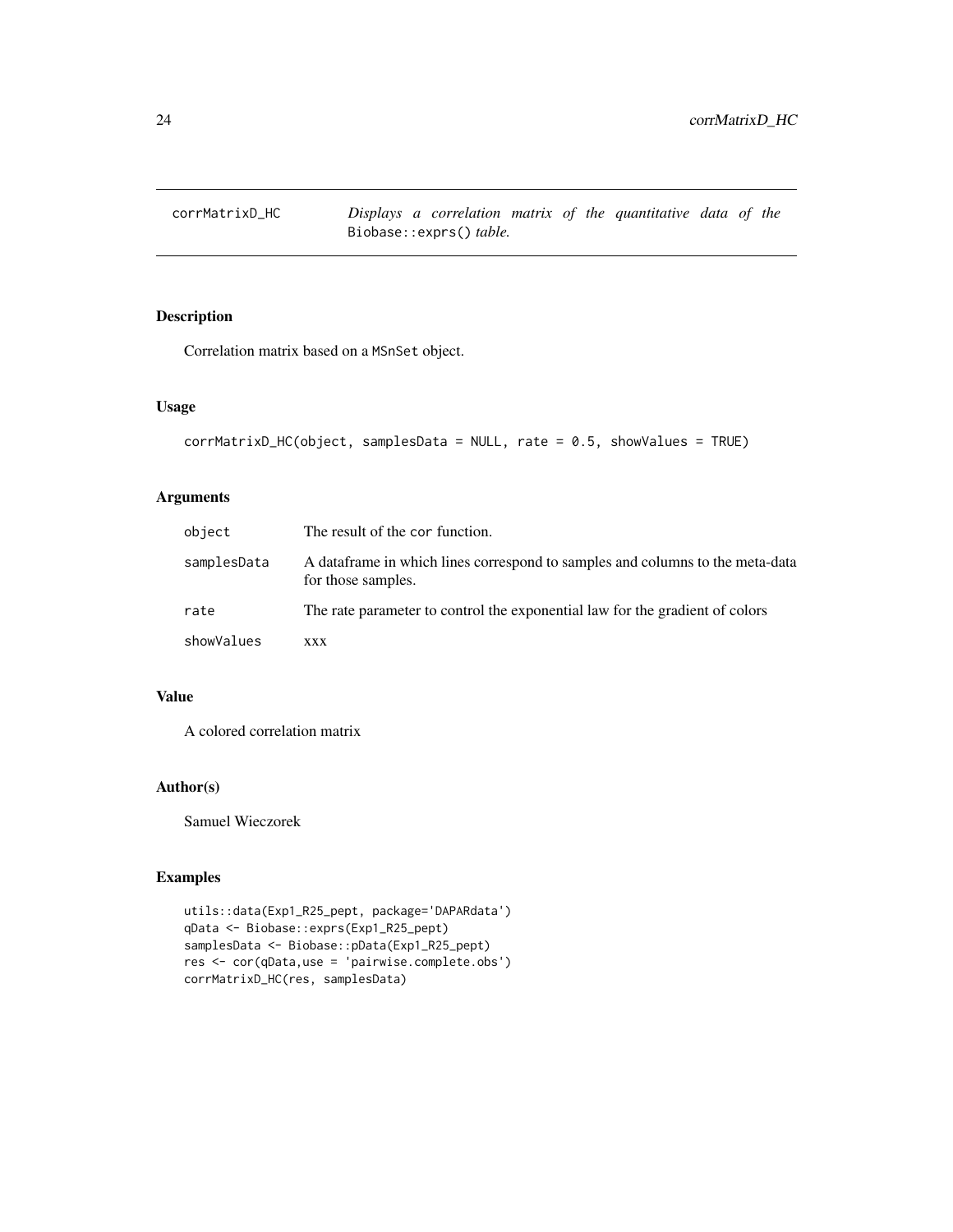<span id="page-24-0"></span>

# Description

This function computes the number of peptides used to aggregate proteins.

#### Usage

CountPep(M)

#### Arguments

M A "valued" adjacency matrix in which lines and columns correspond respectively to peptides and proteins.

# Value

A vector of boolean which is the adjacency matrix but with NA values if they exist in the intensity matrix.

#### Author(s)

Alexia Dorffer

# Examples

```
library(DAPARdata)
utils::data(Exp1_R25_pept)
protID <- "Protein_group_IDs"
M <- BuildAdjacencyMatrix(Exp1_R25_pept[1:10], protID, FALSE)
CountPep(M)
```
createMSnset *Creates an object of class* MSnSet *from text file*

# Description

Builds an object of class MSnSet from a single tabulated-like file for quantitative and meta-data and a dataframe for the samples description. It differs from the original MSnSet builder which requires three separated files tabulated-like quantitative proteomic data into a MSnSet object, including metadata.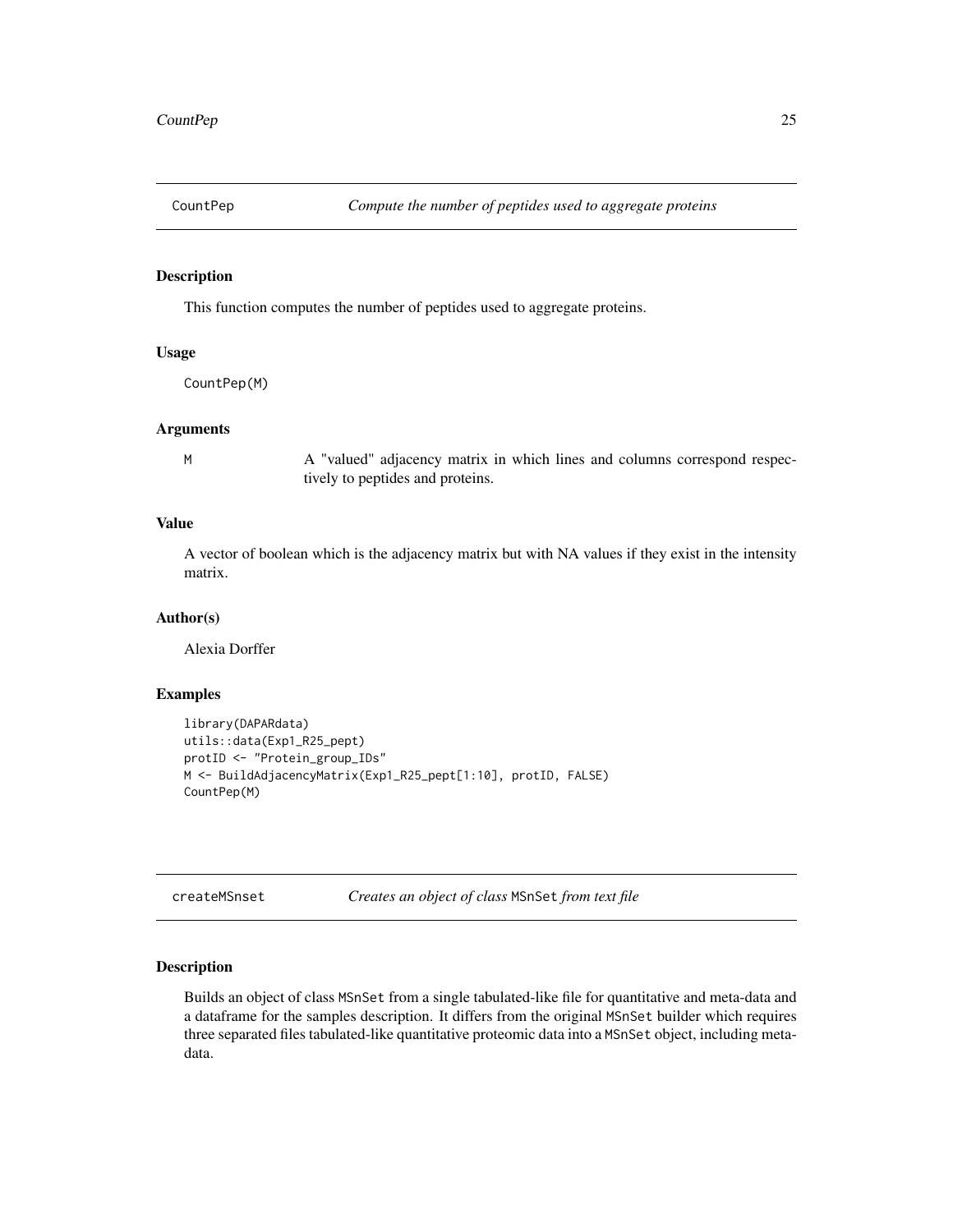#### Usage

```
createMSnset(
  file,
  metadata = NULL,
  indExpData,
  colnameForID = NULL,
  indexForMetacell = NULL,
  logData = FALSE,
  replaceZeros = FALSE,
  pep_prot_data = NULL,
  proteinId = NULL,
  software = NULL
\mathcal{L}
```
# Arguments

| file             | The name of a tab-separated file that contains the data.                                                                                                         |
|------------------|------------------------------------------------------------------------------------------------------------------------------------------------------------------|
| metadata         | A data frame describing the samples (in lines).                                                                                                                  |
| indExpData       | A vector of string where each element is the name of a column in design Table<br>that have to be integrated in the Biobase:: fData() table of the MSnSet object. |
| colnameForID     | The name of the column containing the ID of entities (peptides or proteins)                                                                                      |
| indexForMetacell |                                                                                                                                                                  |
|                  | XXXXXXXXXXX                                                                                                                                                      |
| logData          | A boolean value to indicate if the data have to be log-transformed (Default is<br>FALSE)                                                                         |
| replaceZeros     | A boolean value to indicate if the 0 and NaN values of intensity have to be<br>replaced by NA (Default is FALSE)                                                 |
| pep_prot_data    | A string that indicates whether the dataset is about                                                                                                             |
| proteinId        | XXXX                                                                                                                                                             |
| software         | XXX                                                                                                                                                              |
|                  |                                                                                                                                                                  |

# Value

An instance of class MSnSet.

#### Author(s)

Florence Combes, Samuel Wieczorek

```
require(Matrix)
exprsFile <- system.file("extdata", "Exp1_R25_pept.txt", package="DAPARdata")
metadataFile <- system.file("extdata", "samples_Exp1_R25.txt",
package="DAPARdata")
metadata = read.table(metadataFile, header=TRUE, sep="\t", as.is=TRUE)
indExpData \leq c(56:61)
```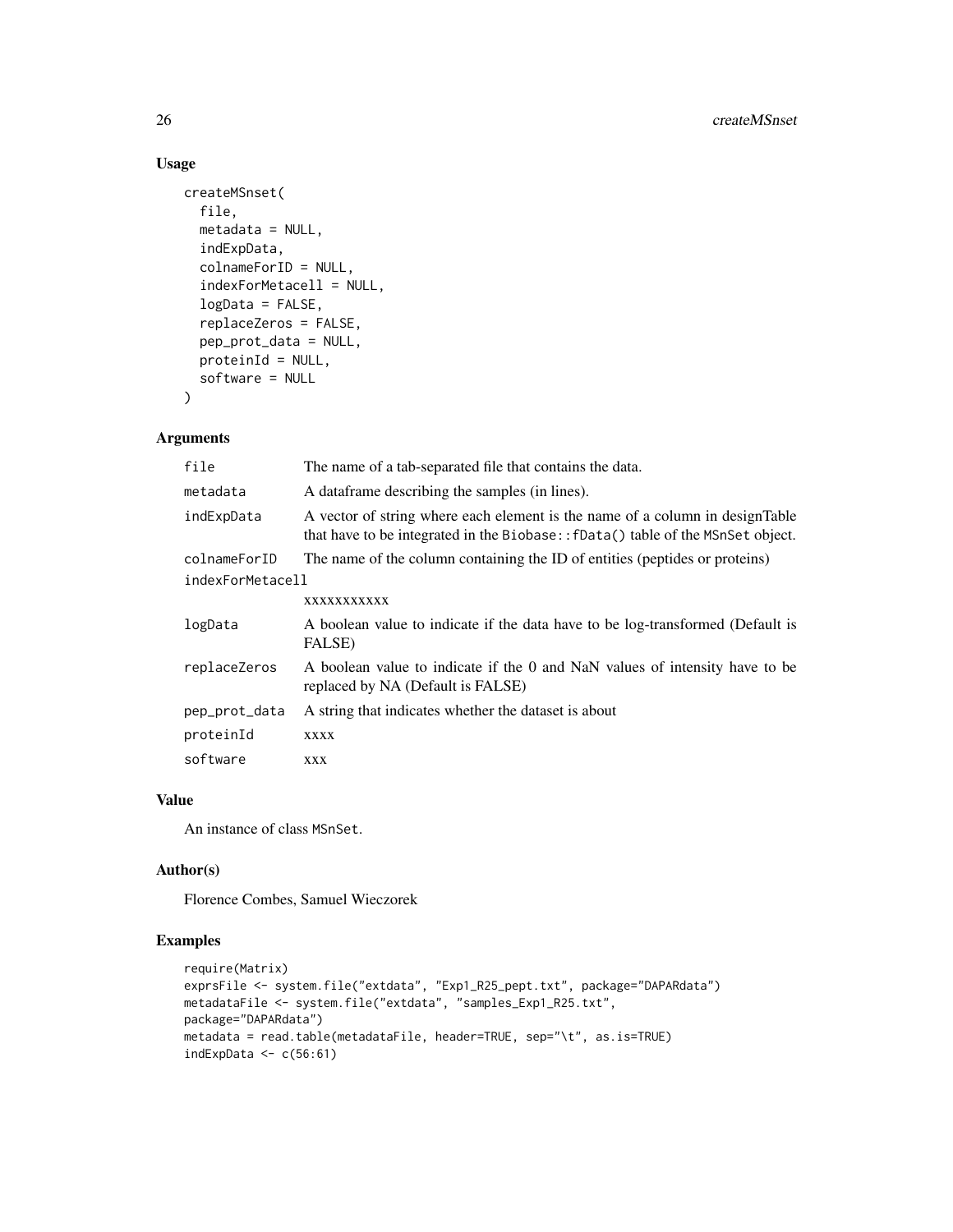#### <span id="page-26-0"></span>CVDistD\_HC 27

```
colnameForID <- 'id'
obj <- createMSnset(exprsFile, metadata,indExpData, colnameForID,
indexFor Metacell = c(43:48), pep\_prot\_data = "peptide", software = 'maxquant')exprsFile <- system.file("extdata", "Exp1_R25_pept.txt", package="DAPARdata")
metadataFile <- system.file("extdata", "samples_Exp1_R25.txt", package="DAPARdata")
metadata = read.table(metadataFile, header=TRUE, sep="\t", as.is=TRUE)
indExpData \leq c(56:61)
colnameForID <- 'AutoID'
obj <- createMSnset(exprsFile, metadata, indExpData, colnameForID,
indexForMetacell = c(43:48), pep_prot_data = "peptide", software = 'maxquant')
```
CVDistD\_HC *Distribution of CV of entities*

#### Description

Builds a densityplot of the CV of entities in the Biobase::exprs() table of a object. The CV is calculated for each condition present in the dataset (see the slot 'Condition' in the Biobase::pData() table)

#### Usage

CVDistD\_HC(qData, conds = NULL, pal = NULL)

#### Arguments

| qData | A data frame that contains quantitative data.          |
|-------|--------------------------------------------------------|
| conds | A vector of the conditions (one condition per sample). |
| pal   | xxx                                                    |

#### Value

A density plot

#### Author(s)

Samuel Wieczorek

```
utils::data(Exp1_R25_pept, package='DAPARdata')
conds <- Biobase::pData(Exp1_R25_pept)[,"Condition"]
CVDistD_HC(Biobase::exprs(Exp1_R25_pept), conds)
pal <- ExtendPalette(2, 'Dark2')
CVDistD_HC(Biobase::exprs(Exp1_R25_pept), conds, pal)
```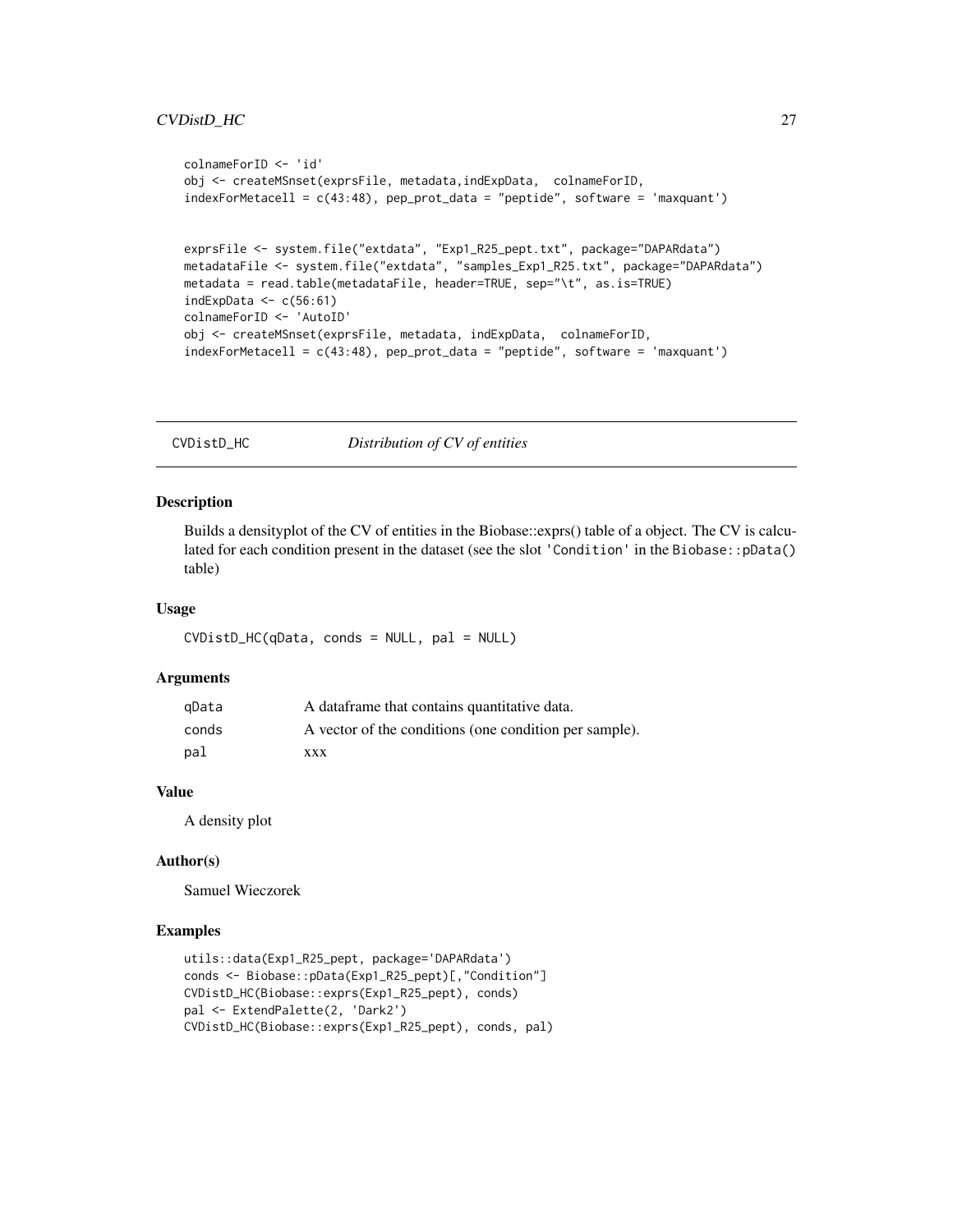<span id="page-27-0"></span>

# Description

Customised resetZoomButton of highcharts plots

# Usage

```
dapar_hc_chart(hc, chartType, zoomType = "None", width = 0, height = 0)
```
# Arguments

| hc        | A highcharter object                                 |
|-----------|------------------------------------------------------|
| chartType | The type of the plot                                 |
| zoomType  | The type of the zoom (one of "x", "y", "xy", "None") |
| width     | XXX                                                  |
| height    | XXX                                                  |

#### Value

A highchart plot

# Author(s)

Samuel Wieczorek

# Examples

```
library("highcharter")
hc <- highchart()
hc <- dapar_hc_chart(hc, chartType='line', zoomType='x')
hc\_add\_series(hc, data = c(29, 71, 40))
```
dapar\_hc\_ExportMenu *Customised contextual menu of highcharts plots*

# Description

Customised contextual menu of highcharts plots

# Usage

dapar\_hc\_ExportMenu(hc, filename)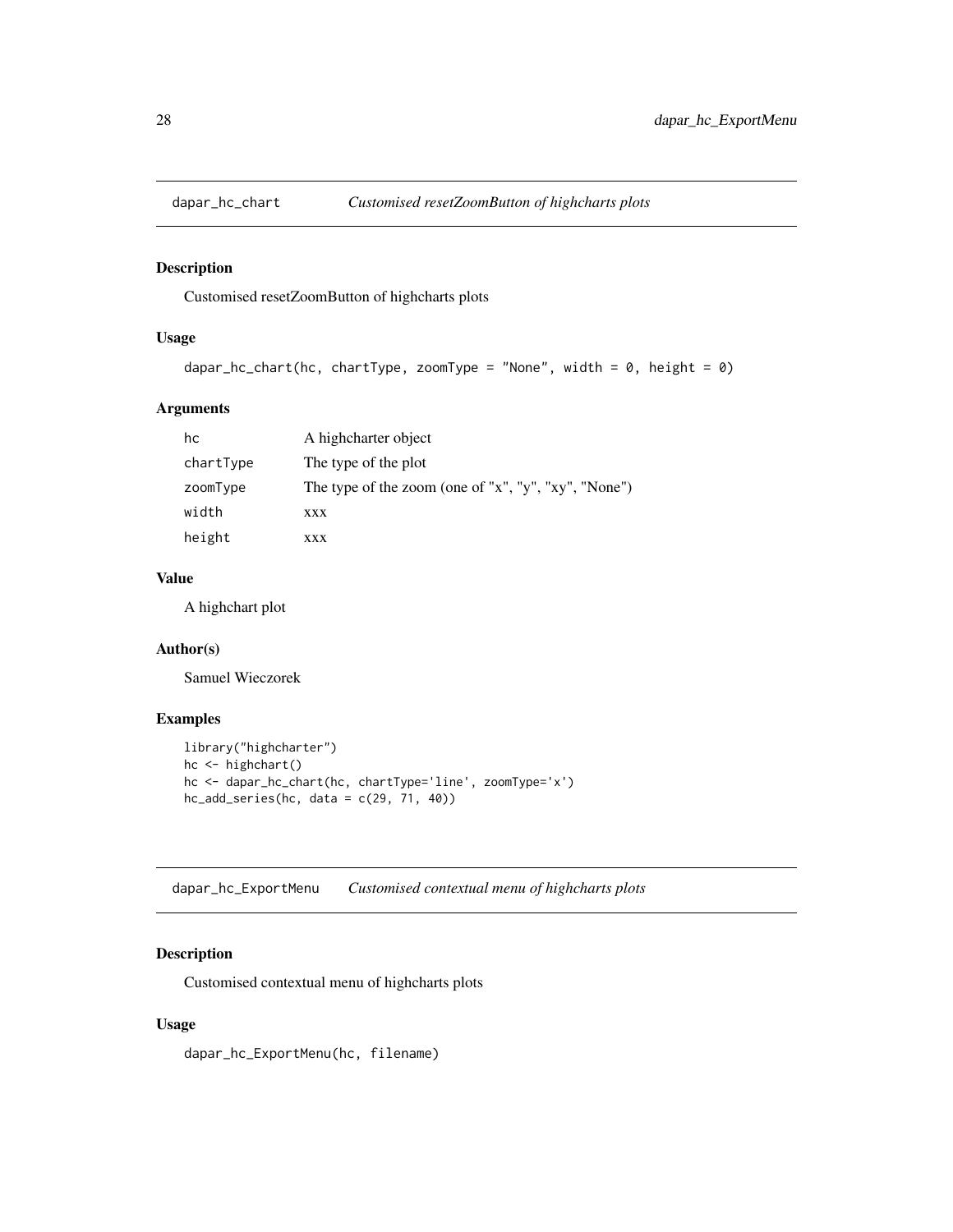#### <span id="page-28-0"></span>Arguments

| hc       | A highcharter object                              |
|----------|---------------------------------------------------|
| filename | The filename under which the plot has to be saved |

#### Value

A contextual menu for highcharts plots

#### Author(s)

Samuel Wieczorek

# Examples

```
library("highcharter")
hc <- highchart()
hc_chart(hc,type = "line")
hc\_add\_series(hc, data = c(29, 71, 40))dapar_hc_ExportMenu(hc,filename='foo')
```
deleteLinesFromIndices

*Delete the lines in the matrix of intensities and the metadata table given their indice.*

# Description

Delete the lines of Biobase::exprs() table identified by their indice.

# Usage

```
deleteLinesFromIndices(obj, deleteThat = NULL, processText = "")
```
#### Arguments

| obi         | An object of class MSnSet containing quantitative data.        |
|-------------|----------------------------------------------------------------|
| deleteThat  | A vector of integers which are the indices of lines to delete. |
| processText | A string to be included in the MSnSet object for log.          |

#### Value

An instance of class MSnSet that have been filtered.

#### Author(s)

Florence Combes, Samuel Wieczorek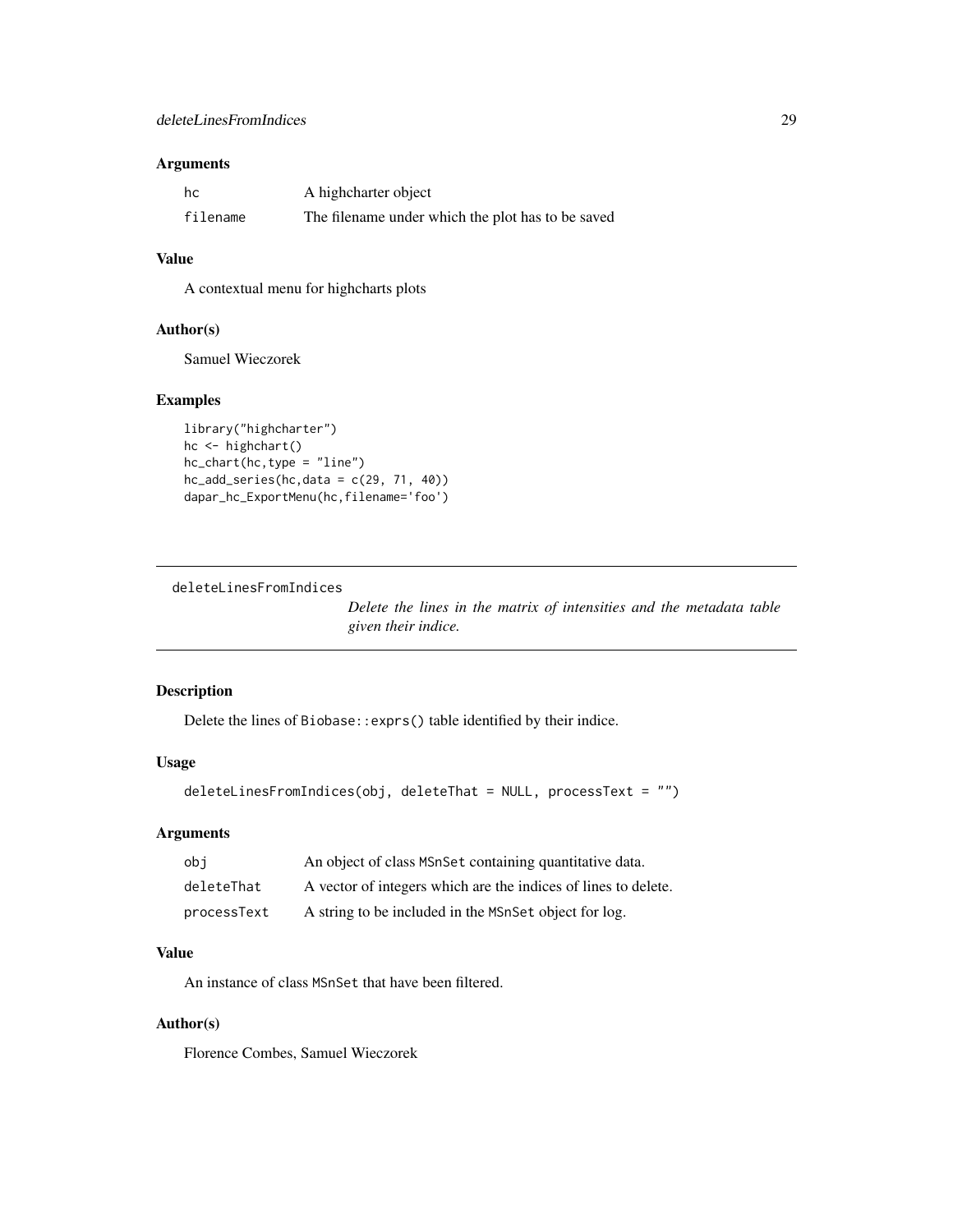# Examples

```
utils::data(Exp1_R25_pept, package='DAPARdata')
obj <- deleteLinesFromIndices(Exp1_R25_pept[1:100], c(1:10))
```
densityPlotD\_HC *Builds a densityplot from a dataframe*

#### Description

Densityplot of quantitative proteomics data over samples.

#### Usage

```
densityPlotD_HC(obj, legend = NULL, pal = NULL)
```
# Arguments

| obi    | XXX                                                    |
|--------|--------------------------------------------------------|
| legend | A vector of the conditions (one condition per sample). |
| pal    | XXX                                                    |

#### Value

A density plot

# Author(s)

Samuel Wieczorek

```
utils::data(Exp1_R25_pept, package='DAPARdata')
densityPlotD_HC(Exp1_R25_pept)
conds <- Biobase::pData(Exp1_R25_pept)$Condition
pal <- ExtendPalette(2, 'Dark2')
densityPlotD_HC(Exp1_R25_pept, pal=pal)
```
<span id="page-29-0"></span>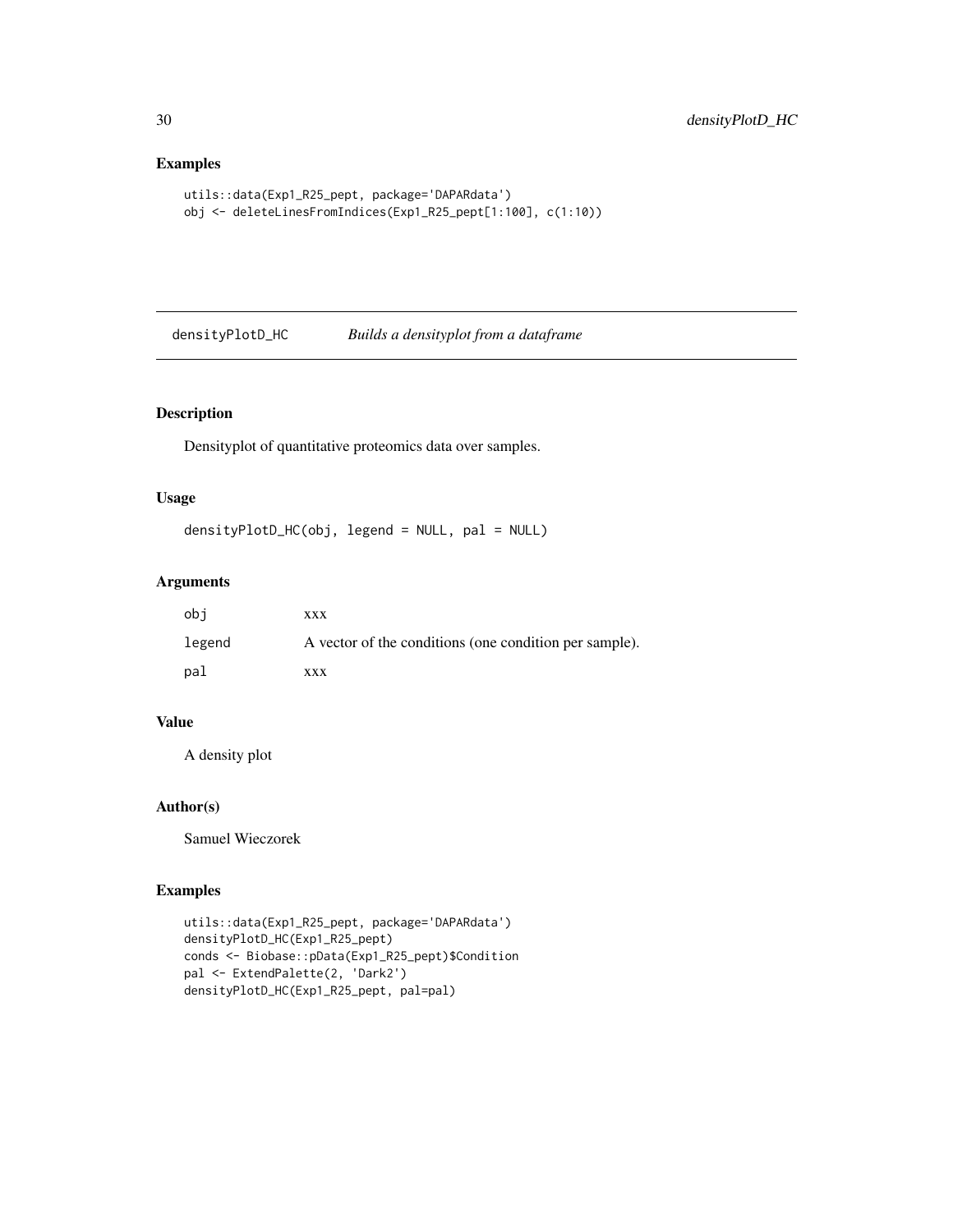<span id="page-30-0"></span>

#### Description

This function is a wrappper to the function adjust.p from the cp4p package. It returns the FDR corresponding to the p-values of the differential analysis. The FDR is computed with the function p.adjust{stats}..

#### Usage

```
diffAnaComputeFDR(
  logFC,
  pval,
  threshold_PVal = 0,
  threshold_LogFC = 0,
  pi0Method = 1
)
```
#### Arguments

| logFC           | The result (logFC values) of the differential analysis processed by limmaCompleteTest                     |  |
|-----------------|-----------------------------------------------------------------------------------------------------------|--|
| pval            | The result (p-values) of the differential analysis processed by limmaCompleteTest                         |  |
|                 | threshold PVal The threshold on p-pyalue to distinguish between differential and non-differential<br>data |  |
| threshold_LogFC |                                                                                                           |  |
|                 | The threshold on log(Fold Change) to distinguish between differential and non-<br>differential data       |  |
| pi0Method       | The parameter pionethod of the method adjust p in the package cp4p                                        |  |

# Value

The computed FDR value (floating number)

#### Author(s)

Samuel Wieczorek

```
utils::data(Exp1_R25_prot, package='DAPARdata')
obj <- Exp1_R25_prot[1:1000]
level <- obj@experimentData@other$typeOfData
metacell.mask <- match.metacell(GetMetacell(obj), 'missing', level)
indices <- GetIndices_WholeMatrix(metacell.mask, op='>=', th=1)
obj <- MetaCellFiltering(obj, indices, cmd='delete')
```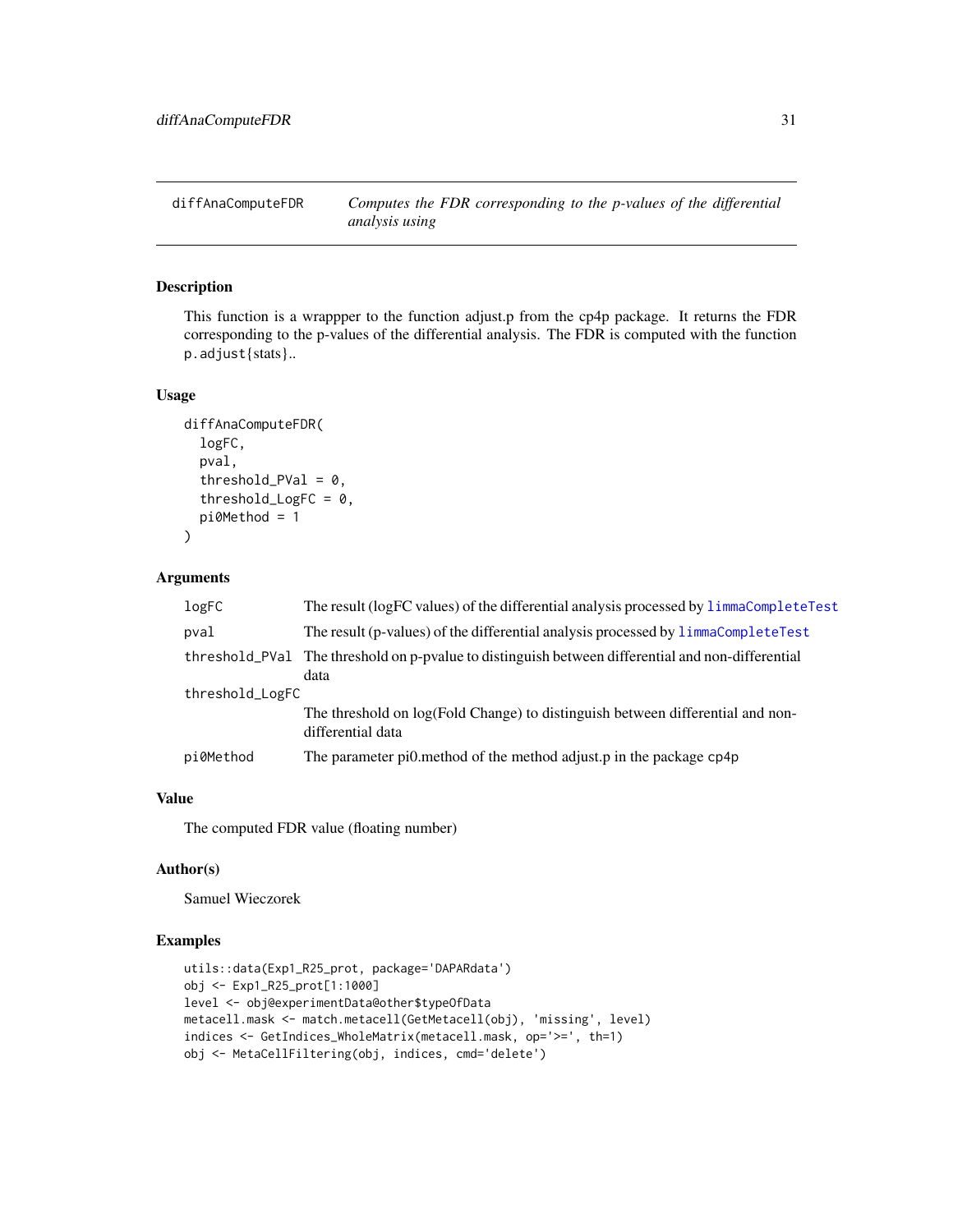```
qData <- Biobase::exprs(obj$new)
sTab <- Biobase::pData(obj$new)
limma <- limmaCompleteTest(qData,sTab)
diffAnaComputeFDR(limma$logFC[,1],limma$P_Value[,1])
```
diffAnaGetSignificant *Returns a MSnSet object with only proteins significant after differential analysis.*

#### Description

Returns a MSnSet object with only proteins significant after differential analysis.

#### Usage

```
diffAnaGetSignificant(obj)
```
#### Arguments

obj An object of class MSnSet.

#### Value

A MSnSet

# Author(s)

Alexia Dorffer

```
utils::data(Exp1_R25_prot, package='DAPARdata')
obj <- Exp1_R25_prot[1:1000]
level <- obj@experimentData@other$typeOfData
metacell.mask <- match.metacell(GetMetacell(obj), 'missing', level)
indices <- GetIndices_WholeMatrix(metacell.mask, op='>=', th=1)
obj <- MetaCellFiltering(obj, indices, cmd='delete')
qData <- Biobase::exprs(obj$new)
sTab <- Biobase::pData(obj$new)
allComp <- limmaCompleteTest(qData,sTab)
data <- list(logFC=allComp$logFC[1], P_Value = allComp$P_Value[1])
obj$new <- diffAnaSave(obj$new, allComp, data)
signif <- diffAnaGetSignificant(obj$new)
```
<span id="page-31-0"></span>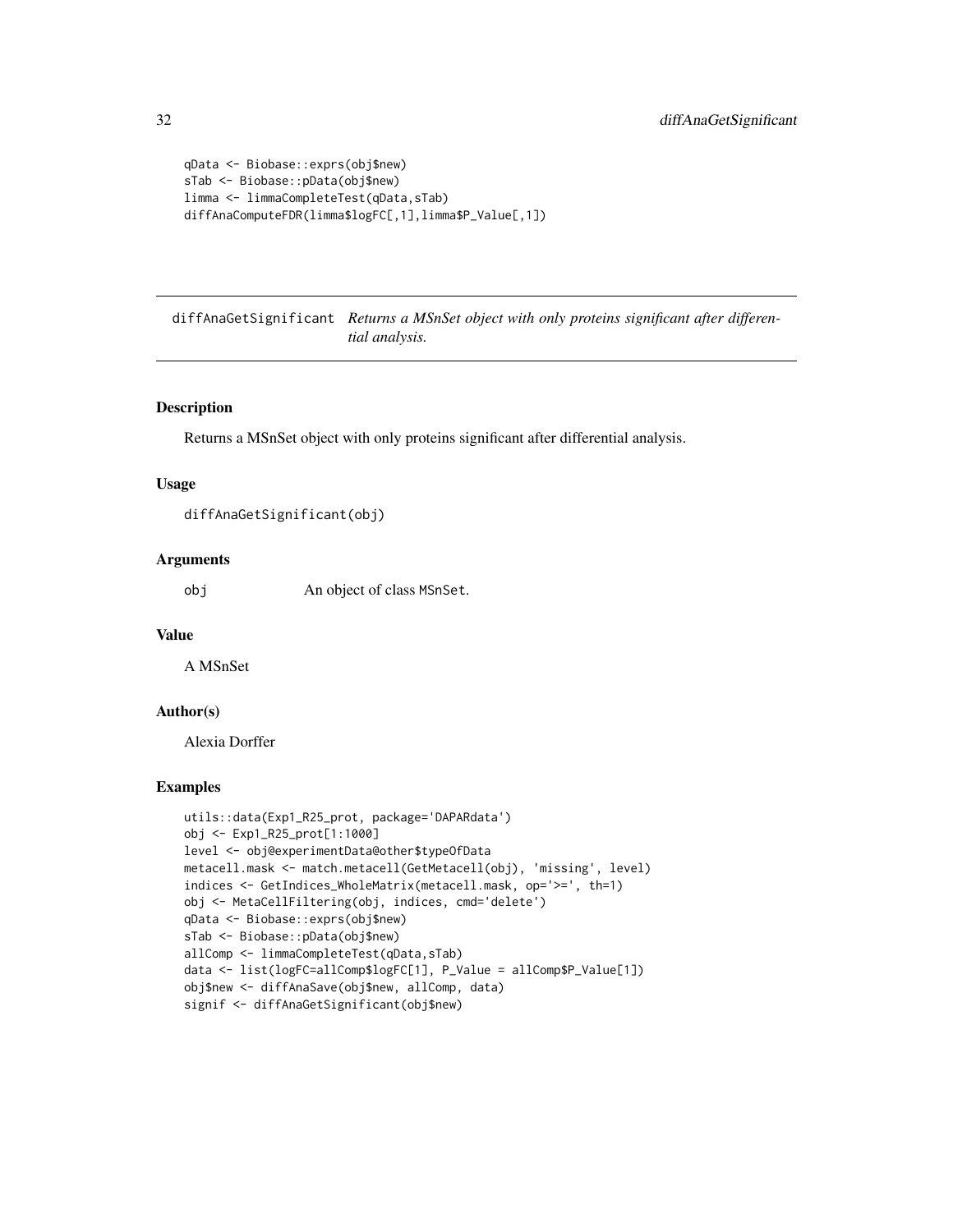<span id="page-32-0"></span>diffAnaSave *Returns a* MSnSet *object with the results of the differential analysis performed with* [limma](#page-0-0) *package.*

#### Description

This method returns a class MSnSet object with the results of differential analysis.

#### Usage

```
diffAnaSave(obj, allComp, data = NULL, th_pval = 0, th_logFC = 0)
```
# Arguments

| obj      | An object of class MSnSet.                                                                           |
|----------|------------------------------------------------------------------------------------------------------|
| allComp  | A list of two items which is the result of the function wrapper. limmaCompleteTest<br><b>OF XXXX</b> |
| data     | The result of the differential analysis processed by limmaCompleteTest                               |
| th_pval  | XXX                                                                                                  |
| th_logFC | XXX                                                                                                  |

# Value

A MSnSet

#### Author(s)

Alexia Dorffer, Samuel Wieczorek

```
utils::data(Exp1_R25_prot, package='DAPARdata')
obj <- Exp1_R25_prot[1:1000]
level <- obj@experimentData@other$typeOfData
metacell.mask <- match.metacell(GetMetacell(obj), 'missing', level)
indices <- GetIndices_WholeMatrix(metacell.mask, op='>=', th=1)
obj <- MetaCellFiltering(obj, indices, cmd='delete')
qData <- Biobase::exprs(obj$new)
sTab <- Biobase::pData(obj$new)
allComp <- limmaCompleteTest(qData,sTab)
data <- list(logFC=allComp$logFC[1], P_Value = allComp$P_Value[1])
diffAnaSave(obj$new, allComp, data)
```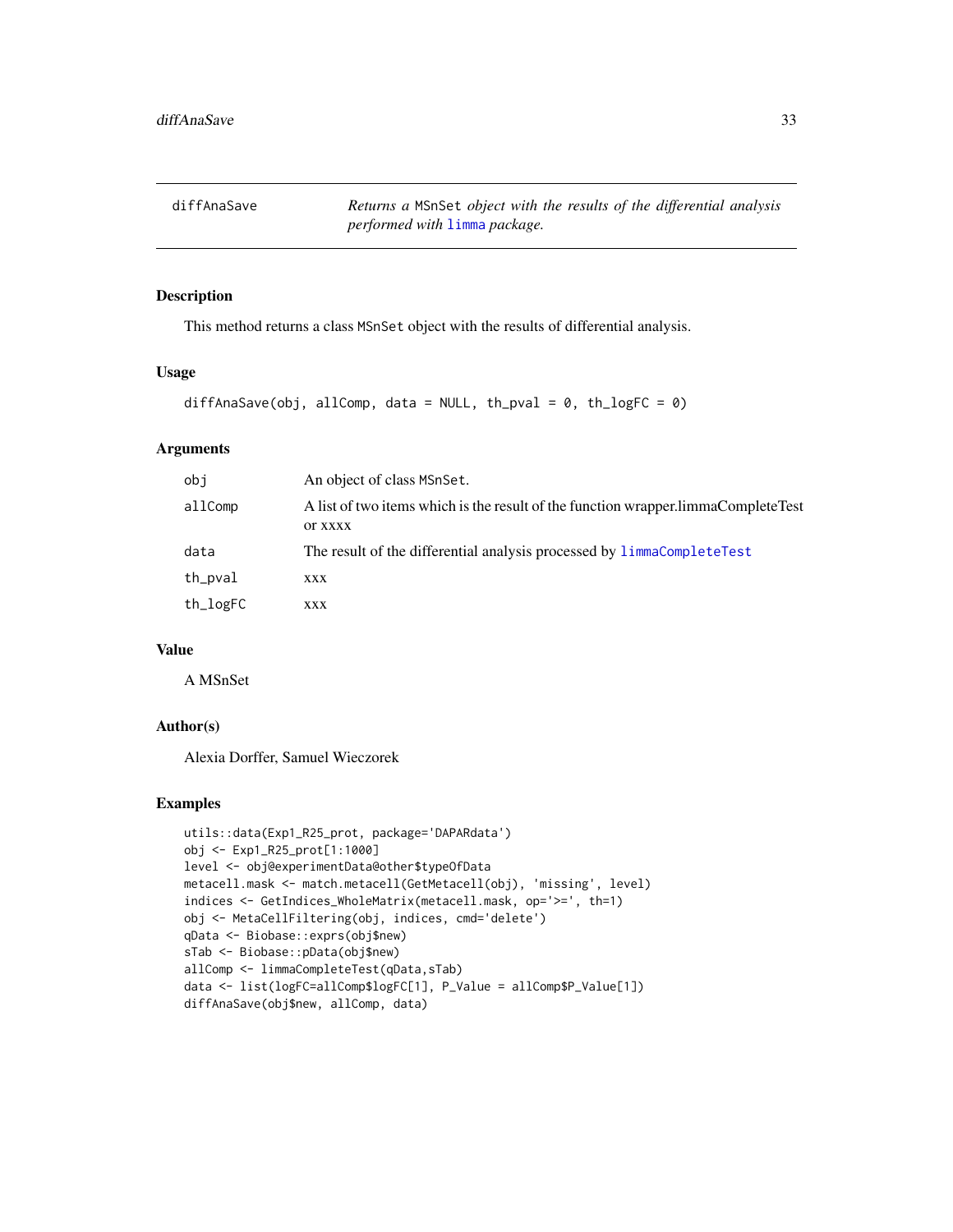<span id="page-33-0"></span>diffAnaVolcanoplot *Volcanoplot of the differential analysis*

#### Description

Plots a volcanoplot after the differential analysis. Typically, the log of Fold Change is represented on the X-axis and the log10 of the p-value is drawn on the Y-axis. When the threshold\_pVal and the threshold\_logFC are set, two lines are drawn respectively on the y-axis and the X-axis to visually distinguish between differential and non differential data.

#### Usage

```
diffAnaVolcanoplot(
  logFC = NULL,
  pVal = NULL,threshold_pVal = 1e-60,
  threshold_logFC = 0,
  conditions = NULL,
  colors = NULL
\mathcal{E}
```
#### Arguments

| logFC           | A vector of the log(fold change) values of the differential analysis.                                                   |  |
|-----------------|-------------------------------------------------------------------------------------------------------------------------|--|
| pVal            | A vector of the p-value values returned by the differential analysis.                                                   |  |
|                 | threshold_pVal A floating number which represents the p-value that separates differential and<br>non-differential data. |  |
| threshold_logFC |                                                                                                                         |  |
|                 | A floating number which represents the log of the Fold Change that separates<br>differential and non-differential data. |  |
| conditions      | A list of the names of condition 1 and 2 used for the differential analysis.                                            |  |
| colors          | XXX                                                                                                                     |  |

# Value

A volcanoplot

#### Author(s)

Florence Combes, Samuel Wieczorek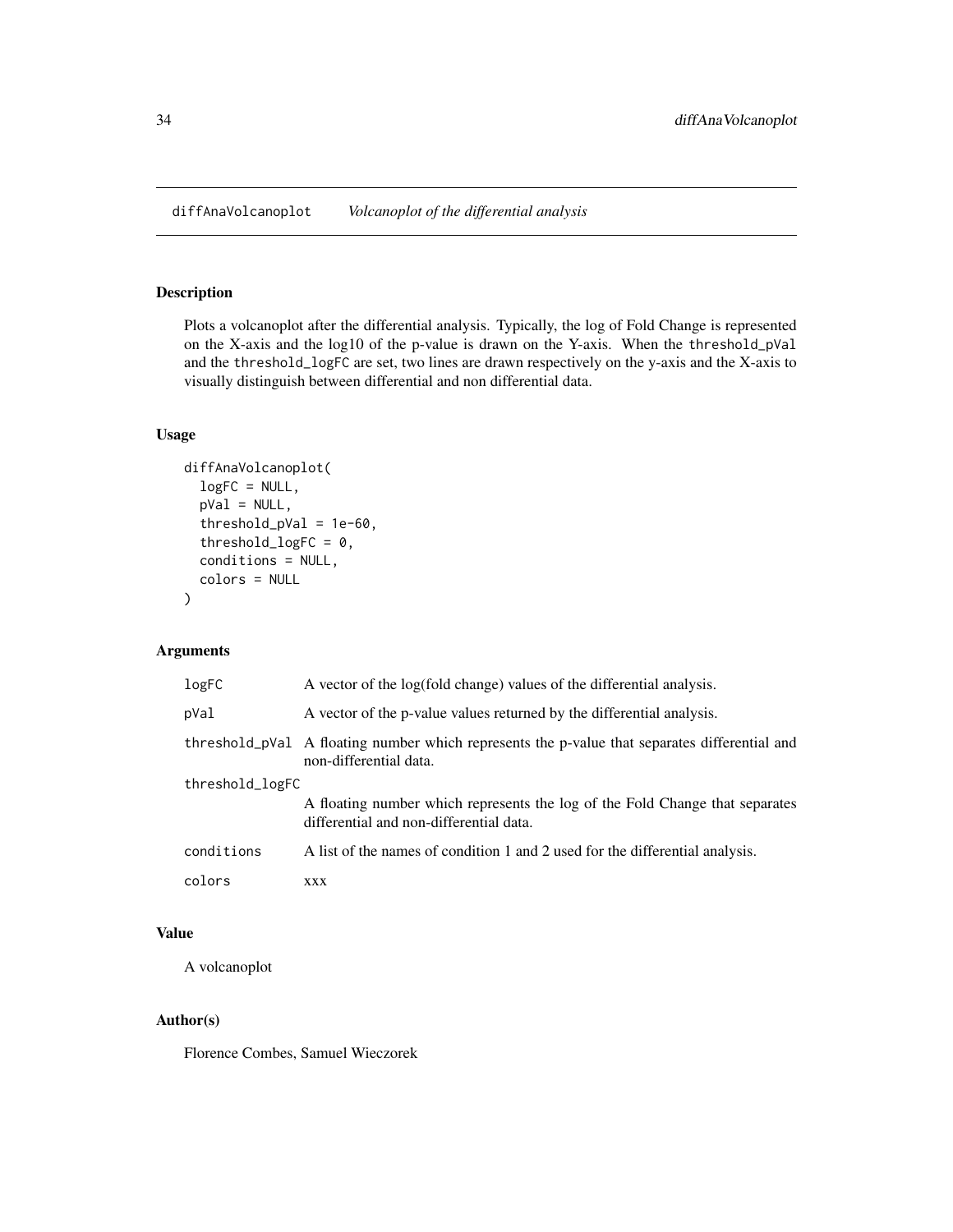#### <span id="page-34-0"></span>Examples

```
utils::data(Exp1_R25_prot, package='DAPARdata')
obj <- Exp1_R25_prot[1:1000]
level <- obj@experimentData@other$typeOfData
metacell.mask <- match.metacell(GetMetacell(obj), 'missing', level)
indices <- GetIndices_WholeMatrix(metacell.mask, op='>=', th=1)
obj <- MetaCellFiltering(obj, indices, cmd='delete')
qData <- Biobase::exprs(obj$new)
sTab <- Biobase::pData(obj$new)
limma <- limmaCompleteTest(qData, sTab)
diffAnaVolcanoplot(limma$logFC[,1], limma$P_Value[,1])
```
diffAnaVolcanoplot\_rCharts

*Volcanoplot of the differential analysis*

#### Description

Plots an interactive volcanoplot after the differential analysis. Typically, the log of Fold Change is represented on the X-axis and the log10 of the p-value is drawn on the Y-axis. When the threshold\_pVal and the threshold\_logFC are set, two lines are drawn respectively on the y-axis and the X-axis to visually distinguish between differential and non differential data. With the use of the package Highcharter, a customizable tooltip appears when the user put the mouse's pointer over a point of the scatter plot.

#### Usage

```
diffAnaVolcanoplot_rCharts(
  df,
  threshold_pVal = 1e-60,
  threshold_logFC = 0,
  conditions = NULL,
  clickFunction = NULL,
  pal = NULL)
```
#### Arguments

| df | A data frame which contains the following slots : $x : a$ vector of the log(fold                                        |
|----|-------------------------------------------------------------------------------------------------------------------------|
|    | change) values of the differential analysis, $y : a$ vector of the p-value values                                       |
|    | returned by the differential analysis. index : a vector of the rowanmes of the                                          |
|    | data. This data frame must has been built with the option strings As Factors set to                                     |
|    | FALSE. There may be additional slots which will be used to show informations                                            |
|    | in the tooltip. The name of these slots must begin with the prefix "tooltip_". It                                       |
|    | will be automatically removed in the plot.                                                                              |
|    | threshold_pVal A floating number which represents the p-value that separates differential and<br>non-differential data. |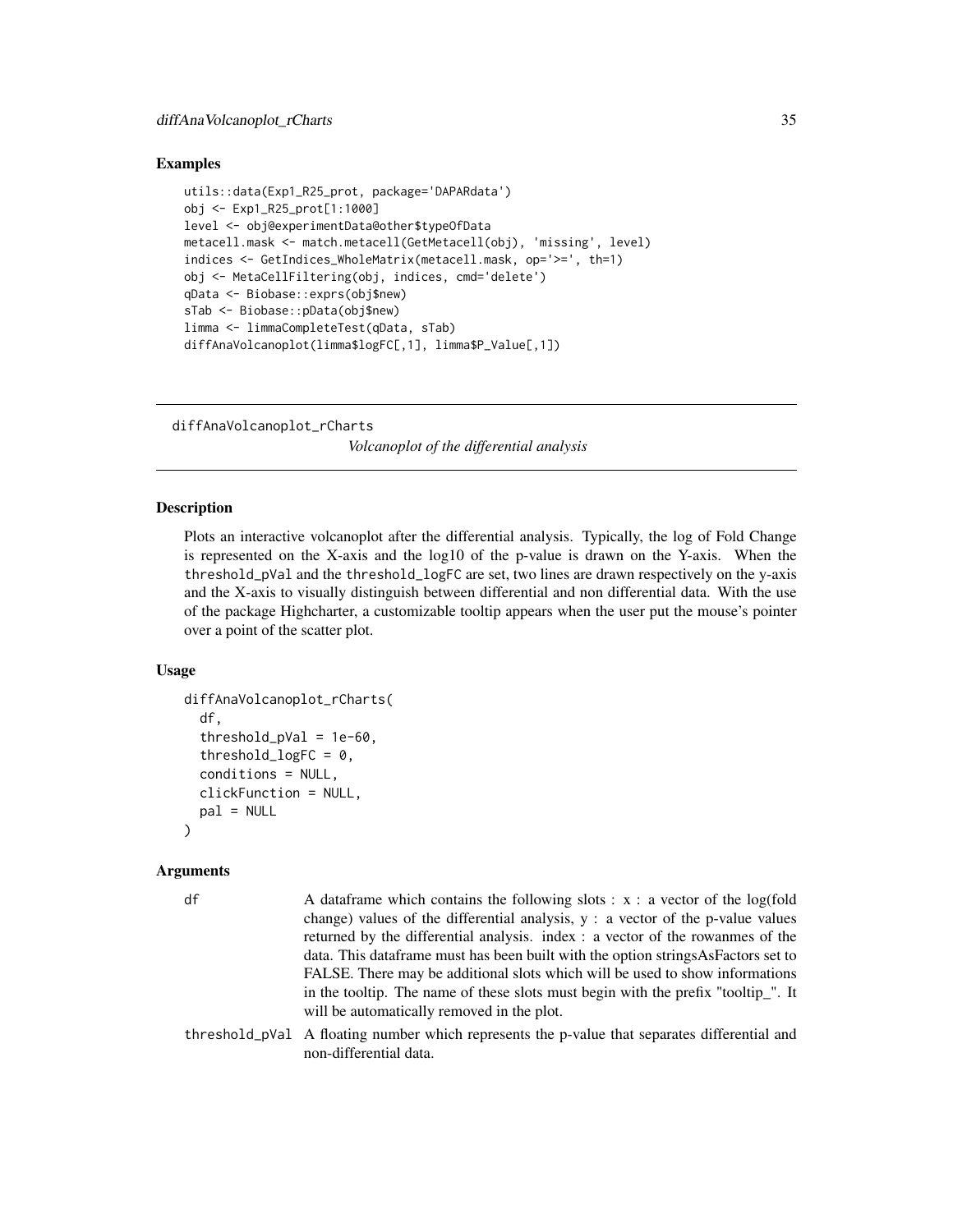| threshold_logFC |                                                                                                                                                                                                             |
|-----------------|-------------------------------------------------------------------------------------------------------------------------------------------------------------------------------------------------------------|
|                 | A floating number which represents the log of the Fold Change that separates<br>differential and non-differential data.                                                                                     |
| conditions      | A list of the names of condition 1 and 2 used for the differential analysis.                                                                                                                                |
| clickFunction   | A string that contains a JavaScript function used to show info from slots in df.<br>The variable this index refers to the slot named index and allows to retrieve the<br>right row to show in the tool tip. |
| pal             | XXX                                                                                                                                                                                                         |

#### Value

An interactive volcanoplot

# Author(s)

Samuel Wieczorek

#### Examples

```
## Not run:
library(highcharter)
utils::data(Exp1_R25_prot, package='DAPARdata')
obj <- Exp1_R25_prot[1:1000]
level <- obj@experimentData@other$typeOfData
metacell.mask <- match.metacell(GetMetacell(obj), 'missing', level)
indices <- GetIndices_WholeMatrix(metacell.mask, op='>=', th=1)
obj <- MetaCellFiltering(obj, indices, cmd='delete')
qData <- Biobase::exprs(obj$new)
sTab <- Biobase::pData(obj$new)
data <- limmaCompleteTest(qData,sTab)
df <- data.frame(x=data$logFC, y = -log10(data$P_Value),
index = as.character(rownames(obj$new)))
colnames(df) \leq c("x", "y", "index")
tooltipSlot <- c("Sequence", "Score")
df <- cbind(df, Biobase::fData(obj)[, tooltipSlot])
colnames(df) <- gsub(".", "_", colnames(df), fixed=TRUE)
if (ncol(df) > 3){
    \text{colnames}(df)[4:\text{ncol}(df)] <-
    paste("tooltip_", colnames(df)[4:ncol(df)], sep="")}
hc_clickFunction <- JS("function(event) {
Shiny.onInputChange('eventPointClicked',
[this.index]+'_'+ [this.series.name]);}")
cond <- c("25fmol", "10fmol")
diffAnaVolcanoplot_rCharts(df, 2.5, 1, cond,hc_clickFunction)
```
## End(Not run)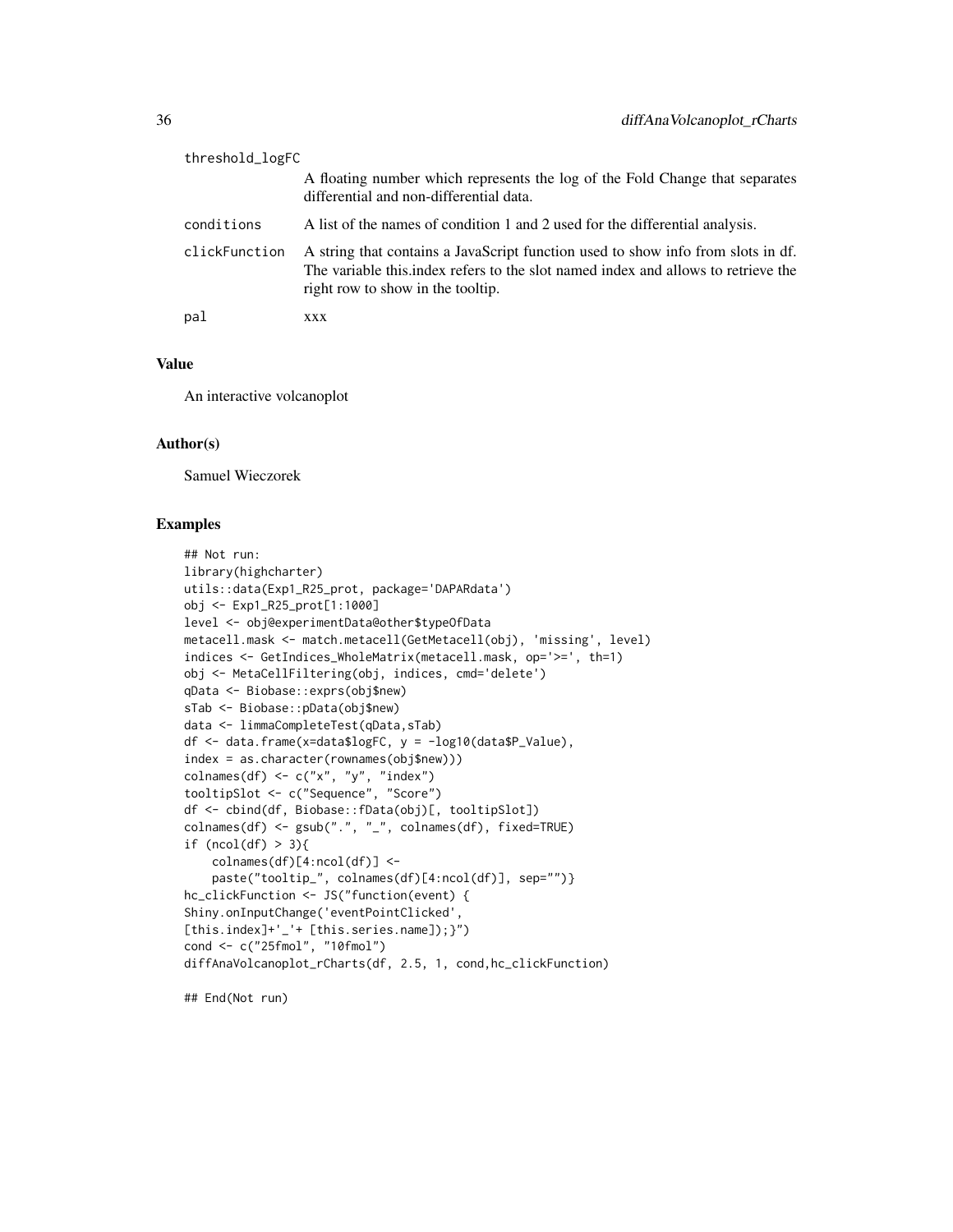# Description

Display a CC

# Usage

```
display.CC.visNet(
  g,
  layout = layout_nicely,
  obj = NULL,prot.tooltip = NULL,
  pept.tooltip = NULL
\mathcal{L}
```
# Arguments

| g            | $A$ cc (a list) |
|--------------|-----------------|
| layout       | <b>xxxxx</b>    |
| obi          | <b>XXX</b>      |
| prot.tooltip | <b>XXX</b>      |
| pept.tooltip | <b>XXX</b>      |

### Value

A plot

## Author(s)

Thomas Burger, Samuel Wieczorek

```
utils::data(Exp1_R25_pept, package='DAPARdata')
X <- BuildAdjacencyMatrix(Exp1_R25_pept[1:1000], "Protein_group_IDs", FALSE)
ll <- get.pep.prot.cc(X)
g \leftarrow \text{buildGraph}(11[[1]], X)display.CC.visNet(g)
```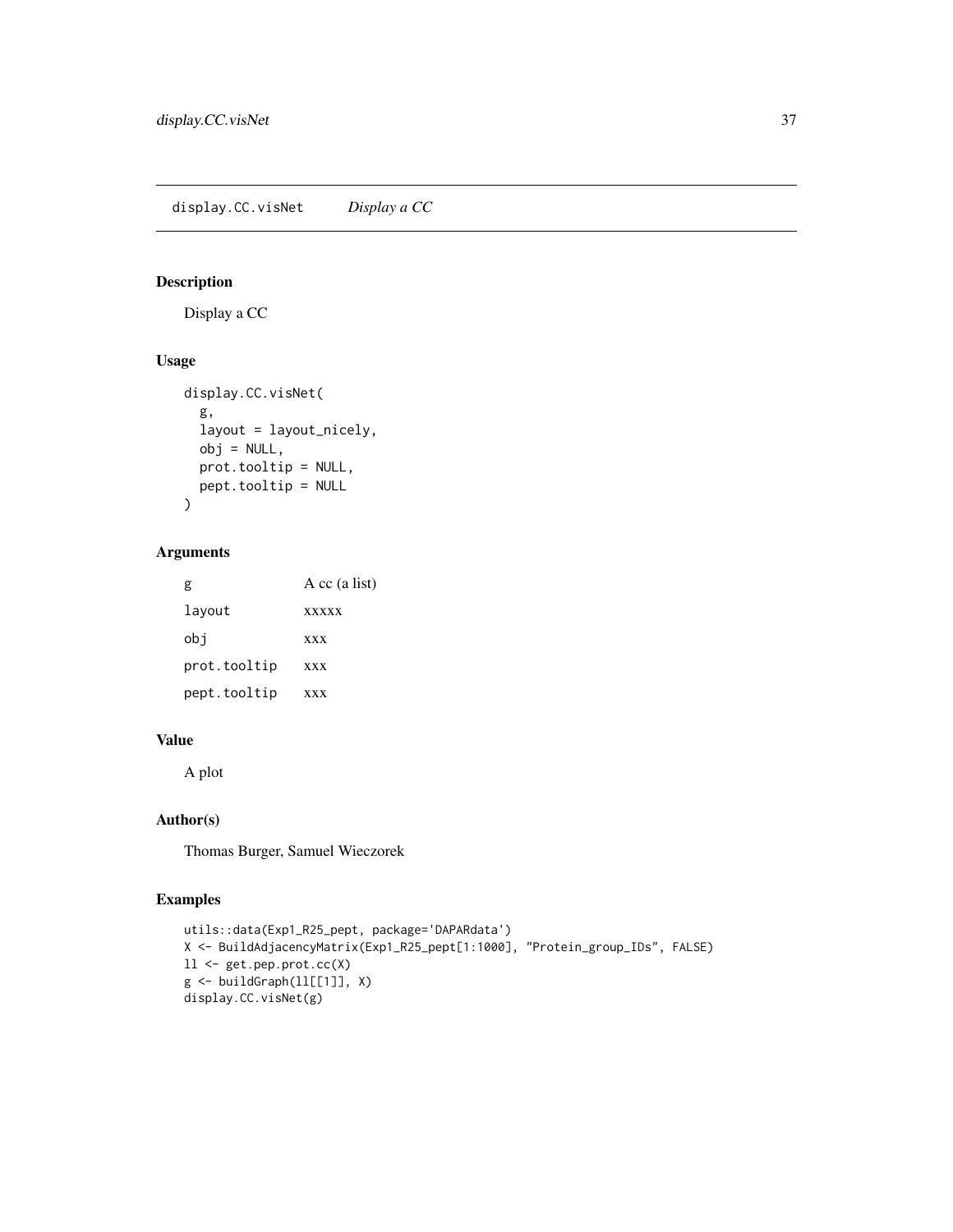enrich\_GO *Calculates GO enrichment classes for a given list of proteins/genes ID. It results an enrichResult instance.*

## Description

This function is a wrappper to the function enrichGO from the package 'clusterProfiler'. Given a vector of genes/proteins, it returns an enrichResult instance.

### Usage

enrich\_GO(data, idFrom, orgdb, ont, readable = FALSE, pval, universe)

### Arguments

| data     | A vector of ID (among ENSEMBL, ENTREZID, GENENAME, REFSEQ, UNI-<br>GENE, UNIPROT - can be different according to organisms) |
|----------|-----------------------------------------------------------------------------------------------------------------------------|
| idFrom   | character indicating the input ID format (among ENSEMBL, ENTREZID, GENE-<br>NAME, REFSEQ, UNIGENE, UNIPROT)                 |
| orgdb    | annotation Bioconductor package to use (character format)                                                                   |
| ont      | One of "MF", "BP", and "CC" subontologies                                                                                   |
| readable | TRUE or FALSE (default FALSE)                                                                                               |
| pval     | The qualue cutoff (same parameter as in the function enrich GO of the package<br>'clusterProfiler')                         |
| universe | a list of ID to be considered as the background for enrichment calculation                                                  |
|          |                                                                                                                             |

## Value

A groupGOResult instance.

#### Author(s)

Florence Combes

```
utils::data(Exp1_R25_prot, package='DAPARdata')
obj <- Exp1_R25_prot
univ<-univ_AnnotDbPkg("org.Sc.sgd.db") #univ is the background
ego<-enrich_GO(data=Biobase::fData(obj)$Protein.IDs, idFrom="UNIPROT",
orgdb="org.Sc.sgd.db",ont="MF", pval=0.05, universe = univ)
```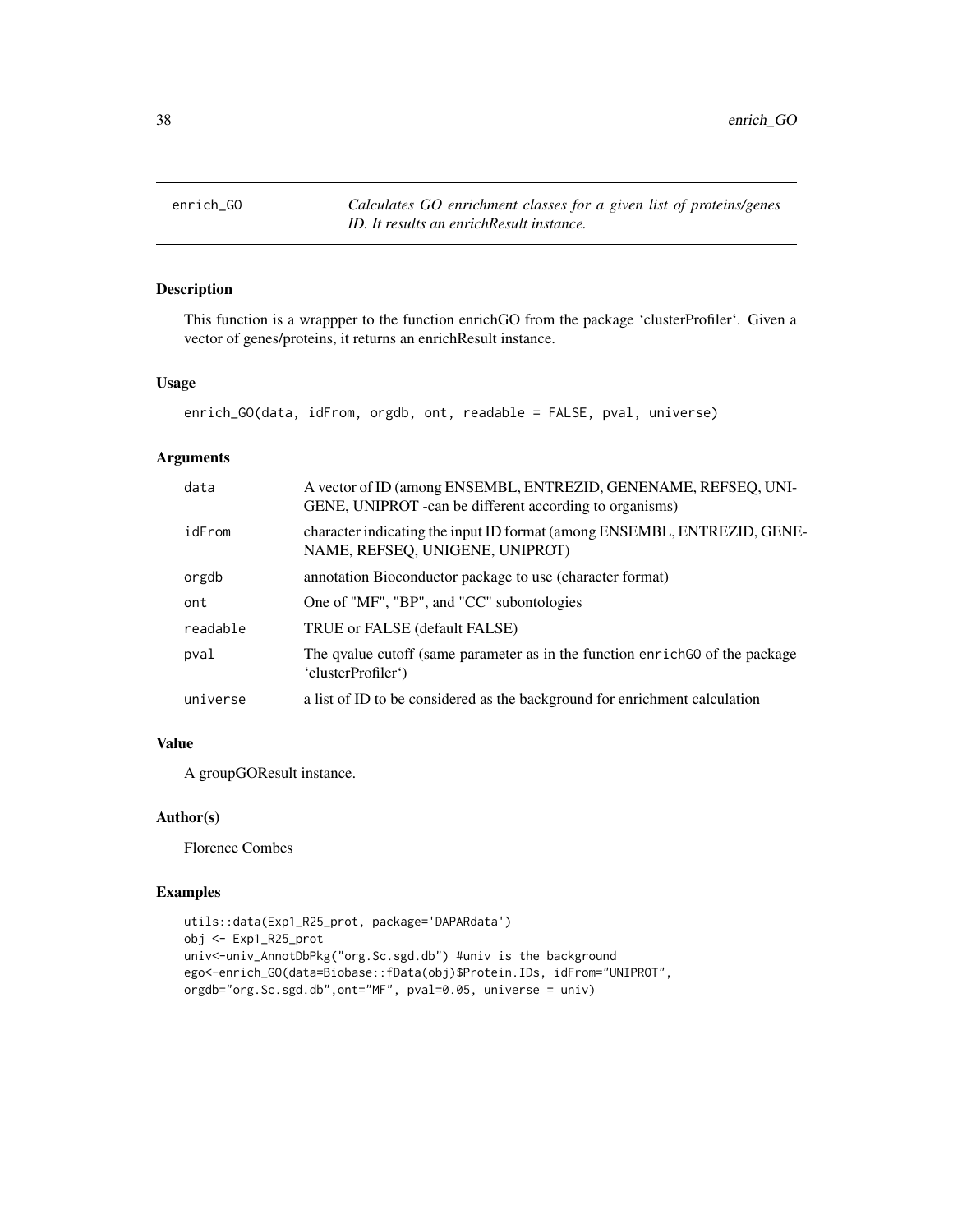## Description

The colors in the returned palette are always in the same order

## Usage

ExtendPalette(n = NULL, base = "Set1")

## Arguments

| n    | The number of desired colors in the palette                                                                               |
|------|---------------------------------------------------------------------------------------------------------------------------|
| base | The name of the palette of the package RColorBrewer from which the extended<br>palette is built. Default value is 'Set1'. |

## Value

A vector composed of n color code.

# Author(s)

Samuel Wieczorek

```
ExtendPalette(12)
nPalette <- 10
par(mfrow=c(nPalette,1))
par(mar=c(0.5, 4.5, 0.5, 0.5))
for (i in 1:nPalette){
  pal <- ExtendPalette(n=i, base = 'Dark2')
  barplot(1:length(pal), col=pal)
  print(pal)
}
```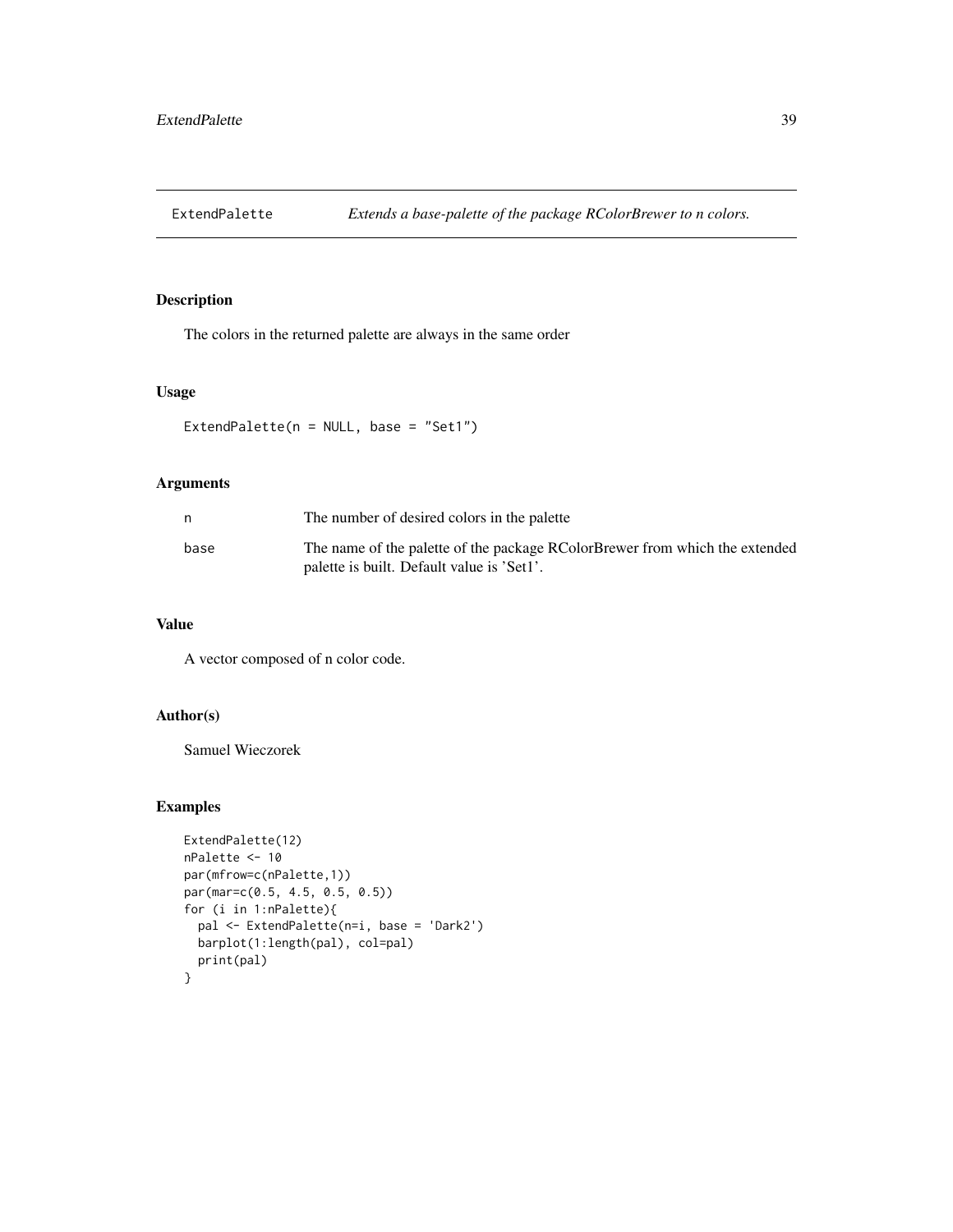finalizeAggregation *Finalizes the aggregation process*

## Description

Method to finalize the aggregation process

# Usage

```
finalizeAggregation(obj.pep, pepData, protData, protMetacell, X)
```
### Arguments

| obj.pep      | A peptide object of class MSnset                                                                      |
|--------------|-------------------------------------------------------------------------------------------------------|
| pepData      | <b>XXXX</b>                                                                                           |
| protData     | <b>XXXXX</b>                                                                                          |
| protMetacell | <b>XXX</b>                                                                                            |
|              | An adjacency matrix in which lines and columns correspond respectively to pep-<br>tides and proteins. |

## Value

A protein object of class MSnset

## Author(s)

Samuel Wieczorek

findMECBlock *Finds the LAPALA into a* MSnSet *object*

# Description

This method finds the LAPALA in a dataset.

## Usage

findMECBlock(obj)

## Arguments

obj An object of class MSnSet.

# Value

A data.frame that contains the indexes of LAPALA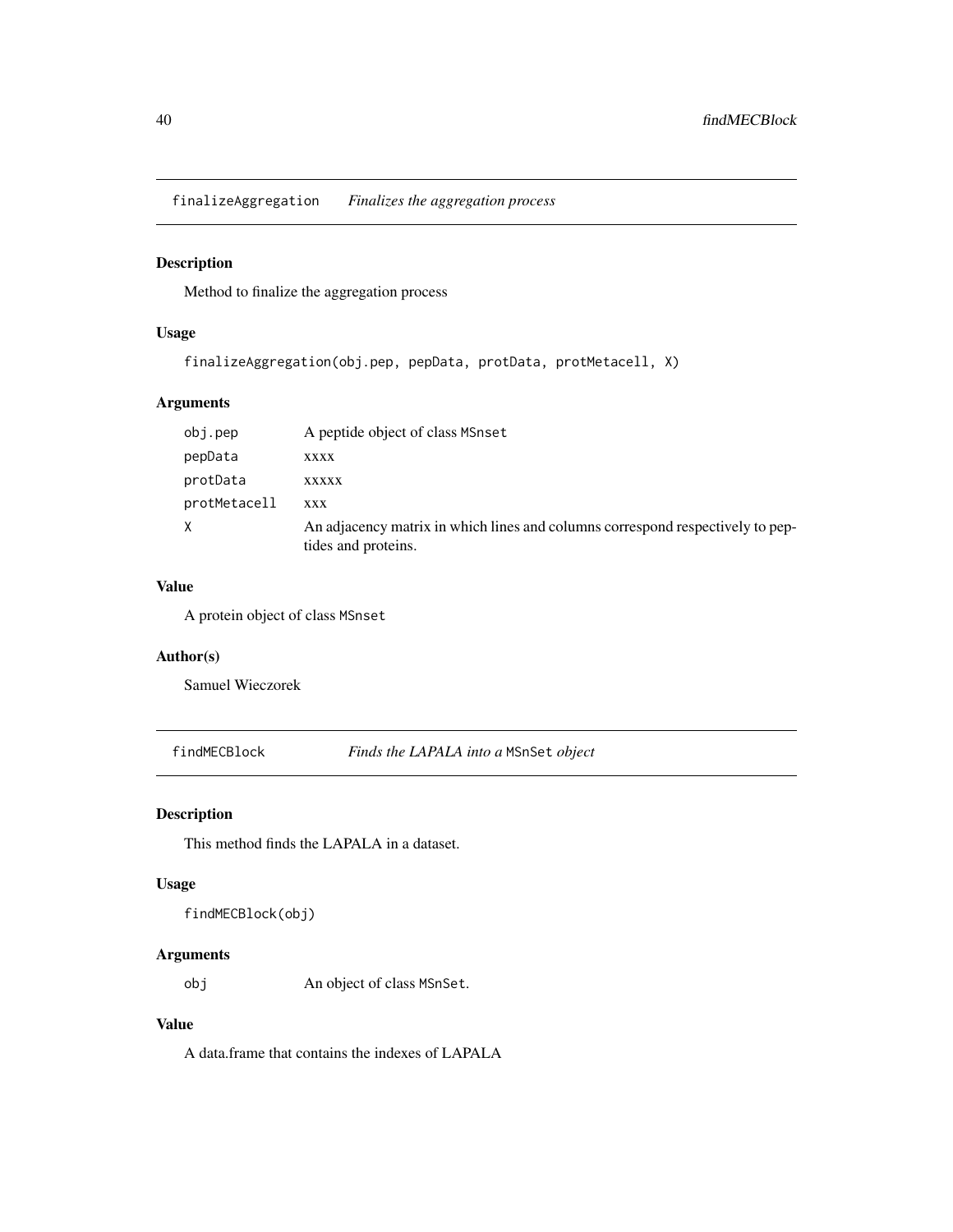## formatLimmaResult 41

### Author(s)

Samuel Wieczorek

#### Examples

```
utils::data(Exp1_R25_pept, package='DAPARdata')
obj <- Exp1_R25_pept[1:100]
lapala <- findMECBlock(obj)
```
formatLimmaResult *xxxx*

### Description

xxxx

### Usage

formatLimmaResult(fit, conds, contrast)

### Arguments

| fit      | <b>XXXX</b> |
|----------|-------------|
| conds    | <b>XXXX</b> |
| contrast | <b>XXXX</b> |

### Value

A list of two dataframes : logFC and P\_Value. The first one contains the logFC values of all the comparisons (one column for one comparison), the second one contains the pvalue of all the comparisons (one column for one comparison). The names of the columns for those two dataframes are identical and correspond to the description of the comparison.

#### Author(s)

Samuel Wieczorek

```
utils::data(Exp1_R25_prot, package='DAPARdata')
obj <- Exp1_R25_prot[1:1000]
level <- obj@experimentData@other$typeOfData
metacell.mask <- match.metacell(GetMetacell(obj), 'missing', level)
indices <- GetIndices_WholeMatrix(metacell.mask, op='>=', th=1)
obj <- MetaCellFiltering(obj, indices, cmd='delete')
qData <- Biobase::exprs(obj$new)
sTab <- Biobase::pData(obj$new)
limma <- limmaCompleteTest(qData, sTab)
```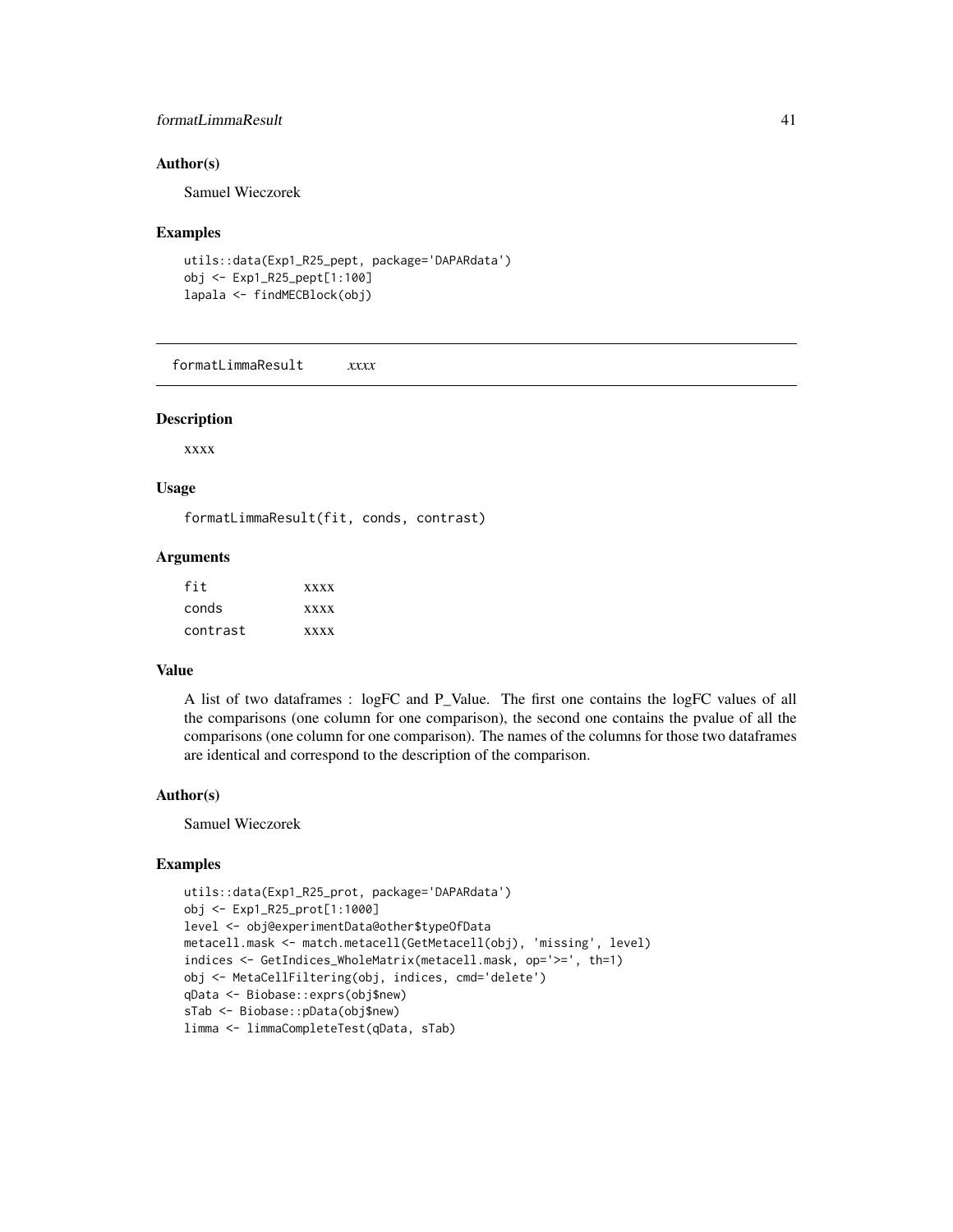### Description

Extract logFC and raw pvalues from multiple post-hoc models summaries

#### Usage

formatPHResults(post\_hoc\_models\_summaries)

#### Arguments

```
post_hoc_models_summaries
                 a list of summaries of post-hoc models.
```
#### Value

a list of 2 dataframes containing the logFC values and pvalues for each comparison.

#### Author(s)

Hélène Borges

```
utils::data(Exp1_R25_prot, package='DAPARdata')
obj <- Exp1_R25_prot[1:1000]
level <- obj@experimentData@other$typeOfData
metacell.mask <- match.metacell(GetMetacell(obj), 'missing', level)
indices <- GetIndices_WholeMatrix(metacell.mask, op='>=', th=1)
obj <- MetaCellFiltering(obj, indices, cmd='delete')
anova_tests <- t(apply(Biobase::exprs(obj$new),1, classic1wayAnova,
conditions=as.factor(Biobase::pData(obj$new)$Condition)))
names(anova_tests) <- rownames(Biobase::exprs(obj$new))
tms <- lapply(anova_tests,
             function(x) summary(multcomp::glht(x,
             linfct = multcomp::mcp(conditions = "Tukey")),
                  test = multcomp::adjusted("none")))
res <- formatPHResults(tms)
```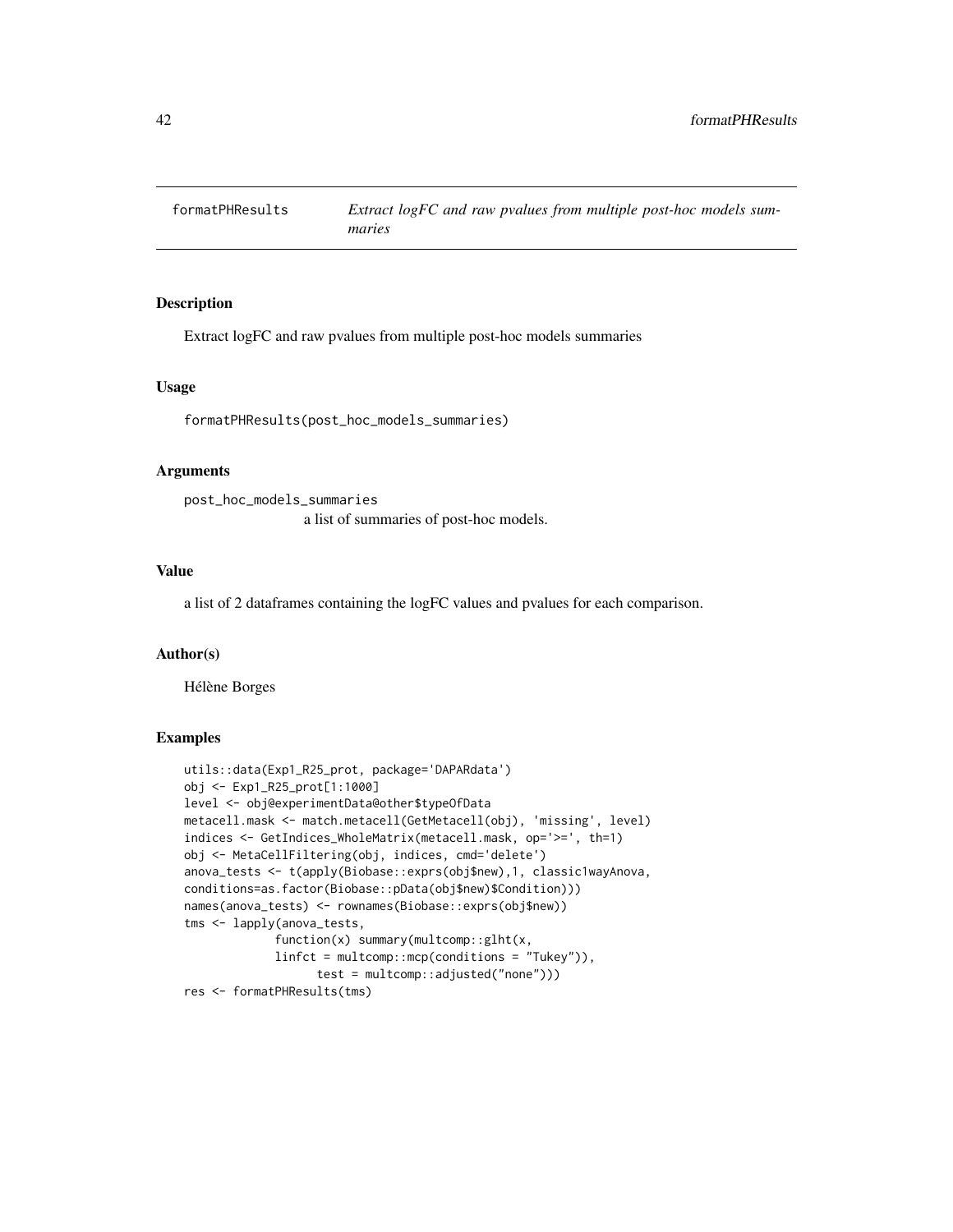fudge2LRT *Heuristic to choose the value of the hyperparameter (fudge factor) used to regularize the variance estimator in the likelihood ratio statistic*

## Description

fudge2LRT: heuristic to choose the value of the hyperparameter (fudge factor) used to regularize the variance estimator in the likelihood ratio statistic (as implemented in samLRT). We follow the heuristic described in [1] and adapt the code of the fudge2 function in the siggene R package. [1] Tusher, Tibshirani and Chu, Significance analysis of microarrays applied to the ionizing radiation response, PNAS 2001 98: 5116-5121, (Apr 24).

### Usage

```
fudge2LRT(
  lmm.res.h0,
 lmm.res.h1,
  cc,
  n,
 p,
  s,
  alpha = seq(0, 1, 0.05),
  include.zero = TRUE
)
```
# Arguments

| lmm.res.h0   | a vector of object containing the estimates (used to compute the statistic) under<br>HO for each connected component. If the fast version of the estimator was used<br>(as implemented in this package), lmm.res.h0 is a vector containing averages of                                            |
|--------------|---------------------------------------------------------------------------------------------------------------------------------------------------------------------------------------------------------------------------------------------------------------------------------------------------|
|              | squared residuals. If a fixed effect model was used, it is a vector of lm objects<br>and if a mixed effect model was used it is a vector or lmer object.                                                                                                                                          |
| lmm.res.h1   | similar to lmm.res.h0, a vector of object containing the estimates (used to com-<br>pute the statistic) under H1 for each protein.                                                                                                                                                                |
| cc           | a list containing the indices of peptides and proteins belonging to each connected<br>component.                                                                                                                                                                                                  |
| n            | the number of samples used in the test                                                                                                                                                                                                                                                            |
| p            | the number of proteins in the experiment                                                                                                                                                                                                                                                          |
| S            | a vector containing the maximum likelihood estimate of the variance for the<br>chosen model. When using the fast version of the estimator implemented in this<br>package, this is the same thing as the input lmm.res.h1. For other models (e.g.<br>mixed models) it can be obtained from samLRT. |
| alpha        | A vector of proportions used to build candidate values for the regularizer. We<br>use quantiles of s with these proportions. Default to $seq(0, 1, 0.05)$                                                                                                                                         |
| include.zero | logical value indicating if 0 should be included in the list of candidates. Default<br>to TRUE.                                                                                                                                                                                                   |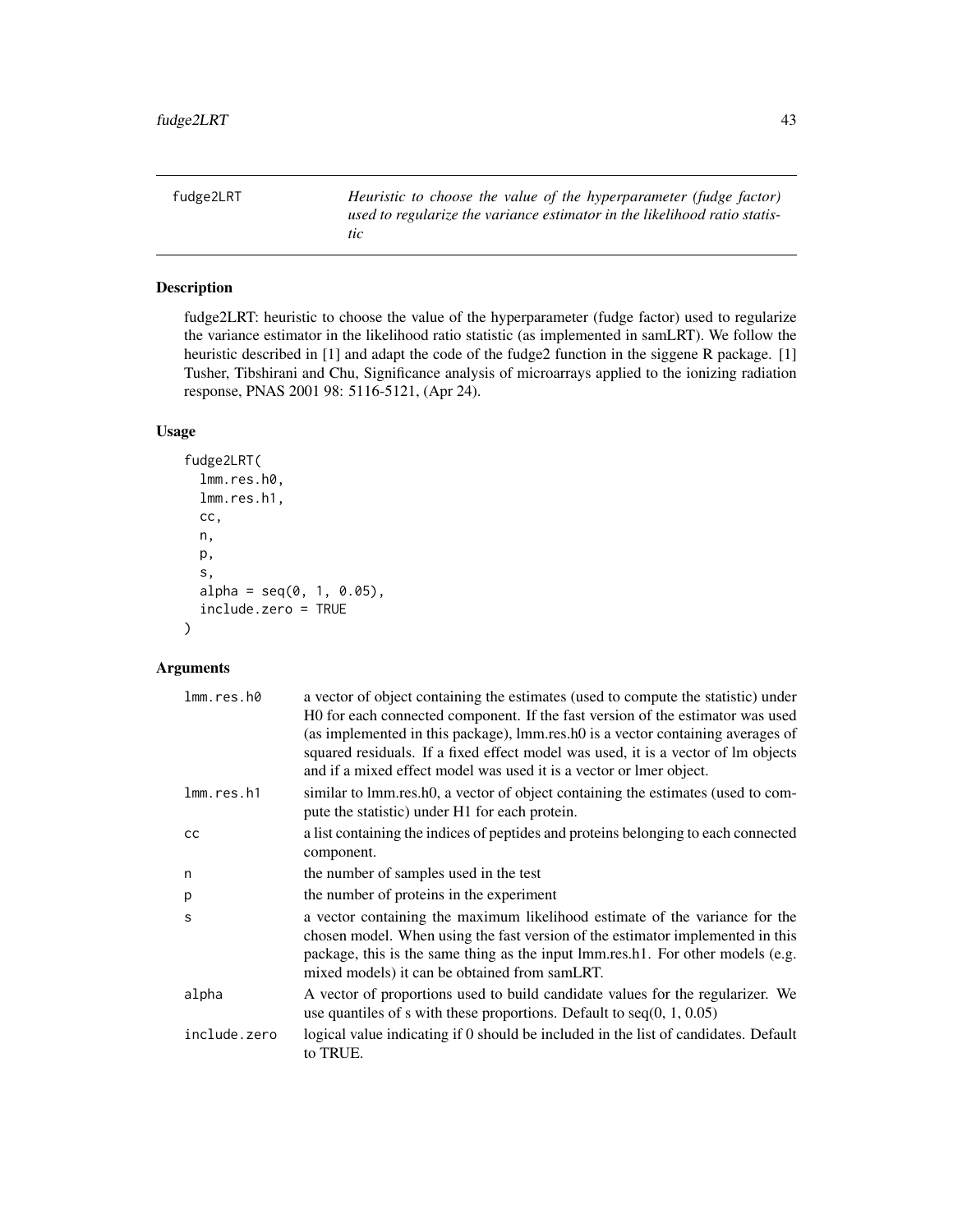(same as the fudge2 function of siggene): s.zero: the value of the fudge factor s0. alpha.hat: the optimal quantile of the 's' values. If s0=0, 'alpha.hat' will not be returned. vec.cv: the vector of the coefficients of variations. Following Tusher et al. (2001), the optimal 'alpha' quantile is given by the quantile that leads to the smallest CV of the modified test statistics. msg: a character string summarizing the most important information about the fudge factor.

### Author(s)

Thomas Burger, Laurent Jacob

get.pep.prot.cc *Build the list of connex composant of the adjacency matrix*

### Description

Method to build the list of connex composant of the adjacency matrix

## Usage

```
get.pep.prot.cc(X)
```
### Arguments

X An adjacency matrix

## Value

A list of CC

#### Author(s)

Thomas Burger, Samuel Wieczorek

## Examples

```
utils::data(Exp1_R25_pept, package='DAPARdata')
X <- BuildAdjacencyMatrix(Exp1_R25_pept, "Protein_group_IDs", FALSE)
ll <- get.pep.prot.cc(X)
```
# Value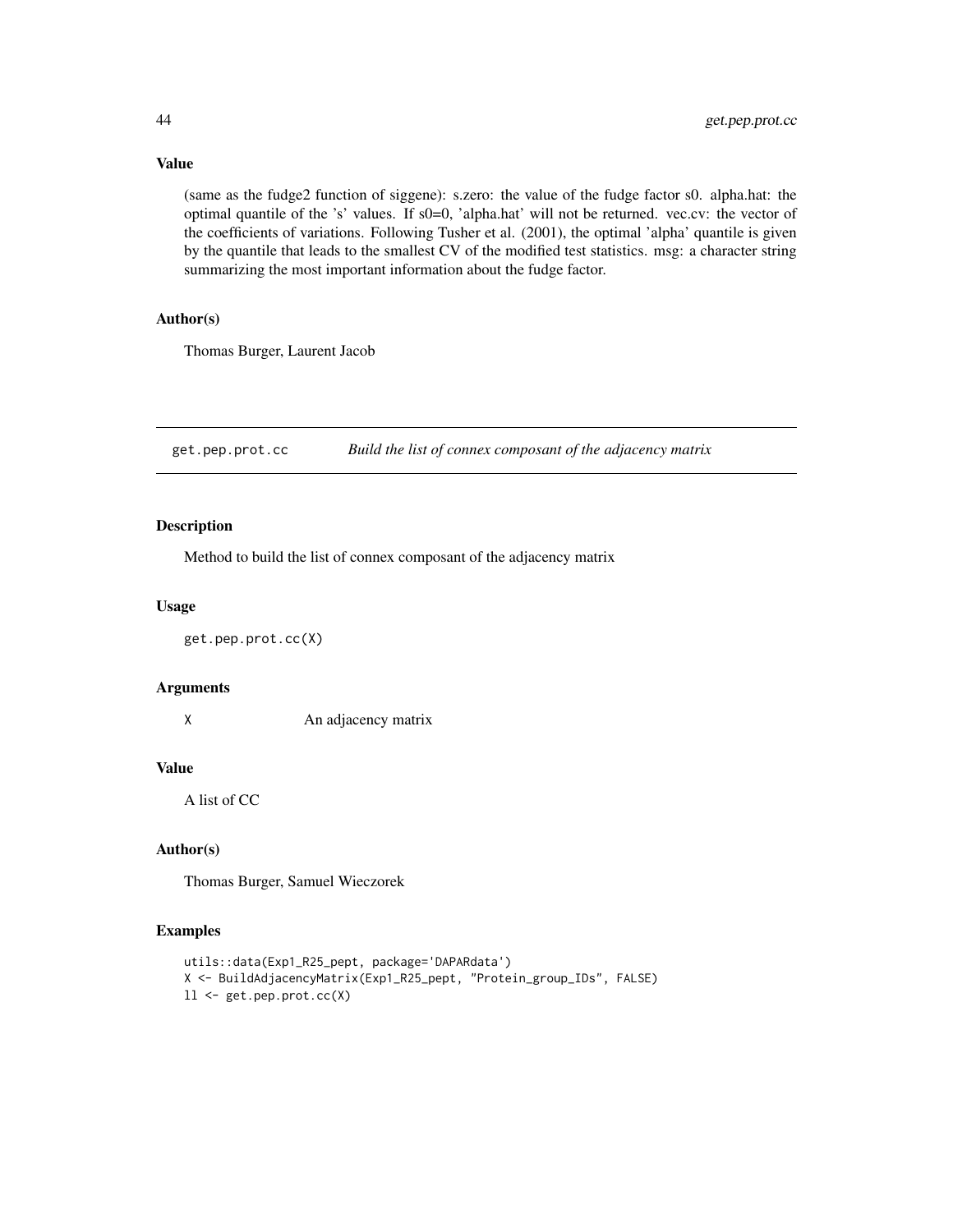#### Description

Returns the contains of the slot processing of an object of class MSnSet

### Usage

GetCC(obj)

### Arguments

obj An object (peptides) of class MSnSet.

### Value

A list of connected components

#### Author(s)

Samuel Wieczorek

#### Examples

```
utils::data(Exp1_R25_pept, package='DAPARdata')
Xshared <- BuildAdjacencyMatrix(Exp1_R25_pept[1:1000], "Protein_group_IDs", FALSE)
Xunique <- BuildAdjacencyMatrix(Exp1_R25_pept[1:1000], "Protein_group_IDs", TRUE)
ll.X <- list(matWithSharedPeptides = Xshared, matWithUniquePeptides = Xunique)
Exp1_R25_pept <- SetMatAdj(Exp1_R25_pept, ll.X)
ll1 <- get.pep.prot.cc(GetMatAdj(Exp1_R25_pept)$matWithSharedPeptides)
ll2 <- DAPAR::get.pep.prot.cc(GetMatAdj(Exp1_R25_pept)$matWithUniquePeptides)
cc <- list(allPep = ll1, onlyUniquePep = ll2)
Exp1_R25_pept <- SetCC(Exp1_R25_pept, cc)
ll.cc <- GetCC(Exp1_R25_pept)
```
GetColorsForConditions

*Builds a complete color palette for the conditions given in argument*

## Description

xxxx

## Usage

GetColorsForConditions(conds, pal = NULL)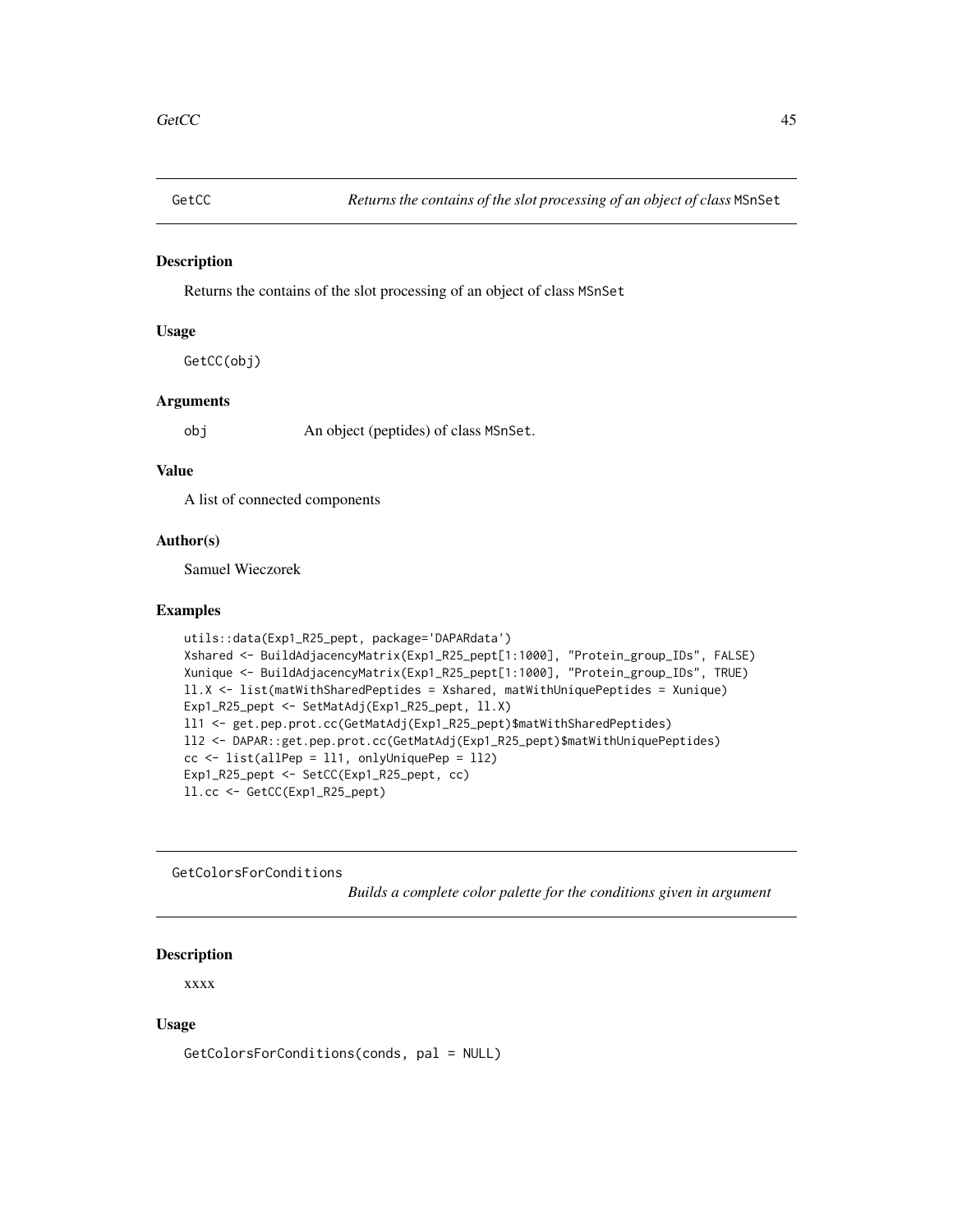## Arguments

| conds | The extended vector of samples conditions                                      |
|-------|--------------------------------------------------------------------------------|
| pal   | A vector of HEX color code that form the basis palette from which to build the |
|       | complete color vector for the conditions.                                      |

## Value

A vector composed of HEX color code for the conditions

## Author(s)

Samuel Wieczorek

# Examples

```
utils::data(Exp1_R25_pept, package='DAPARdata')
conditions <- Biobase::pData(Exp1_R25_pept)$Condition
GetColorsForConditions(conditions, ExtendPalette(2))
```
GetDetailedNbPeptides *Computes the detailed number of peptides for each protein*

## Description

Method to compute the detailed number of quantified peptides for each protein

### Usage

```
GetDetailedNbPeptides(X)
```
#### Arguments

X An adjacency matrix

# Value

A data.frame

### Author(s)

Samuel Wieczorek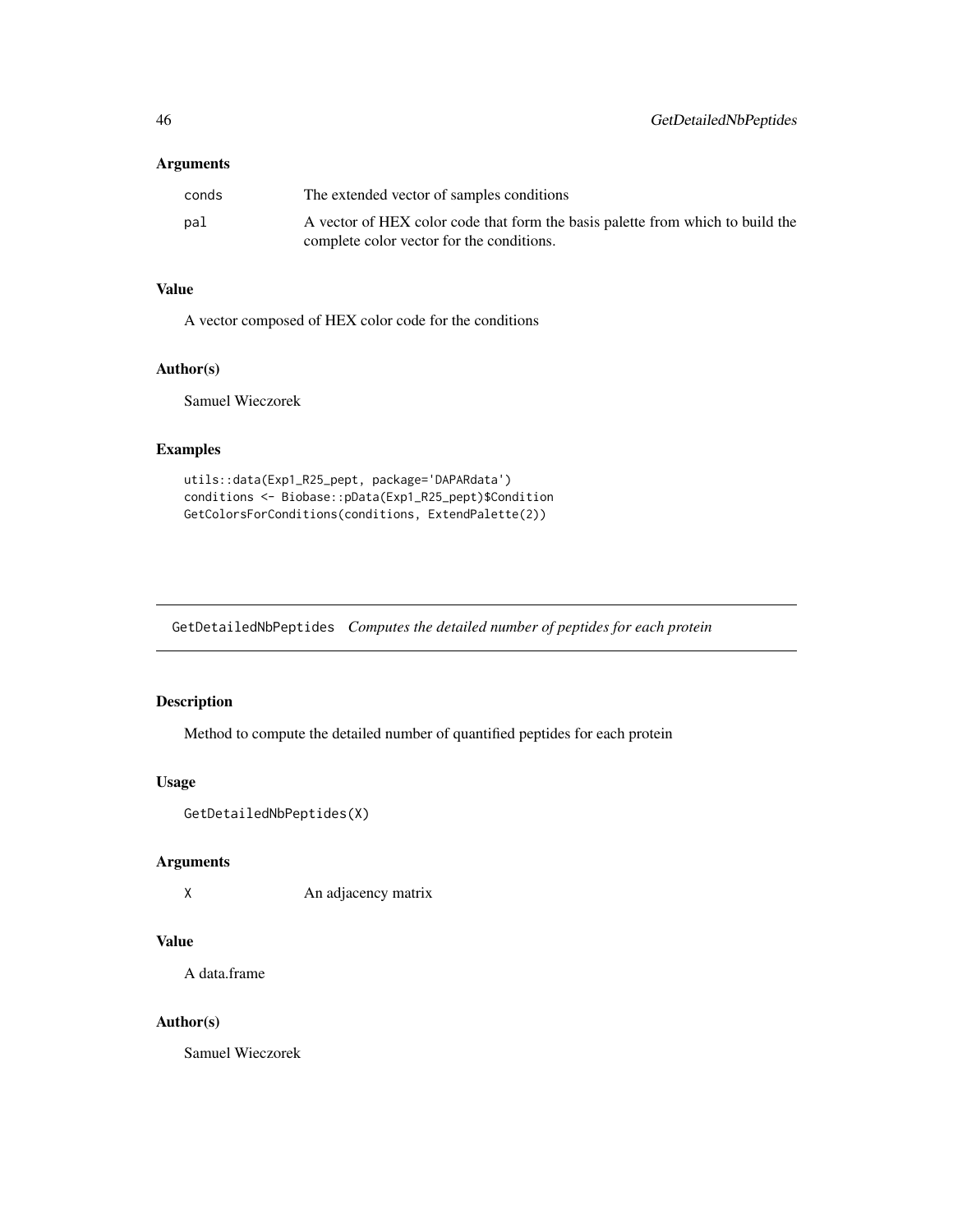## GetDetailedNbPeptidesUsed 47

## Examples

```
library(MSnbase)
utils::data(Exp1_R25_pept, package='DAPARdata')
obj.pep <- Exp1_R25_pept[1:10]
protID <- "Protein_group_IDs"
X <- BuildAdjacencyMatrix(obj.pep, protID, FALSE)
n <- GetDetailedNbPeptides(X)
```

```
GetDetailedNbPeptidesUsed
```
*Computes the detailed number of peptides used for aggregating each protein*

# Description

Method to compute the detailed number of quantified peptides used for aggregating each protein

#### Usage

```
GetDetailedNbPeptidesUsed(X, qdata.pep)
```
### Arguments

| Χ         | An adjacency matrix               |
|-----------|-----------------------------------|
| qdata.pep | A data.frame of quantitative data |

### Value

A list of two items

# Author(s)

Samuel Wieczorek library(MSnbase) utils::data(Exp1\_R25\_pept, package='DAPARdata') protID <- "Protein\_group\_IDs" X <- BuildAdjacencyMatrix(Exp1\_R25\_pept[1:10], protID, FALSE) ll.n <- GetDetailedNbPeptidesUsed(X, Biobase::exprs(Exp1\_R25\_pept[1:10]))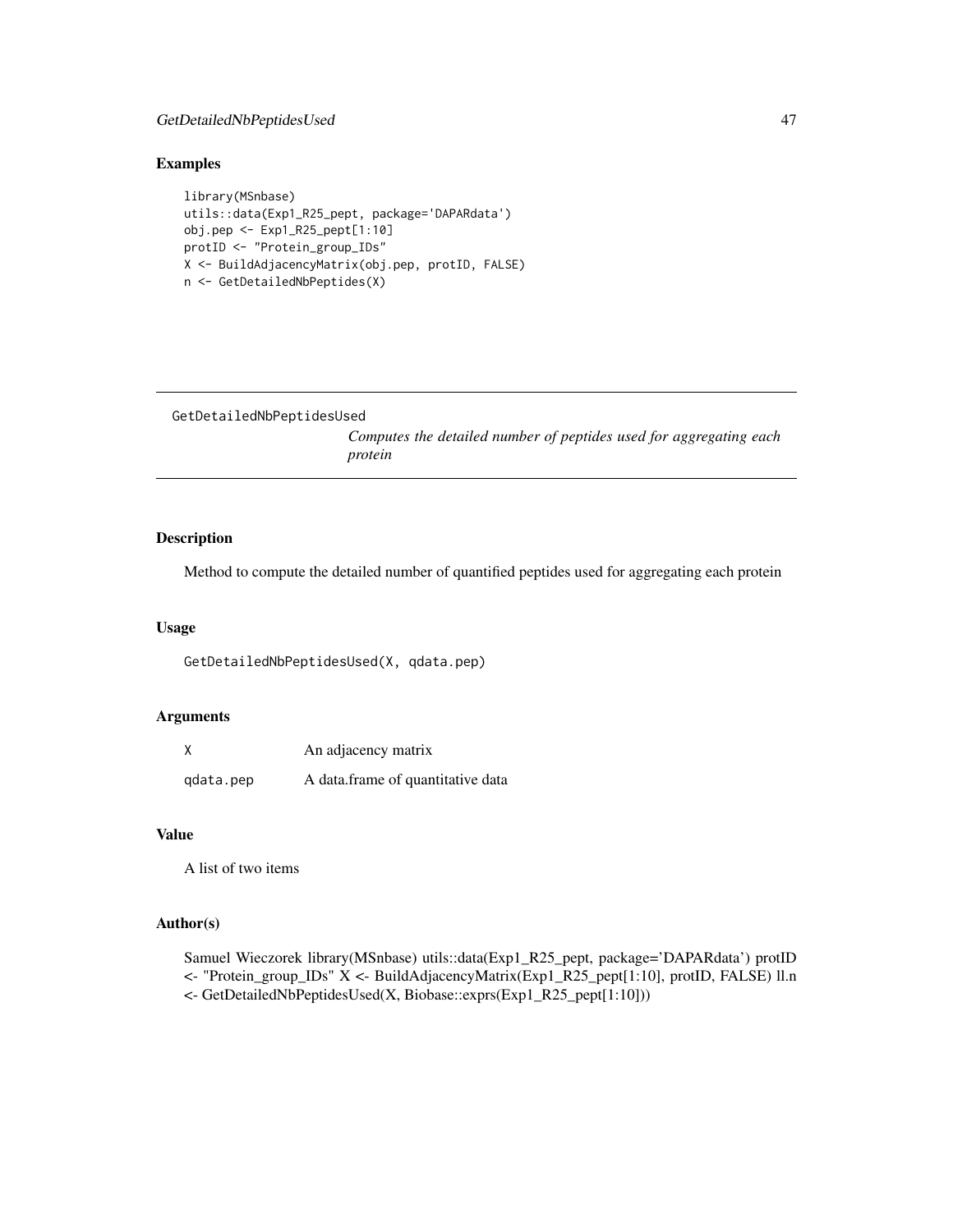getIndicesConditions *Gets the conditions indices.*

#### Description

Returns a list for the two conditions where each slot is a vector of indices for the samples.

### Usage

getIndicesConditions(conds, cond1, cond2)

#### Arguments

| conds | A vector of strings containing the column "Condition" of the Biobase: : pData().  |
|-------|-----------------------------------------------------------------------------------|
| cond1 | A vector of Conditions (a slot in the Biobase: : pData() table) for the condition |
| cond2 | A vector of Conditions (a slot in the Biobase::pData() table) for the condition   |

#### Value

A list with two slots iCond1 and iCond2 containing respectively the indices of samples in the Biobase::pData() table of the dataset.

# Author(s)

Florence Combes, Samuel Wieczorek

### Examples

```
utils::data(Exp1_R25_pept, package='DAPARdata')
conds <- Biobase::pData(Exp1_R25_pept)[,"Condition"]
getIndicesConditions(conds, "25fmol", "10fmol")
```
getIndicesOfLinesToRemove

*Get the indices of the lines to delete, based on a prefix string*

# Description

This function returns the indice of the lines to delete, based on a prefix string

#### Usage

```
getIndicesOfLinesToRemove(obj, idLine2Delete = NULL, prefix = NULL)
```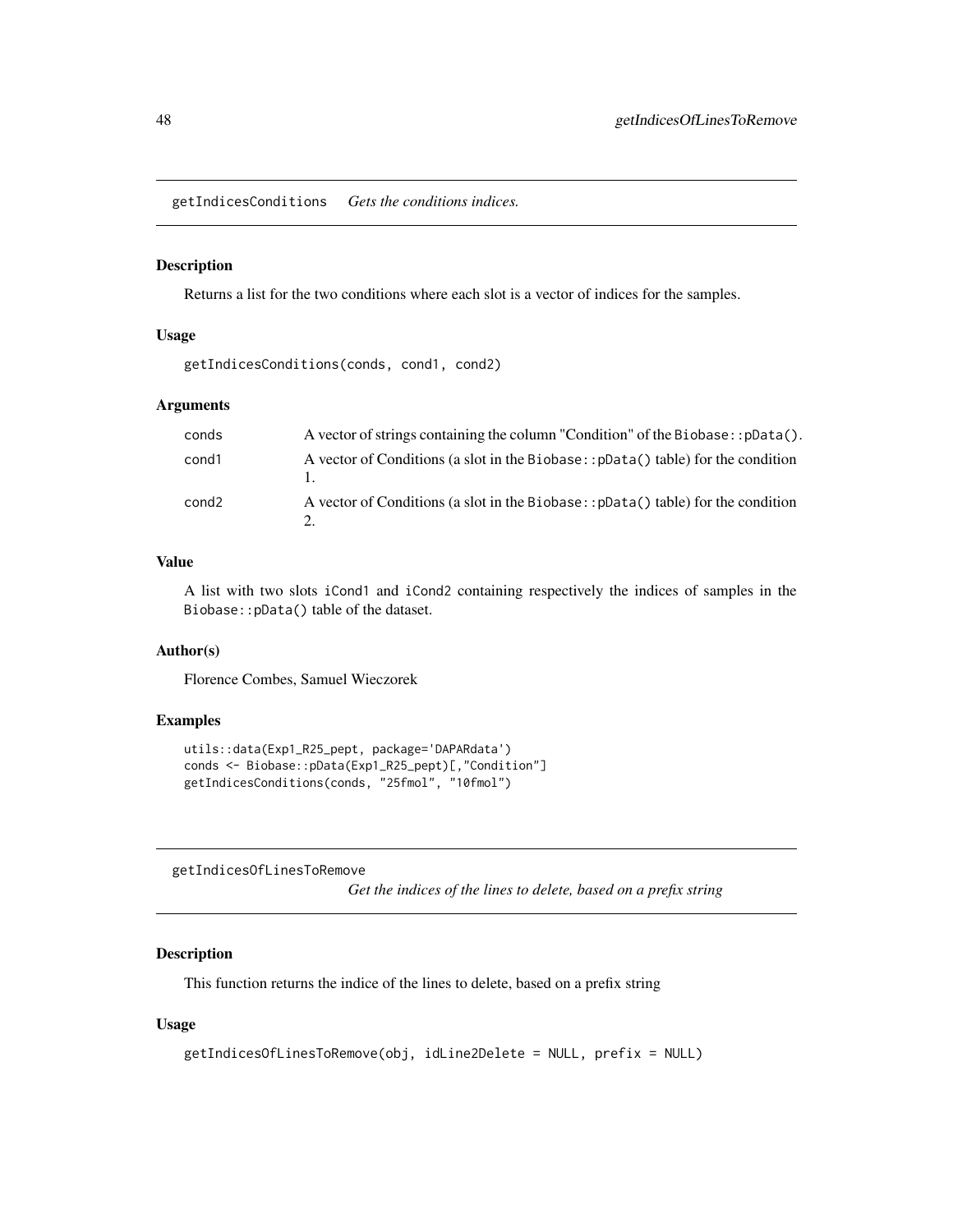## Arguments

| obi    | An object of class MSnSet.                                                 |
|--------|----------------------------------------------------------------------------|
|        | idLine2Delete The name of the column that correspond to the data to filter |
| prefix | A character string that is the prefix to find in the data                  |

# Value

A vector of integers.

## Author(s)

Samuel Wieczorek

# Examples

```
utils::data(Exp1_R25_pept, package='DAPARdata')
ind <- getIndicesOfLinesToRemove(Exp1_R25_pept[1:100], "Potential_contaminant",
prefix="+")
```
GetIndices\_BasedOnConditions

*Search lines which respects request on one or more conditions.*

## Description

This function looks for the lines that respect the request in either all conditions or at least one condition.

## Usage

```
GetIndices_BasedOnConditions(metacell.mask, type, conds, percent, op, th)
```
## Arguments

| metacell.mask | <b>XXX</b>                                                                                                                                       |
|---------------|--------------------------------------------------------------------------------------------------------------------------------------------------|
| type          | Available values are: * 'AllCond' (the query is valid in all the conditions), *<br>'AtLeatOneCond' (the query is valid in at leat one condition. |
| conds         | XXX                                                                                                                                              |
| percent       | <b>XXX</b>                                                                                                                                       |
| op            | String for operator to use. List of operators is available with SymFilteringOper-<br>$ators()$ .                                                 |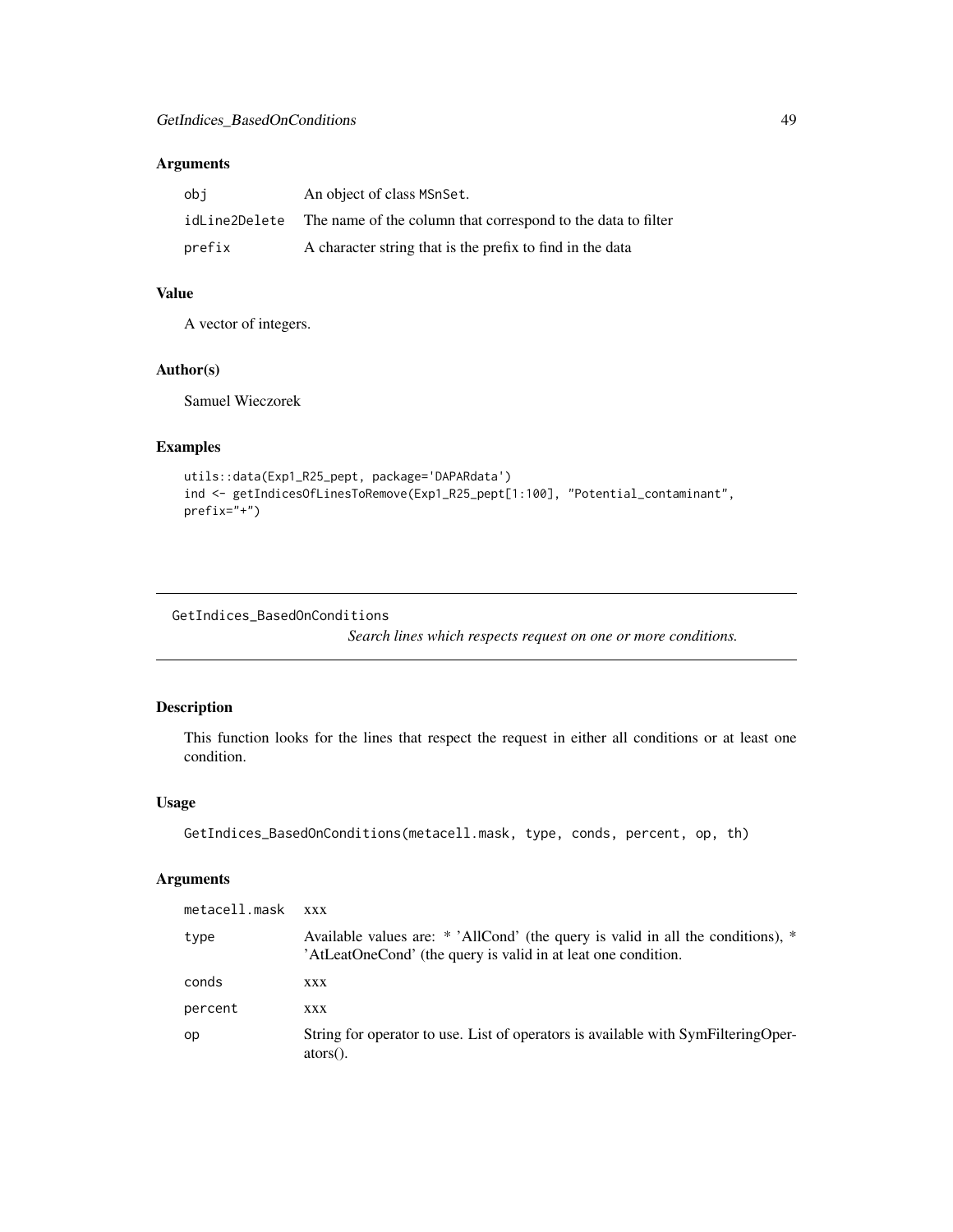th The theshold to apply #' @examples utils::data(Exp1\_R25\_pept, package='DAPARdata') obj <- Exp1\_R25\_pept[1:10] level <- GetTypeofData(obj) pattern <- 'missing' metacell.mask <- match.metacell(metadata=GetMetacel pattern=pattern, level=level) type <- 'AllCond' conds <- Biobase::pData(obj)\$Condition op <- '>=' th <- 0.5 percent <- TRUE ind <- GetIndices\_BasedOnConditions(metacell.mask, type, conds, percent, op, th)

```
GetIndices_MetacellFiltering
```
*Delete the lines in the matrix of intensities and the metadata table given their indice.*

## Description

Delete the lines in the matrix of intensities and the metadata table given their indice.

### Usage

```
GetIndices_MetacellFiltering(obj, level, pattern, type, percent, op, th)
```
#### Arguments

| obi     | An object of class MSnSet containing quantitative data.        |
|---------|----------------------------------------------------------------|
| level   | A vector of integers which are the indices of lines to delete. |
| pattern | A string to be included in the MSnSet object for log.          |
| type    | XXX                                                            |
| percent | XXX                                                            |
| op      | XXX                                                            |
| th      | XXX                                                            |

## Value

An instance of class MSnSet that have been filtered.

### Author(s)

Samuel Wieczorek

```
utils::data(Exp1_R25_pept, package='DAPARdata')
obj <- Exp1_R25_pept[1:10,]
level <- GetTypeofData(obj)
pattern <- 'missing'
type <- 'AllCond'
percent <- FALSE
```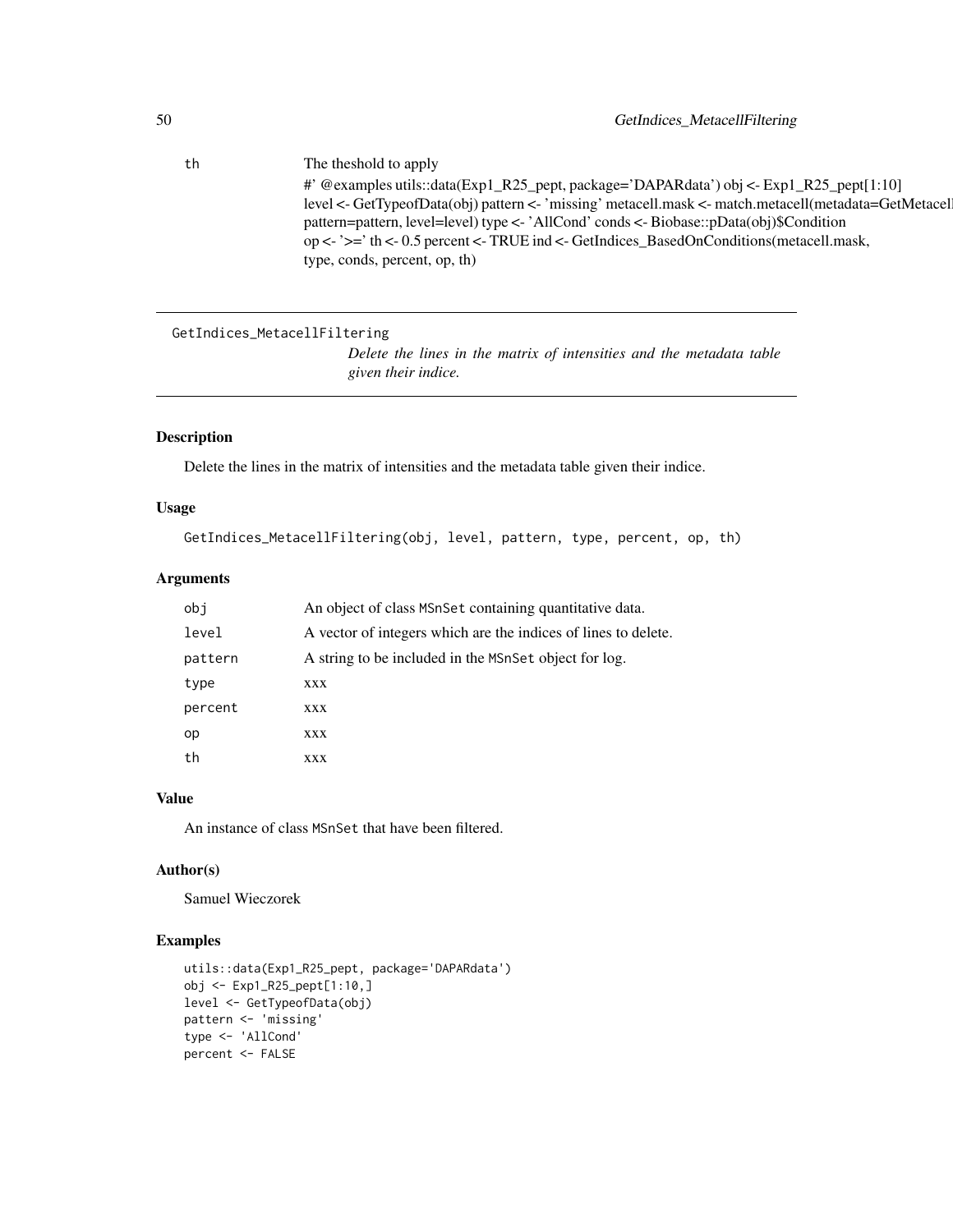```
op <- '=='
th <-2indices <- GetIndices_MetacellFiltering(obj, level, pattern, type, percent, op, th )
```
GetIndices\_WholeLine *Search lines which respects query on all their elements.*

## Description

This function looks for the lines where each element respect the query.

### Usage

GetIndices\_WholeLine(metacell.mask)

#### Arguments

metacell.mask xxx

#### Examples

```
utils::data(Exp1_R25_pept, package='DAPARdata')
obj <- Exp1_R25_pept[20:30]
level <- obj@experimentData@other$typeOfData
pattern <- 'missing POV'
metacell.mask <- match.metacell(metadata=GetMetacell(obj), pattern=pattern, level=level)
ind <- GetIndices_WholeLine(metacell.mask)
```
GetIndices\_WholeMatrix

*Search lines which respects request on one or more conditions.*

# Description

This function looks for the lines that respect the request in either all conditions or at least one condition.

#### Usage

```
GetIndices_WholeMatrix(metacell.mask, op = "==", percent = FALSE, th = 0)
```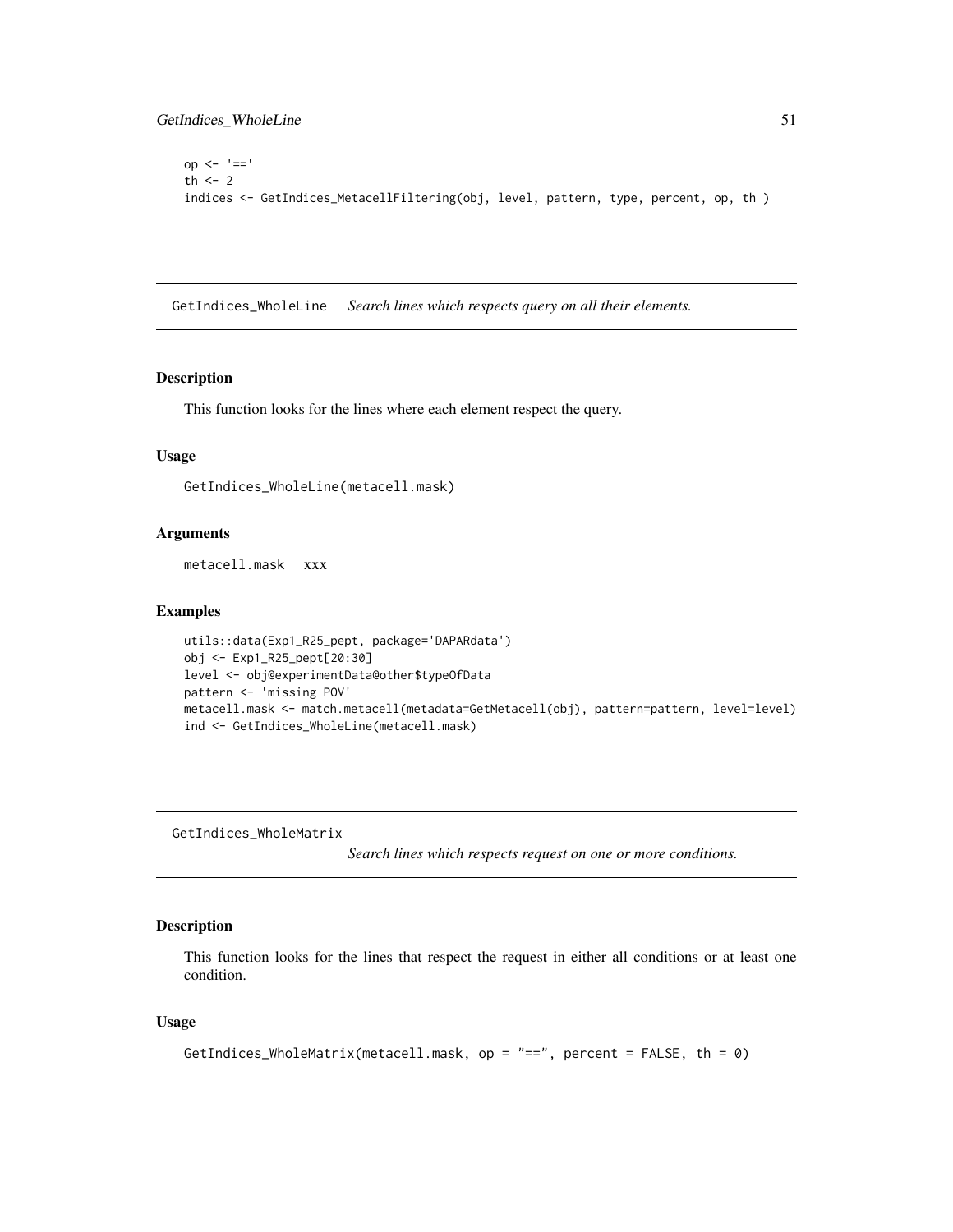# Arguments

| metacell.mask | <b>XXX</b>                                                                                                                     |
|---------------|--------------------------------------------------------------------------------------------------------------------------------|
| op            | String for operator to use. List of operators is available with SymFilteringOper-<br>$ators()$ .                               |
| percent       | A boolean to indicate whether the threshold represent an absolute value (percent<br>$=$ FALSE) or a percentage (percent=TRUE). |
| th            | A floating number which is in the interval $[0, 1]$                                                                            |

## Examples

```
utils::data(Exp1_R25_pept, package='DAPARdata')
obj <- Exp1_R25_pept[1:10]
level <- obj@experimentData@other$typeOfData
pattern <- 'missing'
metacell.mask <- match.metacell(metadata=GetMetacell(obj), pattern=pattern, level=level)
percent <- FALSE
th <-3op <- '>='
ind <- GetIndices_WholeMatrix(metacell.mask, op, percent, th)
```

| GetKeyId<br>xxx |
|-----------------|
|-----------------|

## Description

xxxx

# Usage

```
GetKeyId(obj)
```
## Arguments

obj xxx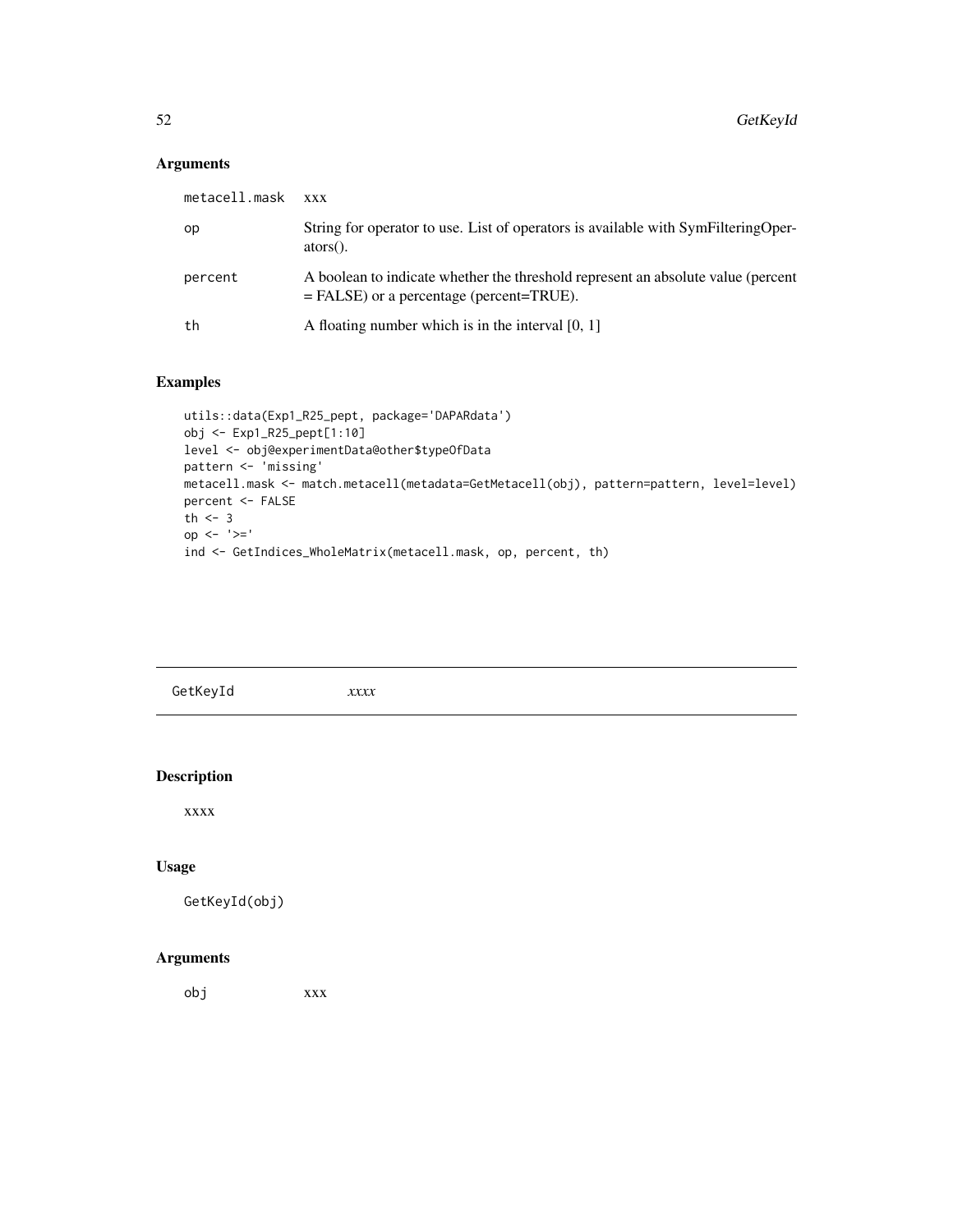getListNbValuesInLines

*Returns the possible number of values in lines in the data*

## Description

Returns the possible number of values in lines in a matrix.

#### Usage

getListNbValuesInLines(obj, type)

#### Arguments

| obi  | An object of class MSnSet |
|------|---------------------------|
| type | <b>XXXXXXX</b>            |

### Value

An integer

## Author(s)

Samuel Wieczorek

### Examples

```
utils::data(Exp1_R25_pept, package='DAPARdata')
getListNbValuesInLines(Exp1_R25_pept, 'WholeMatrix')
```
GetMatAdj *Returns the contains of the slot processing of an object of class* MSnSet

## Description

Returns the contains of the slot processing of an object of class MSnSet

## Usage

```
GetMatAdj(obj)
```
## Arguments

obj An object (peptides) of class MSnSet.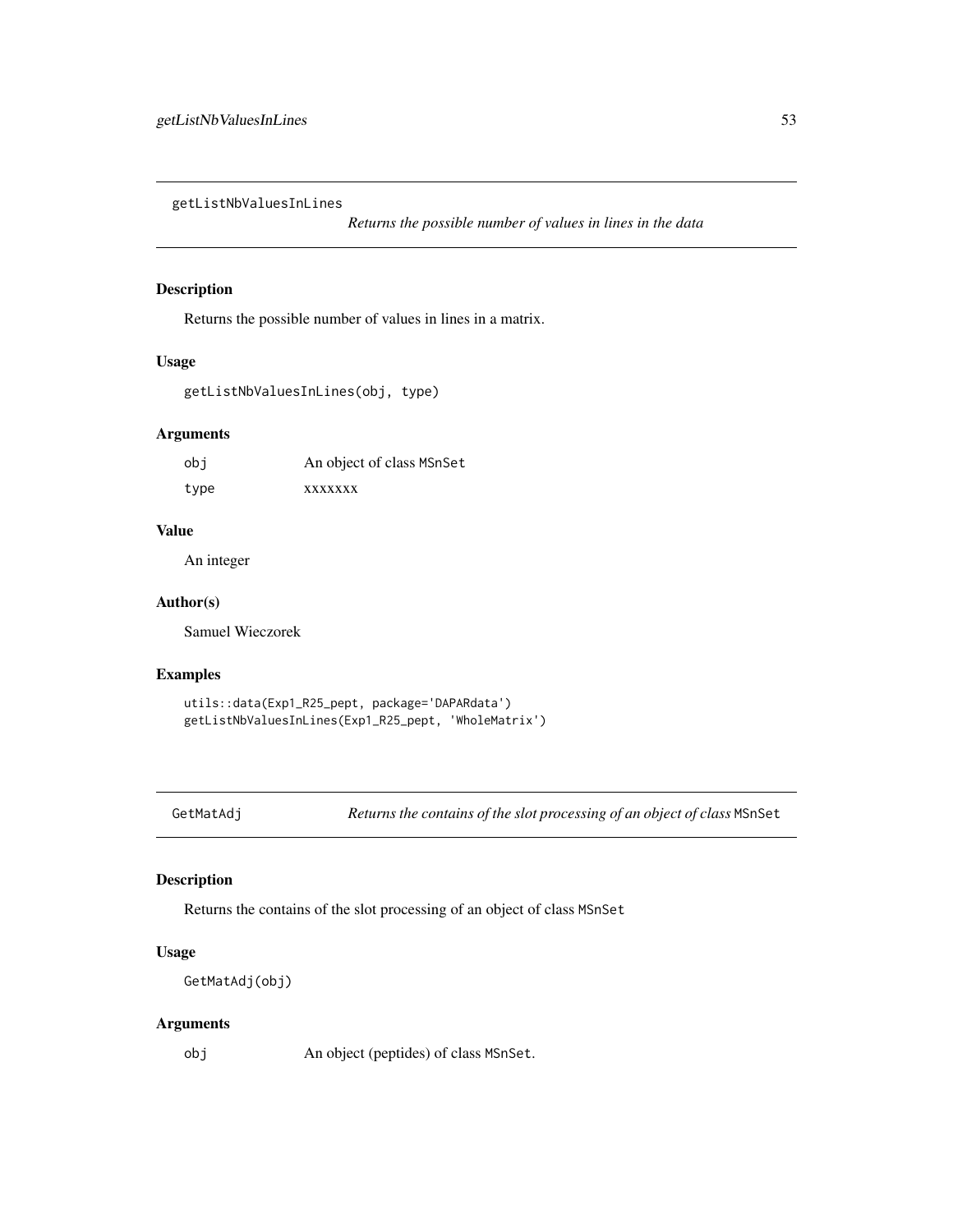# Value

The slot processing of obj@processingData

## Author(s)

Samuel Wieczorek

## Examples

```
utils::data(Exp1_R25_pept, package='DAPARdata')
Xshared <- BuildAdjacencyMatrix(Exp1_R25_pept[1:1000], "Protein_group_IDs", FALSE)
Xunique <- BuildAdjacencyMatrix(Exp1_R25_pept[1:1000], "Protein_group_IDs", TRUE)
ll.X <- list(matWithSharedPeptides = Xshared, matWithUniquePeptides = Xunique)
Exp1_R25_pept <- SetMatAdj(Exp1_R25_pept, ll.X)
ll.X <- GetMatAdj(Exp1_R25_pept)
```

| GetMetacell        |      | xxx                                                               |
|--------------------|------|-------------------------------------------------------------------|
| <b>Description</b> |      |                                                                   |
| XXXX               |      |                                                                   |
| <b>Usage</b>       |      |                                                                   |
| GetMetacell(obj)   |      |                                                                   |
| <b>Arguments</b>   |      |                                                                   |
| obj                | XXXX |                                                                   |
| GetNbPeptidesUsed  |      | Computes the number of peptides used for aggregating each protein |

# Description

Method to compute the number of quantified peptides used for aggregating each protein

# Usage

```
GetNbPeptidesUsed(X, pepData)
```
# Arguments

| Χ       | An adjacency matrix               |
|---------|-----------------------------------|
| pepData | A data frame of quantitative data |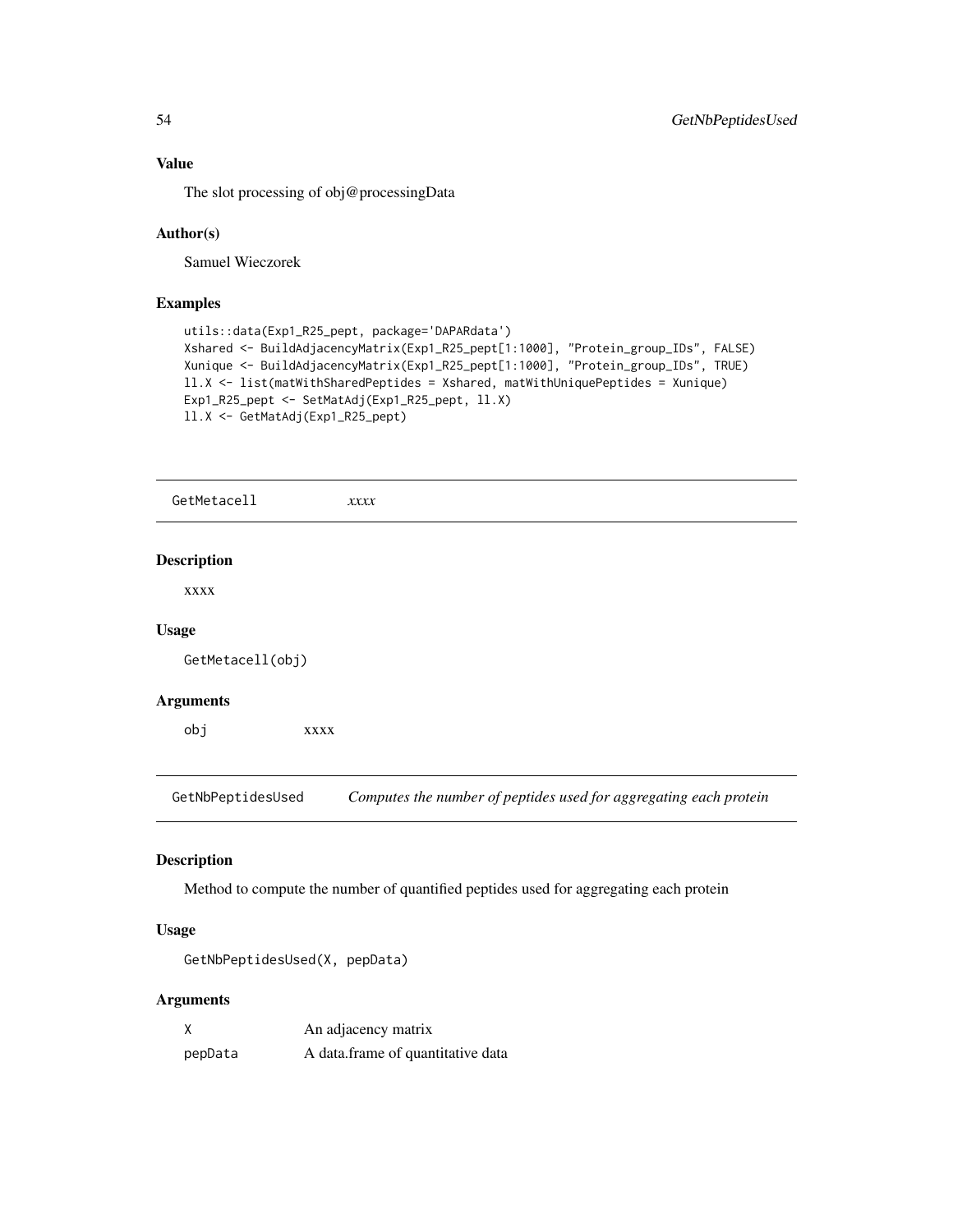## getNumberOf 55

# Value

A data.frame

# Author(s)

Samuel Wieczorek

getNumberOf *Number of lines with prefix*

## Description

Returns the number of lines, in a given column, where content matches the prefix.

## Usage

getNumberOf(obj, name = NULL, prefix = NULL)

# Arguments

| obi    | An object of class MSnSet. |
|--------|----------------------------|
| name   | The name of a column.      |
| prefix | A string                   |

# Value

An integer

## Author(s)

Samuel Wieczorek

```
utils::data(Exp1_R25_pept, package='DAPARdata')
getNumberOf(Exp1_R25_pept[1:100], "Potential_contaminant", "+")
```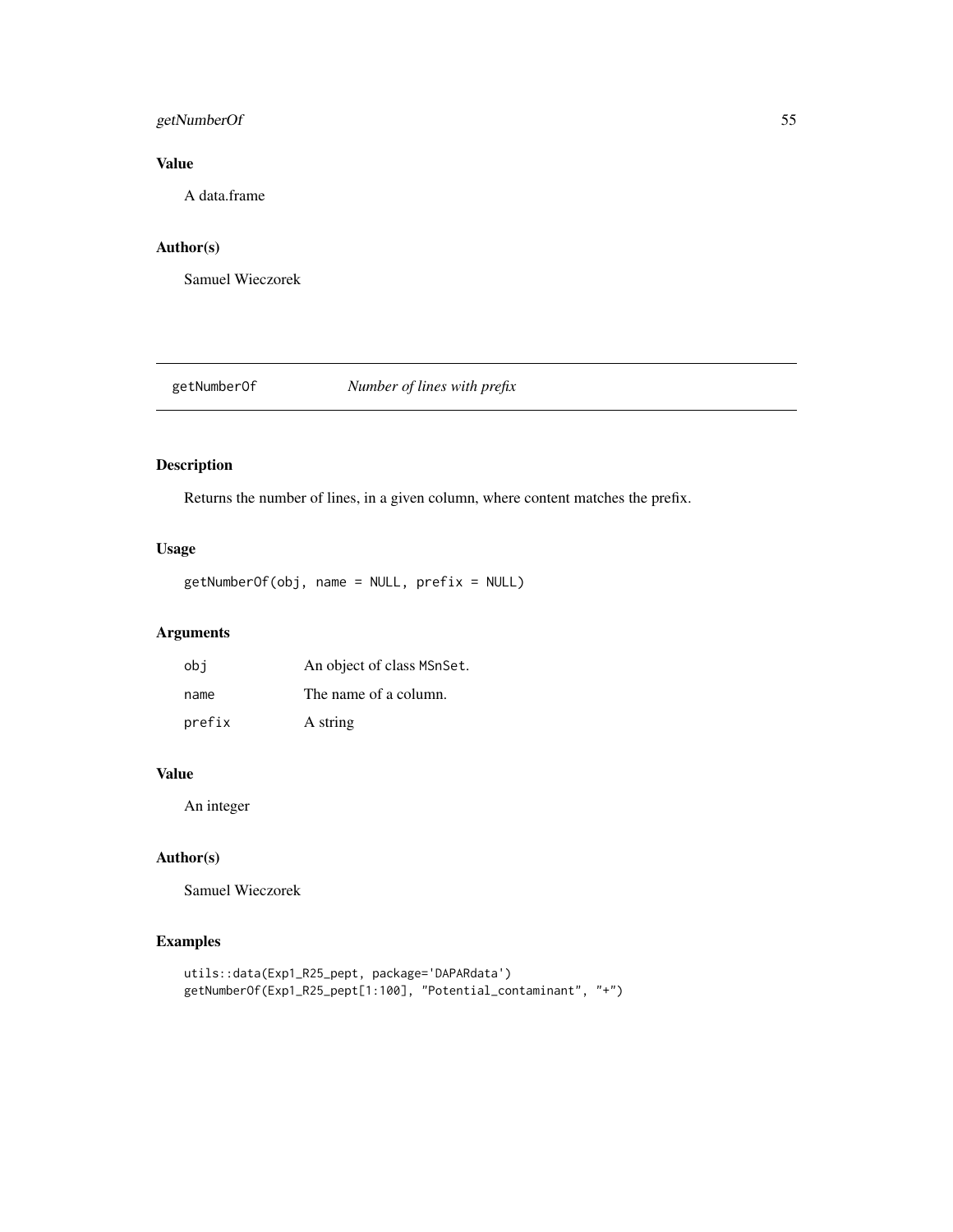getNumberOfEmptyLines *Returns the number of empty lines in the data*

### Description

Returns the number of empty lines in a matrix.

## Usage

```
getNumberOfEmptyLines(qData)
```
# Arguments

qData A matrix corresponding to the quantitative data.

### Value

An integer

## Author(s)

Samuel Wieczorek

# Examples

```
utils::data(Exp1_R25_pept, package='DAPARdata')
qData <- Biobase::exprs(Exp1_R25_pept)
getNumberOfEmptyLines(qData)
```
getPourcentageOfMV *Percentage of missing values*

## Description

Returns the percentage of missing values in the quantitative data (Biobase::exprs() table of the dataset).

## Usage

```
getPourcentageOfMV(obj)
```
### Arguments

obj An object of class MSnSet.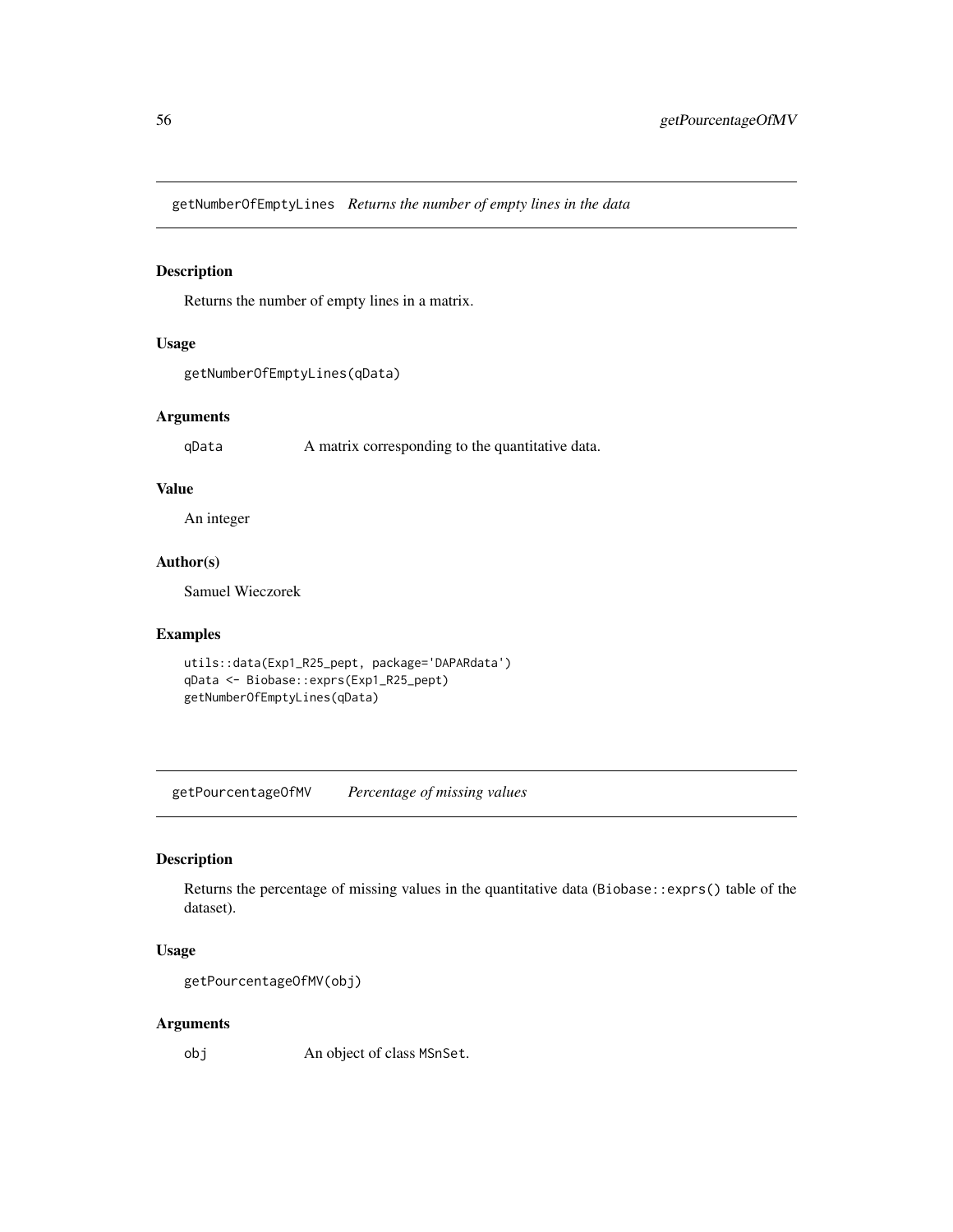## getProcessingInfo 57

# Value

A floating number

# Author(s)

Florence Combes, Samuel Wieczorek

## Examples

```
utils::data(Exp1_R25_pept, package='DAPARdata')
getPourcentageOfMV(Exp1_R25_pept[1:100,])
```
getProcessingInfo *Returns the contains of the slot processing of an object of class* MSnSet

## Description

Returns the contains of the slot processing of an object of class MSnSet

# Usage

```
getProcessingInfo(obj)
```
### Arguments

obj An object (peptides) of class MSnSet.

# Value

The slot processing of obj@processingData

# Author(s)

Samuel Wieczorek

```
utils::data(Exp1_R25_pept, package='DAPARdata')
getProcessingInfo(Exp1_R25_pept)
```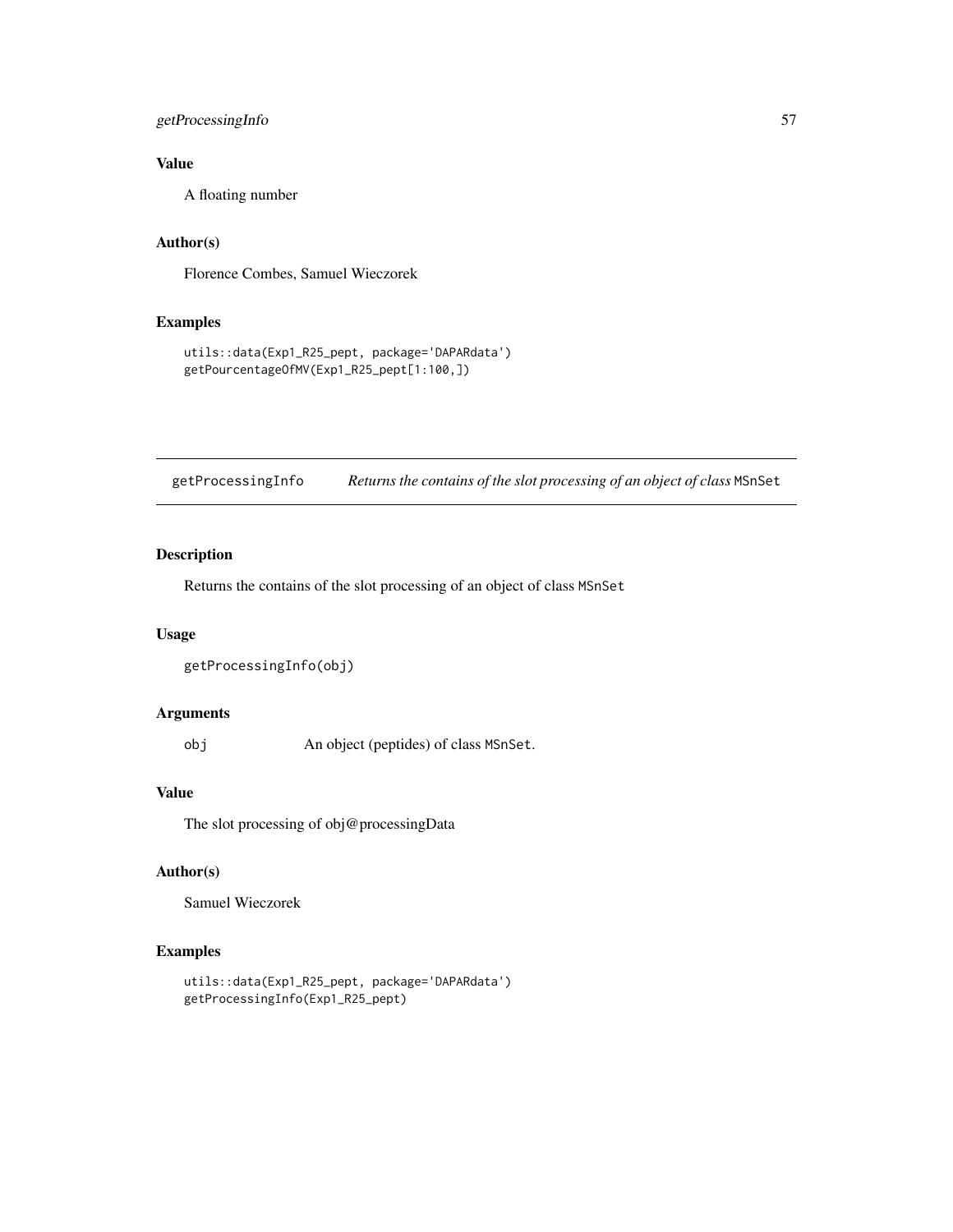getProteinsStats *Computes the number of proteins that are only defined by specific peptides, shared peptides or a mixture of two.*

## Description

This function computes the number of proteins that are only defined by specific peptides, shared peptides or a mixture of two.

#### Usage

getProteinsStats(matShared)

#### Arguments

matShared The adjacency matrix with both specific and shared peptides.

### Value

A list

# Author(s)

Samuel Wieczorek

### Examples

```
utils::data(Exp1_R25_pept, package='DAPARdata')
protID <- "Protein_group_IDs"
obj <- Exp1_R25_pept[1:20]
MShared <- BuildAdjacencyMatrix(obj, protID, FALSE)
getProteinsStats(matShared=MShared)
```
getQuantile4Imp *Quantile imputation value definition*

## Description

This method returns the q-th quantile of each column of an expression set, up to a scaling factor

### Usage

```
getQuantile4Imp(qdata, qval = 0.025, factor = 1)
```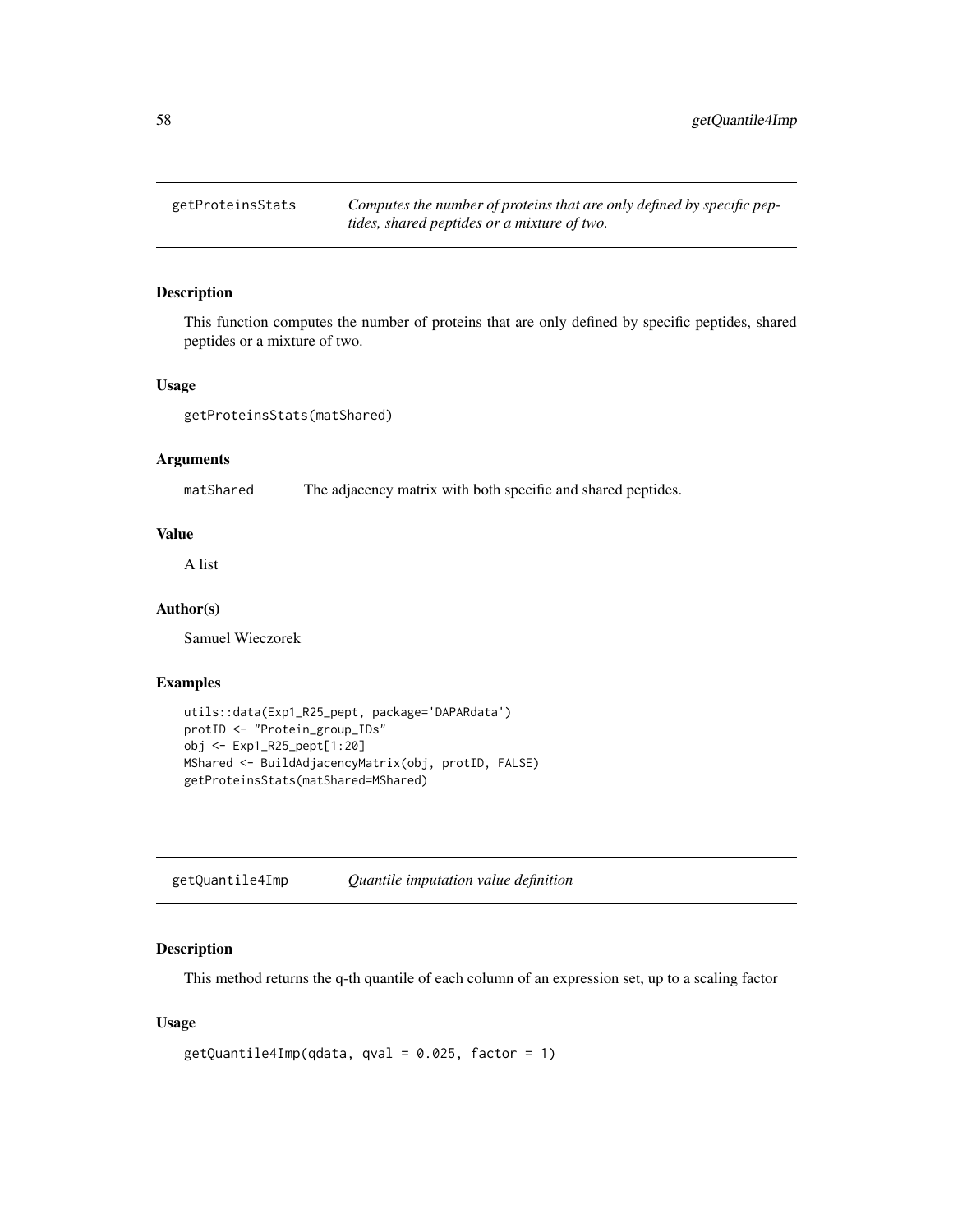## Arguments

| adata  | An expression set containing quantitative values of various replicates |
|--------|------------------------------------------------------------------------|
| qval   | The quantile used to define the imputation value                       |
| factor | A scaling factor to multiply the imputation value with                 |

# Value

A list of two vectors, respectively containing the imputation values and the rescaled imputation values

### Author(s)

Thomas Burger

## Examples

```
utils::data(Exp1_R25_pept, package='DAPARdata')
qdata <- Biobase::exprs(Exp1_R25_pept)
quant <- getQuantile4Imp(qdata)
```
getTextForAggregation *Build the text information for the Aggregation process*

# Description

Builds the text information for the Aggregation process

## Usage

```
getTextForAggregation(l.params)
```
# Arguments

l.params A list of parameters related to the process of the dataset

## Value

A string

### Author(s)

Samuel Wieczorek

# Examples

params <- list() getTextForAggregation(params)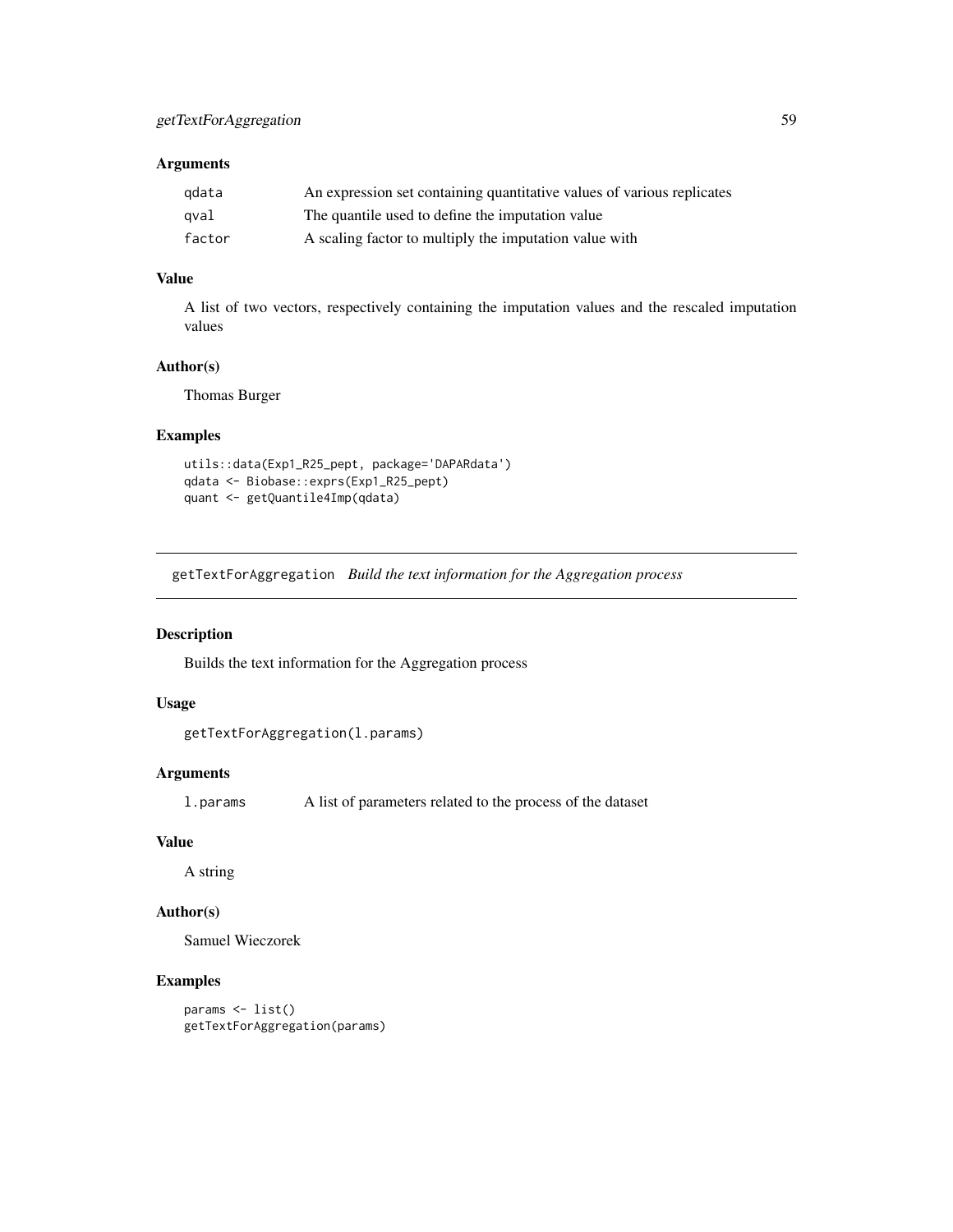getTextForAnaDiff *Build the text information for the Aggregation process*

## Description

Build the text information for the differential Analysis process

# Usage

```
getTextForAnaDiff(l.params)
```
## Arguments

l.params A list of parameters related to the process of the dataset

## Value

A string

## Author(s)

Samuel Wieczorek

## Examples

```
getTextForAnaDiff(list(design="OnevsOne",method="Limma"))
```
getTextForFiltering *Build the text information for the filtering process*

## Description

Build the text information for the filtering process

#### Usage

```
getTextForFiltering(l.params)
```
## Arguments

l.params A list of parameters related to the process of the dataset

### Value

A string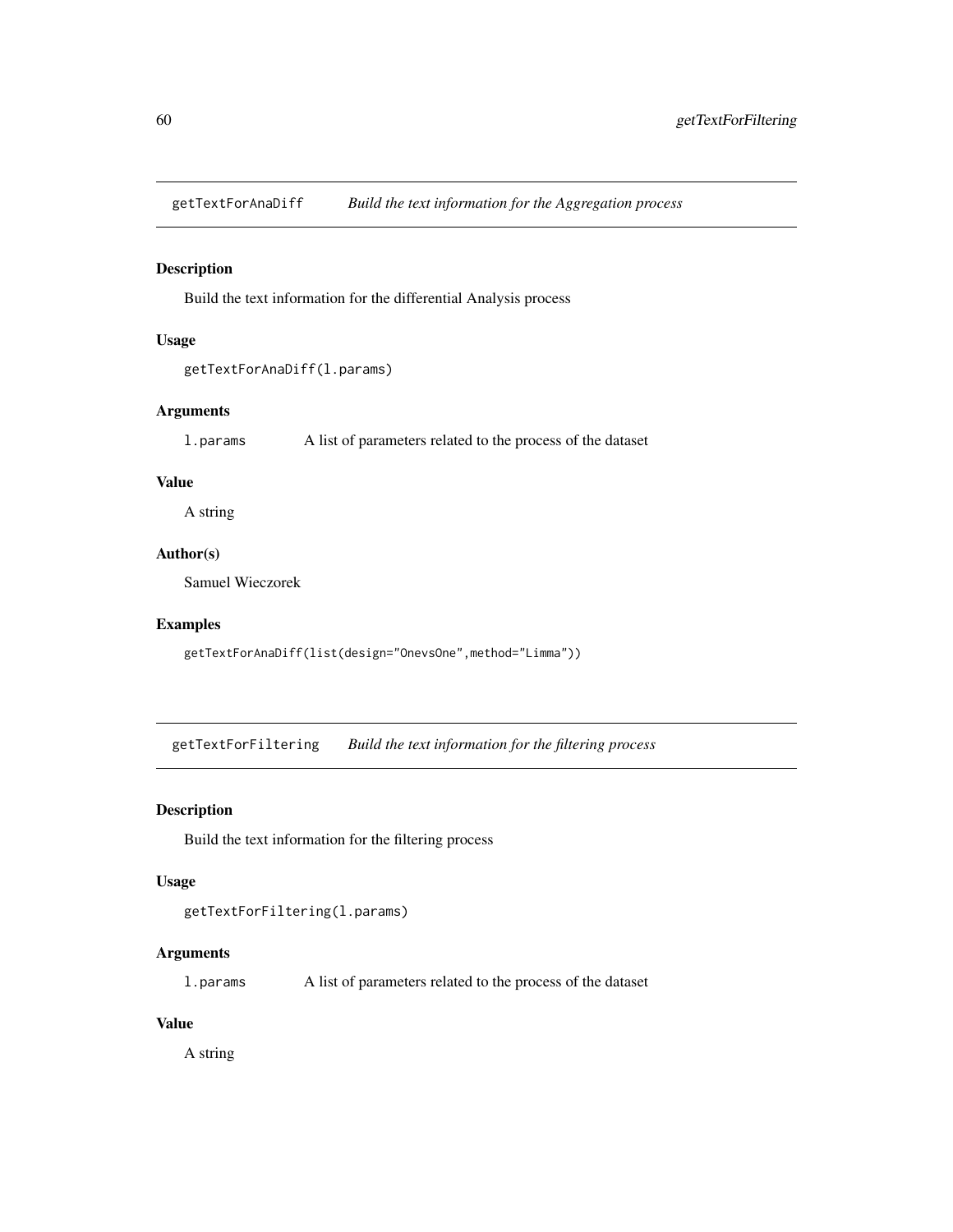## getTextForGOAnalysis 61

## Author(s)

Samuel Wieczorek

getTextForGOAnalysis *Build the text information for the Aggregation process*

## Description

Build the text information for the Aggregation process

### Usage

getTextForGOAnalysis(l.params)

# Arguments

l.params A list of parameters related to the process of the dataset

# Value

A string

### Author(s)

Samuel Wieczorek

#### Examples

getTextForGOAnalysis(list())

getTextForHypothesisTest

*Build the text information for the hypothesis test process*

## Description

Builds the text information for the hypothesis test process

## Usage

```
getTextForHypothesisTest(l.params)
```
## Arguments

l.params A list of parameters related to the process of the dataset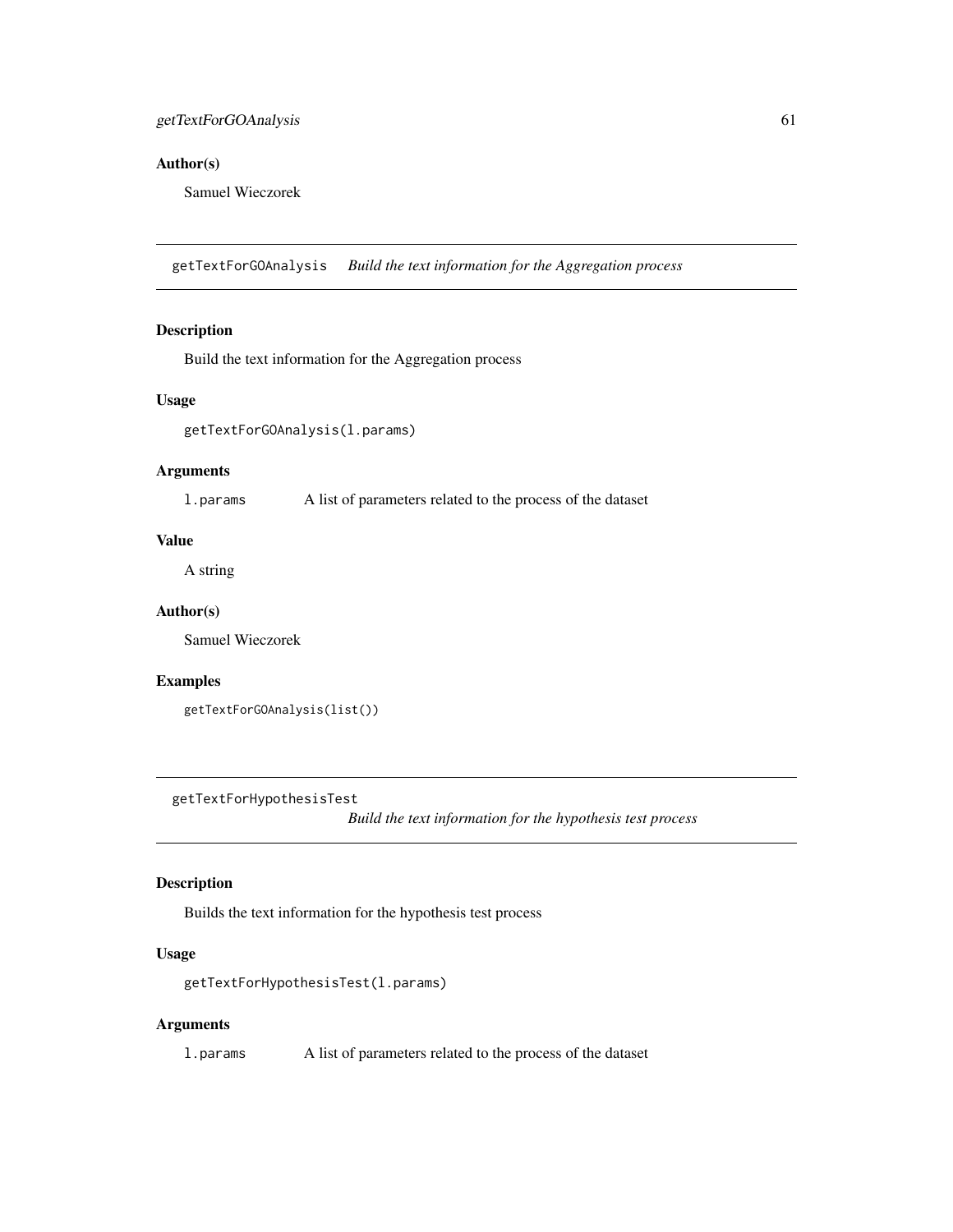## Value

A string

## Author(s)

Samuel Wieczorek

# Examples

```
params <- list(design='OnevsOne', method='limma')
getTextForHypothesisTest(params)
```
getTextForNewDataset *Build the text information for a new dataset*

# Description

Build the text information for a new dataset

### Usage

```
getTextForNewDataset(l.params)
```
## Arguments

l.params A list of parameters related to the process of the dataset

# Value

A string

# Author(s)

Samuel Wieczorek

## Examples

getTextForNewDataset(list(filename="foo.msnset"))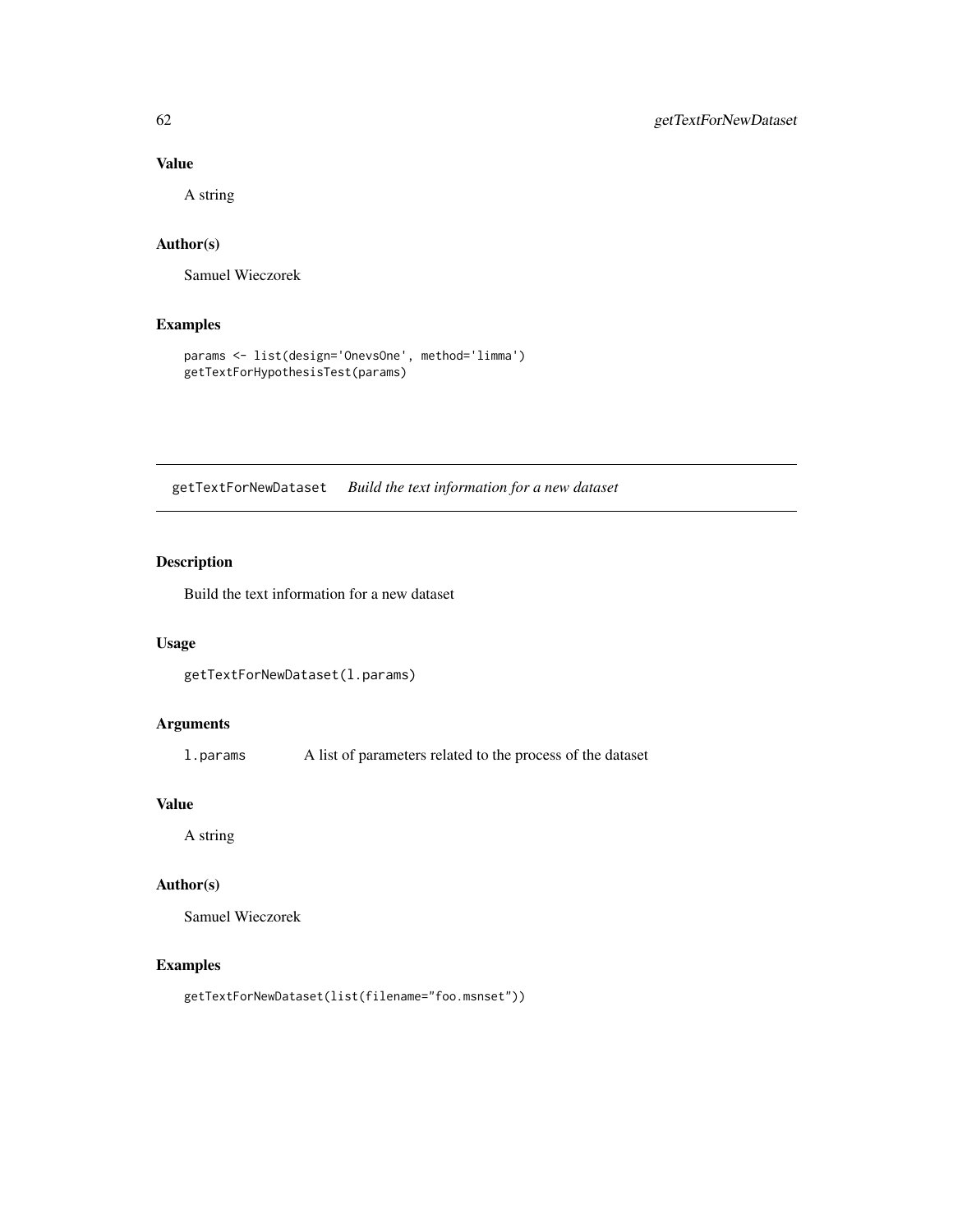getTextForNormalization

*Build the text information for the Normalization process*

## Description

Build the text information for the Normalization process

### Usage

getTextForNormalization(l.params)

## Arguments

l.params A list of parameters related to the process of the dataset

## Value

A string

# Author(s)

Samuel Wieczorek

### Examples

getTextForNormalization(list(method="SumByColumns"))

getTextForpeptideImputation

*Build the text information for the peptide Imputation process*

### Description

Build the text information for the peptide Imputation process

## Usage

getTextForpeptideImputation(l.params)

### Arguments

l.params A list of parameters related to the process of the dataset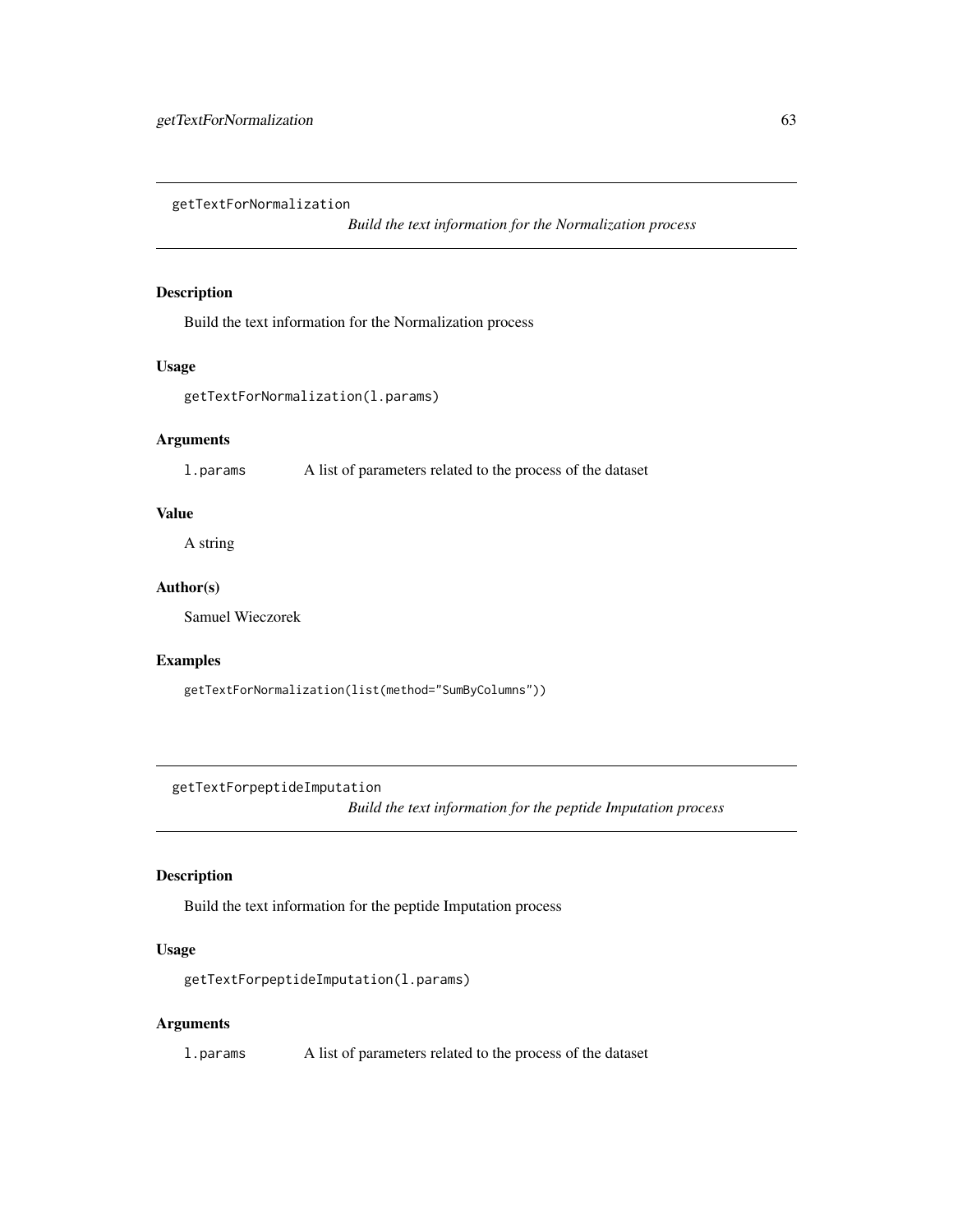## Value

A string

# Author(s)

Samuel Wieczorek

# Examples

```
params <- list()
getTextForpeptideImputation(params)
```
getTextForproteinImputation *Build the text information for the protein Imputation process*

# Description

Build the text information for the Protein Imputation process

### Usage

getTextForproteinImputation(l.params)

### Arguments

l.params A list of parameters related to the process of the dataset

## Value

A string

### Author(s)

Samuel Wieczorek

# Examples

params <- list() getTextForproteinImputation(params)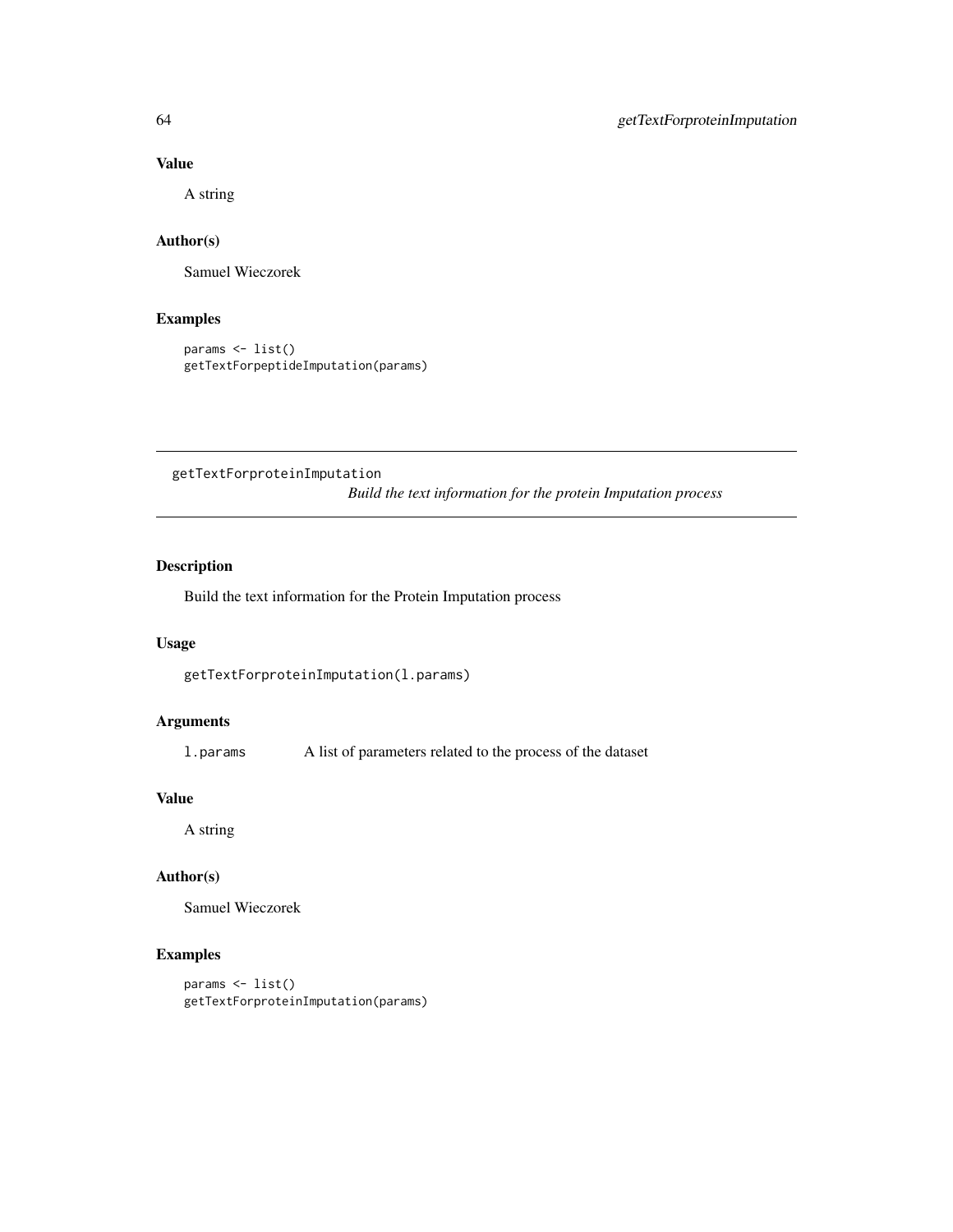GetTypeofData *xxxx* Description xxxx Usage GetTypeofData(obj) Arguments obj xxx Get\_AllComparisons *Returns list that contains a list of the statistical tests performed with DAPAR and recorded in an object of class* MSnSet*.*

# Description

This method returns a list of the statistical tests performed with DAPAR and recorded in an object of class MSnSet.

# Usage

```
Get_AllComparisons(obj)
```
## Arguments

obj An object of class MSnSet.

## Value

A list of two slots: logFC and P\_Value

# Author(s)

Samuel Wieczorek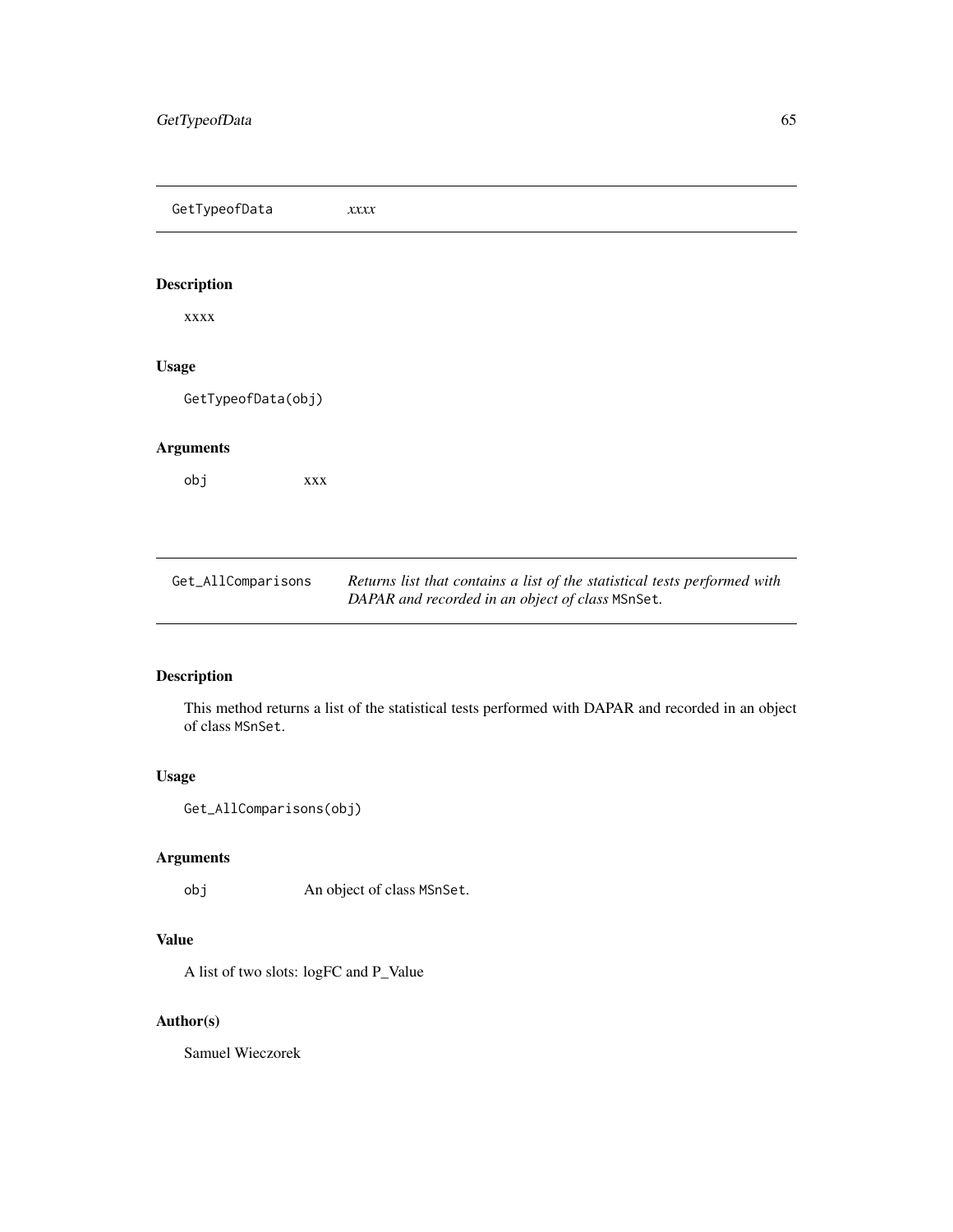### Examples

```
utils::data(Exp1_R25_prot, package='DAPARdata')
obj <- Exp1_R25_prot[1:1000]
level <- GetTypeofData(obj)
metacell.mask <- match.metacell(GetMetacell(obj), 'missing', level)
indices <- GetIndices_WholeMatrix(metacell.mask, op='>=', th=1)
obj <- MetaCellFiltering(obj, indices, cmd='delete')
qData <- Biobase::exprs(obj$new)
sTab <- Biobase::pData(obj$new)
allComp <- limmaCompleteTest(qData,sTab)
data <- list(logFC=allComp$logFC[1], P_Value = allComp$P_Value[1])
obj$new <- diffAnaSave(obj$new, allComp, data)
ll <- Get_AllComparisons(obj$new)
```
GlobalQuantileAlignment

*Normalisation GlobalQuantileAlignement*

### Description

Normalisation GlobalQuantileAlignement

#### Usage

GlobalQuantileAlignment(qData)

## Arguments

qData xxxx

## Value

A normalized numeric matrix

#### Author(s)

Samuel Wieczorek, Thomas Burger, Helene Borges, Anais Courtier, Enora Fremy

```
utils::data(Exp1_R25_pept, package='DAPARdata')
qData <- Biobase::exprs(Exp1_R25_pept)
normalized <- GlobalQuantileAlignment(qData)
```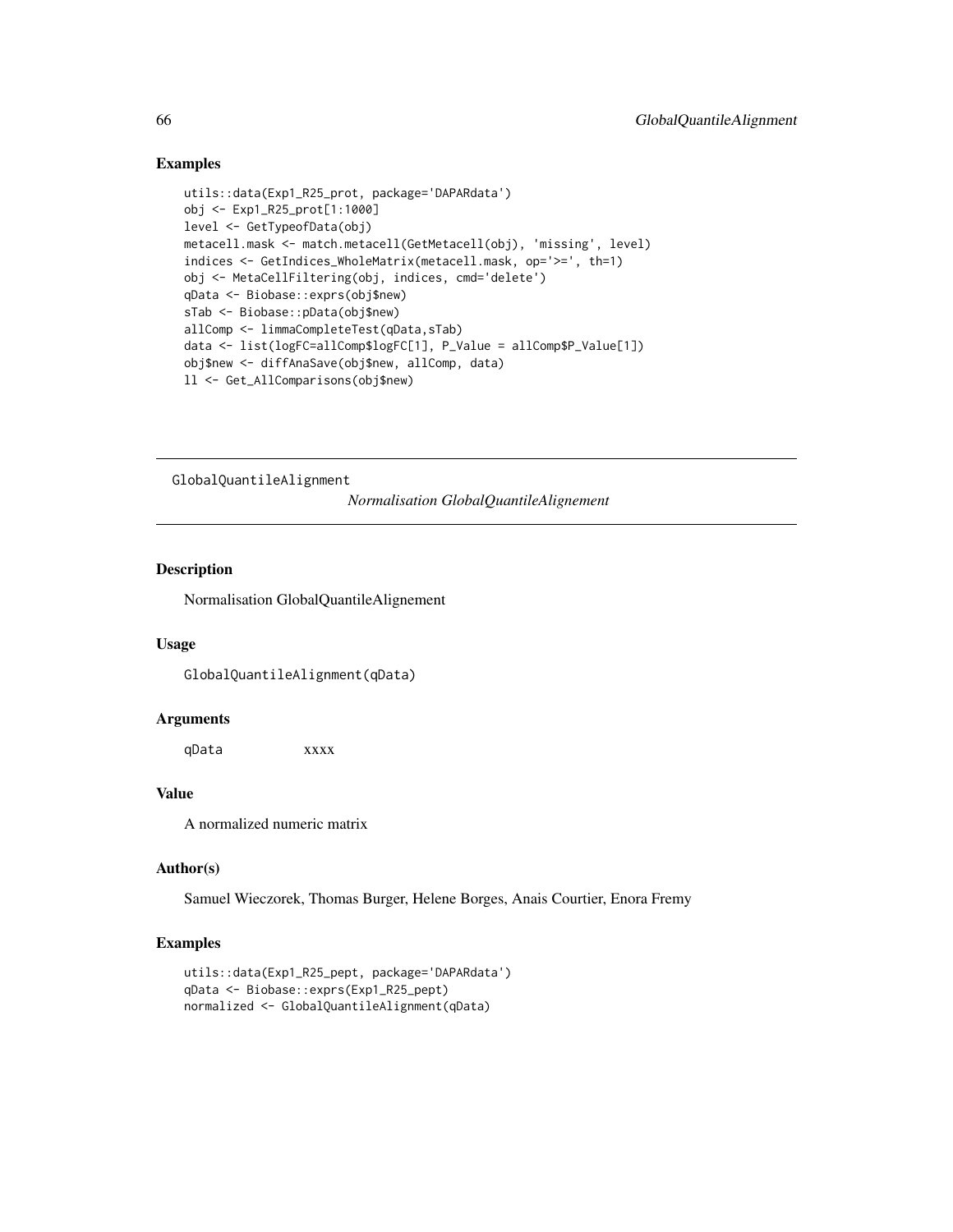GOAnalysisSave *Returns an* MSnSet *object with the results of the GO analysis performed with the functions* enrichGO *and/or* groupGO *of the 'cluster-Profiler' package.*

# Description

This method returns an MSnSet object with the results of the Gene Ontology analysis.

## Usage

```
GOAnalysisSave(
 obj,
  ggo_res = NULL,
  ego_res = NULL,
 organism,
 ontology,
  levels,
  pvalueCutoff,
  typeUniverse
)
```
## Arguments

| obi          | An object of the class MSnSet                                                                                                                               |
|--------------|-------------------------------------------------------------------------------------------------------------------------------------------------------------|
| ggo_res      | The object returned by the function group_GO of the package DAPAR or the func-<br>tion group GO of the package 'cluster Profiler'                           |
| ego_res      | The object returned by the function enrich GO of the package DAPAR or the<br>function enrich GO of the package 'cluster Profiler'                           |
| organism     | The parameter OrgDb of the functions bitr, groupGO and enrichGO                                                                                             |
| ontology     | One of "MF", "BP", and "CC" subontologies                                                                                                                   |
| levels       | A vector of the different GO grouping levels to save                                                                                                        |
| pvalueCutoff | The qualue cutoff (same parameter as in the function enrich GO of the package<br>'clusterProfiler')                                                         |
| typeUniverse | The type of background to be used. Values are 'Entire Organism', 'Entire<br>dataset' or 'Custom'. In the latter case, a file should be uploaded by the user |

# Value

An object of the class MSnSet

# Author(s)

Samuel Wieczorek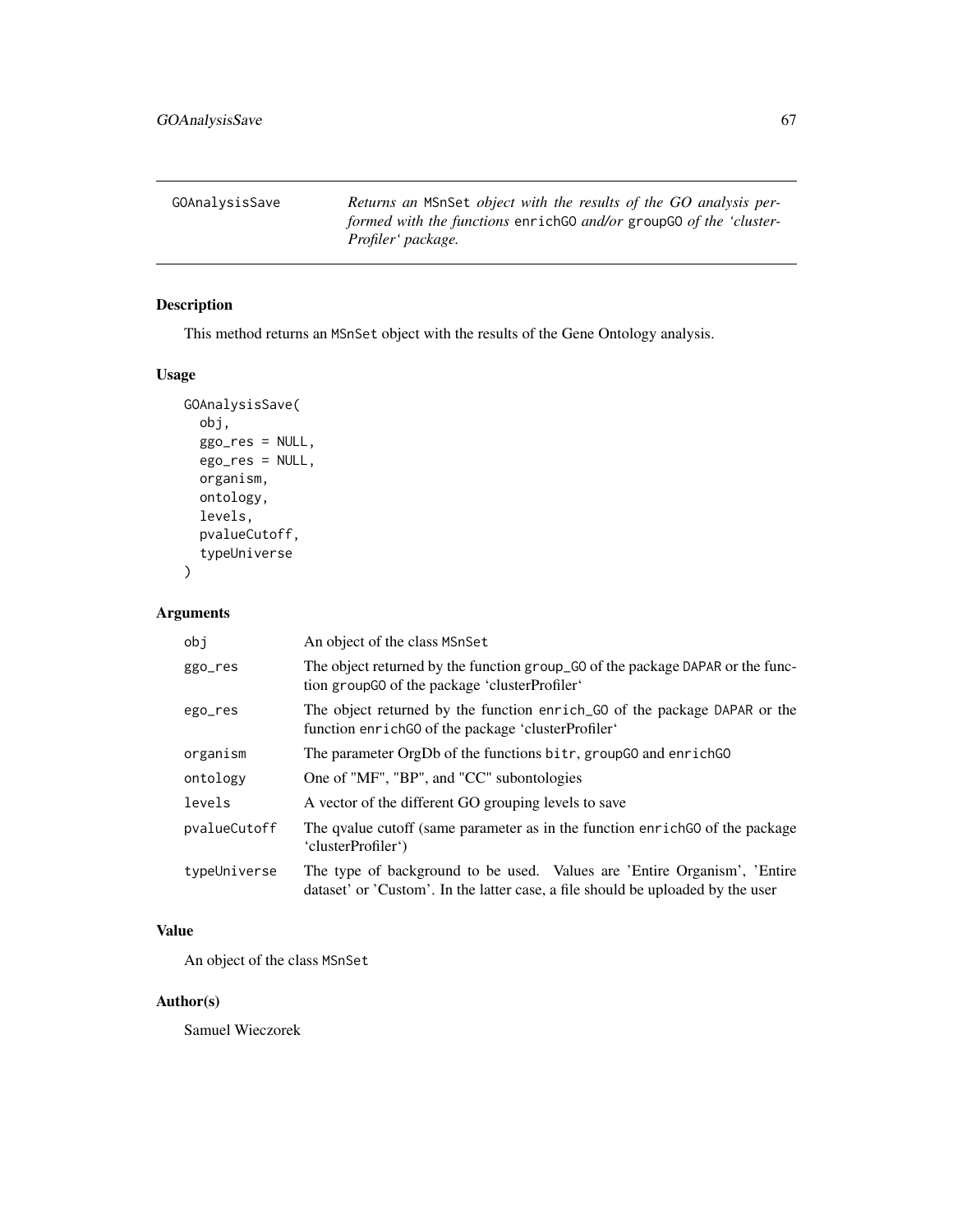## Description

Method to create a plot with proteins and peptides on a MSnSet object (peptides)

#### Usage

GraphPepProt(mat)

#### Arguments

mat An adjacency matrix.

### Value

A histogram

## Author(s)

Alexia Dorffer, Samuel Wieczorek

## Examples

```
utils::data(Exp1_R25_pept, package='DAPARdata')
mat <- BuildAdjacencyMatrix(Exp1_R25_pept[1:10], "Protein_group_IDs")
GraphPepProt(mat)
```
group\_GO *Calculates the GO profile of a vector of genes/proteins at a given level of the Gene Ontology*

### Description

This function is a wrappper to the function groupGO from the package 'clusterProfiler'. Given a vector of genes/proteins, it returns the GO profile at a specific level. It returns a groupGOResult instance.

#### Usage

```
group_GO(data, idFrom, orgdb, ont, level, readable = FALSE)
```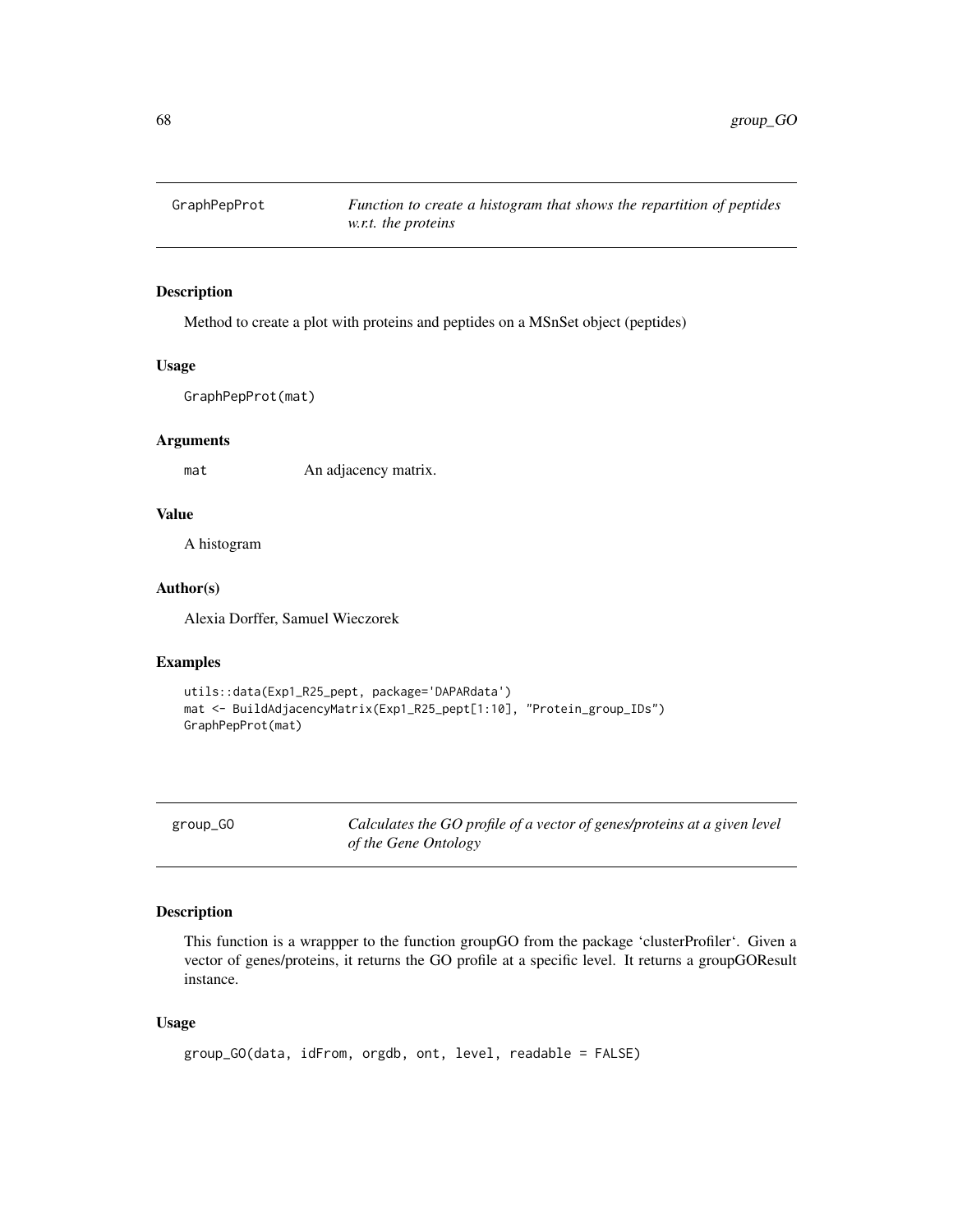# Arguments

| data     | A vector of ID (among ENSEMBL, ENTREZID, GENENAME, REFSEQ, UNI-<br>GENE, UNIPROT - can be different according to organisms) |
|----------|-----------------------------------------------------------------------------------------------------------------------------|
| idFrom   | character indicating the input ID format (among ENSEMBL, ENTREZID, GENE-<br>NAME, REFSEQ, UNIGENE, UNIPROT)                 |
| orgdb    | annotation Bioconductor package to use (character format)                                                                   |
| ont      | on which ontology to perform the analysis (MF, BP or CC)                                                                    |
| level    | level of the ontolofy to perform the analysis                                                                               |
| readable | TRUE or FALSE (default FALSE)                                                                                               |

### Value

GO profile at a specific level

### Author(s)

Florence Combes

## Examples

```
utils::data(Exp1_R25_prot, package='DAPARdata')
obj <- Exp1_R25_prot
ggo<-group_GO(data=Biobase::fData(obj)$Protein.IDs, idFrom="UNIPROT",
orgdb="org.Sc.sgd.db", ont="MF", level=2)
```
hc\_logFC\_DensityPlot *Density plots of logFC values*

## Description

This function show the density plots of Fold Change (the same as calculated by limma) for a list of the comparisons of conditions in a differential analysis.

### Usage

```
hc_logFC_DensityPlot(df_logFC, threshold_LogFC = 0, pal = NULL)
```
## Arguments

| df_logFC        | A data frame that contains the logFC values                                                         |
|-----------------|-----------------------------------------------------------------------------------------------------|
| threshold_LogFC |                                                                                                     |
|                 | The threshold on log(Fold Change) to distinguish between differential and non-<br>differential data |
| pal             | XXX                                                                                                 |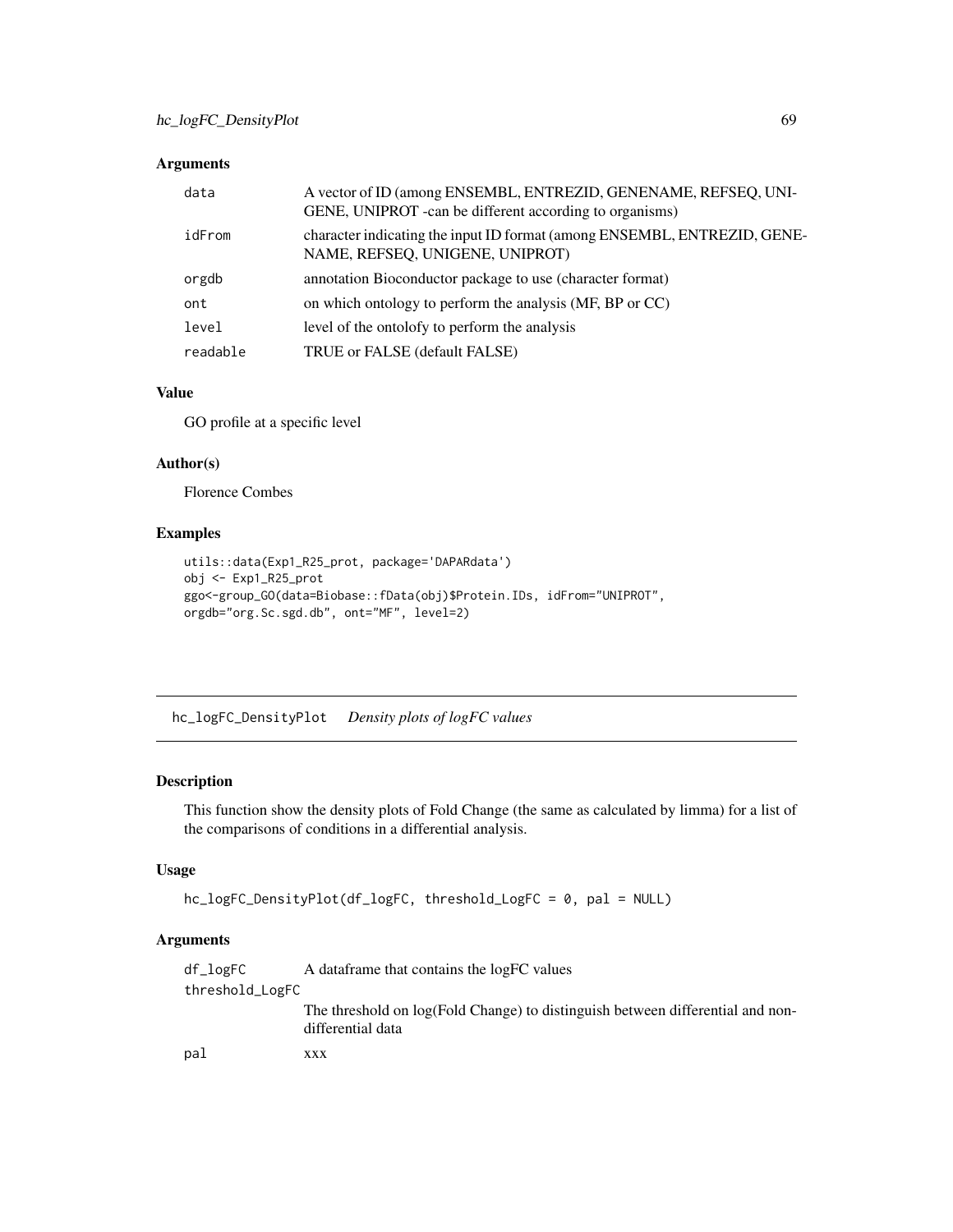## Value

A highcharts density plot

### Author(s)

Samuel Wieczorek

### Examples

```
utils::data(Exp1_R25_prot, package='DAPARdata')
obj <- Exp1_R25_prot[1:1000]
level <- obj@experimentData@other$typeOfData
metacell.mask <- match.metacell(GetMetacell(obj), 'missing', level)
indices <- GetIndices_WholeMatrix(metacell.mask, op='>=', th=1)
obj <- MetaCellFiltering(obj, indices, cmd='delete')
qData <- Biobase::exprs(obj$new)
sTab <- Biobase::pData(obj$new)
res <- limmaCompleteTest(qData, sTab, comp.type = "OnevsAll")
hc_logFC_DensityPlot(res$logFC, threshold_LogFC=1)
pal <- ExtendPalette(2, 'Dark2')
hc_logFC_DensityPlot(res$logFC, threshold_LogFC=1, pal=pal)
```
hc\_mvTypePlot2 *Distribution of Observed values with respect to intensity values*

### Description

This method shows density plots which represents the repartition of Partial Observed Values for each replicate in the dataset. The colors correspond to the different conditions (slot Condition in in the dataset of class MSnSet). The x-axis represent the mean of intensity for one condition and one entity in the dataset (i. e. a protein) whereas the y-axis count the number of observed values for this entity and the considered condition.

### Usage

```
hc_mvTypePlot2(obj, pal = NULL, pattern, typeofMV = NULL, title = NULL)
```
#### Arguments

| obi      | <b>XXX</b>                          |
|----------|-------------------------------------|
| pal      | The different colors for conditions |
| pattern  | <b>XXX</b>                          |
| typeofMV | <b>XXX</b>                          |
| title    | The title of the plot               |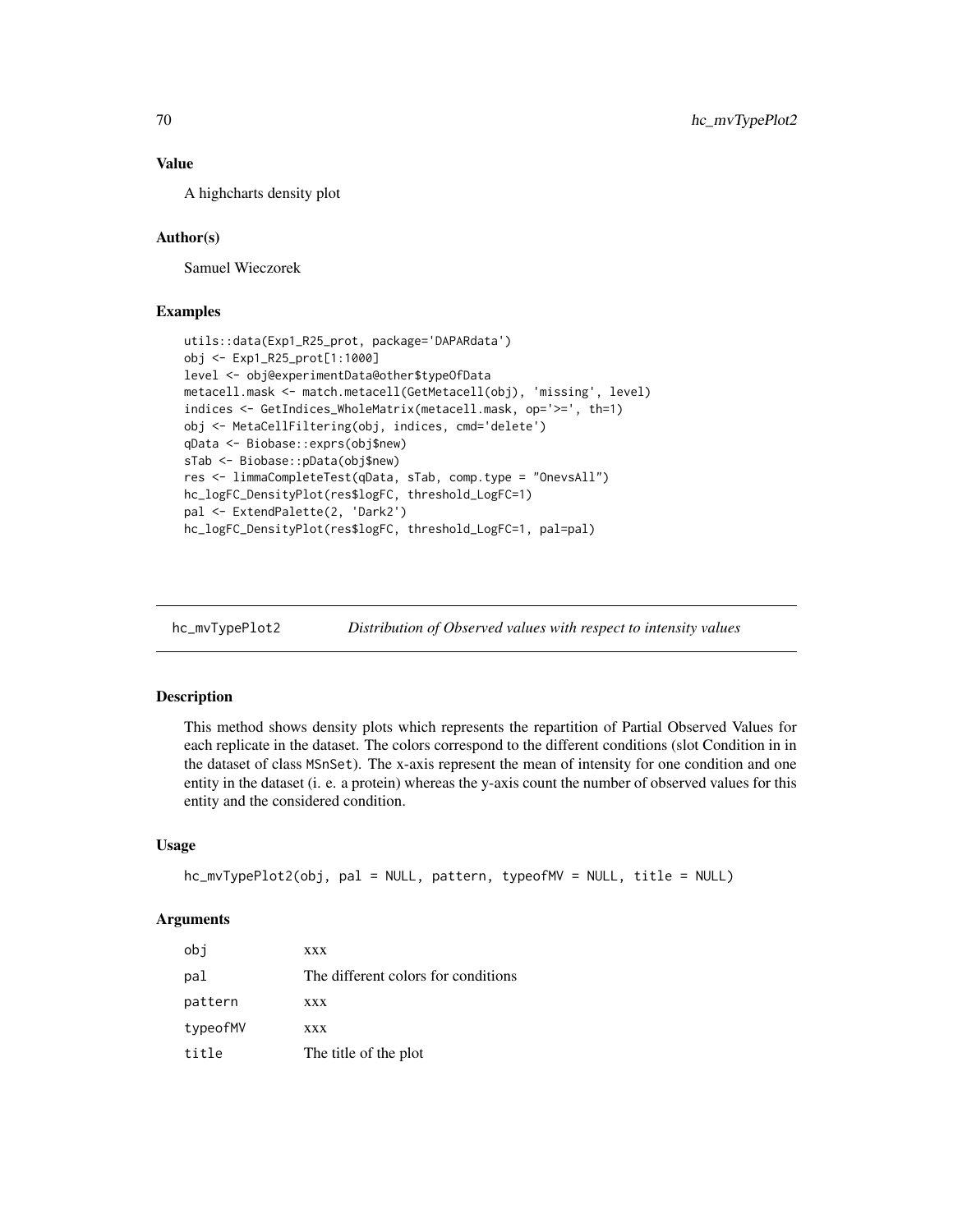## heatmapD 71

# Value

Density plots

### Author(s)

Samuel Wieczorek

### Examples

```
utils::data(Exp1_R25_pept, package='DAPARdata')
obj <- Exp1_R25_pept[1:100]
hc_mvTypePlot2(obj, pattern = 'missing MEC', title="POV distribution")
conds <- Biobase::pData(obj)$Condition
pal <- ExtendPalette(length(unique(conds)), 'Dark2')
hc_mvTypePlot2(obj, pattern = 'missing MEC', title="POV distribution", pal=pal)
```

| heatmapD |
|----------|
|----------|

This function is a wrapper to heatmap. 2 that displays quantitative *data in the* Biobase::exprs() *table of an object of class* MSnSet

### Description

Heatmap of the quantitative proteomic data of a MSnSet object

#### Usage

```
heatmapD(
  qData,
  conds,
  distance = "euclidean",
  cluster = "complete",
  dendro = FALSE
)
```
## Arguments

| gData    | A dataframe that contains quantitative data.                                                    |
|----------|-------------------------------------------------------------------------------------------------|
| conds    | A vector containing the conditions                                                              |
| distance | The distance used by the clustering algorithm to compute the dendrogram. See<br>help(heatmap.2) |
| cluster  | the clustering algorithm used to build the dendrogram. See help (heatmap. 2)                    |
| dendro   | A boolean to indicate fi the dendrogram has to be displayed                                     |

### Value

A heatmap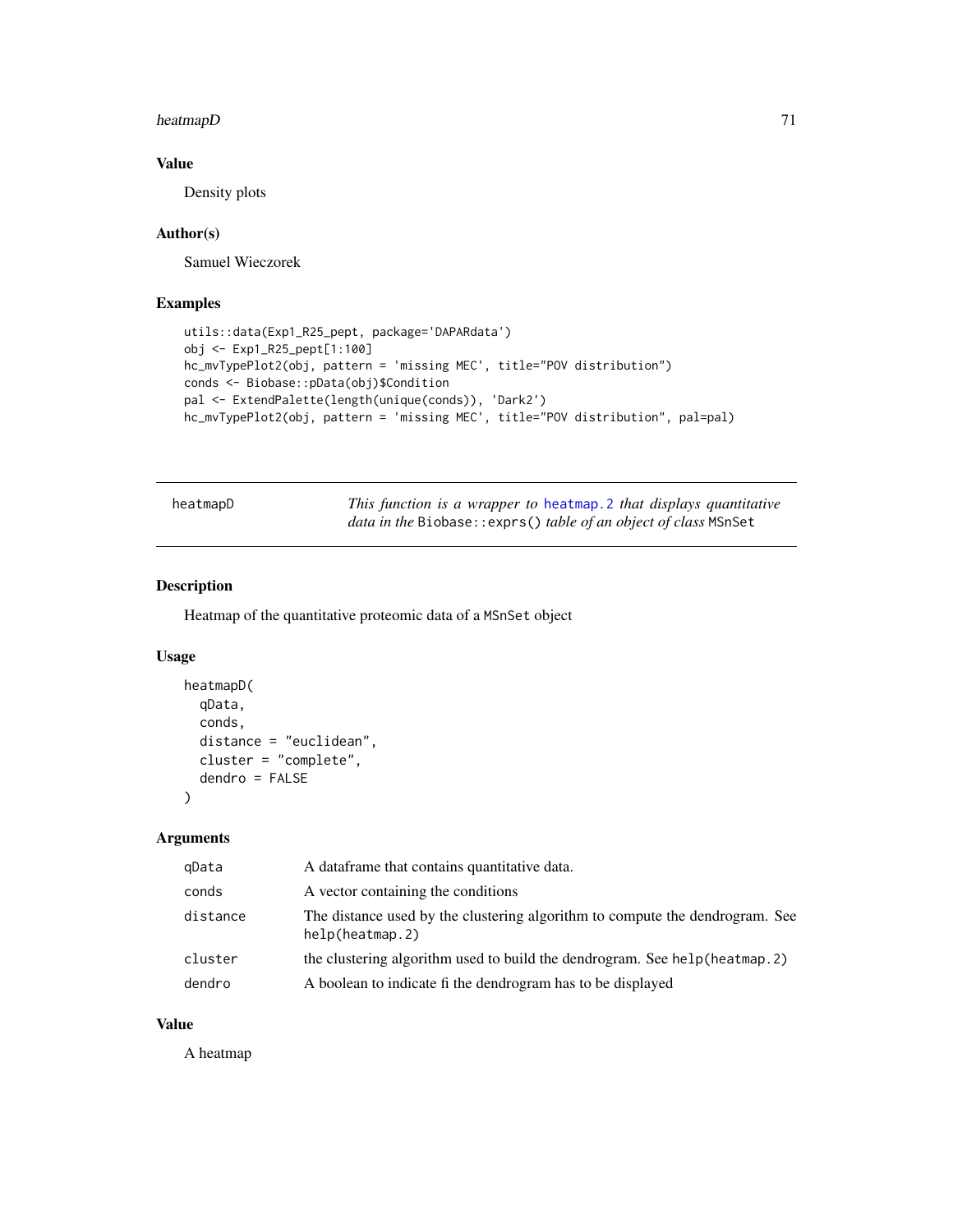### Author(s)

Florence Combes, Samuel Wieczorek, Enor Fremy

### Examples

```
## Not run:
utils::data(Exp1_R25_pept, package='DAPARdata')
obj <- Exp1_R25_pept[1:10,]
level <- obj@experimentData@other$typeOfData
metacell.mask <- match.metacell(GetMetacell(obj), 'missing', level)
indices <- GetIndices_WholeLine(metacell.mask)
qData <- Biobase::exprs(obj)
conds <- Biobase::pData(obj)[['Condition']]
heatmapD(qData, conds)
```
## End(Not run)

heatmapForMissingValues

*This function is inspired from the function* [heatmap.2](#page-0-0) *that displays quantitative data in the* Biobase::exprs() *table of an object of class* MSnSet*. For more information, please refer to the help of the heatmap.2 function.*

## Description

Heatmap inspired by the heatmap.2 function.

### Usage

```
heatmapForMissingValues(
  x,
 col = heat.colors(100),
  srtCol = NULL,
  labCol = NULL,labRow = NULL,
 key = TRUE,key.title = NULL,
 main = NULL,
 ylab = NULL
)
```
### Arguments

|     | A dataframe that contains quantitative data.                      |
|-----|-------------------------------------------------------------------|
| col | colors used for the image. Defaults to heat colors (heat colors). |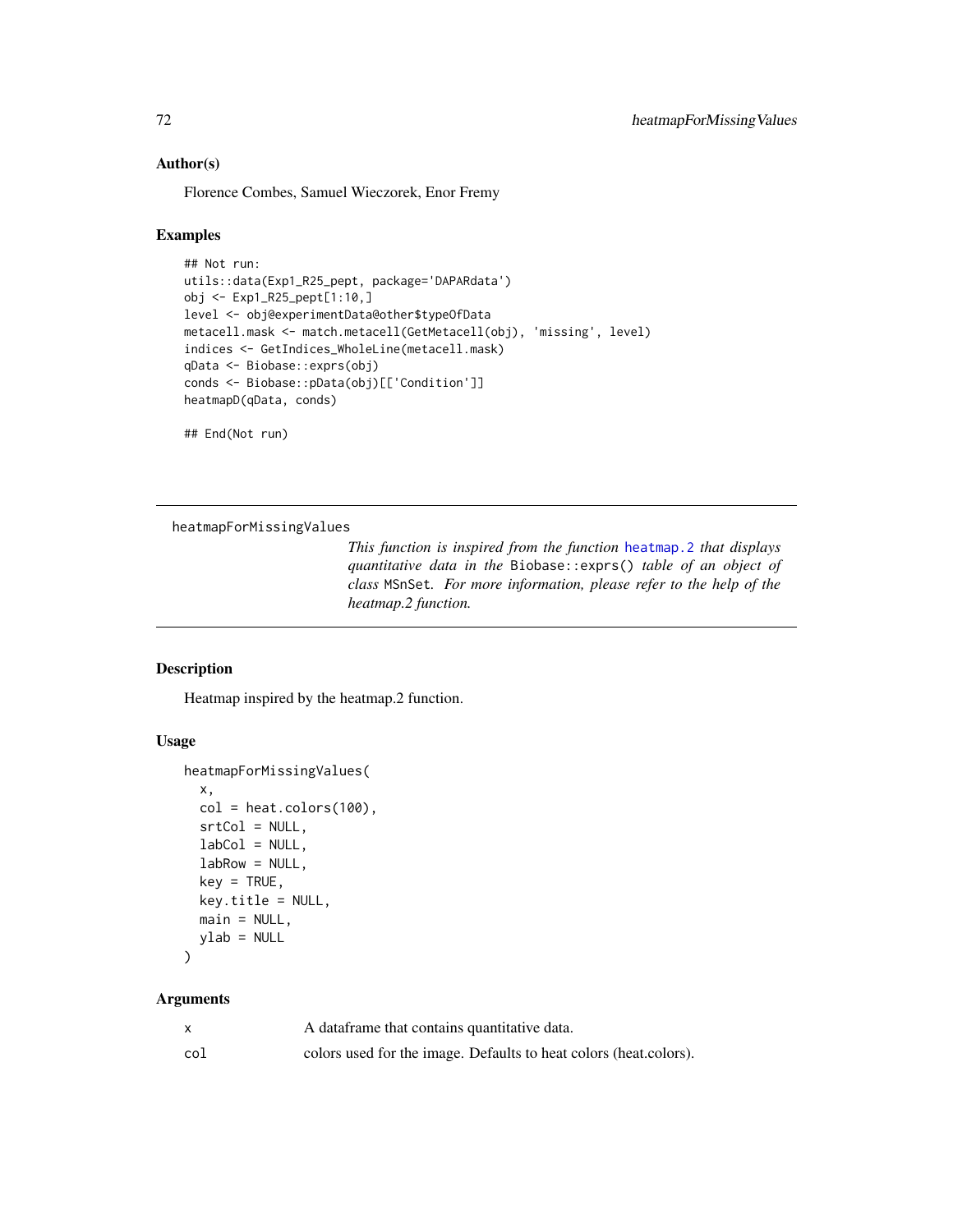# histPValue\_HC 73

| srtCol    | angle of column conds, in degrees from horizontal                   |
|-----------|---------------------------------------------------------------------|
| labCol    | character vectors with column conds to use.                         |
| labRow    | character vectors with row conds to use.                            |
| key       | logical indicating whether a color-key should be shown.             |
| key.title | main title of the color key. If set to NA no title will be plotted. |
| main      | main title; default to none.                                        |
| ylab      | y-axis title; default to none.                                      |

## Value

A heatmap

# Author(s)

Samuel Wieczorek

# Examples

```
utils::data(Exp1_R25_prot, package='DAPARdata')
obj <- Exp1_R25_prot[1:1000]
level <- obj@experimentData@other$typeOfData
metacell.mask <- match.metacell(GetMetacell(obj), 'missing', level)
indices <- GetIndices_WholeLine(metacell.mask)
obj <- MetaCellFiltering(obj, indices, cmd='delete')
qData <- Biobase::exprs(obj$new)
heatmapForMissingValues(qData)
```
histPValue\_HC *Plots a histogram ov p-values*

#### Description

This function plots a histogram ov p-values

# Usage

```
histPValue_HC(pval_ll, bins = 80, pi0 = 1)
```

| pval_ll | <b>XXX</b> |
|---------|------------|
| bins    | <b>XXX</b> |
| pi0     | <b>XXX</b> |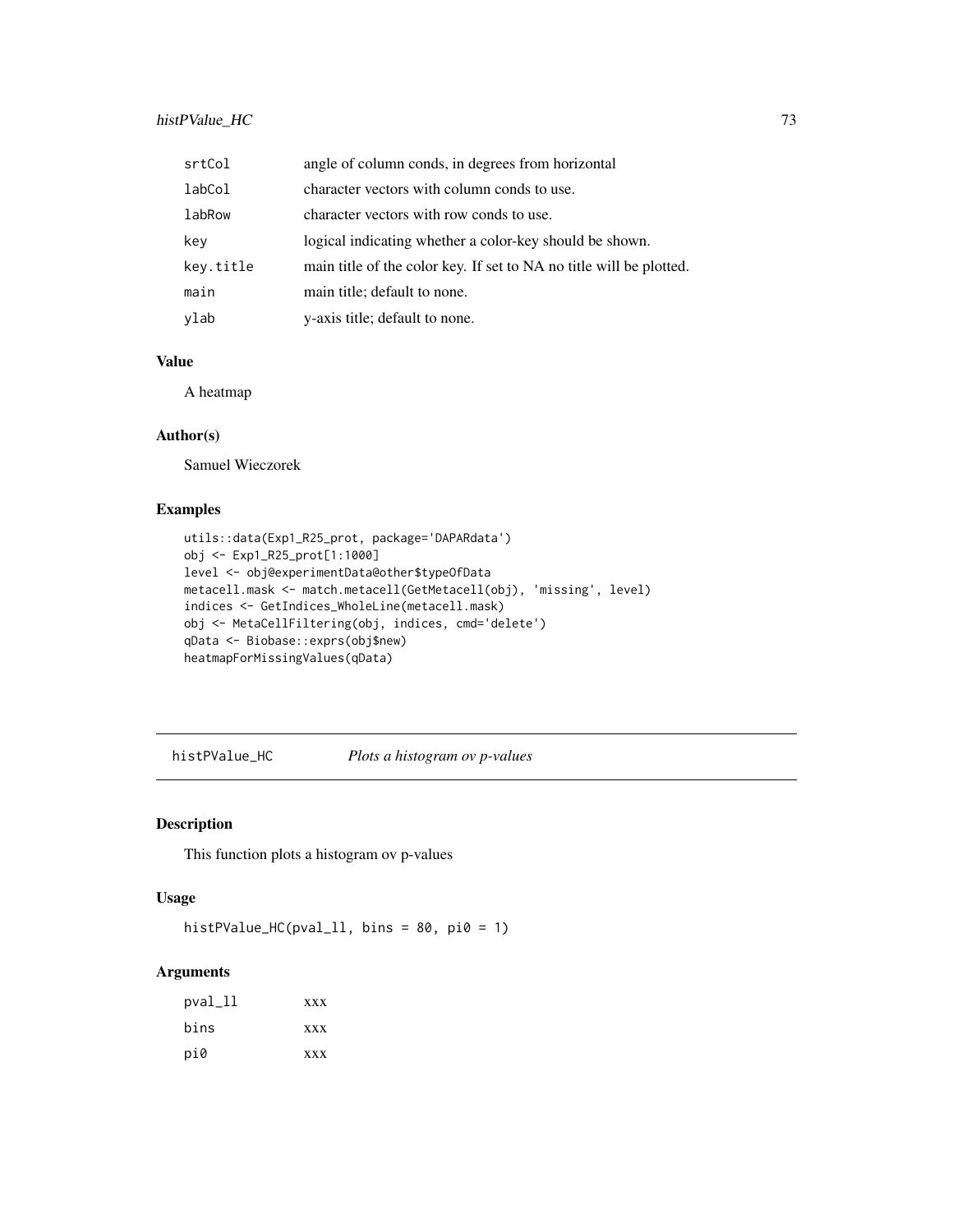#### Value

A plot

# Author(s)

Samuel Wieczorek

# Examples

```
utils::data(Exp1_R25_prot, package='DAPARdata')
obj <- Exp1_R25_prot[1:1000]
level <- obj@experimentData@other$typeOfData
metacell.mask <- match.metacell(GetMetacell(obj), 'missing', level)
indices <- GetIndices_WholeMatrix(metacell.mask, op='>=', th=1)
obj <- MetaCellFiltering(obj, indices, cmd='delete')
qData <- Biobase::exprs(obj$new)
sTab <- Biobase::pData(obj$new)
allComp <- limmaCompleteTest(qData,sTab)
histPValue_HC(allComp$P_Value[1])
```
impute.pa2 *Missing values imputation from a* MSnSet *object*

#### Description

This method is a variation to the function impute.pa from the package imp4p.

#### Usage

```
impute.pa2(
  tab,
  conditions,
  q.min = \theta,
  q.norm = 3,
  eps = 0,
  distribution = "unif"
\lambda
```

| tab        | An object of class MSnSet.                                                                                                                                                                                                                                                                    |
|------------|-----------------------------------------------------------------------------------------------------------------------------------------------------------------------------------------------------------------------------------------------------------------------------------------------|
| conditions | A vector of conditions in the dataset                                                                                                                                                                                                                                                         |
| q.min      | A quantile value of the observed values allowing defining the maximal value<br>which can be generated. This maximal value is defined by the quantile q min of<br>the observed values distribution minus eps. Default is 0 (the maximal value is<br>the minimum of observed values minus eps). |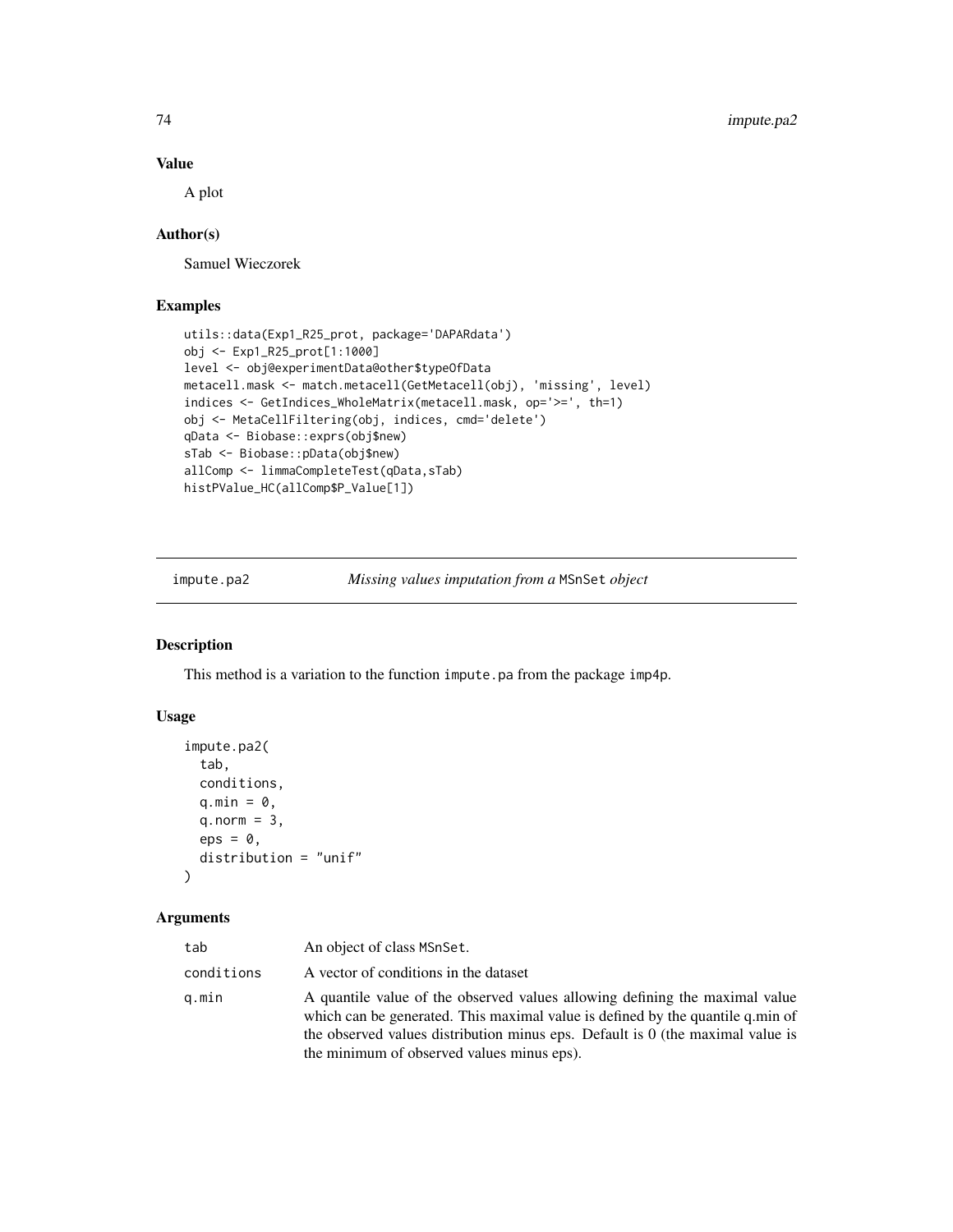| g.norm       | A quantile value of a normal distribution allowing defining the minimal value<br>which can be generated. Default is 3 (the minimal value is the maximal value<br>minus qn*median(sd(observed values)) where sd is the standard deviation of a<br>row in a condition). |
|--------------|-----------------------------------------------------------------------------------------------------------------------------------------------------------------------------------------------------------------------------------------------------------------------|
| eps          | A value allowing defining the maximal value which can be generated. This max-<br>imal value is defined by the quantile q min of the observed values distribution<br>minus eps. Default is 0.                                                                          |
| distribution | The type of distribution used. Values are unif or beta.                                                                                                                                                                                                               |

# Value

The object obj which has been imputed

# Author(s)

Thomas Burger, Samuel Wieczorek

# Examples

```
utils::data(Exp1_R25_pept, package='DAPARdata')
obj.imp <- wrapper.impute.pa2(Exp1_R25_pept[1:100], distribution="beta")
```
inner.aggregate.iter *xxxx*

# Description

Method to xxxxx

# Usage

```
inner.aggregate.iter(
 pepData,
 X,
 init.method = "Sum",
 method = "Mean",
 n = NULL)
```

| pepData     | <b>XXXXX</b> |
|-------------|--------------|
| χ           | <b>XXXX</b>  |
| init.method | <b>XXX</b>   |
| method      | <b>XXX</b>   |
|             | <b>XXXX</b>  |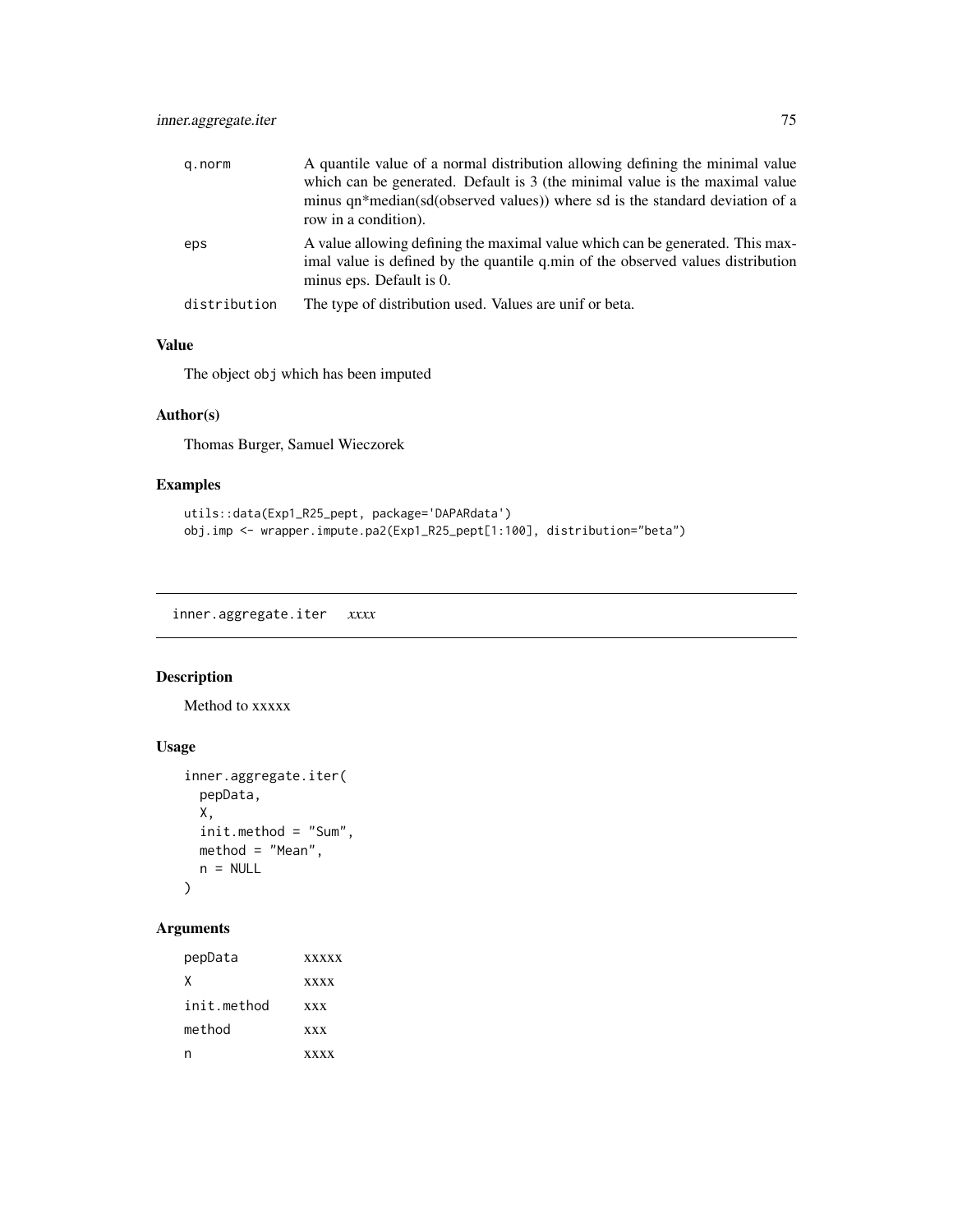# Value

xxxxx

## Author(s)

Samuel Wieczorek library(MSnbase) utils::data(Exp1\_R25\_pept, package='DAPARdata') protID <- "Protein\_group\_IDs" X <- BuildAdjacencyMatrix(Exp1\_R25\_pept[1:10], protID, FALSE) qdata.agg <- DAPAR::inner.aggregate.iter(Biobase::exprs(Exp1\_R25\_pept[1:10]), X)

inner.aggregate.topn *xxxx*

#### Description

xxxx

# Usage

```
inner.aggregate.topn(pepData, X, method = "Mean", n = 10)
```
# Arguments

| pepData | A data.frame of quantitative data |
|---------|-----------------------------------|
| X       | An adjacency matrix               |
| method  | <b>XXXXX</b>                      |
|         | <b>XXXXX</b>                      |

#### Value

xxxxx

# Author(s)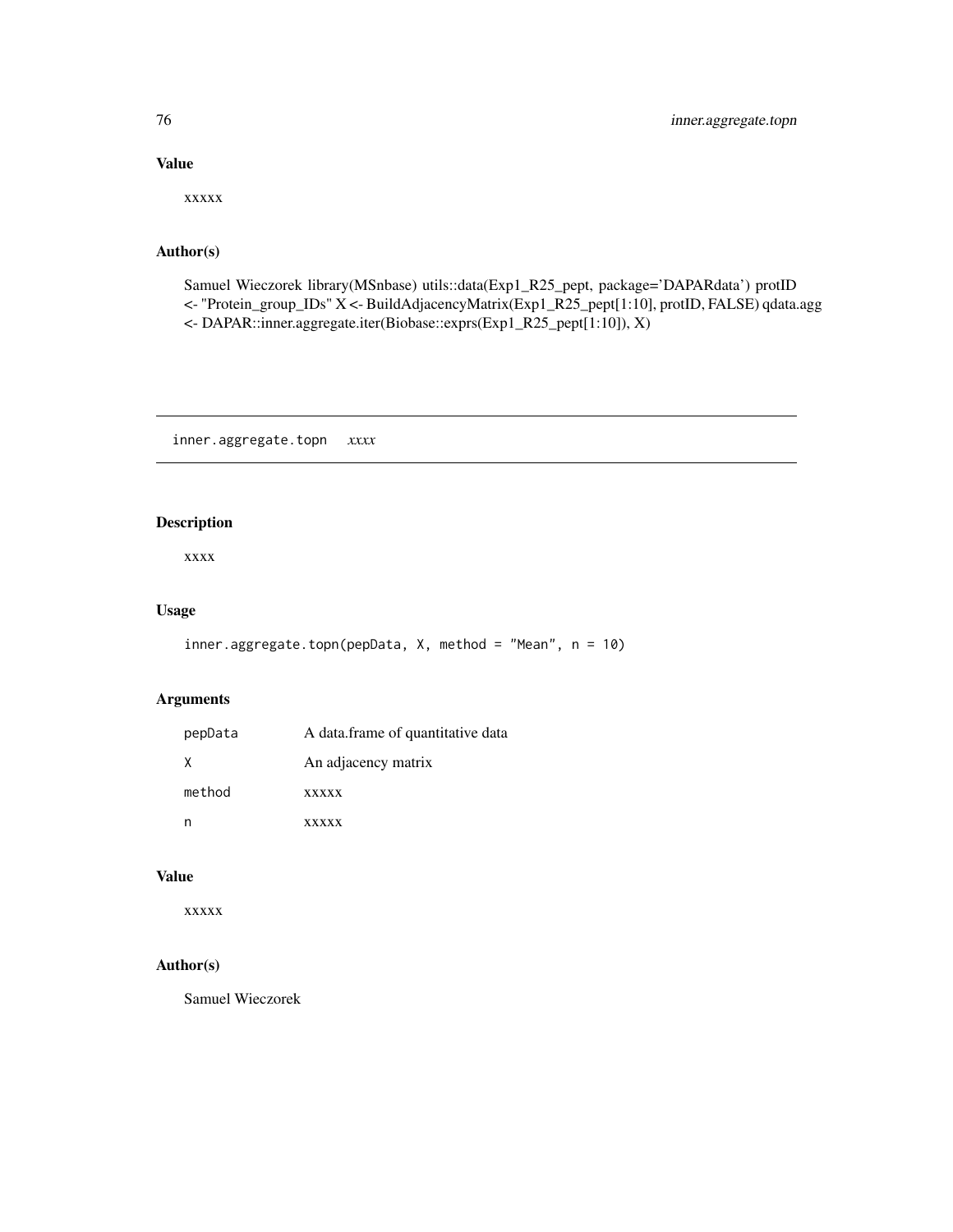#### inner.mean 77

inner.mean *xxxx*

# Description

xxxx

# Usage

inner.mean(pepData, X)

# Arguments

| pepData | A data frame of quantitative data |
|---------|-----------------------------------|
|         | An adjacency matrix               |

# Value

xxxxx

# Author(s)

Samuel Wieczorek

inner.sum *xxxx* Description xxxx Usage inner.sum(pepData, X)

# Arguments

| pepData | A data frame of quantitative data |
|---------|-----------------------------------|
|         | An adjacency matrix               |

# Value

A matrix

# Author(s)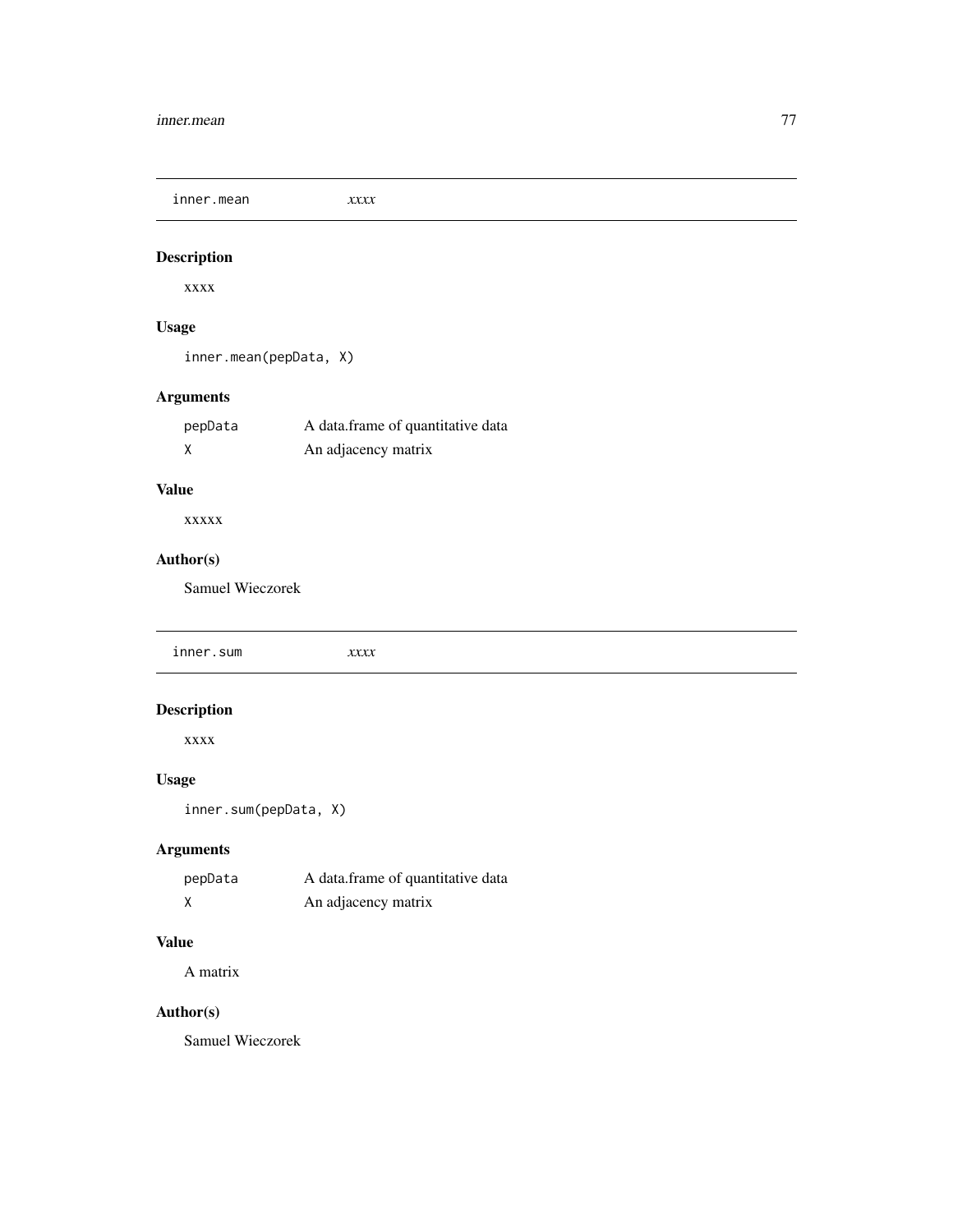# Description

This function is xxxxxxx

# Usage

LH0(X, y1, y2)

# Arguments

| X  | an n.pep*n.prot indicator matrix.                      |
|----|--------------------------------------------------------|
| ν1 | n.pep*n.samples matrice giving the observed counts for |
| y2 | n.pep*n.samples matrice giving the observed counts for |

# Value

xxxxxxxxxx..

# Author(s)

Thomas Burger, Laurent Jacob

LH0.lm *xxxxxx*

# Description

This function is xxxxxxx

# Usage

LH0.lm(X, y1, y2)

| X  | an n.pep*n.prot indicator matrix.                                                                          |
|----|------------------------------------------------------------------------------------------------------------|
| y1 | n.pep*n.samples matrice giving the observed counts for each peptide in each<br>sample from the condition 1 |
| y2 | n.pep*n.samples matrice giving the observed counts for each peptide in each<br>sample from the condition 2 |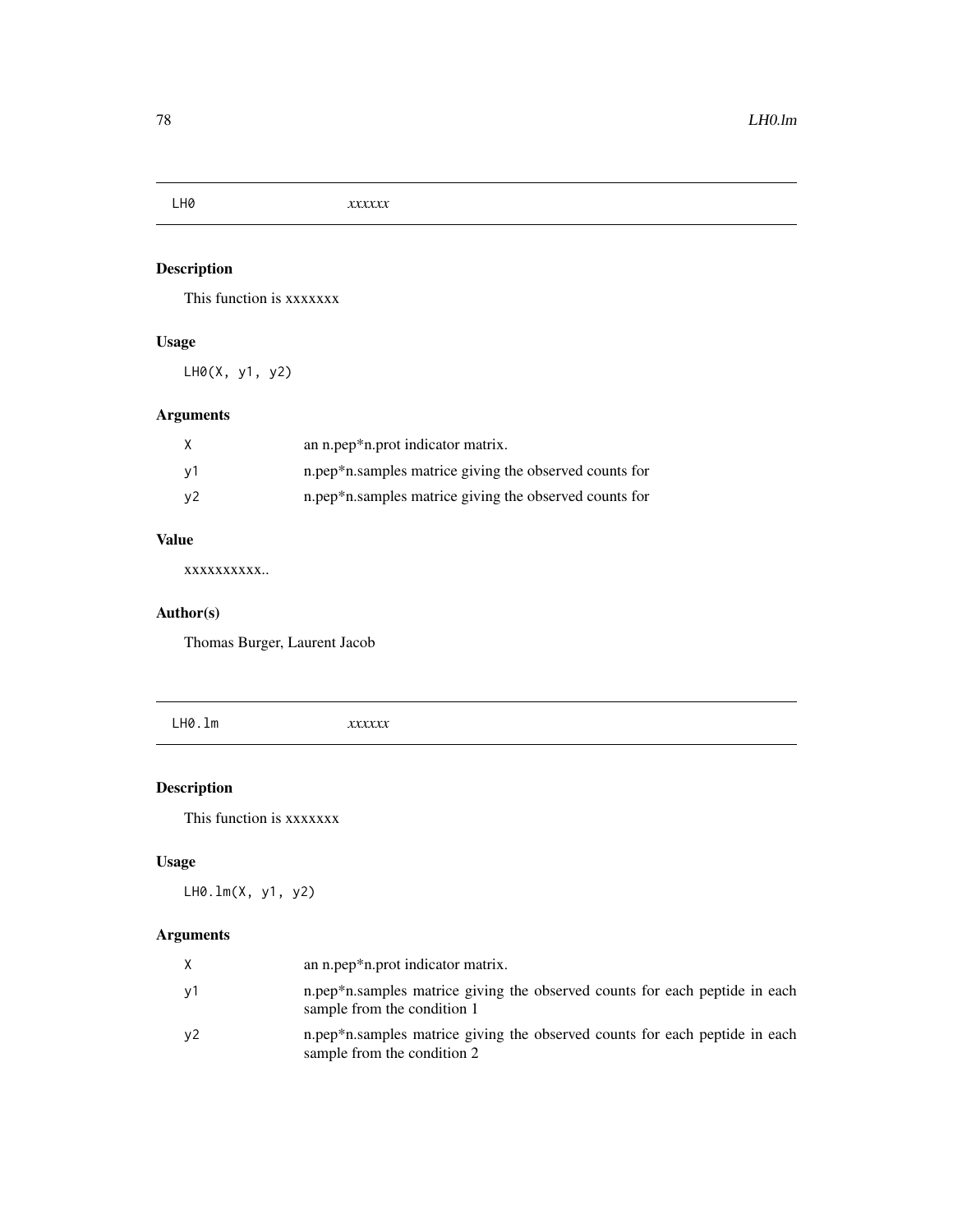#### $LH1$  79

# Value

xxxxxxxxxx..

# Author(s)

Thomas Burger, Laurent Jacob

LH1 *xxxxxx*

# Description

This function is xxxxxxx

# Usage

LH1(X, y1, y2, j)

# Arguments

| X  | an n.pep*n.prot indicator matrix.                             |
|----|---------------------------------------------------------------|
| y1 | n.pep*n.samples matrice giving the observed counts for        |
| y2 | n.pep*n.samples matrice giving the observed counts for        |
| j  | the index of the protein being tested, ie which has different |

# Value

xxxxxxxxxx..

# Author(s)

Thomas Burger, Laurent Jacob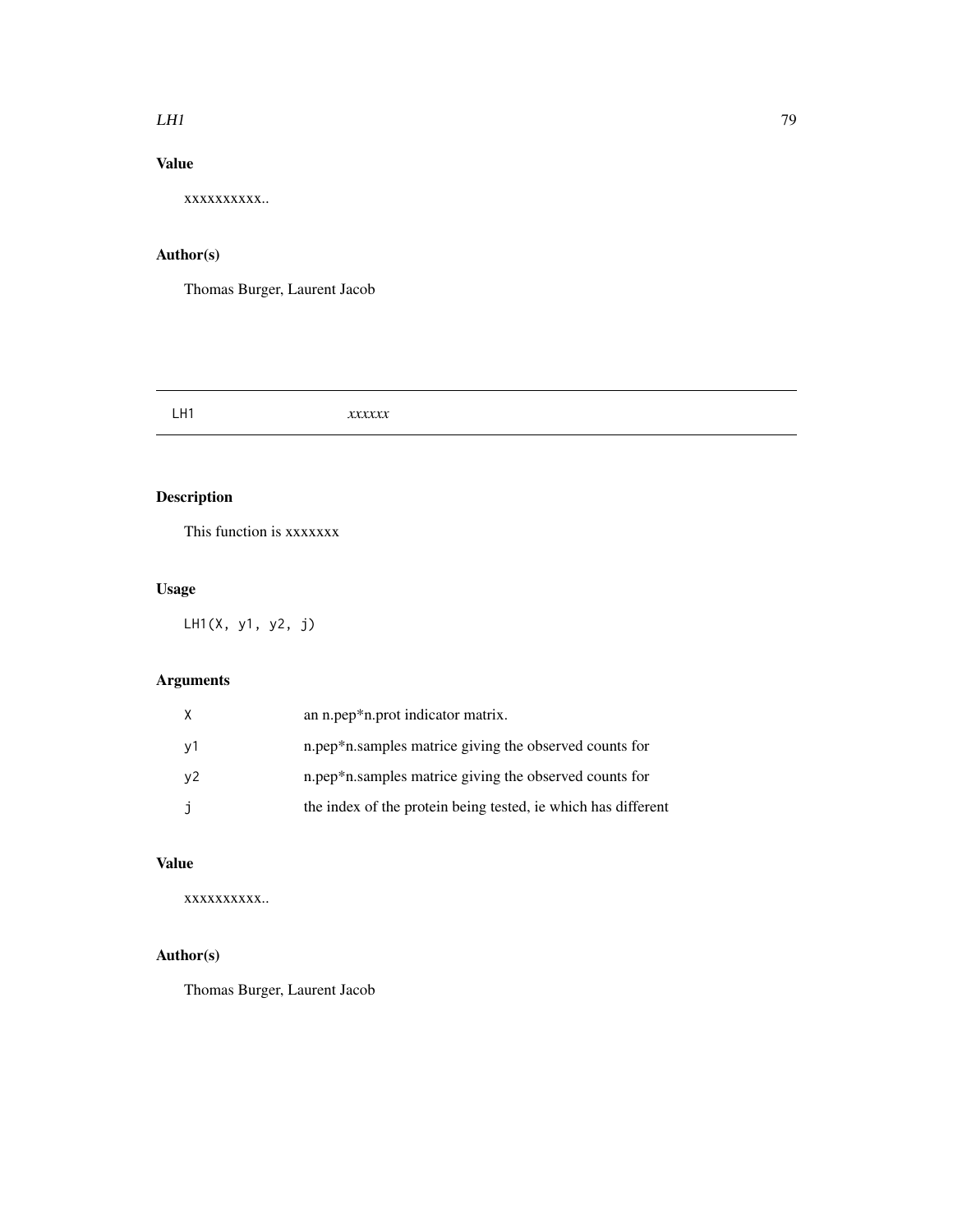LH1.lm *xxxxxx*

# Description

This function is xxxxxxx

# Usage

LH1.lm(X, y1, y2, j)

# Arguments

|    | an n.pep*n.prot indicator matrix.                             |
|----|---------------------------------------------------------------|
| v1 | n.pep*n.samples matrix giving the observed counts for         |
| y2 | n.pep*n.samples matrix giving the observed counts for         |
|    | the index of the protein being tested, ie which has different |

# Value

xxxxxxxxxx..

# Author(s)

Thomas Burger, Laurent Jacob

limmaCompleteTest *Computes a hierarchical differential analysis*

# Description

This function is a limmaCompleteTest

#### Usage

```
limmaCompleteTest(qData, sTab, comp.type = "OnevsOne")
```

| qData     | A matrix of quantitative data, without any missing values.                                                                         |  |
|-----------|------------------------------------------------------------------------------------------------------------------------------------|--|
| sTab      | A dataframe of experimental design (Biobase::pData()).                                                                             |  |
| comp.type | A string that corresponds to the type of comparison. Values are: 'anovalway',<br>'OnevsOne' and 'OnevsAll'; default is 'OnevsOne'. |  |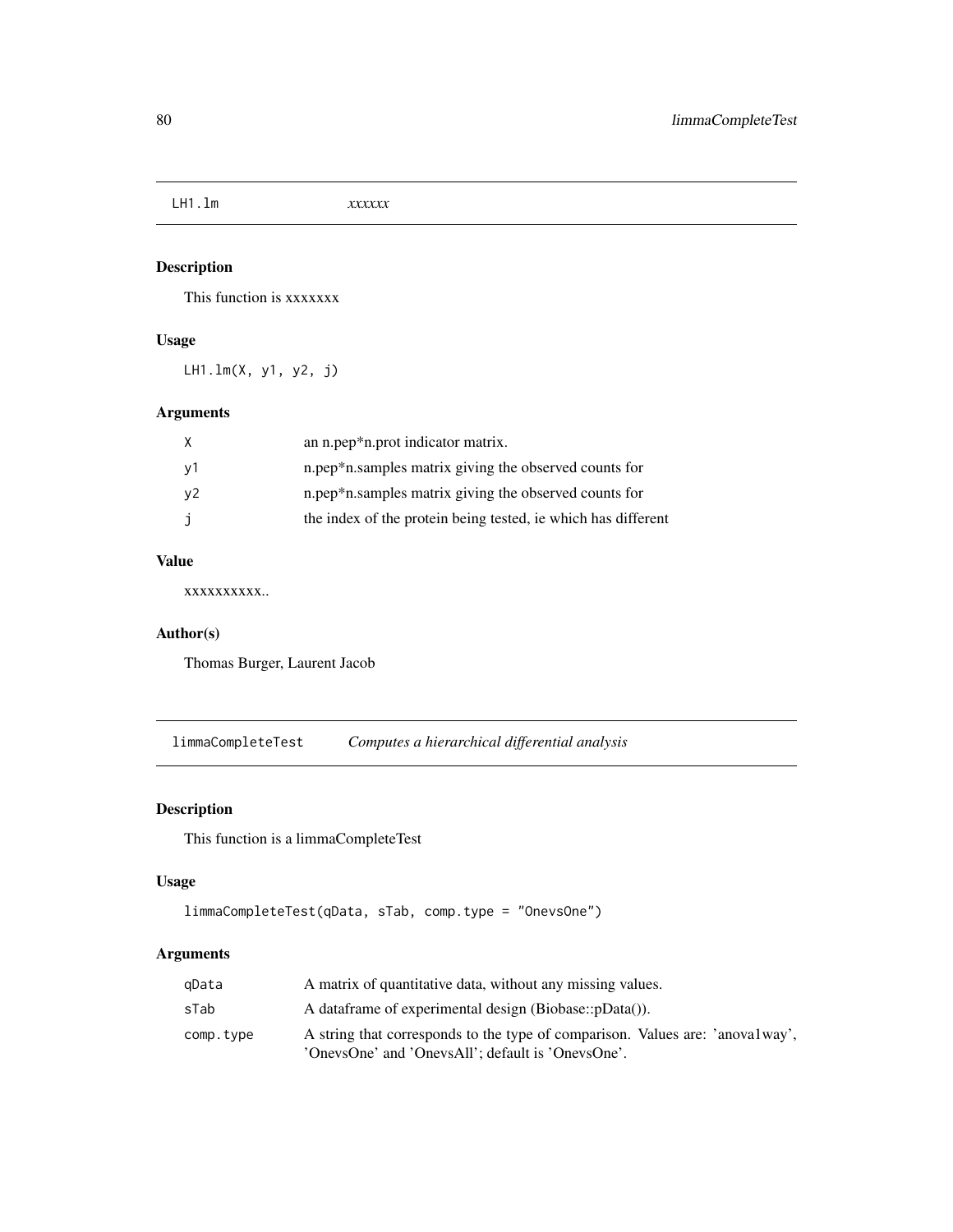#### listSheets 81

#### Value

A list of two dataframes : logFC and P\_Value. The first one contains the logFC values of all the comparisons (one column for one comparison), the second one contains the pvalue of all the comparisons (one column for one comparison). The names of the columns for those two dataframes are identical and correspond to the description of the comparison.

#### Author(s)

Hélène Borges, Thomas Burger, Quentin Giai-Gianetto, Samuel Wieczorek

#### Examples

```
utils::data(Exp1_R25_pept, package='DAPARdata')
obj <- Exp1_R25_pept
qData <- Biobase::exprs(obj)
sTab <- Biobase::pData(obj)
limma <- limmaCompleteTest(qData, sTab, comp.type='anova1way')
```
listSheets *This function returns the list of the sheets names in a Excel file.*

#### Description

This function lists all the sheets of an Excel file.

# Usage

```
listSheets(file)
```
#### Arguments

file The name of the Excel file.

#### Value

A vector

# Author(s)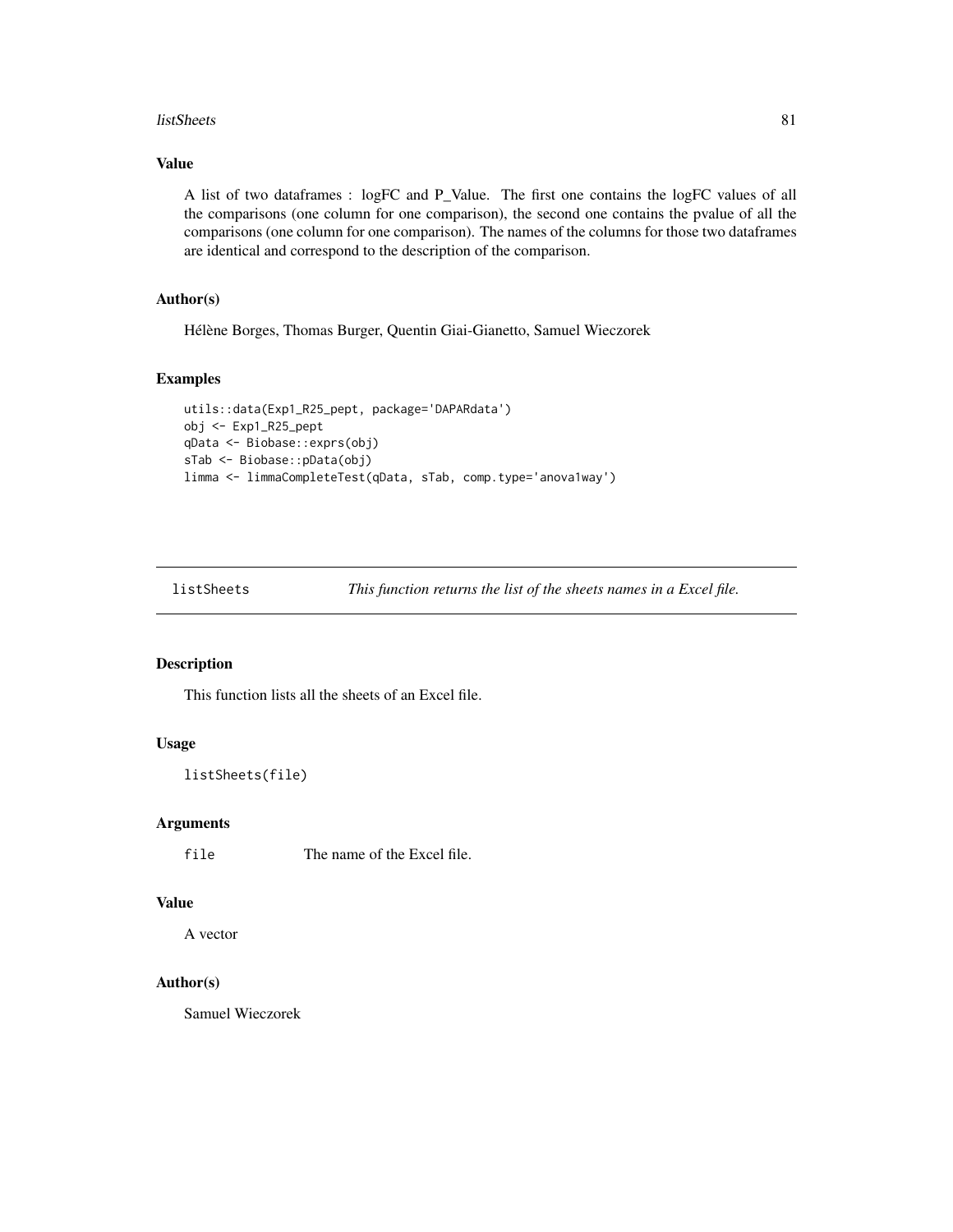# Description

Normalisation LOESS

# Usage

```
LOESS(qData, conds, type = "overall", span = 0.7)
```
# Arguments

| gData | A numeric matrix.                                                                                                                                   |
|-------|-----------------------------------------------------------------------------------------------------------------------------------------------------|
| conds | XXX                                                                                                                                                 |
| type  | "overall" (shift all the sample distributions at once) or "within conditions" (shift)<br>the sample distributions within each condition at a time). |
| span  | XXX                                                                                                                                                 |

#### Value

A normalized numeric matrix

# Author(s)

Thomas Burger, Helene Borges, Anais Courtier, Enora Fremy

# Examples

```
utils::data(Exp1_R25_pept, package='DAPARdata')
qData <- Biobase::exprs(Exp1_R25_pept)
conds <- Biobase::pData(Exp1_R25_pept)$Condition
normalized <- LOESS(qData, conds, type="overall")
```
make.contrast *Builds the contrast matrix*

#### Description

This function builds the contrast matrix

```
make.contrast(design, condition, contrast = 1)
```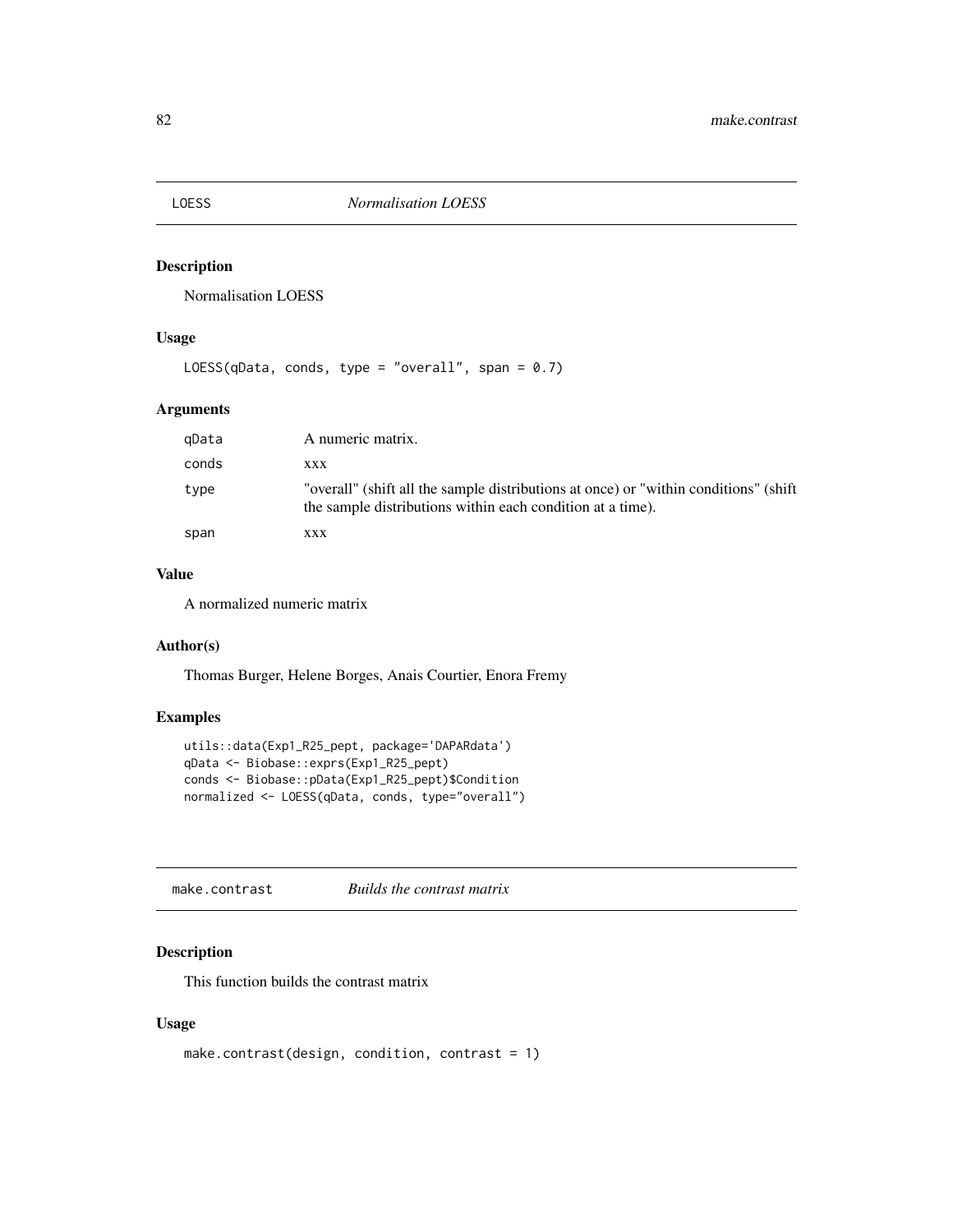# make.design 83

#### Arguments

| design    | The data frame which correspond to the pData function of MSnbase                                                                                                                                                                                                                                                                                    |
|-----------|-----------------------------------------------------------------------------------------------------------------------------------------------------------------------------------------------------------------------------------------------------------------------------------------------------------------------------------------------------|
| condition | XXXXX                                                                                                                                                                                                                                                                                                                                               |
| contrast  | An integer that Indicates if the test consists of the comparison of each biological<br>condition versus each of the other ones (Contrast=1; for example H0:"C1=C2"<br>vs $H1$ : "C1!=C2", etc.) or each condition versus all others (Contrast=2; e.g.<br>H0:"C1= $(C2+C3)/2$ " vs H1:"C1!= $(C2+C3)/2$ ", etc. if there are three condi-<br>tions). |

# Value

A constrat matrix

#### Author(s)

Thomas Burger, Quentin Giai-Gianetto, Samuel Wieczorek

#### Examples

```
utils::data(Exp1_R25_pept, package='DAPARdata')
design <- make.design(Biobase::pData(Exp1_R25_pept))
conds <- Biobase::pData(Exp1_R25_pept)$Condition
make.contrast(design, conds)
```

| make.design | Builds the design matrix |
|-------------|--------------------------|
|-------------|--------------------------|

# Description

This function builds the design matrix

#### Usage

```
make.design(sTab)
```
#### Arguments

sTab The data.frame which correspond to the pData function of MSnbase

# Value

A design matrix

#### Author(s)

Thomas Burger, Quentin Giai-Gianetto, Samuel Wieczorek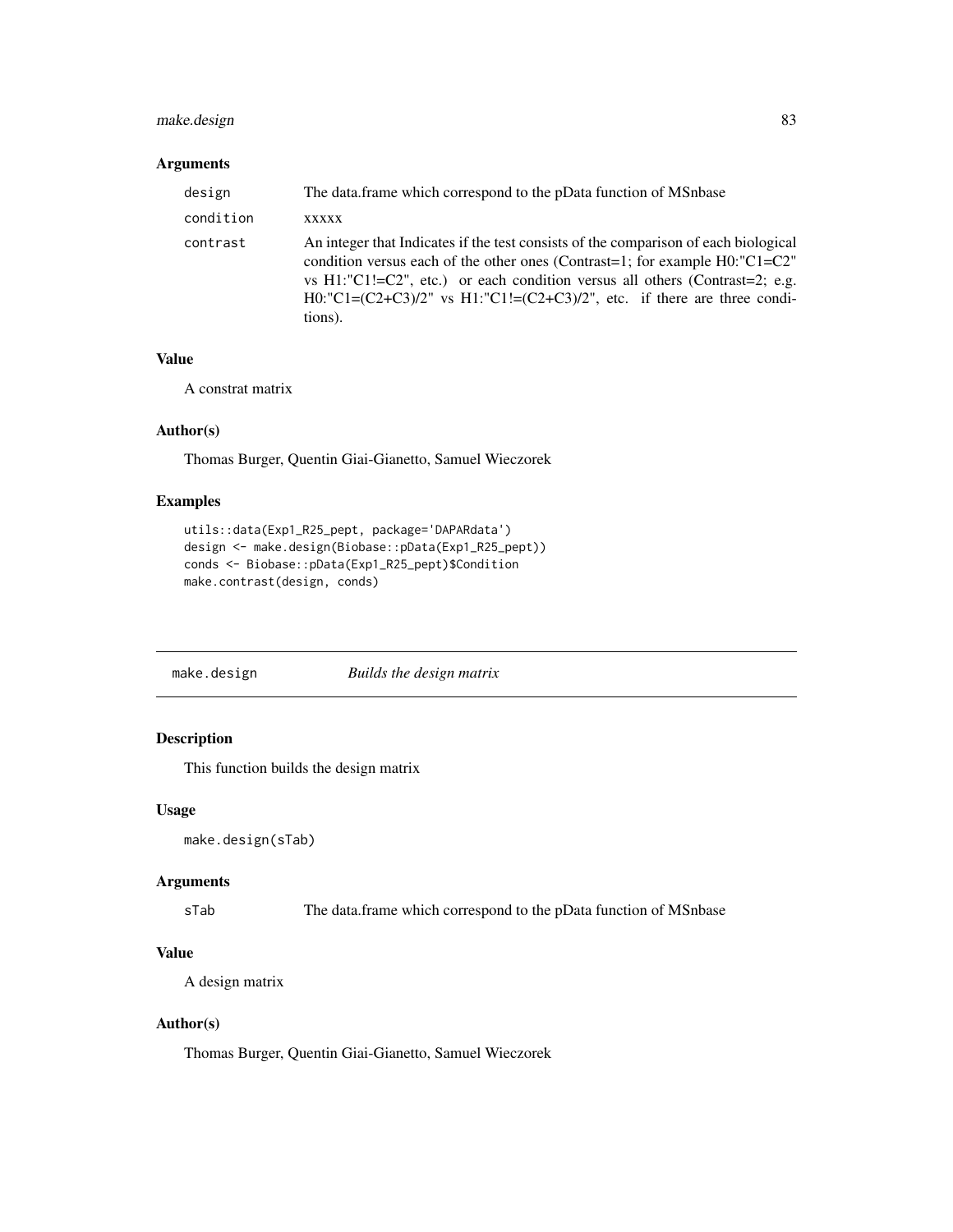# Examples

```
utils::data(Exp1_R25_pept, package='DAPARdata')
make.design(Biobase::pData(Exp1_R25_pept))
```
make.design.1 *Builds the design matrix for designs of level 1*

#### Description

This function builds the design matrix for design of level 1

#### Usage

make.design.1(sTab)

#### Arguments

sTab The data.frame which correspond to the pData function of MSnbase

#### Value

A design matrix

#### Author(s)

Thomas Burger, Quentin Giai-Gianetto, Samuel Wieczorek

#### Examples

```
utils::data(Exp1_R25_pept, package='DAPARdata')
make.design.1(Biobase::pData(Exp1_R25_pept))
```

| make.design.2 | Builds the design matrix for designs of level 2 |
|---------------|-------------------------------------------------|
|---------------|-------------------------------------------------|

# Description

This function builds the design matrix for design of level 2

#### Usage

make.design.2(sTab)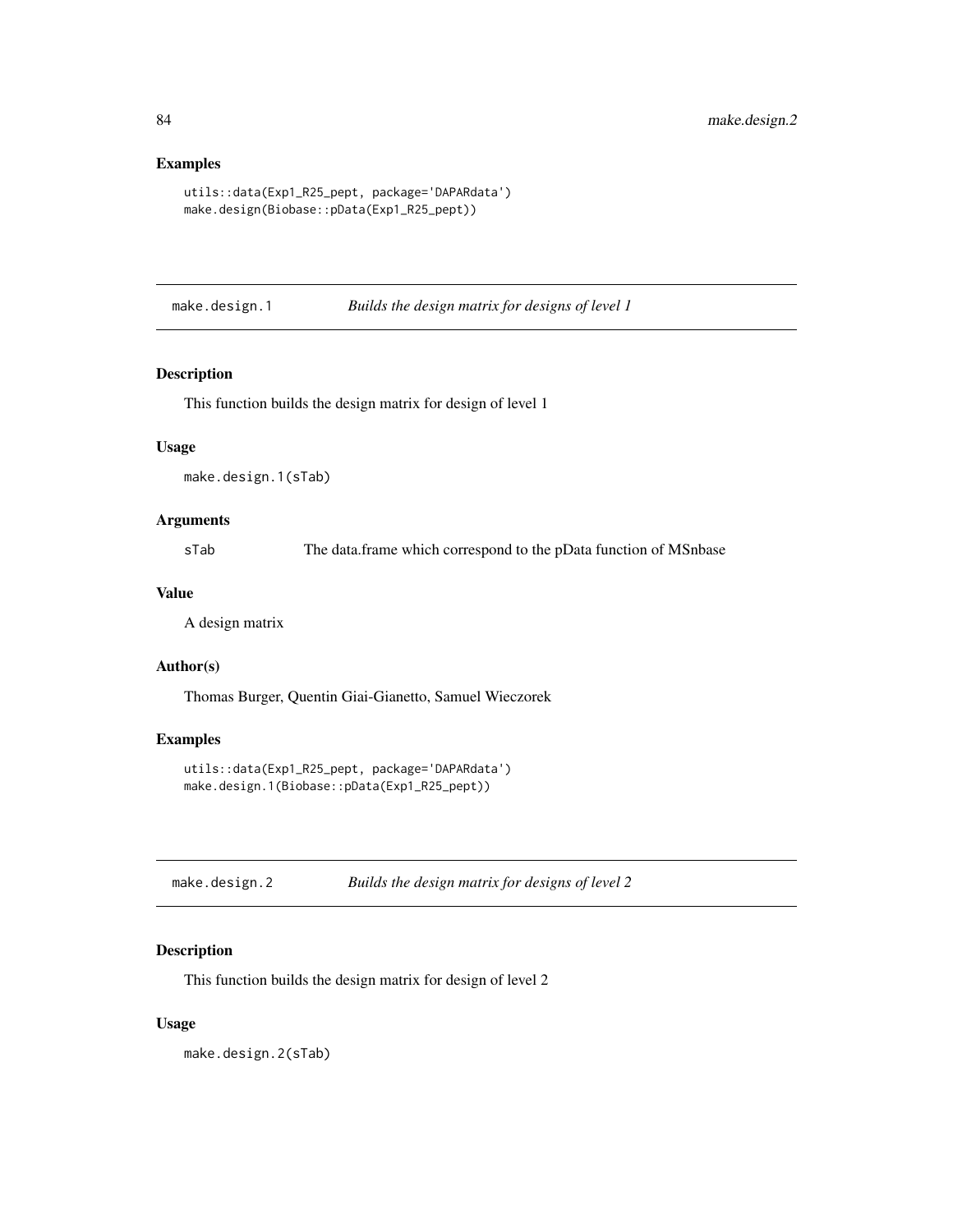# make.design.3 85

#### Arguments

sTab The data.frame which correspond to the pData function of MSnbase

#### Value

A design matrix

#### Author(s)

Thomas Burger, Quentin Giai-Gianetto, Samuel Wieczorek

#### Examples

```
utils::data(Exp1_R25_pept, package='DAPARdata')
make.design.2(Biobase::pData(Exp1_R25_pept))
```
make.design.3 *Builds the design matrix for designs of level 3*

#### Description

This function builds the design matrix for design of level 3

#### Usage

```
make.design.3(sTab)
```
#### Arguments

sTab The data.frame which correspond to the pData function of MSnbase

#### Value

A design matrix

#### Author(s)

Thomas Burger, Quentin Giai-Gianetto, Samuel Wieczorek

#### Examples

```
utils::data(Exp1_R25_pept, package='DAPARdata')
sTab <-cbind(Biobase::pData(Exp1_R25_pept), Tech.Rep=1:6)
make.design.3(sTab)
```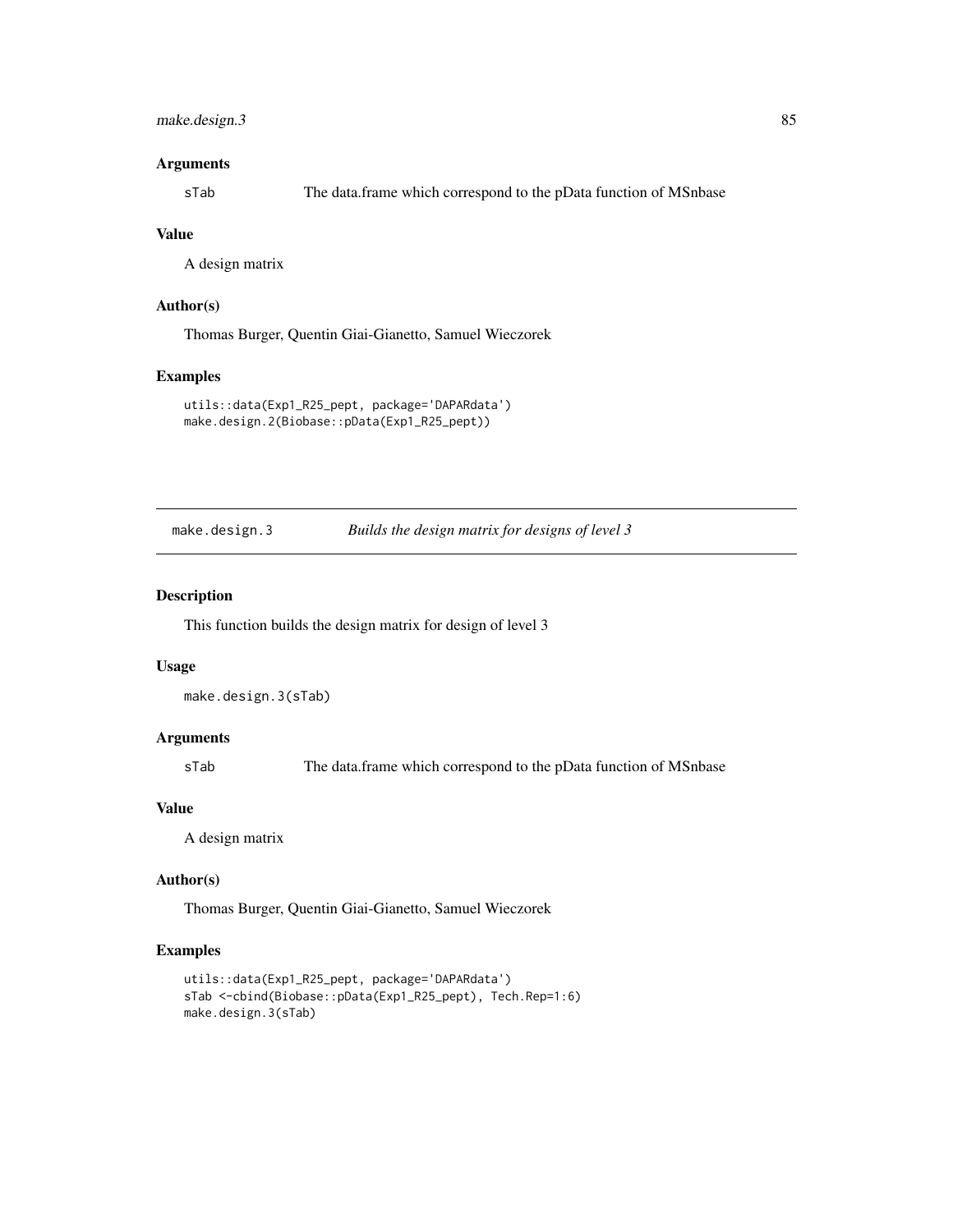# Description

Similar to the function is.na but focused on the equality with the paramter 'type'.

#### Usage

match.metacell(metadata, pattern, level)

# Arguments

| metadata | A data.frame                          |
|----------|---------------------------------------|
| pattern  | The value to search in the dataframe. |
| level    | <b>XXX</b>                            |

#### Value

A boolean dataframe

#### Author(s)

Samuel Wieczorek

# Examples

```
utils::data(Exp1_R25_pept, package='DAPARdata')
obj <- Exp1_R25_pept[1:10,]
metadata <- GetMetacell(obj)
m <- match.metacell(metadata, pattern="missing", level = 'peptide')
```
MeanCentering *Normalisation MeanCentering*

# Description

Normalisation MeanCentering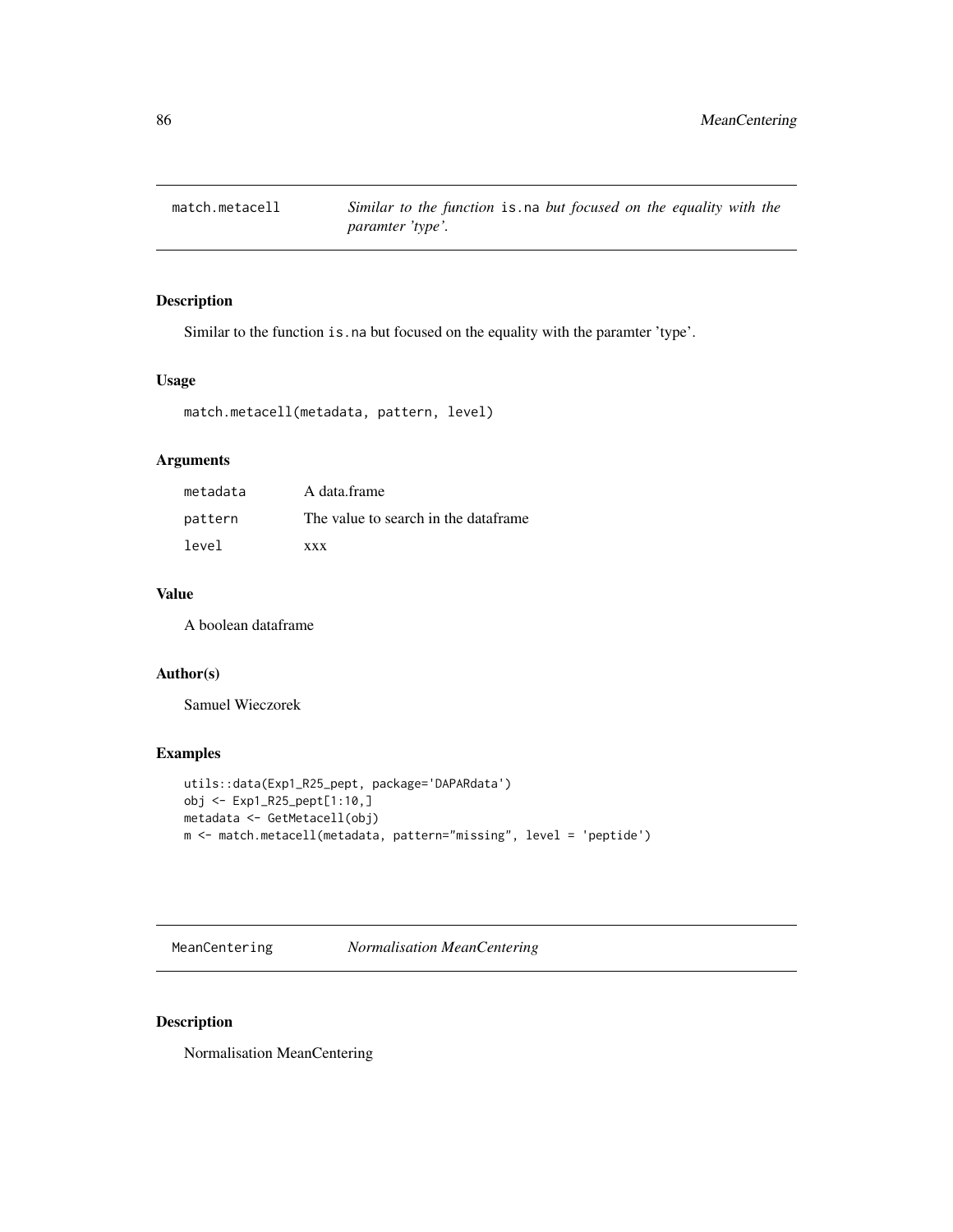#### metacell.def 87

#### Usage

```
MeanCentering(
  qData,
  conds,
  type = "overall",
  subset.norm = NULL,
  scaling = FALSE
)
```
#### Arguments

| qData       | XXX                                                                                                                                                 |
|-------------|-----------------------------------------------------------------------------------------------------------------------------------------------------|
| conds       | <b>XXX</b>                                                                                                                                          |
| type        | "overall" (shift all the sample distributions at once) or "within conditions" (shift)<br>the sample distributions within each condition at a time). |
| subset.norm | A vector of index indicating rows to be used for normalization                                                                                      |
| scaling     | A boolean that indicates if the variance of the data have to be forced to unit<br>(variance reduction) or not.                                      |

# Value

A normalized numeric matrix

#### Author(s)

Samuel Wieczorek, Thomas Burger, Helene Borges, Anais Courtier, Enora Fremy

#### Examples

```
utils::data(Exp1_R25_pept, package='DAPARdata')
qData <- Biobase::exprs(Exp1_R25_pept)
conds <- Biobase::pData(Exp1_R25_pept)$Condition
normalized <- MeanCentering(qData, conds, type="overall")
```
metacell.def *Metadata vocabulary for entities*

#### Description

This function gives the vocabulary used for the metadata of each entity in each condition. Peptidelevel vocabulary

|– 1.0 Quantitative Value | | | |– 1.1 Identified (color 4, white) | | | |– 1.2 Recovered (color 3, lightgrey) | |– 2.0 Missing value (no color) | | | |– 2.1 Missing POV (color 1) | | | |– 2.2 Missing MEC (color 2)  $| \cdot |- 3.0$  Imputed value  $| \cdot | |- 3.1$  Imputed POV (color 1)  $| \cdot | |- 3.2$  Imputed MEC (color 2)

Protein-level vocabulary: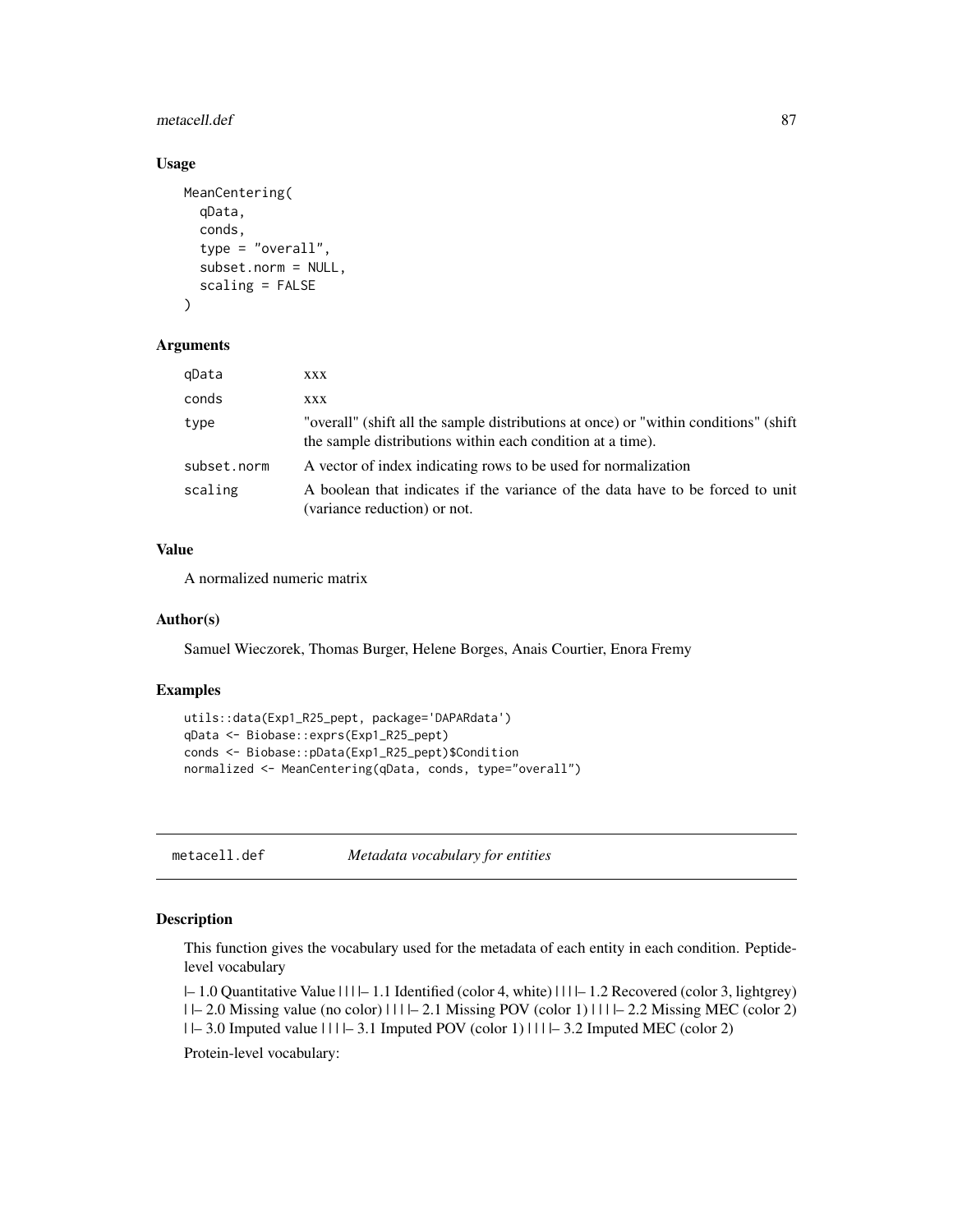|– 1.0 Quantitative Value | | | |– 1.1 Identified (color 4, white) | | | |– 1.2 Recovered (color 3, lightgrey) | |– 2.0 Missing value | | | |– 2.1 Missing POV (color 1) | | | |– 2.2 Missing MEC (color 2) | |– 3.0 Imputed value  $|11| - 3.1$  Imputed POV (color 1)  $|11| - 3.2$  Imputed MEC (color 2)  $|1 - 4.0$  Combined value (color 3bis, light-lightgrey)

#### Usage

metacell.def(level)

#### Arguments

level A string designing the type of entity/pipeline. Available values are: 'peptide', 'protein'

#### Author(s)

Thomas Burger, Samuel Wieczorek

MetaCellFiltering *Filter lines in the matrix of intensities w.r.t. some criteria*

#### Description

Filters the lines of Biobase::exprs() table with conditions on the number of missing values. The user chooses the minimum amount of intensities that is acceptable and the filter delete lines that do not respect this condition. The condition may be on the whole line or condition by condition.

#### Usage

```
MetaCellFiltering(obj, indices, cmd, processText = "")
```
#### Arguments

| obi         | An object of class MSnSet containing quantitative data.      |
|-------------|--------------------------------------------------------------|
| indices     | A vector of integers which are the indices of lines to keep. |
| cmd         | xxxx. Available values are: 'delete', 'keep'.                |
| processText | A string to be included in the MSnSet object for log.        |

#### Details

The different methods are : "WholeMatrix": given a threshold th, only the lines that contain at least th values are kept. "AllCond": given a threshold th, only the lines which contain at least th values for each of the conditions are kept. "AtLeastOneCond": given a threshold th, only the lines that contain at least th values, and for at least one condition, are kept.

#### Value

An instance of class MSnSet that have been filtered.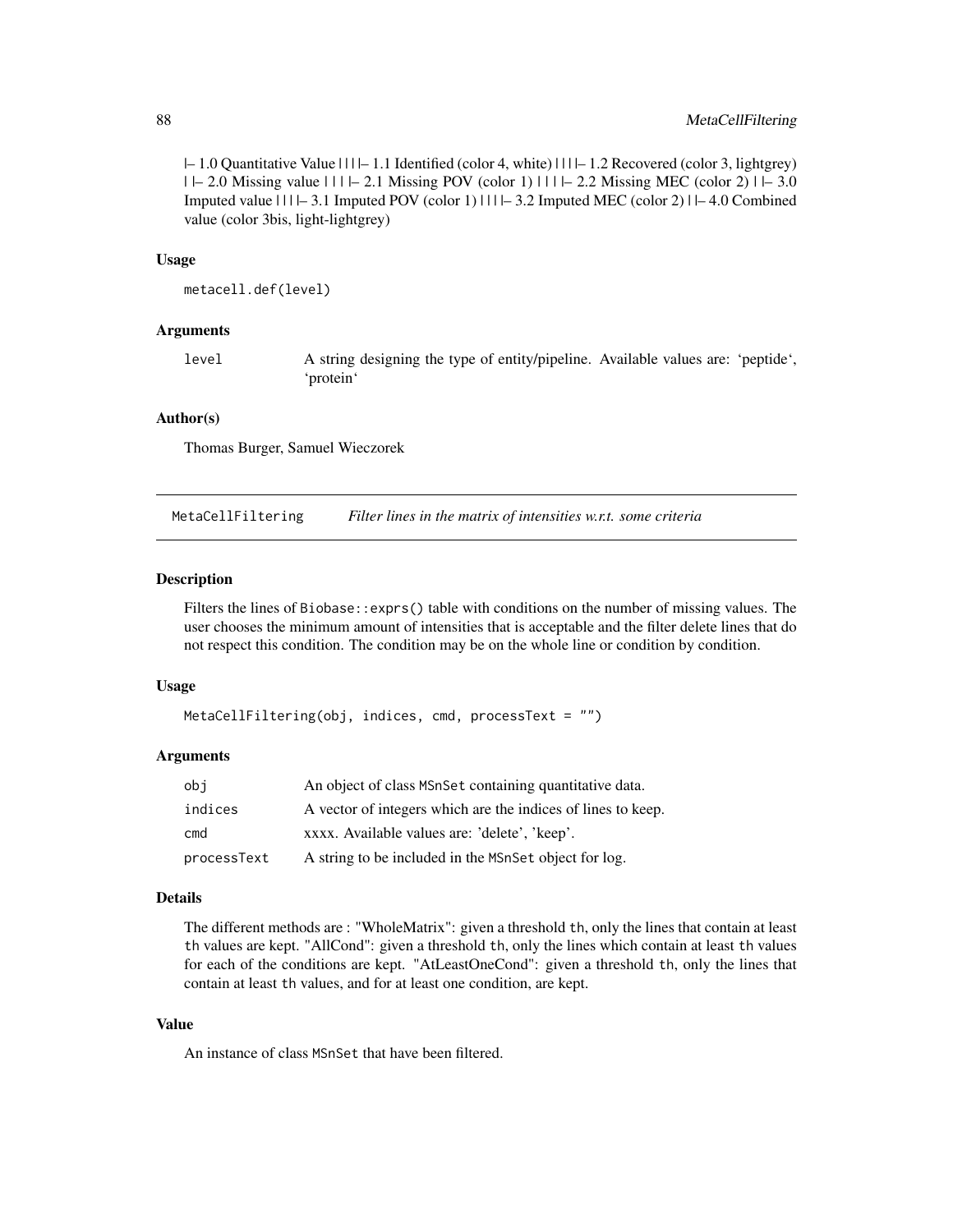# MetacellFilteringScope 89

#### Author(s)

Florence Combes, Samuel Wieczorek

# Examples

```
utils::data(Exp1_R25_pept, package='DAPARdata')
obj <- Exp1_R25_pept[1:1000]
level <- obj@experimentData@other$typeOfData
metacell.mask <- match.metacell(GetMetacell(obj), 'missing', level)
indices <- GetIndices_WholeLine(metacell.mask)
obj.filter <- MetaCellFiltering(obj, indices, 'delete')
```
MetacellFilteringScope

*Lists the metacell scopes for filtering*

# Description

Lists the metacell scopes for filtering

#### Usage

MetacellFilteringScope()

metacellHisto\_HC *Histogram of missing values*

#### Description

This method plots a histogram of missing values. Same as the function mvHisto but uses the package highcharter

```
metacellHisto_HC(
  obj,
 pattern,
  indLegend = "auto",
  showValues = FALSE,
  pal = NULL)
```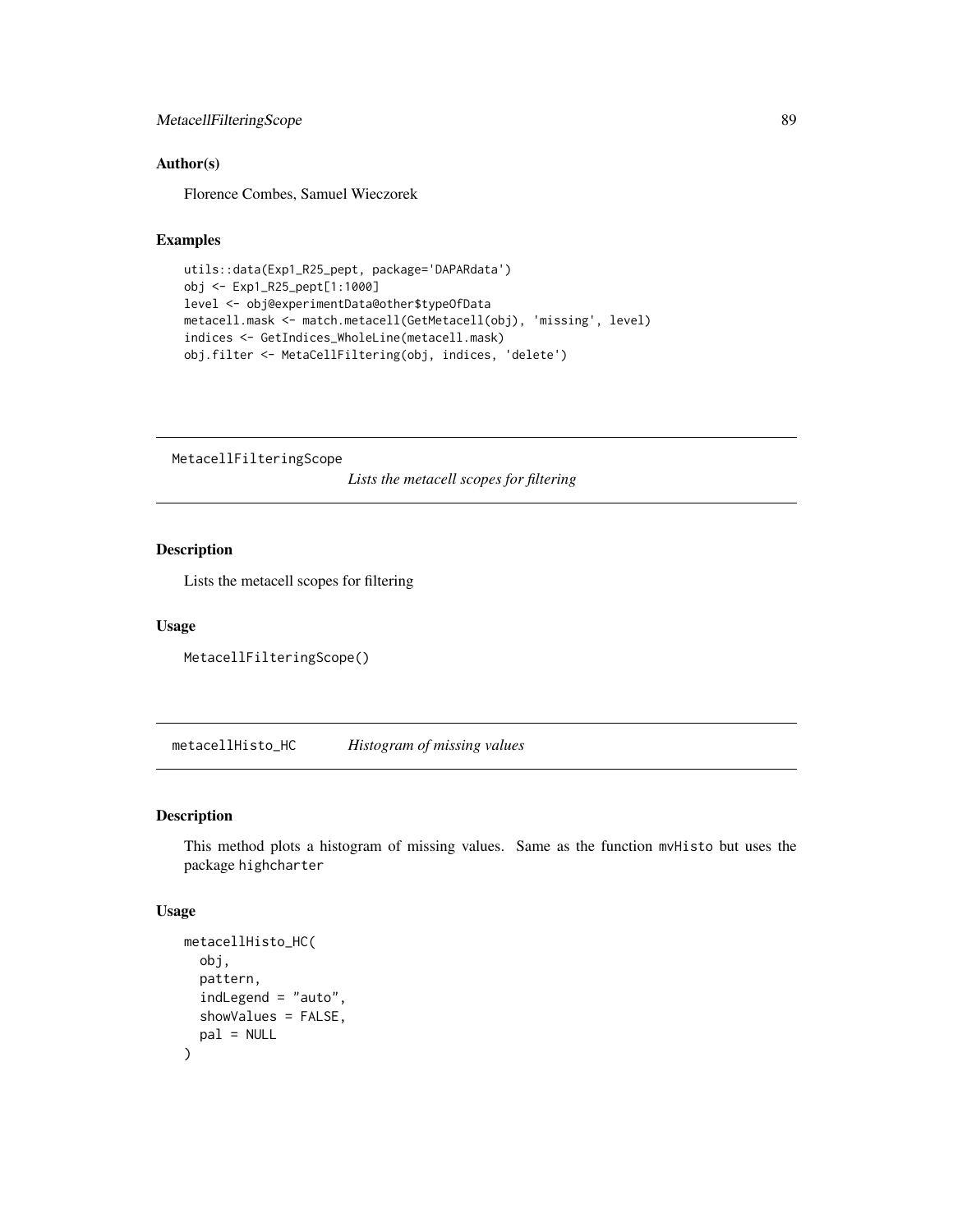#### Arguments

| obi        | XXX                                                                            |
|------------|--------------------------------------------------------------------------------|
| pattern    | <b>XXX</b>                                                                     |
| indLegend  | The indices of the column name's in Biobase:: pData() tab                      |
| showValues | A logical that indicates wether numeric values should be drawn above the bars. |
| pal        | XXX                                                                            |

# Value

A histogram

#### Author(s)

Florence Combes, Samuel Wieczorek

# Examples

```
utils::data(Exp1_R25_pept, package='DAPARdata')
obj <- Exp1_R25_pept
pattern <- 'missing POV'
pal <- ExtendPalette(2, 'Dark2')
metacellHisto_HC(obj, pattern, showValues=TRUE, pal=pal)
```
metacellPerLinesHistoPerCondition\_HC *Bar plot of missing values per lines and per condition*

# Description

This method plots a bar plot which represents the distribution of the number of missing values (NA) per lines (ie proteins) and per conditions.

```
metacellPerLinesHistoPerCondition_HC(
 obj,
 pattern,
 indLegend = "auto",
 showValues = FALSE,
 pal = NULL)
```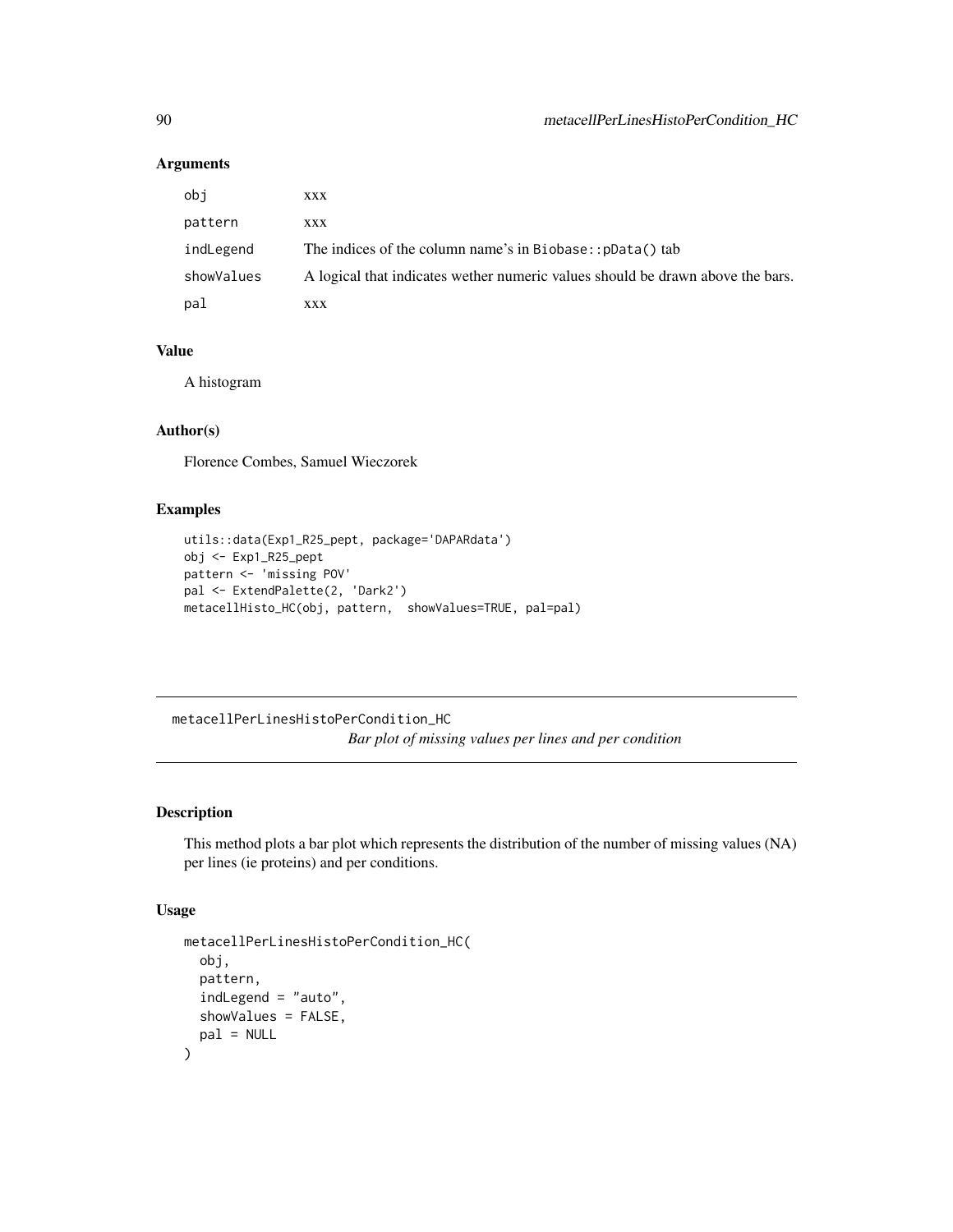#### Arguments

| obi        | XXX                                                                            |
|------------|--------------------------------------------------------------------------------|
| pattern    | XXX                                                                            |
| indLegend  | The indice of the column name's in Biobase:: pData() tab                       |
| showValues | A logical that indicates wether numeric values should be drawn above the bars. |
| pal        | XXX                                                                            |

#### Value

A bar plot

#### Author(s)

Samuel Wieczorek

# Examples

```
utils::data(Exp1_R25_pept, package='DAPARdata')
obj <- Exp1_R25_pept
pal <- ExtendPalette(length(unique( Biobase::pData(obj)$Condition)), 'Dark2')
metacellPerLinesHistoPerCondition_HC(obj, 'missing', pal=pal)
metacellPerLinesHistoPerCondition_HC(obj, 'quanti')
```
metacellPerLinesHisto\_HC

*Bar plot of missing values per lines using highcharter*

# Description

This method plots a bar plot which represents the distribution of the number of missing values (NA) per lines (ie proteins).

```
metacellPerLinesHisto_HC(
  obj,
 pattern,
 detailed = FALSE,
  indLegend = "auto",
  showValues = FALSE
)
```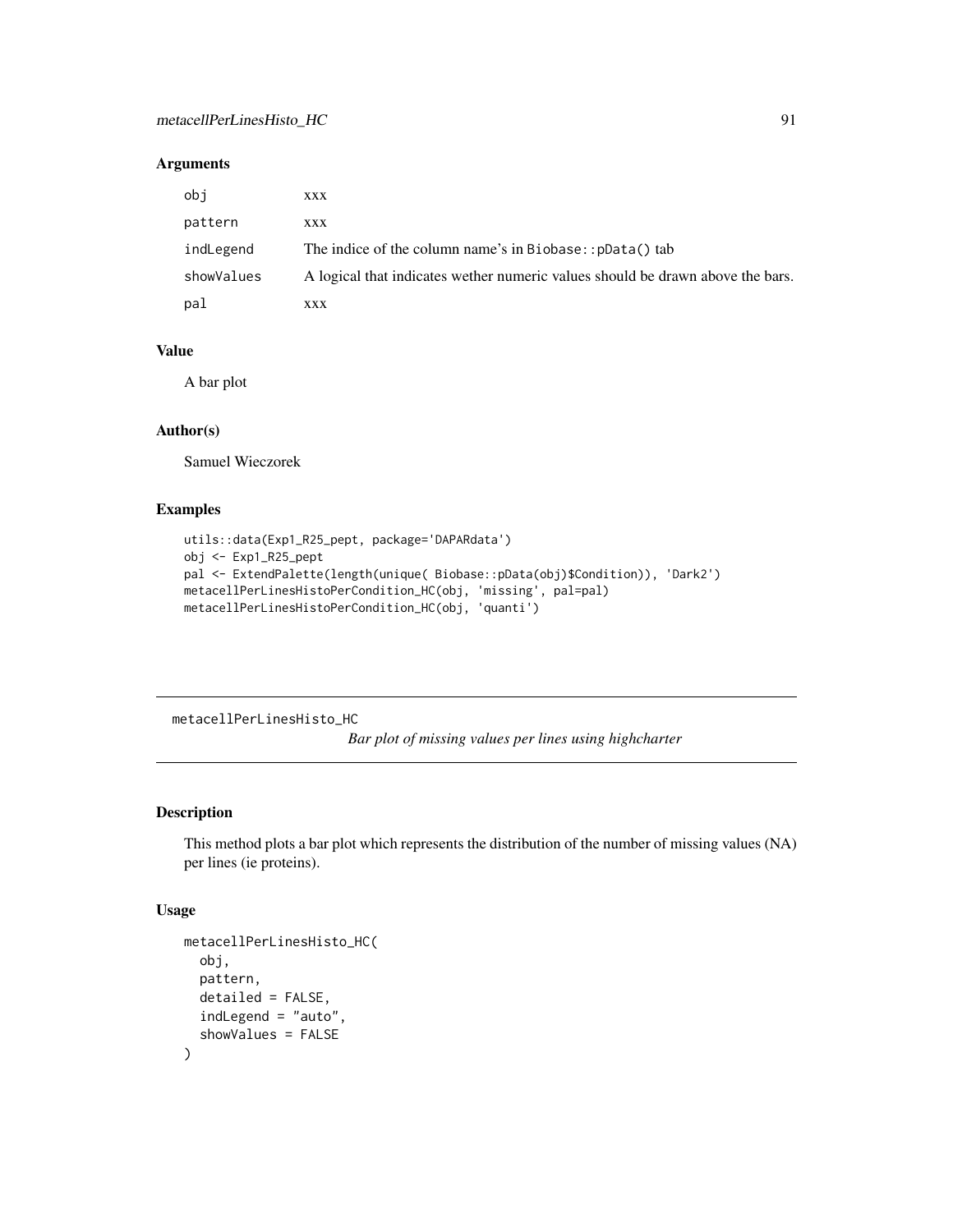# Arguments

| obi        | XXX.                                                                            |
|------------|---------------------------------------------------------------------------------|
| pattern    | XXX                                                                             |
| detailed   | 'value' or 'percent'                                                            |
| indLegend  | The indice of the column name's in Biobase:: pData() tab                        |
| showValues | A logical that indicates whether numeric values should be drawn above the bars. |

#### Value

A bar plot

#### Author(s)

Florence Combes, Samuel Wieczorek

# Examples

```
utils::data(Exp1_R25_pept, package='DAPARdata')
obj <- Exp1_R25_pept[1:10,]
metacellPerLinesHisto_HC(obj, pattern = 'missing')
```
Metacell\_generic *Sets the metacell dataframe*

#### Description

In the quantitative columns, a missing value is identified by no value rather than a value equal to 0. Conversion rules Quanti Tag NA or 0 NA

#### Usage

Metacell\_generic(qdata, conds, level)

# Arguments

| gdata | An object of class MSnSet |
|-------|---------------------------|
| conds | <b>XXX</b>                |
| level | <b>XXX</b>                |

# Value

xxxxx

# Author(s)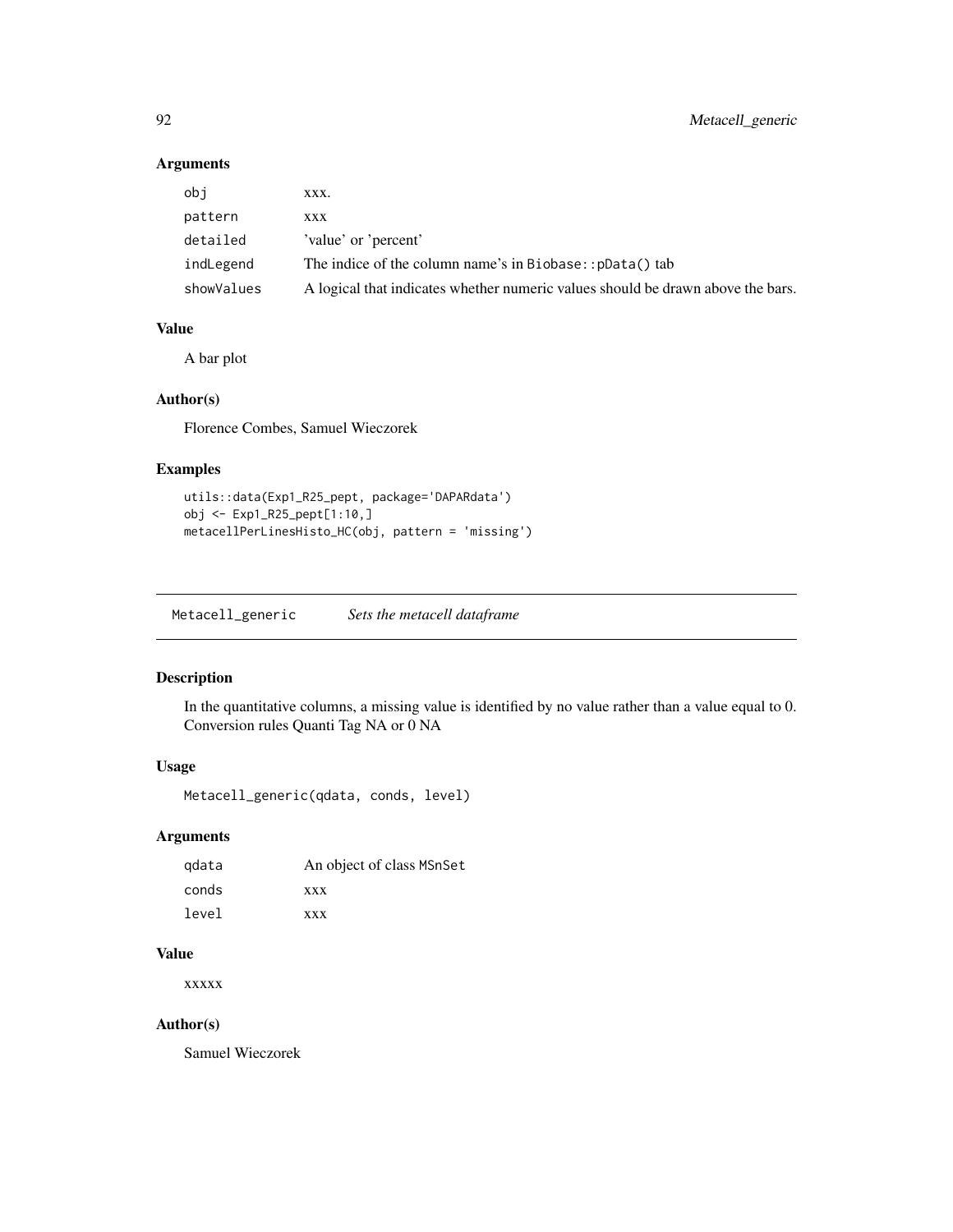# Metacell\_maxquant 93

#### Examples

```
file <- system.file("extdata", "Exp1_R25_pept.txt", package="DAPARdata")
data <- read.table(file, header=TRUE, sep="\t",stringsAsFactors = FALSE)
metadataFile <- system.file("extdata", "samples_Exp1_R25.txt",
package="DAPARdata")
metadata <- read.table(metadataFile, header=TRUE, sep="\t", as.is=TRUE,
stringsAsFactors = FALSE)
conds <- metadata$Condition
qdata <- data[1:100,56:61]
df <- data[1:100 , 43:48]
df <- Metacell_generic(qdata, conds, level='peptide')
```
Metacell\_maxquant *Sets the metacell dataframe*

# Description

|                                                       | $ \text{Tag} $ $ \text{Im} $ $ \text{Im} $ $ \text{Im} $ $ \text{Im} $ $ \text{Im} $ $ \text{Im} $ $ \text{Im} $ $ \text{Im} $ $ \text{Im} $ $ \text{Im} $ $ \text{Im} $ $ \text{Im} $ $ \text{Im} $ $ \text{Im} $ $ \text{Im} $ $ \text{Im} $ $ \text{Im} $ $ \text{Im} $ $ \text{Im} $ $ \text{Im} $ $ \text{Im} $ $ \text{Im} $ $ \text{Im} $ $ \text{Im} $ $ \text{Im} $ $ \text{Im} $ $ \text{Im$ |
|-------------------------------------------------------|--------------------------------------------------------------------------------------------------------------------------------------------------------------------------------------------------------------------------------------------------------------------------------------------------------------------------------------------------------------------------------------------------------|
| 'By matching' $  1.2   1 > 0  $ unknown col $  1.0  $ |                                                                                                                                                                                                                                                                                                                                                                                                        |

#### Usage

```
Metacell_maxquant(qdata, conds, df, level = NULL)
```
# Arguments

| gdata | An object of class MSnSet |
|-------|---------------------------|
| conds | <b>XXX</b>                |
| df    | A list of integer xxxxxxx |
| level | <b>XXX</b>                |

#### Value

xxxxx

# Author(s)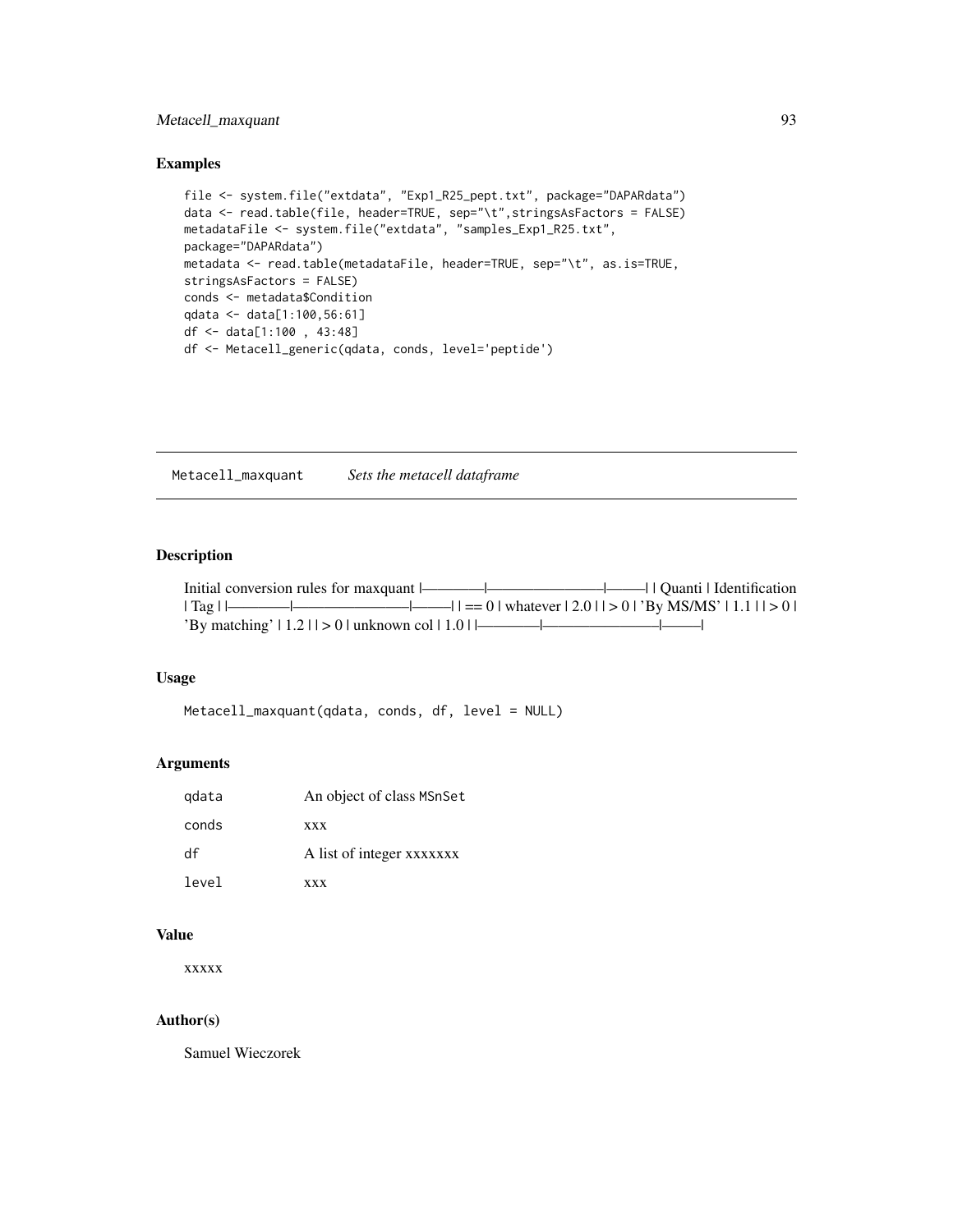#### Examples

```
file <- system.file("extdata", "Exp1_R25_pept.txt", package="DAPARdata")
data <- read.table(file, header=TRUE, sep="\t",stringsAsFactors = FALSE)
metadataFile <- system.file("extdata", "samples_Exp1_R25.txt",
package="DAPARdata")
metadata <- read.table(metadataFile, header=TRUE, sep="\t", as.is=TRUE,
stringsAsFactors = FALSE)
conds <- metadata$Condition
qdata <- data[1:10,56:61]
df <- data[1:10 , 43:48]
df2 <- Metacell_maxquant(qdata, conds, df, level='peptide')
```
Metacell\_proline *Sets the metacell dataframe*

#### Description

In the quantitative columns, a missing value is identified by no value rather than a value equal to 0. Conversion rules Initial conversion rules for maxquant  $\frac{|-}{|}$   $\frac{|-}{|}$  | Quanti | PSM count  $|Tag|$   $|\longrightarrow$   $| = 0 | N.A. | whatever | 2.0 | > 0 | 1.1 | >$  $0$  | == 0 | 1.2 | | > 0 | unknown col | 1.0 | |—————|————|——|

#### Usage

```
Metacell_proline(qdata, conds, df, level = NULL)
```
# Arguments

| gdata | An object of class MSnSet |
|-------|---------------------------|
| conds | <b>XXX</b>                |
| df    | A list of integer xxxxxxx |
| level | <b>XXX</b>                |

# Value

xxxxx

#### Author(s)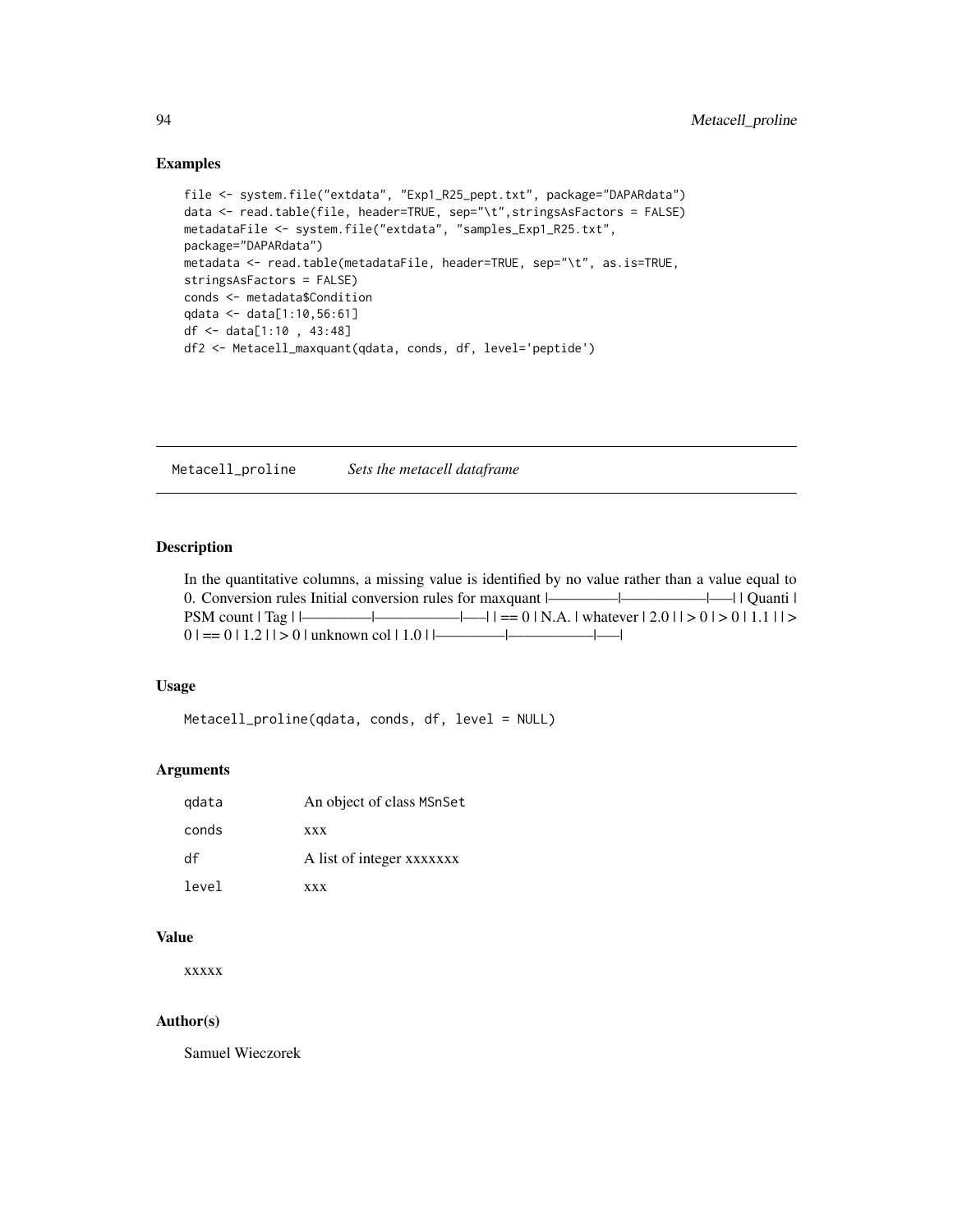#### metacombine 95

#### Examples

```
## Not run:
file <- system.file("extdata", "Exp1_R25_pept.txt", package="DAPARdata")
data <- read.table(file, header=TRUE, sep="\t",stringsAsFactors = FALSE)
metadataFile <- system.file("extdata", "samples_Exp1_R25.txt",
package="DAPARdata")
metadata <- read.table(metadataFile, header=TRUE, sep="\t", as.is=TRUE,
stringsAsFactors = FALSE)
conds <- metadata$Condition
qdata <- data[1:100,56:61]
df <- data[1:100 , 43:48]
df <- Metacell_proline(qdata, conds, df, level = 'peptide')
## End(Not run)
```
metacombine *Combine peptide metadata to build protein metadata*

#### Description

Agregation rules for the cells metadata of peptides. Please refer to the metacell vocabulary in 'metacell.def()'

# Basic agreagtion Agregation of non imputed values (2.X) with quantitative values (1.0, 1.X, 3.0,  $3.X$ )  $\longmapsto$  Not possible  $\longmapsto$ 

Agregation of different types of missing values (among 2.1, 2.2) |—————————- \* Agregation of 2.1 peptides between each other gives a missing value non imputed (2.0) \* Agreagtion of 2.2 peptides between each other givesa missing value non imputed (2.0) \* Agregation of a mix of 2.1 and 2.2 gives a missing value non imputed  $(2.0)$   $\vdash$ 

Agregation of a mix of quantitative values (among 1.0, 1.1, 1.2, 3.0, 3.X)  $\Box$  \* if the type of all the peptides to agregate is 1.0, 1.1 or 1.2, then the final metadata is set the this tag  $*$  if the set of metacell to agregate is a mix of 1.0, 1.1 or 1.2, then the final metadata is set to 1.0  $*$ if the set of metacell to agregate is a mix of  $3.X$  and  $3.0$ , then the final metadata is set to  $3.0 *$  if the set of metacell to agregate is a mix of  $3.X$  and  $3.0$  and other  $(X.X)$ , then the final metadata is set to  $4.0 -$ 

# Post processing Update metacell with POV/MEC status for the categories 2.0 and 3.0 TODO

#### Usage

metacombine(met, level)

| met   | <b>XXX</b> |
|-------|------------|
| level | <b>XXX</b> |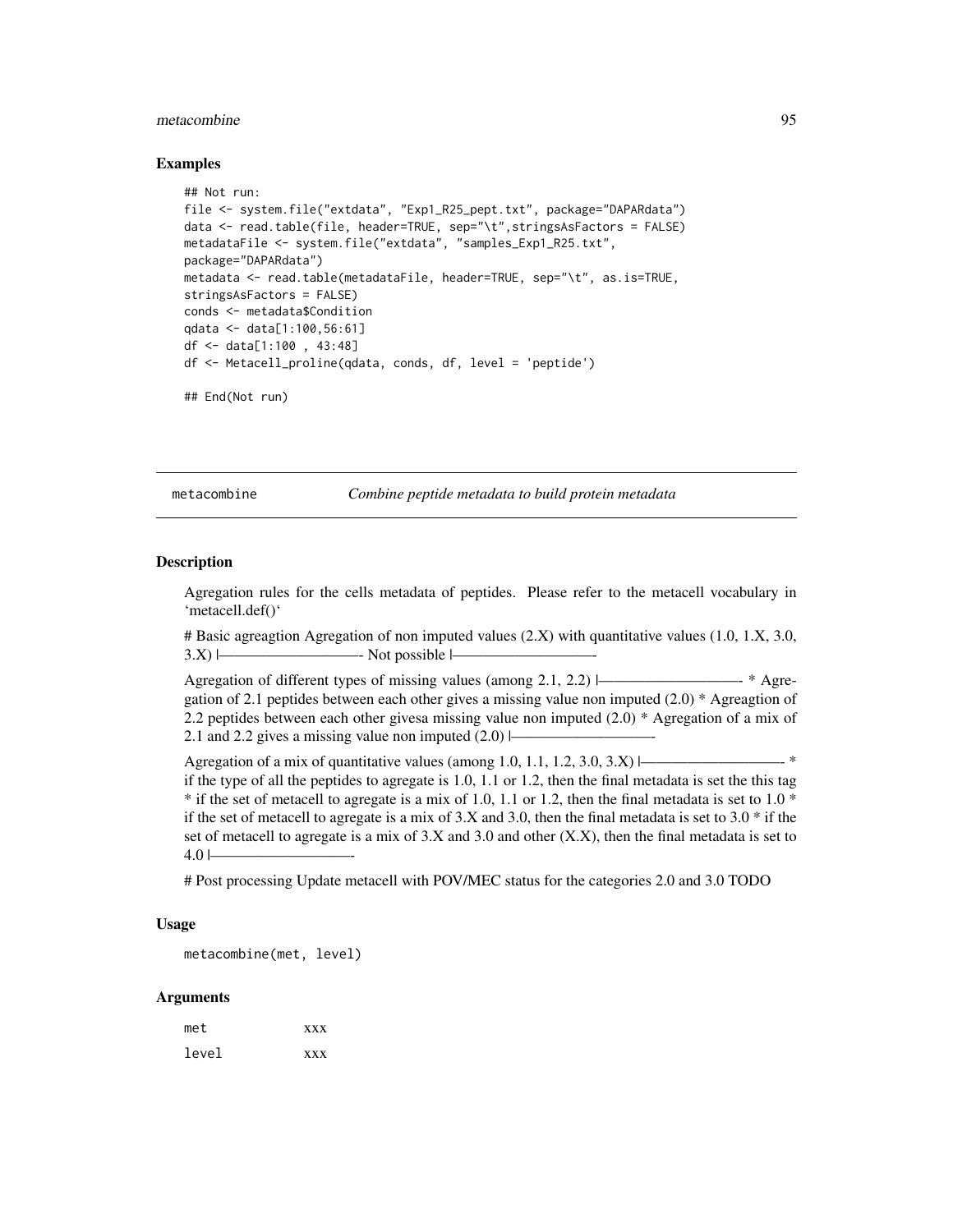# Examples

```
## Not run:
ll <- metacell.def('peptide')$node
for (i in 1:length(ll))
test <- lapply(combn(ll, i, simplify = FALSE),
function(x) tag <- metacombine(x, 'peptide'))
## End(Not run)
```
mvImage *Heatmap of missing values*

# Description

Plots a heatmap of the quantitative data. Each column represent one of the conditions in the object of class MSnSet and the color is proportional to the mean of intensity for each line of the dataset. The lines have been sorted in order to vizualize easily the different number of missing values. A white square is plotted for missing values.

#### Usage

mvImage(qData, conds)

#### Arguments

| qData | A dataframe that contains quantitative data.           |
|-------|--------------------------------------------------------|
| conds | A vector of the conditions (one condition per sample). |

#### Value

A heatmap

# Author(s)

Samuel Wieczorek, Thomas Burger

#### Examples

```
utils::data(Exp1_R25_pept, package='DAPARdata')
qData <- Biobase::exprs(Exp1_R25_pept)
conds <- Biobase::pData(Exp1_R25_pept)[,"Condition"]
mvImage(qData, conds)
```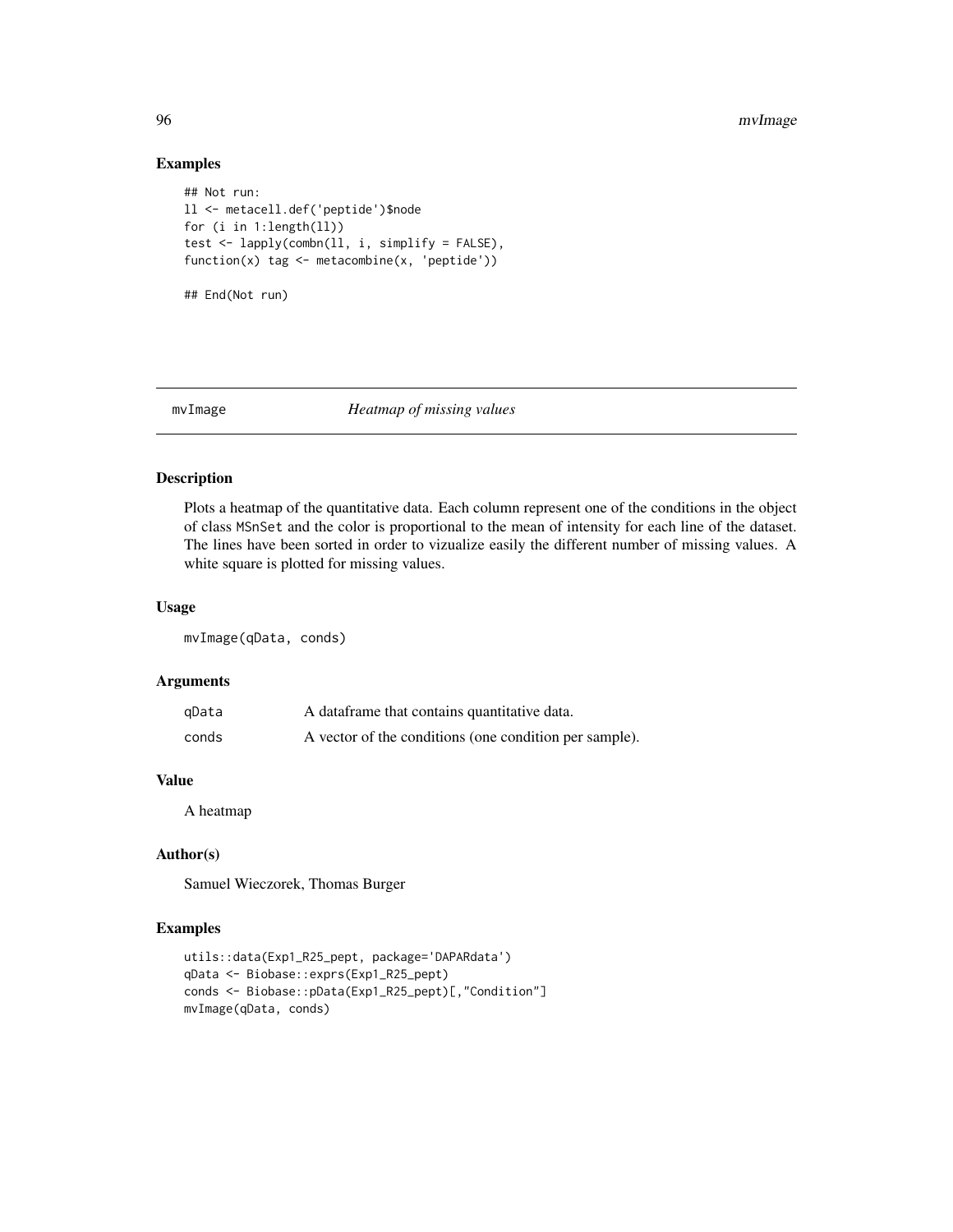# Description

Customise the resetZoomButton of highcharts plots.

#### Usage

```
my_hc_chart(hc, chartType, zoomType = "None")
```
# Arguments

| hc        | A highcharter object                                 |
|-----------|------------------------------------------------------|
| chartType | The type of the plot                                 |
| zoomType  | The type of the zoom (one of "x", "y", "xy", "None") |

#### Value

A highchart plot

#### Author(s)

Samuel Wieczorek

# Examples

```
library("highcharter")
hc <- highchart()
hc_chart(hc,type = "line")
hc\_add\_series(hc, data = c(29, 71, 40))my_hc_ExportMenu(hc,filename='foo')
```
my\_hc\_ExportMenu *Customised contextual menu of highcharts plots*

# Description

Customise the contextual menu of highcharts plots.

# Usage

my\_hc\_ExportMenu(hc, filename)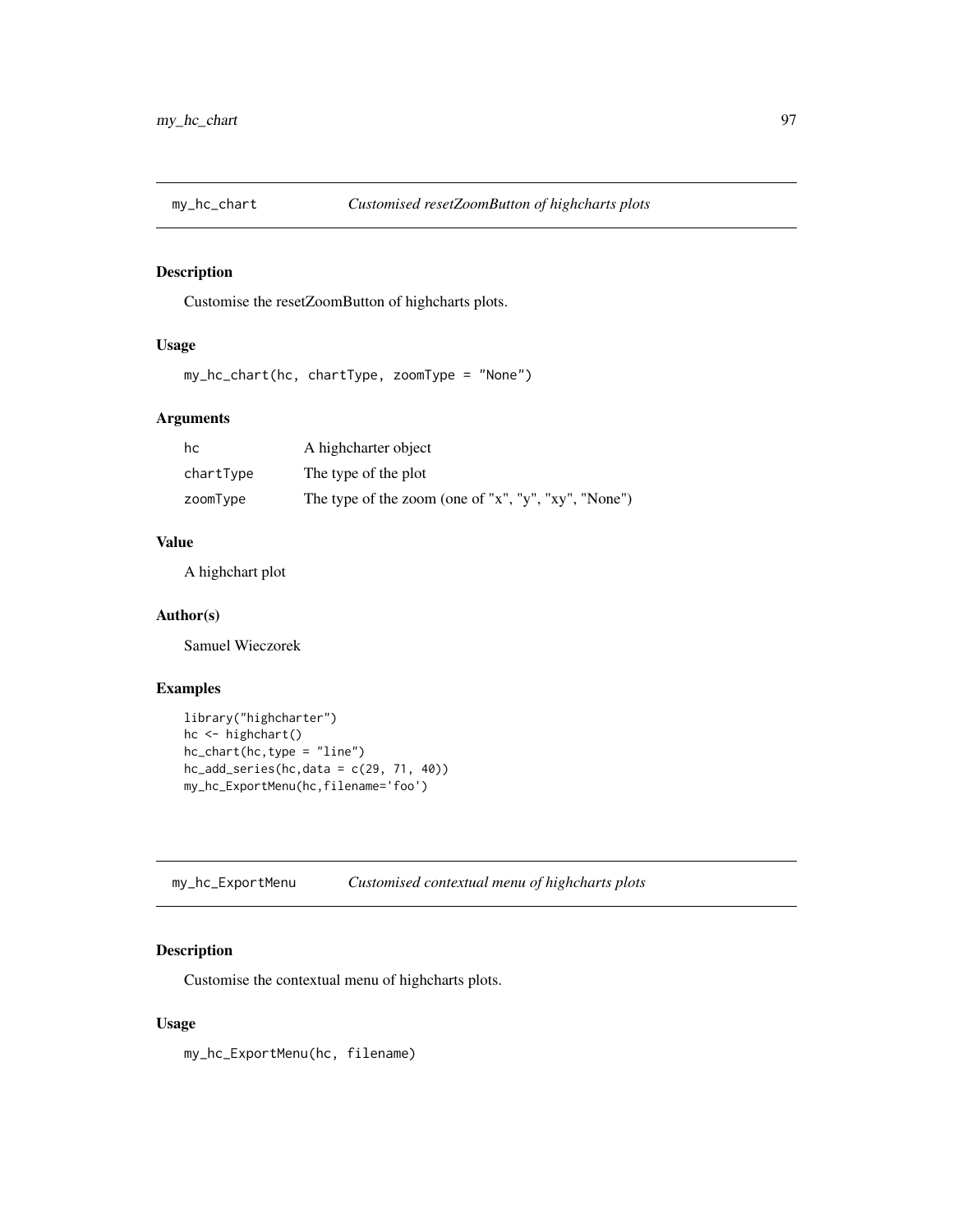#### estado e a contra de seu alternador de la contrada de la contrada de la contrada de la contrada de la contrada de la contrada de la contrada de la contrada de la contrada de la contrada de la contrada de la contrada de la

#### Arguments

| hc       | A highcharter object                              |
|----------|---------------------------------------------------|
| filename | The filename under which the plot has to be saved |

# Value

A contextual menu for highcharts plots

#### Author(s)

Samuel Wieczorek

# Examples

```
library("highcharter")
hc <- highchart()
hc_{\text{chart}}(hc, type = "line")hc\_add\_series(hc, data = c(29, 71, 40))my_hc_ExportMenu(hc,filename='foo')
```
nonzero *Retrieve the indices of non-zero elements in sparse matrices*

#### Description

This function retrieves the indices of non-zero elements in sparse matrices of class dgCMatrix from package Matrix. This function is largely inspired from the package RINGO

#### Usage

nonzero(x)

#### Arguments

x A sparse matrix of class dgCMatrix

#### Value

A two-column matrix

#### Author(s)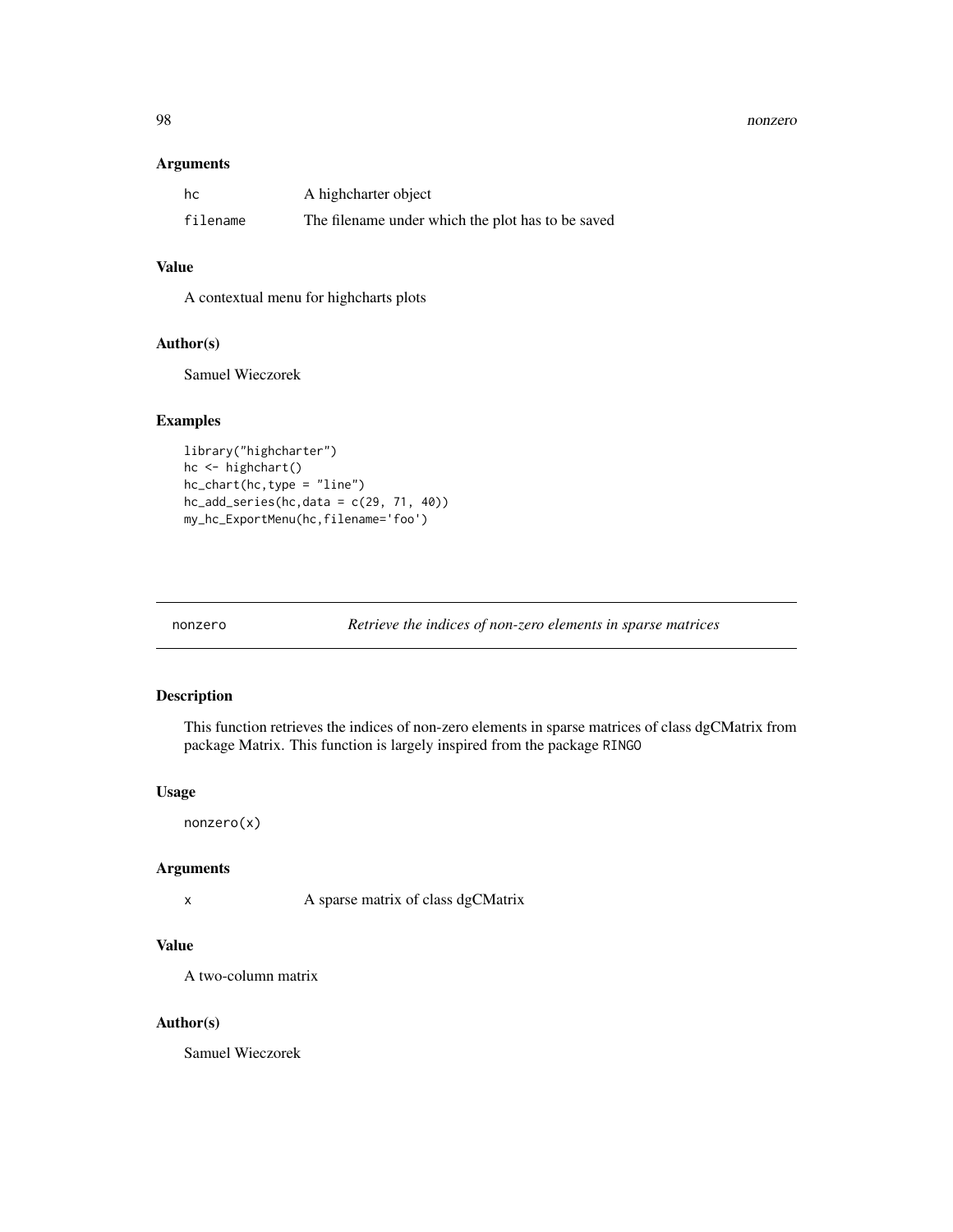# normalizeMethods.dapar 99

#### Examples

```
library(Matrix)
mat <- Matrix(c(0,0,0,0,0,1,0,0,1,1,0,0,0,0,1),nrow=5, byrow=TRUE,
sparse=TRUE)
res <- nonzero(mat)
```
normalizeMethods.dapar

*List normalization methods with tracking option*

#### Description

List normalization methods with tracking option

#### Usage

```
normalizeMethods.dapar(withTracking = FALSE)
```
# Arguments

withTracking xxx

NumericalFiltering *Removes lines in the dataset based on numerical conditions.*

# Description

This function removes lines in the dataset based on numerical conditions.

#### Usage

```
NumericalFiltering(obj, name = NULL, value = NULL, operator = NULL)
```
#### Arguments

| obi      | An object of class MSnSet.                                   |
|----------|--------------------------------------------------------------|
| name     | The name of the column that correspond to the line to filter |
| value    | A number                                                     |
| operator | A string                                                     |

#### Value

An list of 2 items : obj : an object of class MSnSet in which the lines have been deleted deleted : an object of class MSnSet which contains the deleted lines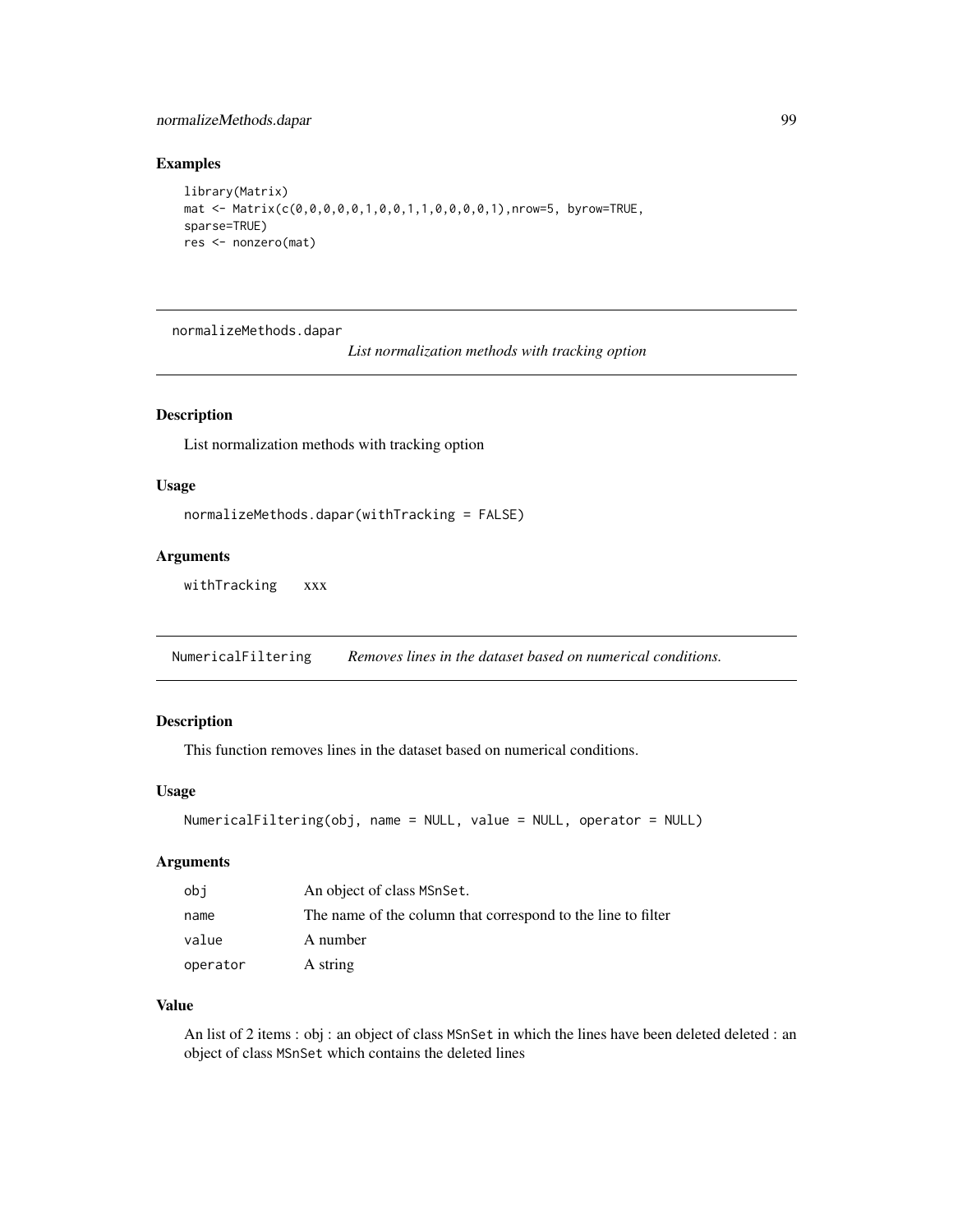#### Author(s)

Samuel Wieczorek

## Examples

```
utils::data(Exp1_R25_pept, package='DAPARdata')
NumericalFiltering(Exp1_R25_pept[1:100], 'A_Count', '6', '==')
```
NumericalgetIndicesOfLinesToRemove

*Get the indices of the lines to delete, based on a prefix string*

# Description

This function returns the indice of the lines to delete, based on a prefix string

#### Usage

```
NumericalgetIndicesOfLinesToRemove(
  obj,
  name = NULL,value = NULL,
  operator = NULL
\lambda
```
#### Arguments

| obi      | An object of class MSnSet.                                   |
|----------|--------------------------------------------------------------|
| name     | The name of the column that correspond to the data to filter |
| value    | <b>XXXX</b>                                                  |
| operator | A xxxx                                                       |

#### Value

A vector of integers.

#### Author(s)

Samuel Wieczorek

#### Examples

```
utils::data(Exp1_R25_pept, package='DAPARdata')
NumericalgetIndicesOfLinesToRemove(Exp1_R25_pept[1:100], "A_Count", value="6",
operator='==')
```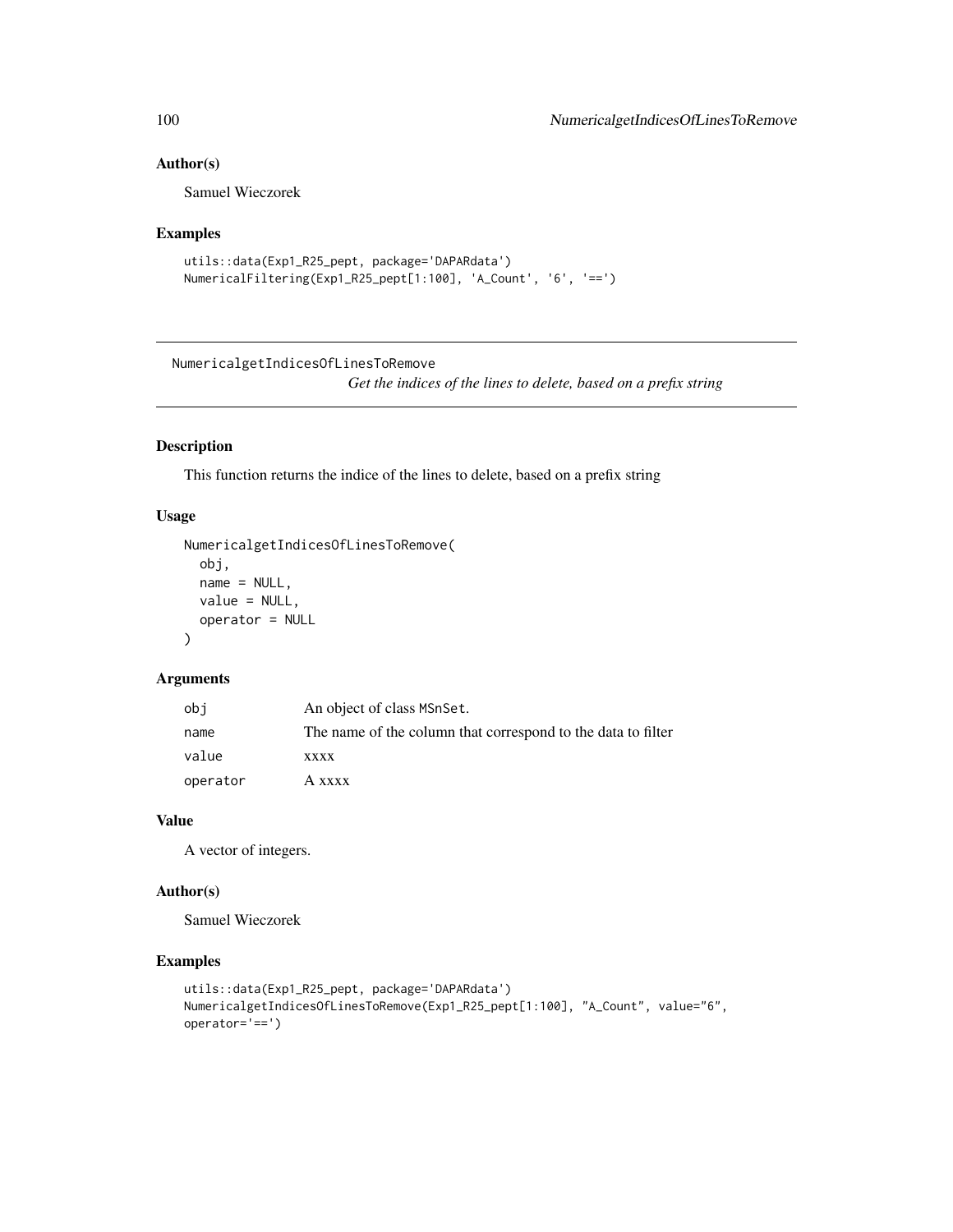## Description

This function is PEptide based Protein differential Abundance test

# Usage

pepa.test(X, y, n1, n2, global = FALSE, use.lm = FALSE)

# Arguments

| X      | Binary q x p design matrix for q peptides and p proteins. $X_{(i)}=1$ if peptide i<br>belongs to protein j, 0 otherwise.                                                                                                                                                                                                                                                                                                                                                                  |
|--------|-------------------------------------------------------------------------------------------------------------------------------------------------------------------------------------------------------------------------------------------------------------------------------------------------------------------------------------------------------------------------------------------------------------------------------------------------------------------------------------------|
| y      | q x n matrix representing the log intensities of q peptides among n MS samples.                                                                                                                                                                                                                                                                                                                                                                                                           |
| n1     | number of samples under condition 1. It is assumed that the first n1 columns of<br>y correspond to observations under condition 1.                                                                                                                                                                                                                                                                                                                                                        |
| n2     | number of samples under condition 2.                                                                                                                                                                                                                                                                                                                                                                                                                                                      |
| global | if TRUE, the test statistic for each protein uses all residues, including the ones<br>for peptides in different connected components. Can be much faster as it does<br>not require to compute connected components. However the p-values are not<br>well calibrated in this case, as it amounts to adding a ridge to the test statistic.<br>Calibrating the p-value would require knowing the amplitude of the ridge, which<br>in turns would require computing the connected components. |
| use.lm | if TRUE (and if global=FALSE), use lm() rather than the result in Proposition 1<br>to compute the test statistic                                                                                                                                                                                                                                                                                                                                                                          |

# Value

A list of the following elements: llr: log likelihood ratio statistic (maximum likelihood version). llr.map: log likelihood ratio statistic (maximum a posteriori version). llr.pv: p-value for llr. llr.map.pv: p-value for llr.map. mse.h0: Mean squared error under H0 mse.h1: Mean squared error under H1 s: selected regularization hyperparameter for llr.map. wchi2: weight used to make llr.map chi2 distributed under H0.

# Author(s)

Thomas Burger, Laurent Jacob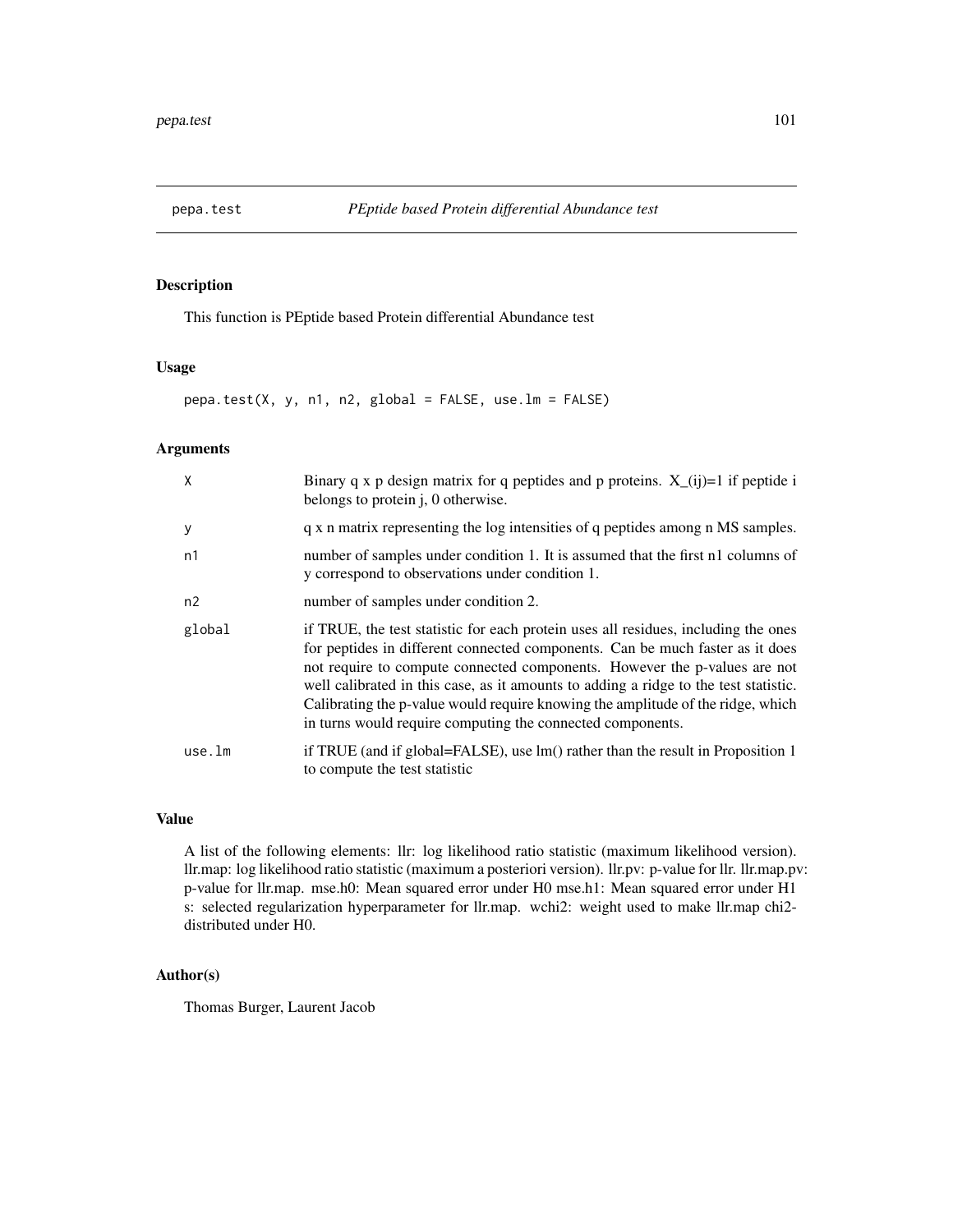# Description

Jitter plot of CC

# Usage

```
plotJitter(list.of.cc)
```
# Arguments

list.of.cc List of cc such as returned by the function get.pep.prot.cc

#### Value

A plot

# Author(s)

Thomas Burger

#### Examples

```
utils::data(Exp1_R25_pept, package='DAPARdata')
X <- BuildAdjacencyMatrix(Exp1_R25_pept[1:1000], "Protein_group_IDs", TRUE)
ll <- get.pep.prot.cc(X)
plotJitter(ll)
```
plotJitter\_rCharts *Display a a jitter plot for CC*

# Description

Display a jitter plot for CC

#### Usage

plotJitter\_rCharts(df, clickFunction = NULL)

# Arguments

df xxxx clickFunction xxxx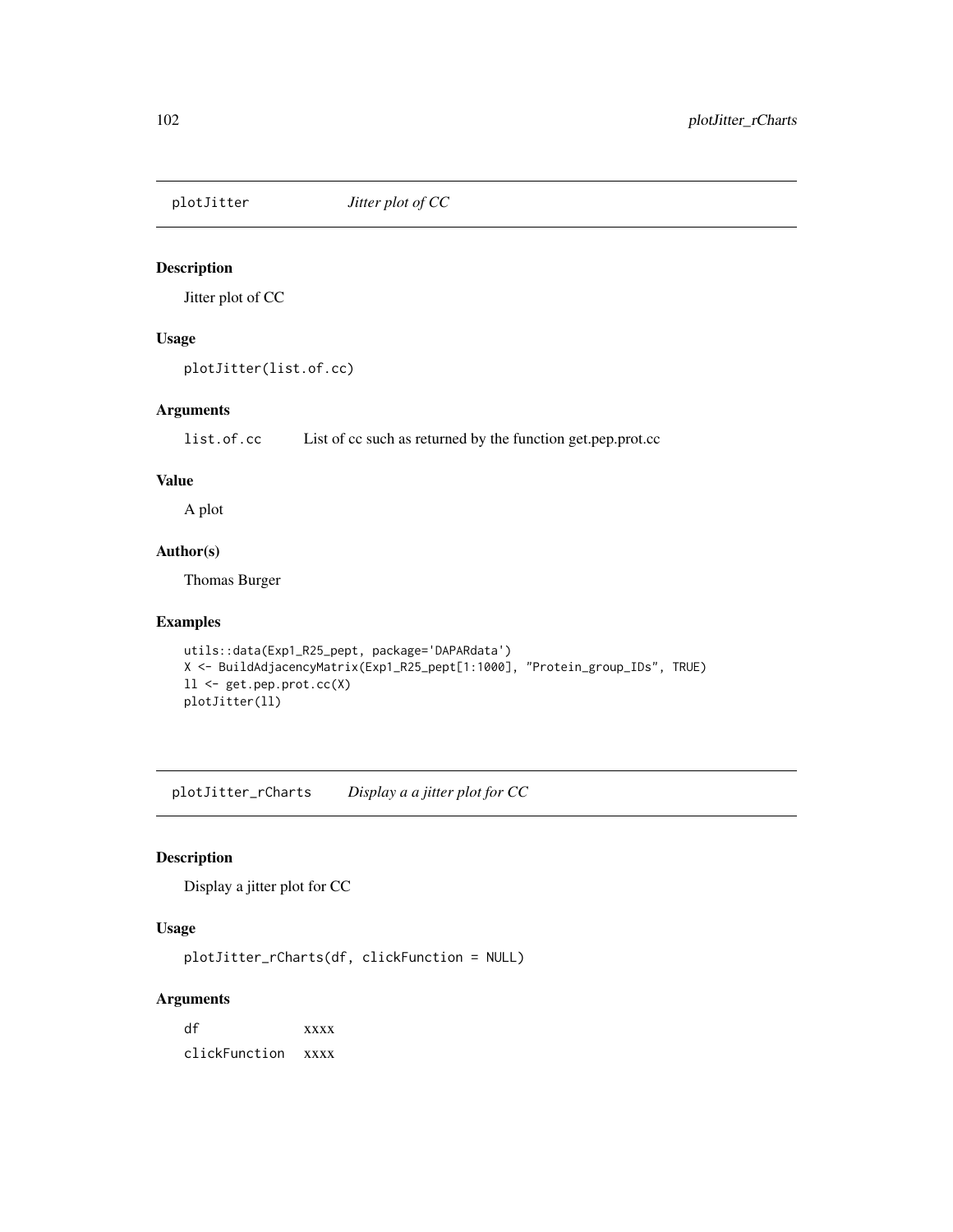# plotPCA\_Eigen 103

# Value

A plot

# Author(s)

Thomas Burger, Samuel Wieczorek

plotPCA\_Eigen *Plots the eigen values of PCA*

# Description

Plots the eigen values of PCA

# Usage

plotPCA\_Eigen(res.pca)

# Arguments

res.pca xxx

#### Value

A histogram

# Author(s)

Samuel Wieczorek

# Examples

```
utils::data(Exp1_R25_pept, package='DAPARdata')
res.pca <- wrapper.pca(Exp1_R25_pept, ncp=6)
plotPCA_Eigen(res.pca)
```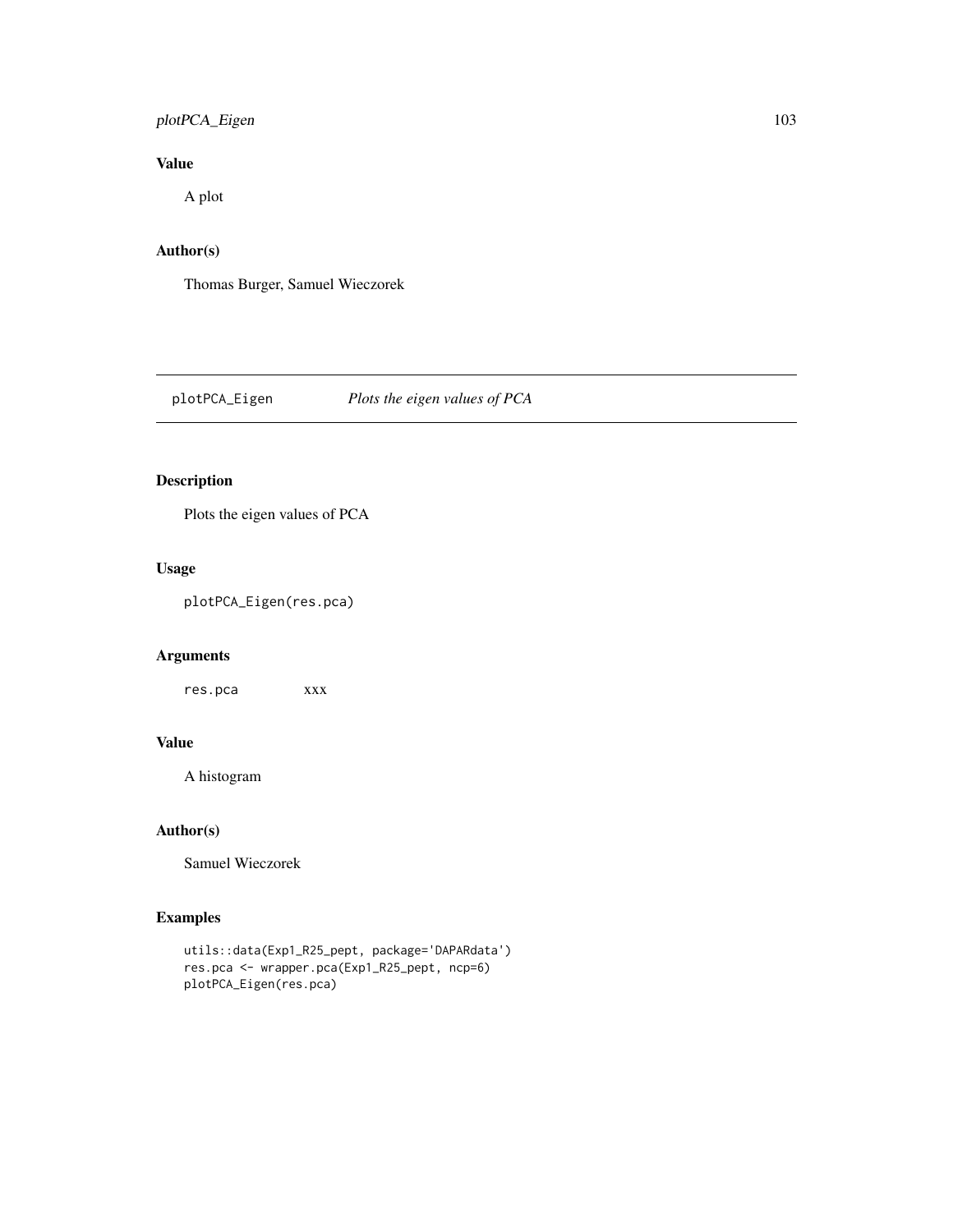plotPCA\_Eigen\_hc *Plots the eigen values of PCA with the highcharts library*

# Description

Plots the eigen values of PCA with the highcharts library

# Usage

plotPCA\_Eigen\_hc(res.pca)

#### Arguments

res.pca xxx

#### Value

A histogram

# Author(s)

Samuel Wieczorek

# Examples

```
utils::data(Exp1_R25_pept, package='DAPARdata')
res.pca <- wrapper.pca(Exp1_R25_pept, ncp=6)
plotPCA_Eigen_hc(res.pca)
```
plotPCA\_Ind *Plots individuals of PCA*

# Description

Plots individuals of PCA

# Usage

plotPCA\_Ind(res.pca, chosen.axes = c(1, 2))

# Arguments

res.pca xxx chosen.axes The dimensions to plot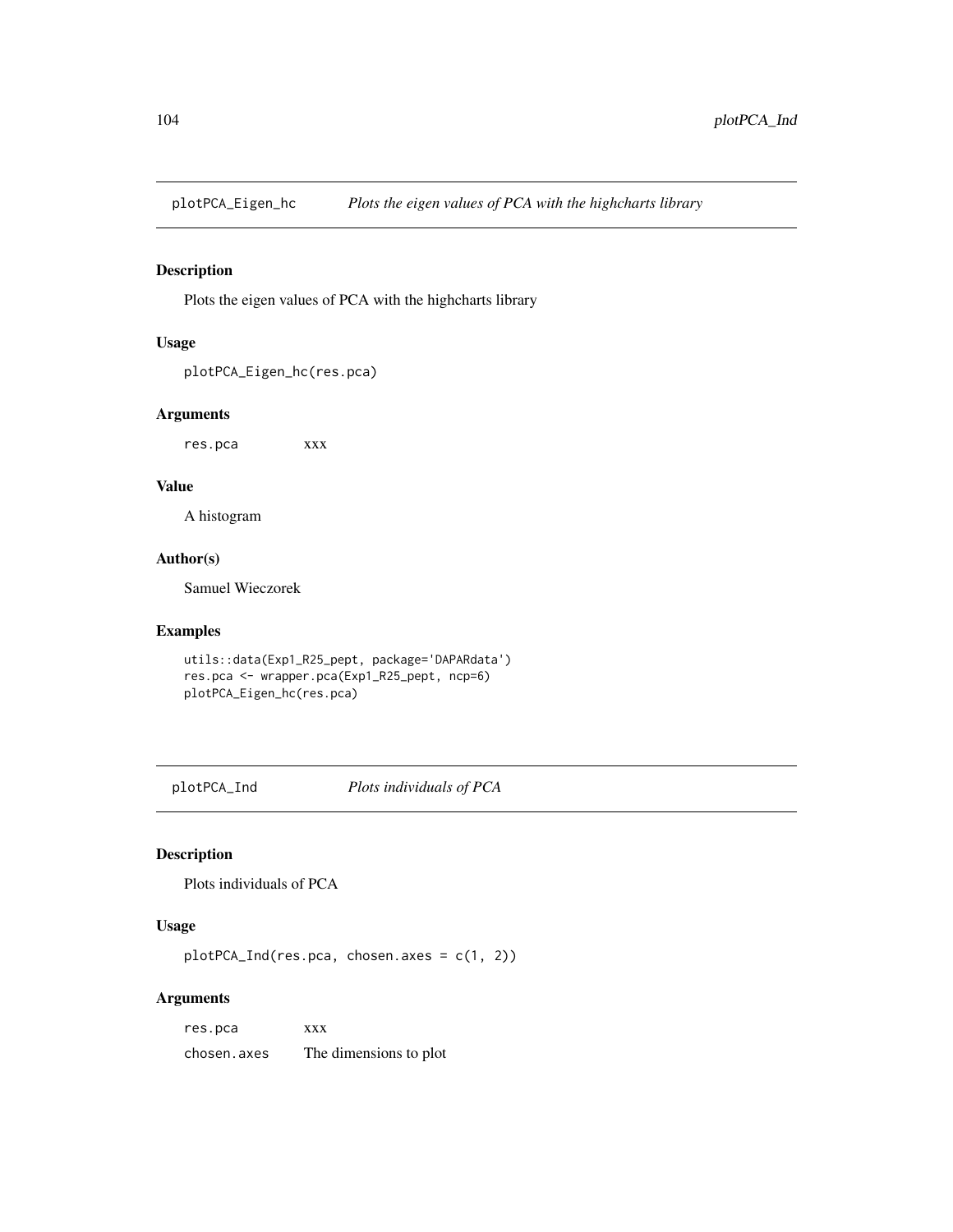# plotPCA\_Var 105

# Value

A plot

# Author(s)

Samuel Wieczorek

# Examples

```
utils::data(Exp1_R25_pept, package='DAPARdata')
res.pca <- wrapper.pca(Exp1_R25_pept)
plotPCA_Ind(res.pca)
```
plotPCA\_Var *Plots variables of PCA*

# Description

Plots the variables of PCA

#### Usage

plotPCA\_Var(res.pca, chosen.axes = c(1, 2))

# Arguments

res.pca xxx chosen.axes The dimensions to plot

# Value

A plot

# Author(s)

Samuel Wieczorek

# Examples

```
utils::data(Exp1_R25_pept, package='DAPARdata')
res.pca <- wrapper.pca(Exp1_R25_pept)
plotPCA_Var(res.pca)
```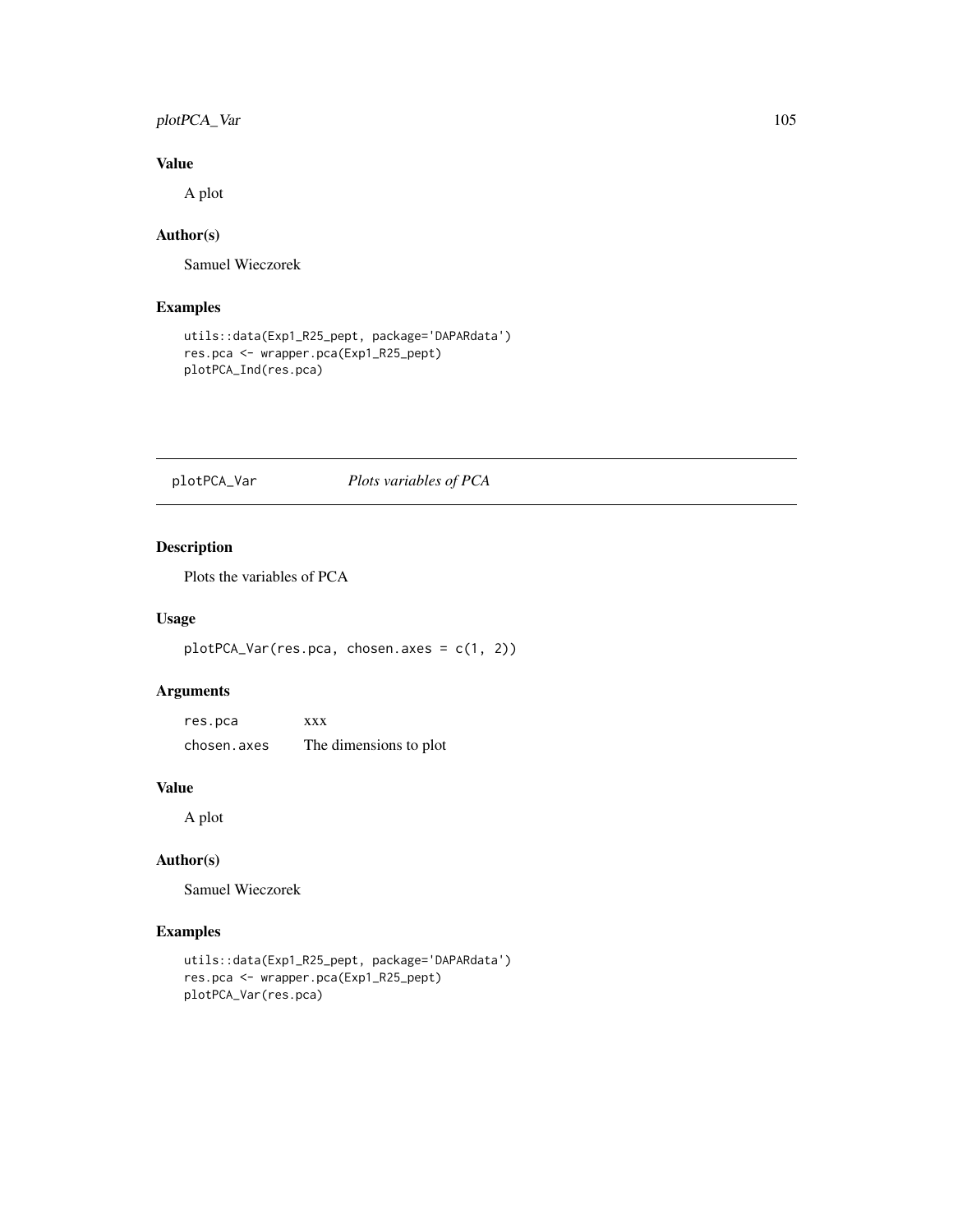#### Description

This function allows to compute a post-hoc test after a 1-way ANOVA analysis. It expects as input an object obtained with the function classic1wayAnova. The second parameter allows to choose between 2 different post-hoc tests: the Tukey Honest Significant Differences (specified as "TukeyHSD") and the Dunnett test (specified as "Dunnett").

#### Usage

```
postHocTest(aov_fits, post_hoc_test = "TukeyHSD")
```
#### Arguments

| aov fits | a list containing aov fitted model objects                                                                                                                                                       |
|----------|--------------------------------------------------------------------------------------------------------------------------------------------------------------------------------------------------|
|          | post_hoc_test a character string indicating which post-hoc test to use. Possible values are<br>"TukeyHSD" or "Dunnett". See details for what to choose according to your<br>experimental design. |

#### Details

This is a function allowing to realise post-hoc tests for a set of proteins/peptides for which a classic 1-way anova has been performed with the function classic1wayAnova. Two types of tests are currently available: The Tukey HSD's test and the Dunnett's test. Default is Tukey's test. The Tukey HSD's test compares all possible pairs of means, and is based on a studentized range distribution. Here is used the TukeyHSD() function, which can be applied to balanced designs (same number of samples in each group), but also to midly unbalanced designs. The Dunnett's test compares a single control group to all other groups. Make sure the factor levels are properly ordered.

#### Value

a list of 2 dataframes: first one called "LogFC" contains all pairwise comparisons logFC values (one column for one comparison) for each analysed feature; The second one named "P\_Value" contains the corresponding pvalues.

#### Author(s)

Hélène Borges

# Examples

```
utils::data(Exp1_R25_prot, package='DAPARdata')
obj <- Exp1_R25_prot[1:1000]
level <- obj@experimentData@other$typeOfData
metacell.mask <- match.metacell(GetMetacell(obj), 'missing', level)
indices <- GetIndices_WholeMatrix(metacell.mask, op='>=', th=1)
```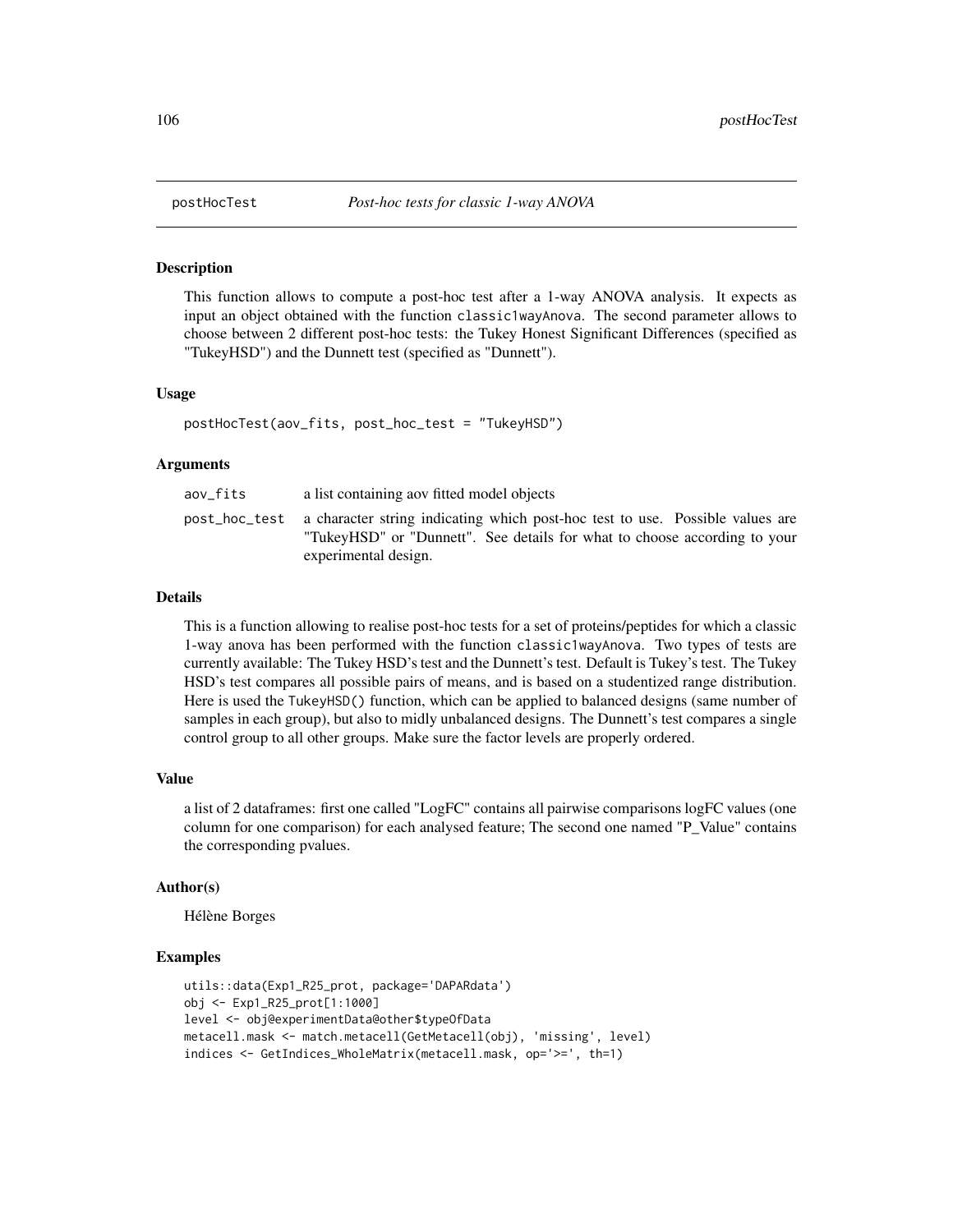# proportionConRev\_HC 107

```
obj <- MetaCellFiltering(obj, indices, cmd='delete')
anova_tests <- t(apply(Biobase::exprs(obj$new),1, classic1wayAnova,
conditions=as.factor(Biobase::pData(obj$new)$Condition)))
names(anova_tests) <- rownames(Biobase::exprs(obj$new))
pht <- postHocTest(aov_fits = anova_tests)
```
proportionConRev\_HC *Barplot of proportion of contaminants and reverse*

# Description

Plots a barplot of proportion of contaminants and reverse. Same as the function proportionConRev but uses the package highcharter

# Usage

proportionConRev\_HC(nBoth =  $\theta$ , nCont =  $\theta$ , nRev =  $\theta$ , lDataset =  $\theta$ )

#### Arguments

| nBoth    | The number of both contaminants and reverse identified in the dataset. |
|----------|------------------------------------------------------------------------|
| nCont    | The number of contaminants identified in the dataset.                  |
| nRev     | The number of reverse entities identified in the dataset.              |
| lDataset | The total length (number of rows) of the dataset                       |

#### Value

A barplot

#### Author(s)

Samuel Wieczorek

# Examples

proportionConRev\_HC(10, 20, 100)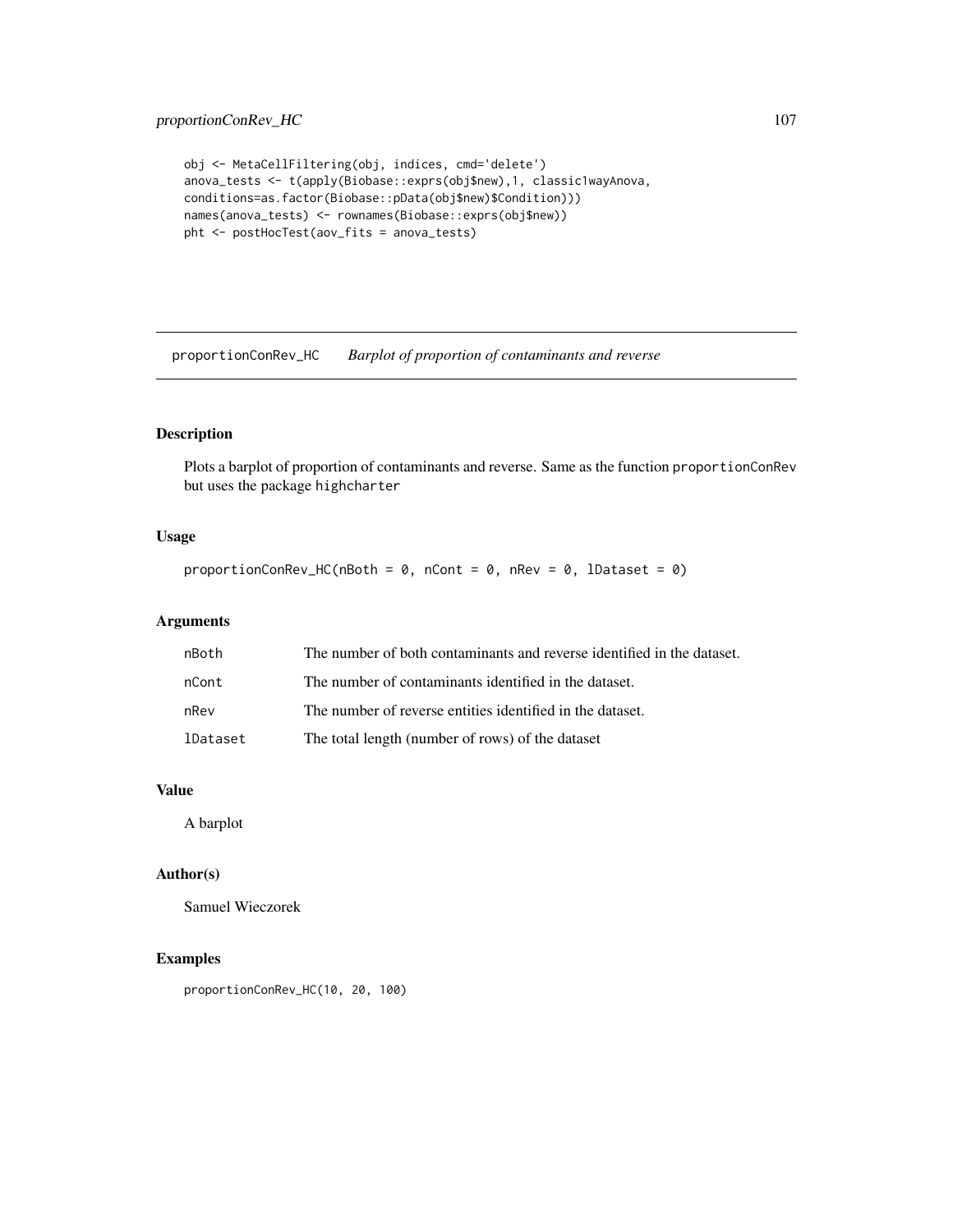QuantileCentering *Normalisation QuantileCentering*

#### Description

Normalisation QuantileCentering

#### Usage

```
QuantileCentering(
  qData,
  conds = NULL,
  type = "overall",
  subset.norm = NULL,
  quantile = 0.15\mathcal{L}
```
#### Arguments

| gData       | XXX                                                                                                                                                |
|-------------|----------------------------------------------------------------------------------------------------------------------------------------------------|
| conds       | XXX                                                                                                                                                |
| type        | "overall" (shift all the sample distributions at once) or "within conditions" (shift<br>the sample distributions within each condition at a time). |
| subset.norm | A vector of index indicating rows to be used for normalization                                                                                     |
| quantile    | A float that corresponds to the quantile used to align the data.                                                                                   |

# Value

A normalized numeric matrix

#### Author(s)

Samuel Wieczorek, Thomas Burger, Helene Borges, Anais Courtier, Enora Fremy

#### Examples

```
utils::data(Exp1_R25_pept, package='DAPARdata')
obj <- Exp1_R25_pept
conds <- Biobase::pData(Exp1_R25_pept)$Condition
normalized <- QuantileCentering(Biobase::exprs(obj), conds,
type="within conditions", subset.norm=1:10)
```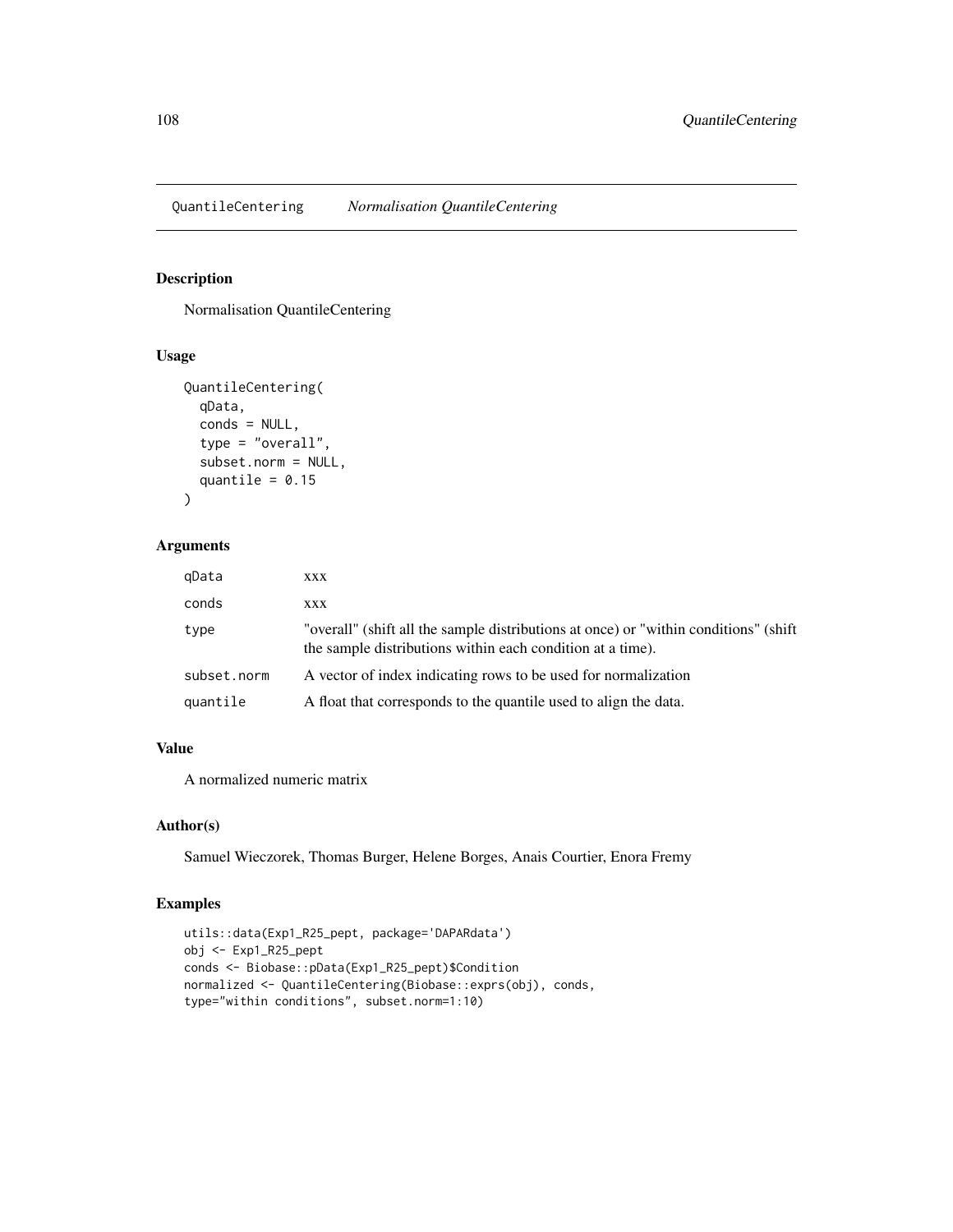rbindMSnset *Similar to the function* rbind *but applies on two subsets of the same* MSnSet *object.*

# Description

Similar to the function rbind but applies on two subsets of the same MSnSet object.

## Usage

rbindMSnset(df1 = NULL, df2)

# Arguments

| df1 | An object (or subset of) of class MSnSet. May be NULL |
|-----|-------------------------------------------------------|
| df2 | A subset of the same object as df1                    |

# Value

An instance of class MSnSet.

#### Author(s)

Samuel Wieczorek

# Examples

```
utils::data(Exp1_R25_pept, package='DAPARdata')
df1 <- Exp1_R25_pept[1:100]
df2 <- Exp1_R25_pept[200:250]
rbindMSnset(df1, df2)
```

| readExcel | This function reads a sheet of an Excel file and put the data into a |  |  |  |  |  |  |
|-----------|----------------------------------------------------------------------|--|--|--|--|--|--|
|           | data.frame.                                                          |  |  |  |  |  |  |

# Description

This function reads a sheet of an Excel file and put the data into a data.frame.

## Usage

readExcel(file, extension, sheet)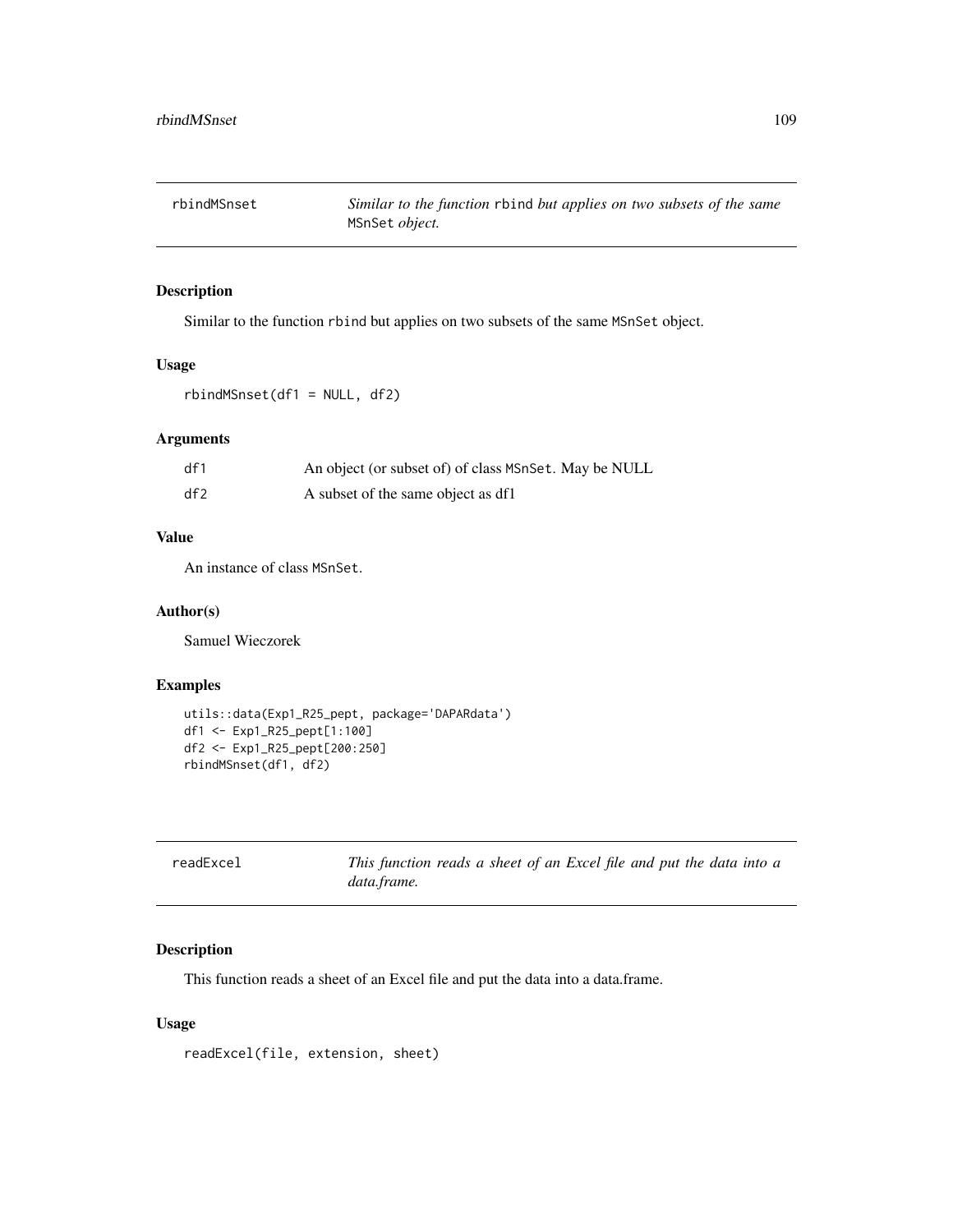# Arguments

| file      | The name of the Excel file. |
|-----------|-----------------------------|
| extension | The extension of the file.  |
| sheet     | The name of the sheet       |

# Value

A data.frame

# Author(s)

Samuel Wieczorek

reIntroduceMEC *Put back LAPALA into a* MSnSet *object*

# Description

Put back LAPALA into a MSnSet object

# Usage

reIntroduceMEC(obj, MECIndex)

# Arguments

| obj      | An object of class MSnSet.                                   |
|----------|--------------------------------------------------------------|
| MECIndex | A data frame that contains index of MEC (see find MECBlock). |

# Value

The object obj where LAPALA have been reintroduced

# Author(s)

Samuel Wieczorek

```
utils::data(Exp1_R25_pept, package='DAPARdata')
obj <- Exp1_R25_pept[1:100]
lapala <- findMECBlock(obj)
obj <- wrapper.impute.detQuant(obj, na.type='missing')
obj <- reIntroduceMEC(obj, lapala)
```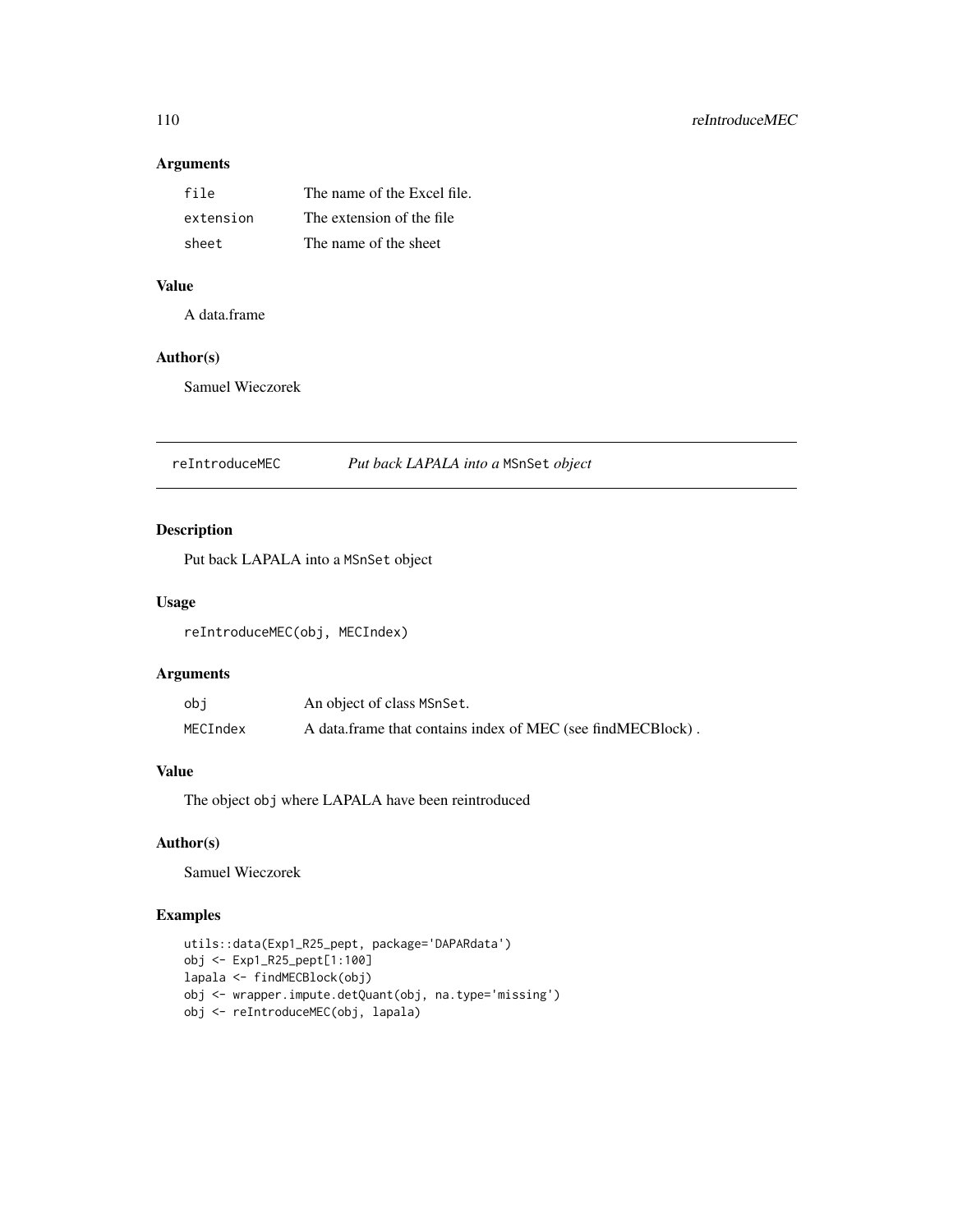## Description

This function removes lines in the dataset based on a prefix string.

# Usage

```
removeLines(obj, idLine2Delete = NULL, prefix = NULL)
```
# Arguments

| obi           | An object of class MSnSet.                                   |
|---------------|--------------------------------------------------------------|
| idLine2Delete | The name of the column that correspond to the data to filter |
| prefix        | A character string that is the prefix to find in the data    |

# Value

An object of class MSnSet.

## Author(s)

Samuel Wieczorek

## Examples

```
utils::data(Exp1_R25_pept, package='DAPARdata')
removeLines(Exp1_R25_pept[1:100], "Potential_contaminant")
removeLines(Exp1_R25_pept[1:100], "Reverse")
```
samLRT *xxxxxx*

# Description

This function computes a regularized version of the likelihood ratio statistic. The regularization adds a user-input fudge factor s1 to the variance estimator. This is straightforward when using a fixed effect model (cases 'numeric' and 'lm') but requires some more care when using a mixed model.

## Usage

```
samLRT(lmm.res.h0, lmm.res.h1, cc, n, p, s1)
```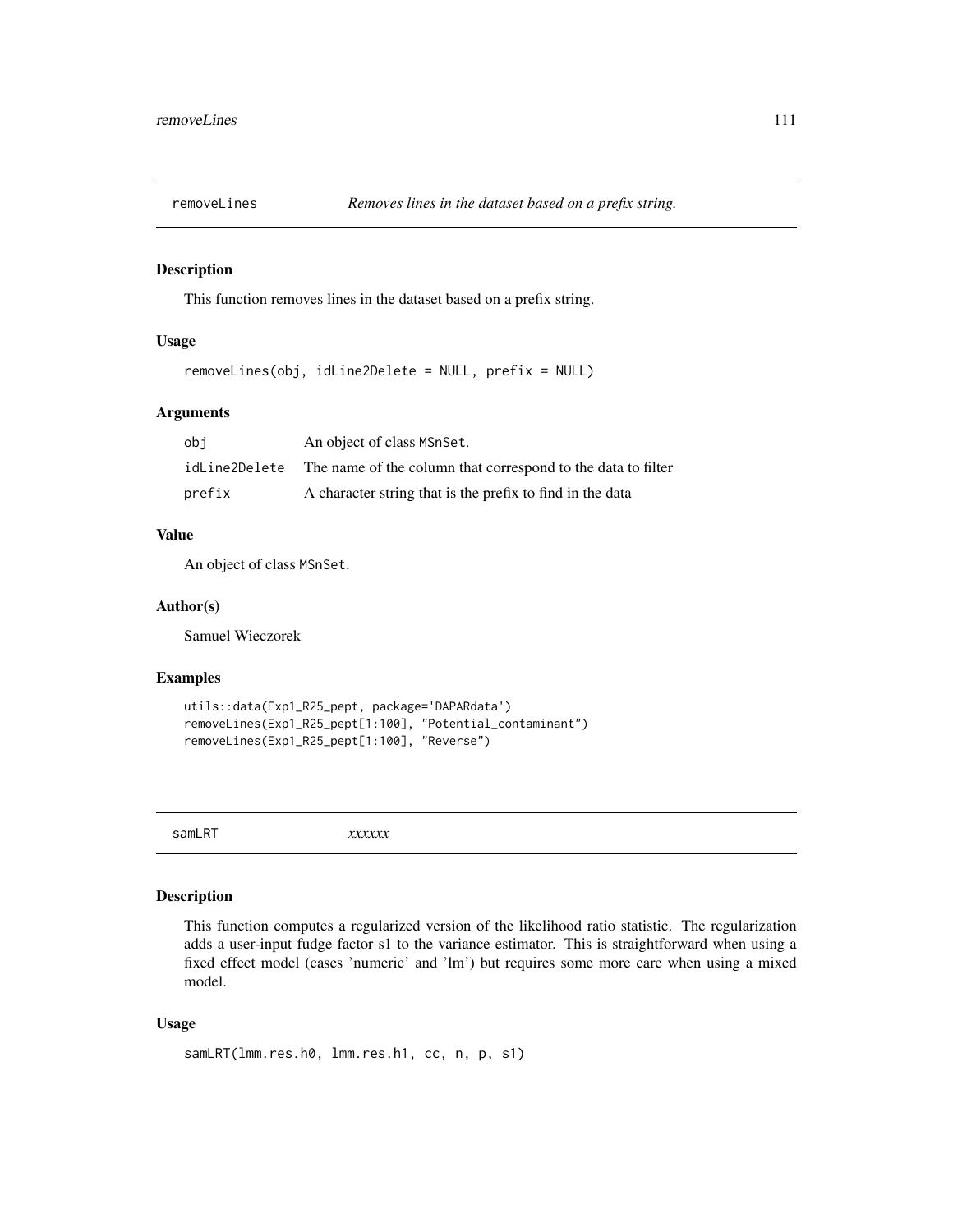# Arguments

| lmm.res.h0 | a vector of object containing the estimates (used to compute the statistic) under  |
|------------|------------------------------------------------------------------------------------|
|            | HO for each connected component. If the fast version of the estimator was used     |
|            | (as implemented in this package), lmm.res.h0 is a vector containing averages of    |
|            | squared residuals. If a fixed effect model was used, it is a vector of lm objects  |
|            | and if a mixed effect model was used it is a vector or lmer object.                |
| lmm.res.h1 | similar to lmm.res.h0, a vector of object containing the estimates (used to com-   |
|            | pute the statistic) under H1 for each protein.                                     |
| CC.        | a list containing the indices of peptides and proteins belonging to each connected |
|            | component.                                                                         |
| n          | the number of samples used in the test                                             |
| p          | the number of proteins in the experiment                                           |
| s1         | the fudge factor to be added to the variance estimate                              |
|            |                                                                                    |

# Value

llr.sam: a vector of numeric containing the regularized log likelihood ratio statistic for each protein. s: a vector containing the maximum likelihood estimate of the variance for the chosen model. When using the fast version of the estimator implemented in this package, this is the same thing as the input lmm.res.h1. lh1.sam: a vector of numeric containing the regularized log likelihood under H1 for each protein. lh0.sam: a vector of numeric containing the regularized log likelihood under H0 for each connected component. sample.sizes: a vector of numeric containing the sample size (number of biological samples times number of peptides) for each protein. This number is the same for all proteins within each connected component.

## Author(s)

Thomas Burger, Laurent Jacob

saveParameters *Saves the parameters of a tool in the pipeline of Prostar*

#### Description

Saves the parameters of a tool in the pipeline of Prostar

## Usage

```
saveParameters(obj, name.dataset = NULL, name = NULL, l.params = NULL)
```
#### Arguments

| obi          | An object of class MSnSet                                                                             |
|--------------|-------------------------------------------------------------------------------------------------------|
| name.dataset | The name of the dataset                                                                               |
| name         | The name of the tool. Available values are: "Norm, Imputation, anaDiff, GO-<br>Analysis, Aggregation" |
| l.params     | A list that contains the parameters                                                                   |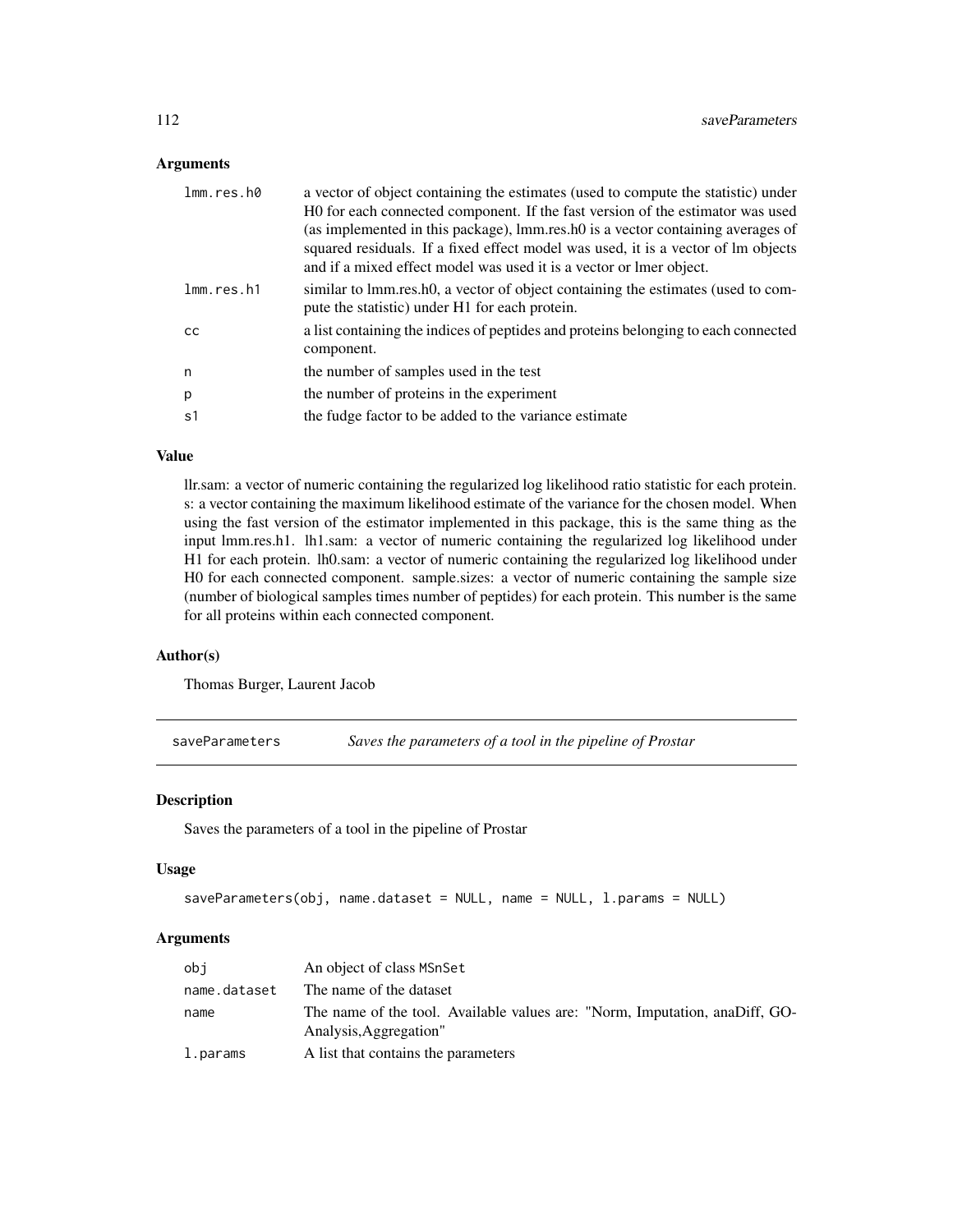# Value

An instance of class MSnSet.

# Author(s)

Samuel Wieczorek

# Examples

```
utils::data(Exp1_R25_pept, package='DAPARdata')
l.params=list(method="Global quantile alignment", type="overall")
saveParameters(Exp1_R25_pept, "Filtered.peptide", "Imputation",l.params)
```
scatterplotEnrichGO\_HC

*A dotplot that shows the result of a GO enrichment, using the package* highcharter

# Description

A scatter plot of GO enrichment analysis

## Usage

```
scatterplotEnrichGO_HC(ego, maxRes = 10, title = NULL)
```
# Arguments

| ego    | The result of the GO enrichment, provides either by the function enrich GO in<br>DAPAR or the function enrich GO of the packaage 'cluster Profiler' |
|--------|-----------------------------------------------------------------------------------------------------------------------------------------------------|
| maxRes | The maximum number of categories to display in the plot                                                                                             |
| title  | The title of the plot                                                                                                                               |

# Value

A dotplot

# Author(s)

Samuel Wieczorek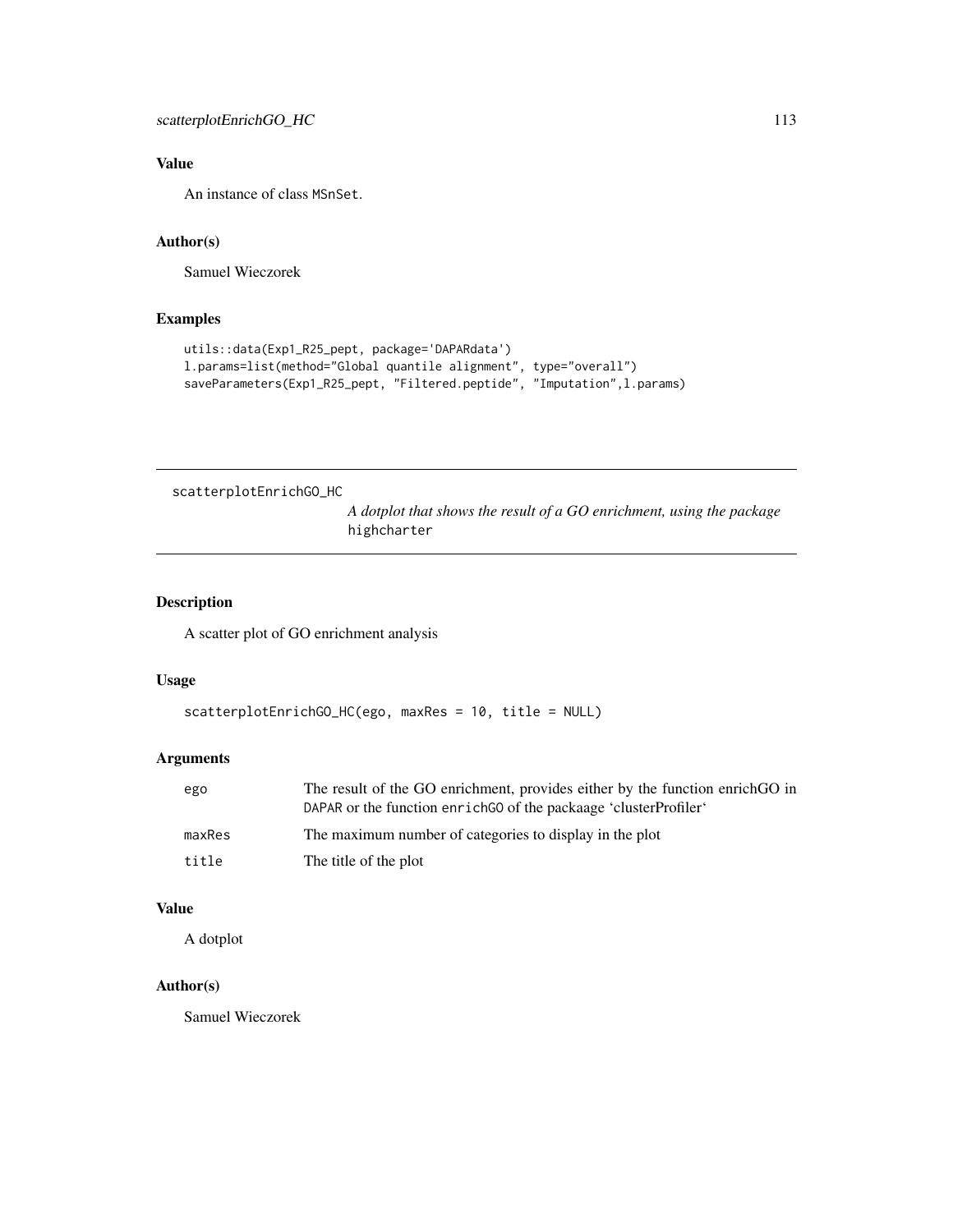search.metacell.tags *Search pattern in metacell vocabulary*

# Description

Gives all the tags of the metadata vocabulary containing the pattern (parent and all its children).

# Usage

```
search.metacell.tags(pattern, level, depth = "1")
```
# Arguments

| pattern | The string to search.                |
|---------|--------------------------------------|
| level   | The available levels are : $names()$ |
| depth   | <b>XXX</b>                           |

# Author(s)

Samuel Wieczorek

# Examples

```
search.metacell.tags('missing POV', 'peptide')
search.metacell.tags('quanti', 'peptide')
```
SetCC *Returns the connected components*

# Description

Returns the connected components

# Usage

SetCC(obj, cc)

# Arguments

| obi | An object (peptides) of class MSnSet. |
|-----|---------------------------------------|
| cc  | The connected components list         |

# Author(s)

Samuel Wieczorek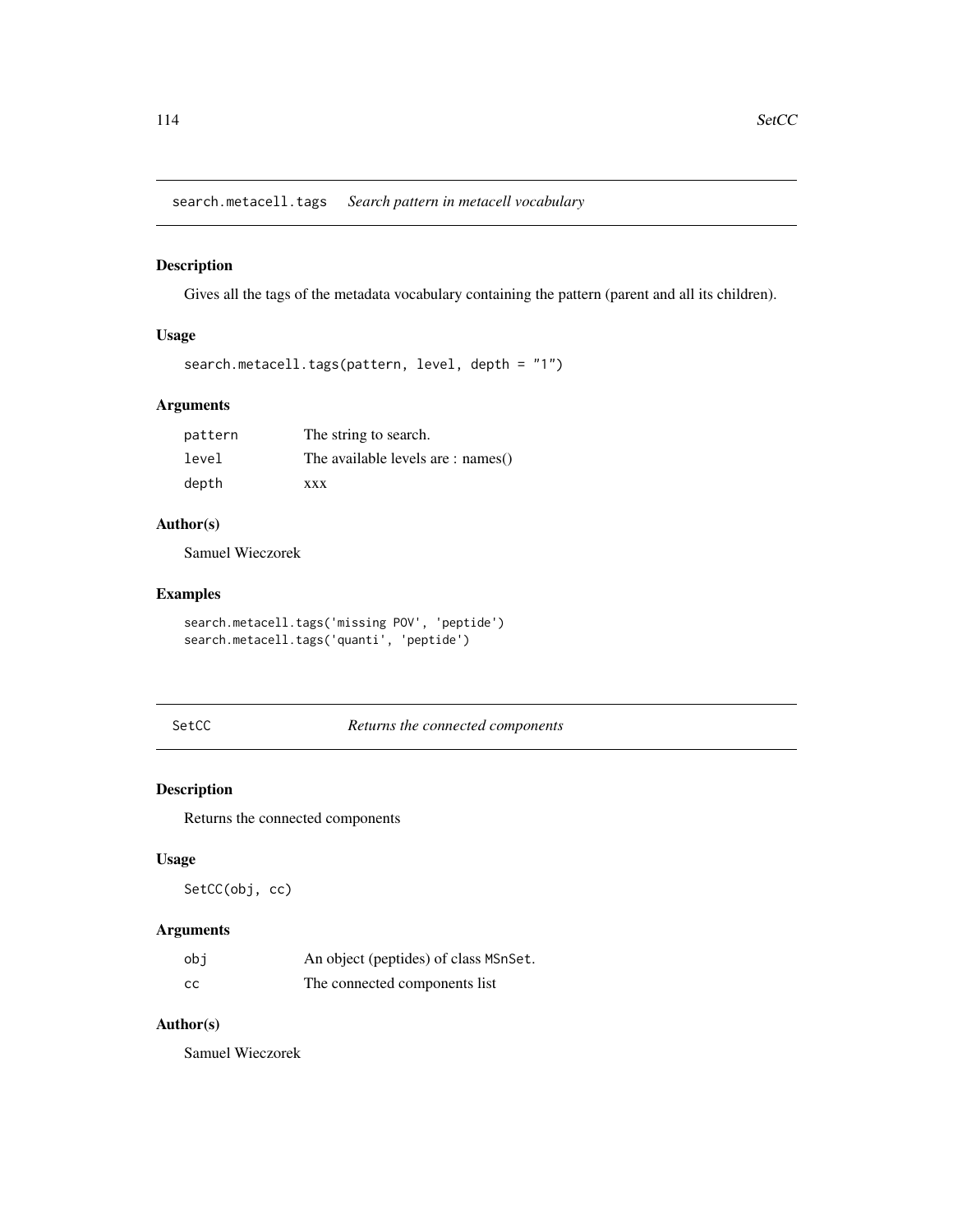#### SetMatAdj 115

#### Examples

```
utils::data(Exp1_R25_pept, package='DAPARdata')
Xshared <- BuildAdjacencyMatrix(Exp1_R25_pept[1:1000], "Protein_group_IDs", FALSE)
Xunique <- BuildAdjacencyMatrix(Exp1_R25_pept[1:1000], "Protein_group_IDs", TRUE)
ll.X <- list(matWithSharedPeptides = Xshared, matWithUniquePeptides = Xunique)
Exp1_R25_pept <- SetMatAdj(Exp1_R25_pept, ll.X)
ll1 <- get.pep.prot.cc(GetMatAdj(Exp1_R25_pept)$matWithSharedPeptides)
ll2 <- DAPAR::get.pep.prot.cc(GetMatAdj(Exp1_R25_pept)$matWithUniquePeptides)
cc <- list(allPep = ll1, onlyUniquePep = ll2)
Exp1_R25_pept <- SetCC(Exp1_R25_pept, cc)
```
SetMatAdj *Record the adjacency matrices in a slot of the dataset of class* MSnSet

## Description

Record the adjacency matrices in a slot of the dataset of class MSnSet

#### Usage

SetMatAdj(obj, X)

## Arguments

| obi | An object (peptides) of class MSnSet. |
|-----|---------------------------------------|
|     | A list of two adjacency matrices      |

#### Value

NA

# Author(s)

Samuel Wieczorek

```
utils::data(Exp1_R25_pept, package='DAPARdata')
Xshared <- BuildAdjacencyMatrix(Exp1_R25_pept[1:1000], "Protein_group_IDs", FALSE)
Xunique <- BuildAdjacencyMatrix(Exp1_R25_pept[1:1000], "Protein_group_IDs", TRUE)
ll.X <- list(matWithSharedPeptides = Xshared, matWithUniquePeptides = Xunique)
Exp1_R25_pept <- SetMatAdj(Exp1_R25_pept, ll.X)
```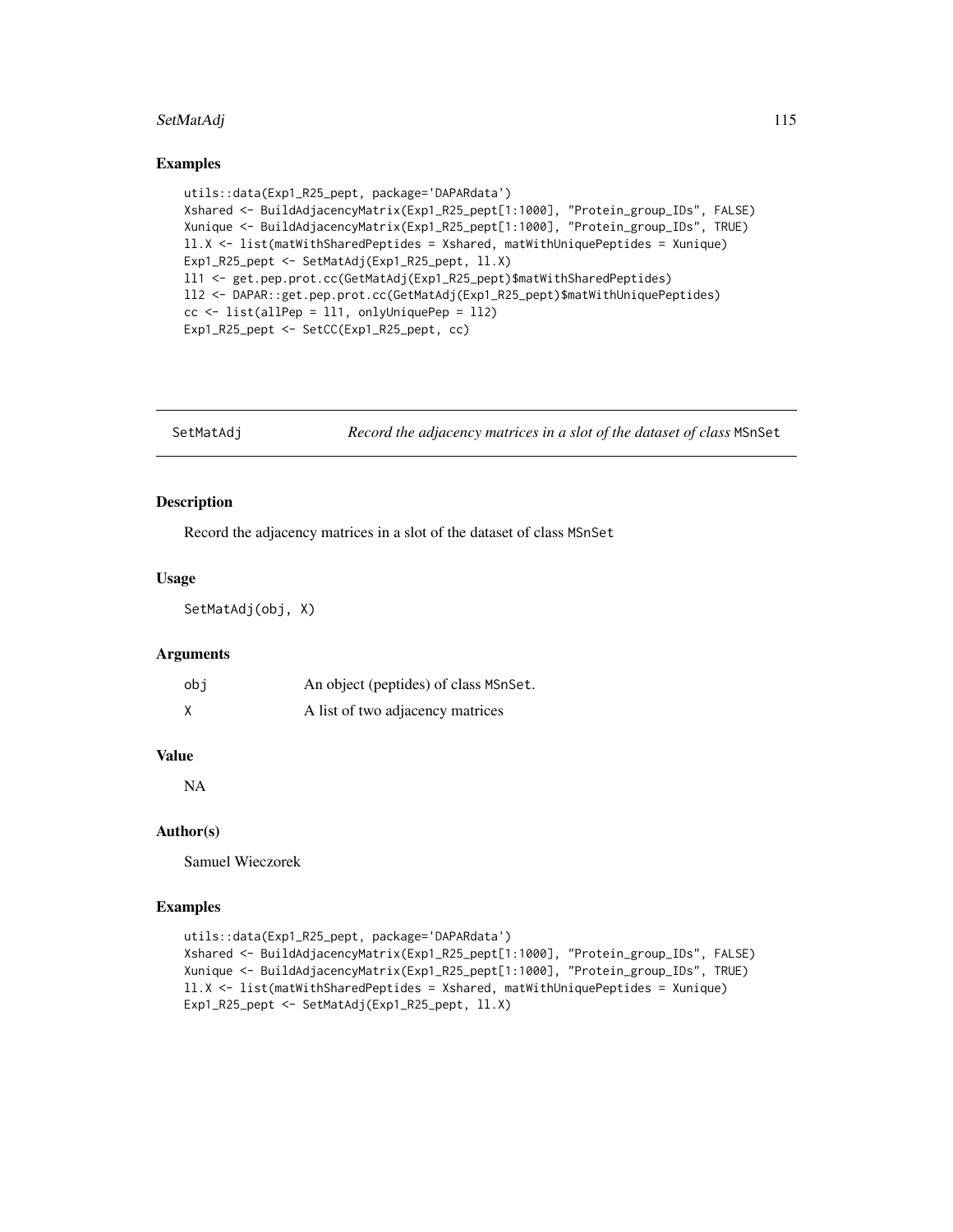Set\_POV\_MEC\_tags *Sets the MEC tag in the metacell*

#### Description

This function is based on the metacell dataframe to look for either missing values (used to update an initial dataset) or imputed values (used when post processing protein metacell after aggregation)

# Usage

Set\_POV\_MEC\_tags(conds, df, level)

# Arguments

| conds | <b>XXX</b>                |
|-------|---------------------------|
| df    | An object of class MSnSet |
| level | Type of entity/pipeline   |

## Value

An instance of class MSnSet.

# Author(s)

Samuel Wieczorek

# Examples

```
utils::data(Exp1_R25_pept, package='DAPARdata')
obj <- Exp1_R25_pept[1:10]
cols.for.ident <- obj@experimentData@other$names_metacell
conds <- Biobase::pData(obj)$Condition
df <- Biobase::fData(obj)[, cols.for.ident]
df <- Set_POV_MEC_tags(conds, df, level = 'peptide')
```
splitAdjacencyMat *splits an adjacency matrix into specific and shared*

# Description

Method to split an adjacency matrix into specific and shared

## Usage

splitAdjacencyMat(X)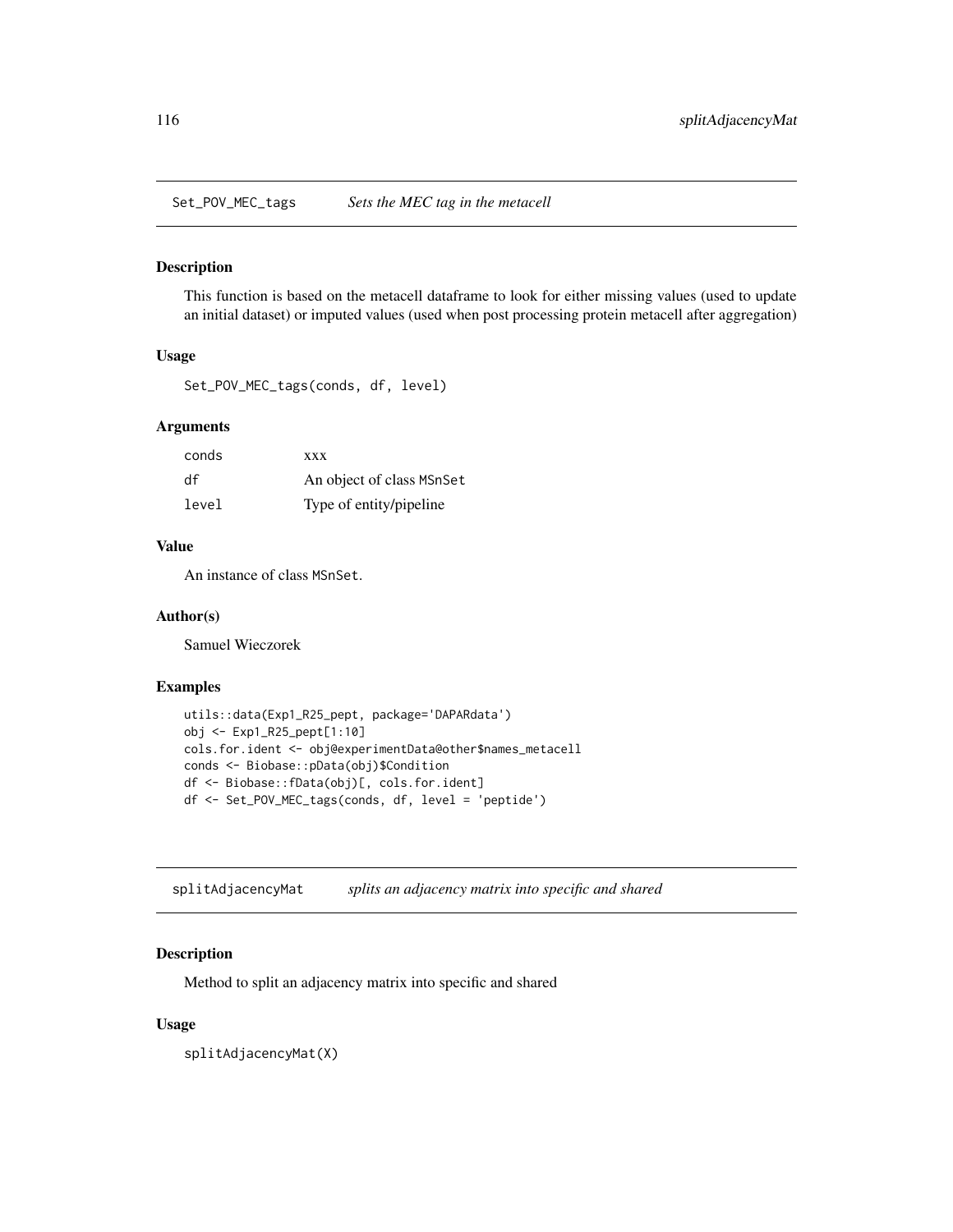# Arguments

X An adjacency matrix

## Value

A list of two adjacency matrices

## Author(s)

Samuel Wieczorek

StringBasedFiltering *Removes lines in the dataset based on a prefix strings (contaminants, reverse or both).*

## Description

This function removes lines in the dataset based on prefix strings (contaminants, reverse or both).

## Usage

```
StringBasedFiltering(
  obj,
  idCont2Delete = NULL,
  prefix_Cont = NULL,
  idRev2Delete = NULL,
  prefix_Rev = NULL
)
```
## Arguments

| obj           | An object of class MSnSet.                                                     |
|---------------|--------------------------------------------------------------------------------|
| idCont2Delete | The name of the column that correspond to the contaminants to filter           |
| prefix_Cont   | A character string that is the prefix for the contaminants to find in the data |
| idRev2Delete  | The name of the column that correspond to the reverse data to filter           |
| prefix_Rev    | A character string that is the prefix for the reverse to find in the data      |

## Value

An list of 4 items : obj : an object of class MSnSet in which the lines have been deleted deleted.both : an object of class MSnSet which contains the deleted lines corresponding to both contaminants and reverse, deleted.contaminants : n object of class MSnSet which contains the deleted lines corresponding to contaminants, deleted.reverse : an object of class MSnSet which contains the deleted lines corresponding to reverse,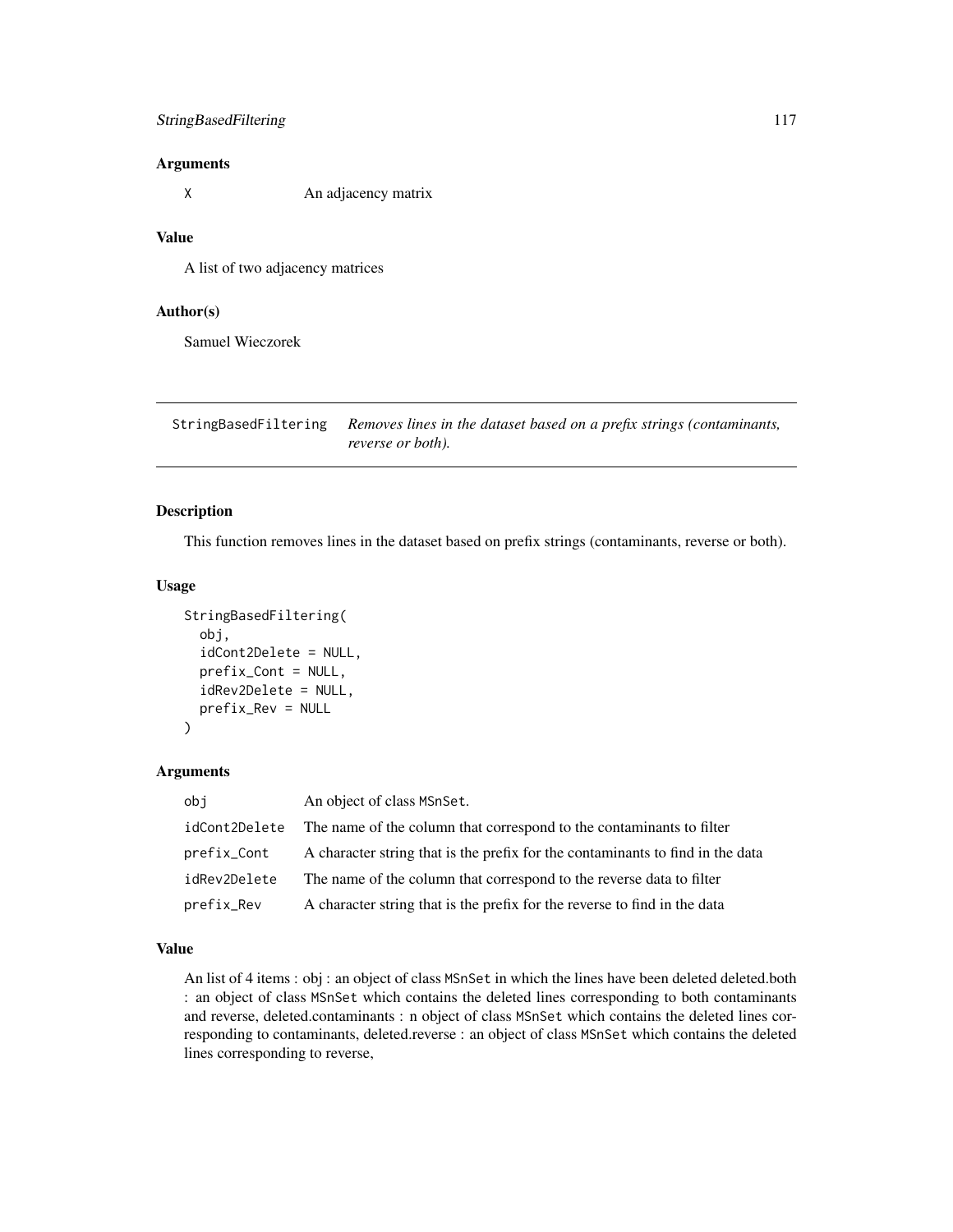# Author(s)

Samuel Wieczorek

# Examples

```
utils::data(Exp1_R25_pept, package='DAPARdata')
StringBasedFiltering(Exp1_R25_pept[1:100], 'Potential_contaminant', '+',
'Reverse', '+')
```
StringBasedFiltering2 *Removes lines in the dataset based on a prefix strings.*

# Description

This function removes lines in the dataset based on prefix strings.

# Usage

```
StringBasedFiltering2(obj, cname = NULL, tag = NULL)
```
# Arguments

| obi   | An object of class MSnSet.                                                     |
|-------|--------------------------------------------------------------------------------|
| cname | The name of the column that correspond to the line to filter                   |
| tag   | A character string that is the prefix for the contaminants to find in the data |

# Value

An list of 4 items : obj : an object of class MSnSet in which the lines have been deleted deleted : an object of class MSnSet which contains the deleted lines

## Author(s)

Samuel Wieczorek

```
utils::data(Exp1_R25_pept, package='DAPARdata')
obj.filter <- StringBasedFiltering2(Exp1_R25_pept[1:100], 'Potential_contaminant', '+')
```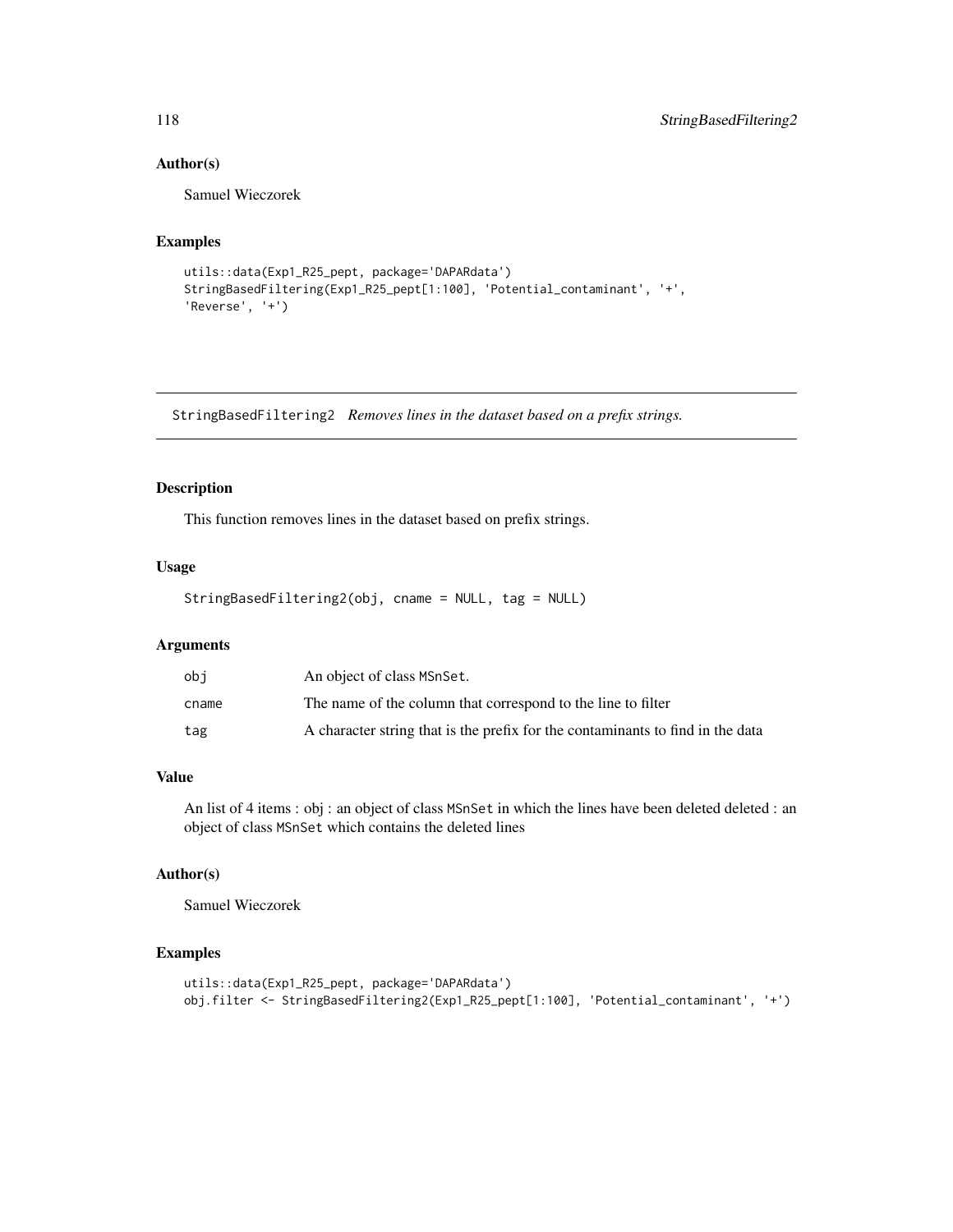# Description

Normalisation SumByColumns

## Usage

```
SumByColumns(qData, conds = NULL, type = NULL, subset.norm = NULL)
```
#### Arguments

| gData       | XXXX                                                                                                                                                                       |
|-------------|----------------------------------------------------------------------------------------------------------------------------------------------------------------------------|
| conds       | XXX                                                                                                                                                                        |
| type        | Available values are "overall" (shift all the sample distributions at once) or<br>"within conditions" (shift the sample distributions within each condition at a<br>time). |
| subset.norm | A vector of index indicating rows to be used for normalization                                                                                                             |

# Value

A normalized numeric matrix

# Author(s)

Samuel Wieczorek, Thomas Burger, Helene Borges, Anais Courtier, Enora Fremy

# Examples

```
utils::data(Exp1_R25_pept, package='DAPARdata')
qData <- Biobase::exprs(Exp1_R25_pept)
conds <- Biobase::pData(Exp1_R25_pept)$Condition
normalized <- SumByColumns(qData, conds, type="within conditions",
subset.norm=1:10)
```
SymFilteringOperators *xxx*

## Description

xxx

# Usage

SymFilteringOperators()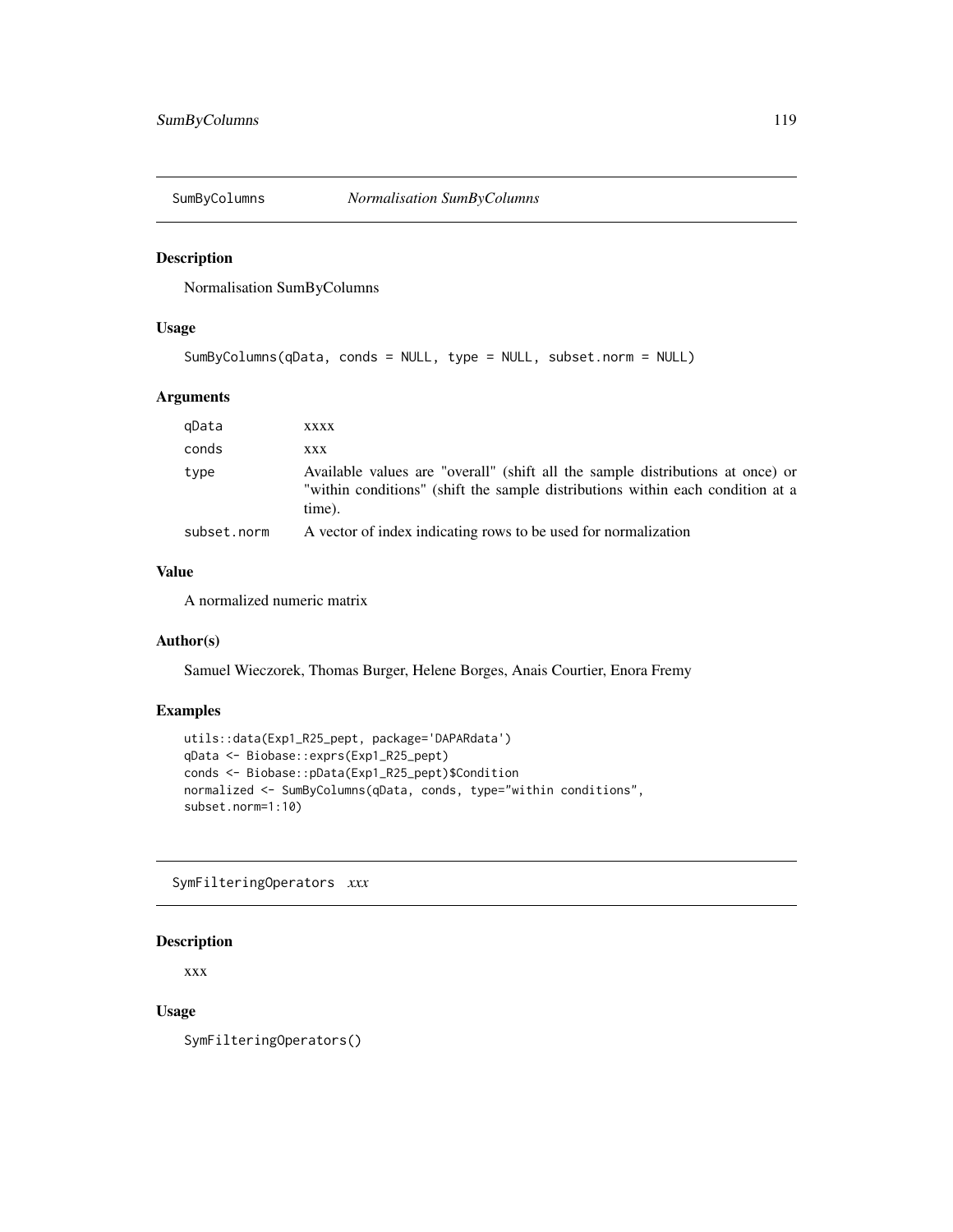test.design *Check if xxxxxx*

## Description

This function check xxxxx

# Usage

test.design(tab)

# Arguments

tab A data.frame which correspond to xxxxxx

## Value

A list of two items

# Author(s)

Thomas Burger, Samuel Wieczorek

# Examples

```
utils::data(Exp1_R25_pept, package='DAPARdata')
test.design(Biobase::pData(Exp1_R25_pept)[,1:3])
```
translatedRandomBeta *Generator of simulated values*

# Description

Generator of simulated values

## Usage

```
translatedRandomBeta(n, min, max, param1 = 3, param2 = 1)
```
# Arguments

| n      | An integer which is the number of simulation (same as in rbeta) |
|--------|-----------------------------------------------------------------|
| min    | An integer that corresponds to the lower bound of the interval  |
| max    | An integer that corresponds to the upper bound of the interval  |
| param1 | An integer that is the first parameter of rbeta function.       |
| param2 | An integer that is second parameter of rbeta function.          |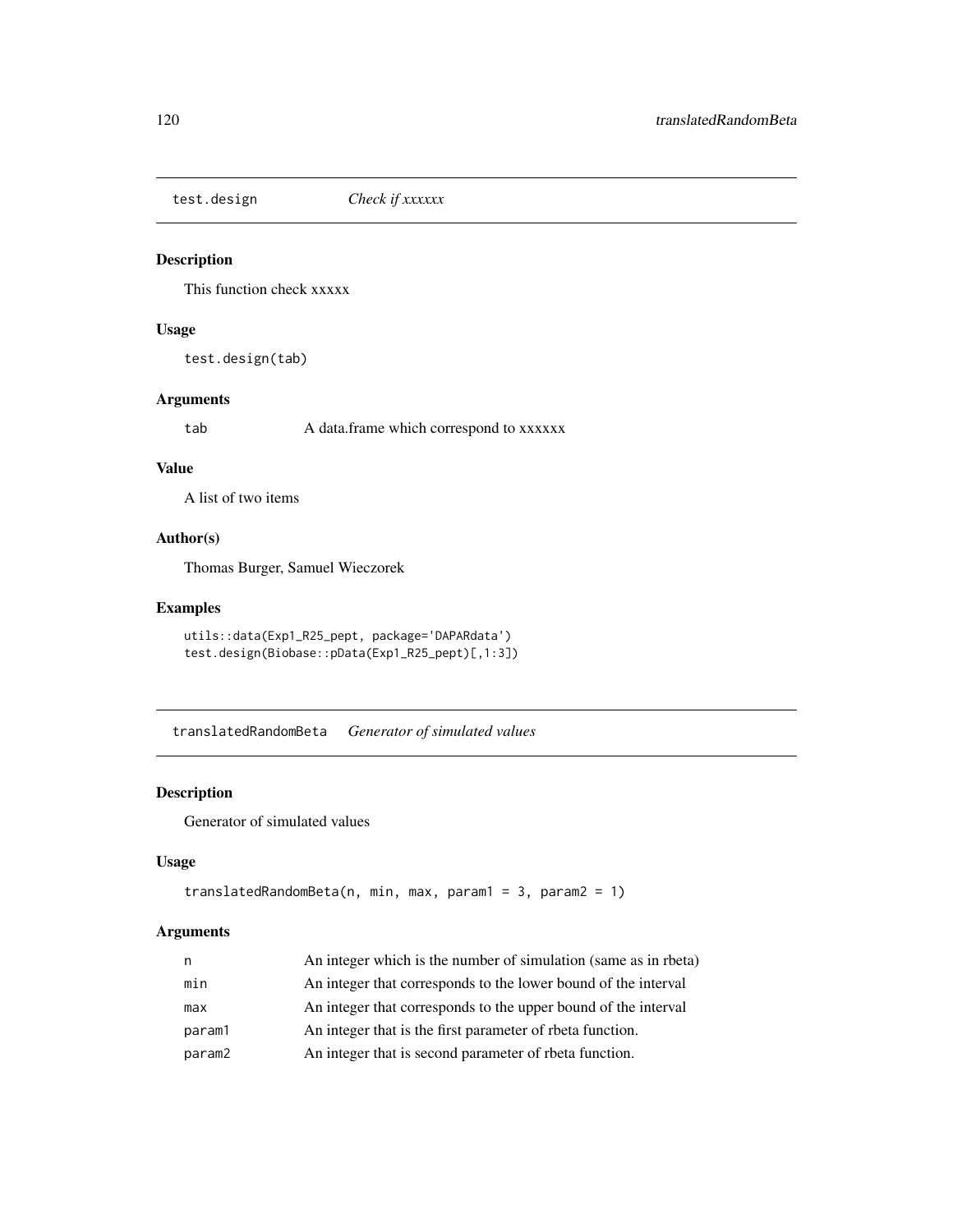# univ\_AnnotDbPkg 121

# Value

A vector of n simulated values

# Author(s)

Thomas Burger

# Examples

translatedRandomBeta(1000, 5, 10, 1, 1)

| univ_AnnotDbPkg | Returns the totality of ENTREZ ID (gene id) of an OrgDb annotation |
|-----------------|--------------------------------------------------------------------|
|                 | package. Careful : org.Pf.plasmo.db : no ENTREZID but ORF          |

# Description

Function to compute the "universe" argument for the enrich\_GO function, in case this latter should be the entire organism. Returns all the ID of the OrgDb annotation package for the corresponding organism.

## Usage

```
univ_AnnotDbPkg(orgdb)
```
# Arguments

orgdb a Bioconductor OrgDb annotation package

# Value

A vector of ENTREZ ID

# Author(s)

Florence Combes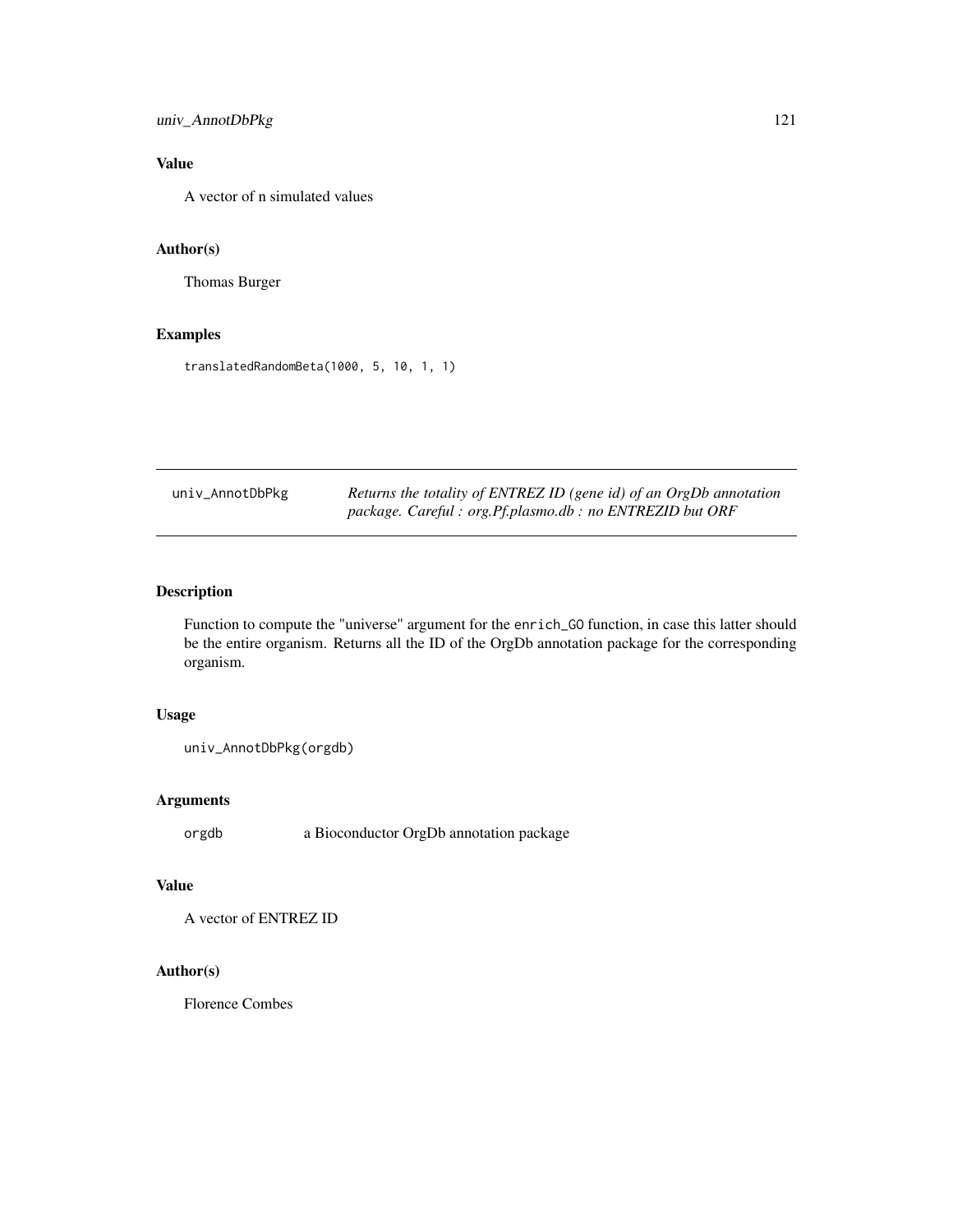# Description

Update the metacell information of missing values that were imputed

# Usage

```
UpdateMetacell(obj, method = "", na.type)
```
# Arguments

| obi     | <b>XXX</b> |
|---------|------------|
| method  | <b>XXX</b> |
| na.type | <b>XXX</b> |

# Author(s)

Samuel Wieczorek

violinPlotD *Builds a violinplot from a dataframe*

# Description

Builds a violinplot from a dataframe

# Usage

```
violinPlotD(obj, conds, keyId, legend = NULL, pal = NULL, subset.view = NULL)
```
# Arguments

| obj         | XXX                                                    |
|-------------|--------------------------------------------------------|
| conds       | XXX                                                    |
| keyId       | XXX                                                    |
| legend      | A vector of the conditions (one condition per sample). |
| pal         | XXX                                                    |
| subset.view | <b>XXX</b>                                             |

# Value

A violinplot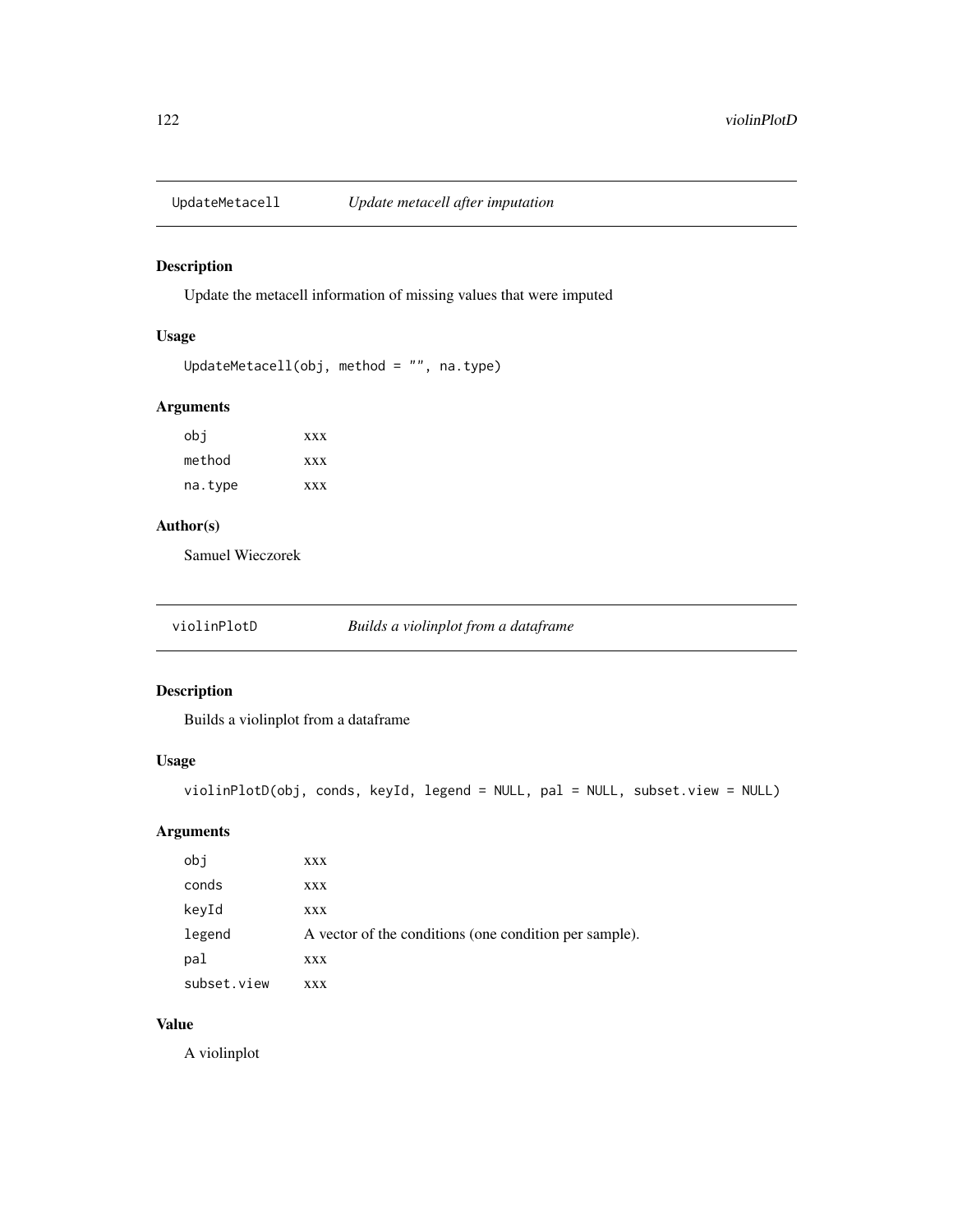## visualizeClusters 123

# Author(s)

Samuel Wieczorek, Anais Courtier

## Examples

```
utils::data(Exp1_R25_prot, package='DAPARdata')
obj <- Exp1_R25_prot
legend <- conds <- Biobase::pData(obj)$Condition
key <- "Protein_IDs"
violinPlotD(obj, conds, key, legend, subset.view=1:10)
```
visualizeClusters *Visualize the clusters according to pvalue thresholds*

# Description

Visualize the clusters according to pvalue thresholds

## Usage

```
visualizeClusters(
 dat,
 clust_model,
 adjusted_pValues,
 FDR_t = NULL,
 ttl = ",
 subttl = "")
```
# Arguments

| dat              | the standardize data returned by the function [checkClusterability()]                                                                                                                                          |  |
|------------------|----------------------------------------------------------------------------------------------------------------------------------------------------------------------------------------------------------------|--|
| clust_model      | the clustering model obtained with dat.                                                                                                                                                                        |  |
| adjusted_pValues |                                                                                                                                                                                                                |  |
|                  | vector of the adjusted pvalues obtained for each protein with a 1-way ANOVA<br>(for example obtained with the function [wrapperClassic1wayAnova()]).                                                           |  |
| FDR_th           | the thresholds of FDR pvalues for the coloring of the profiles. The default<br>(NULL) creates 4 thresholds: 0.001, 0.005, 0.01, 0.05 For the sake of read-<br>ability, a maximum of 4 values can be specified. |  |
| ttl              | title for the plot.                                                                                                                                                                                            |  |
| subttl           | subtitle for the plot.                                                                                                                                                                                         |  |

## Value

a ggplot object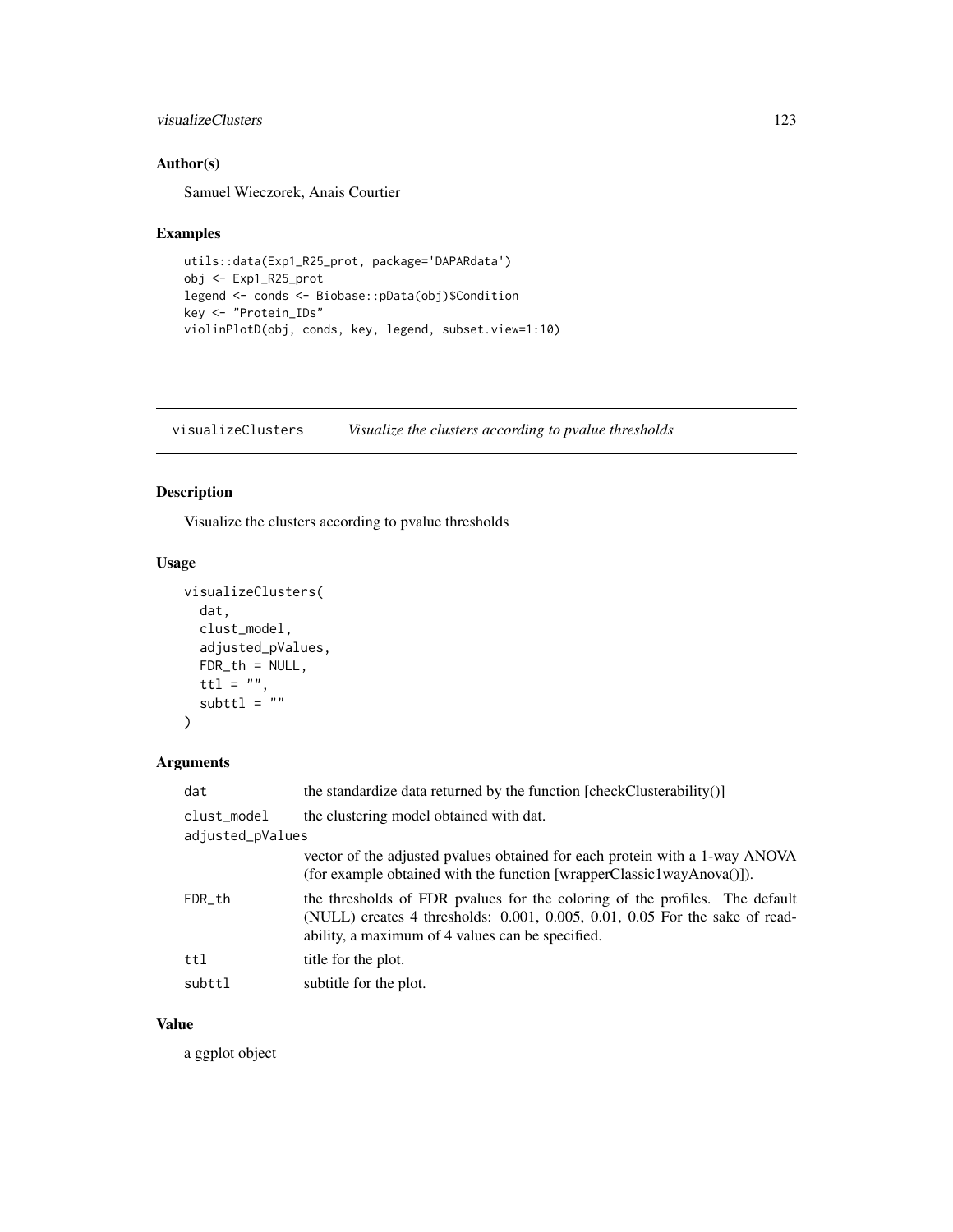## Author(s)

Helene Borges

## Examples

```
library(dplyr)
utils::data(Exp1_R25_prot, package='DAPARdata')
obj <- Exp1_R25_prot[1:1000]
level <- obj@experimentData@other$typeOfData
metacell.mask <- match.metacell(GetMetacell(obj), 'missing', level)
indices <- GetIndices_WholeMatrix(metacell.mask, op='>=', th=1)
obj <- MetaCellFiltering(obj, indices, cmd='delete')
expR25_ttest <- compute_t_tests(obj$new)
averaged_means <- averageIntensities(obj$new)
only_means <- dplyr::select_if(averaged_means, is.numeric)
only_features <- dplyr::select_if(averaged_means, is.character)
means <- purrr::map(purrr::array_branch(as.matrix(only_means), 1),mean)
centered <- only_means - unlist(means)
centered_means <- dplyr::bind_cols(feature = dplyr::as_tibble(only_features),
dplyr::as_tibble(centered))
difference <- only_means[,1] - only_means[,2]
clusters <- as.data.frame(difference) %>%
    dplyr::mutate(cluster = dplyr::if\_else(difference > 0, 1,2))vizu <- visualizeClusters(dat = centered_means,
                          clust_model = as.factor(clusters$cluster),
         adjusted_pValues = expR25_ttest$P_Value$`25fmol_vs_10fmol_pval`,
                          FDR_th = c(0.001,0.005,0.01,0.05),
                          ttl = "Clustering of protein profiles")
```
vsn *Normalisation vsn*

## Description

Normalisation vsn

#### Usage

vsn(qData, conds, type = NULL)

## **Arguments**

| qData | A numeric matrix.                                                                                                                                  |
|-------|----------------------------------------------------------------------------------------------------------------------------------------------------|
| conds | <b>XXX</b>                                                                                                                                         |
| type  | "overall" (shift all the sample distributions at once) or "within conditions" (shift<br>the sample distributions within each condition at a time). |

124 vsn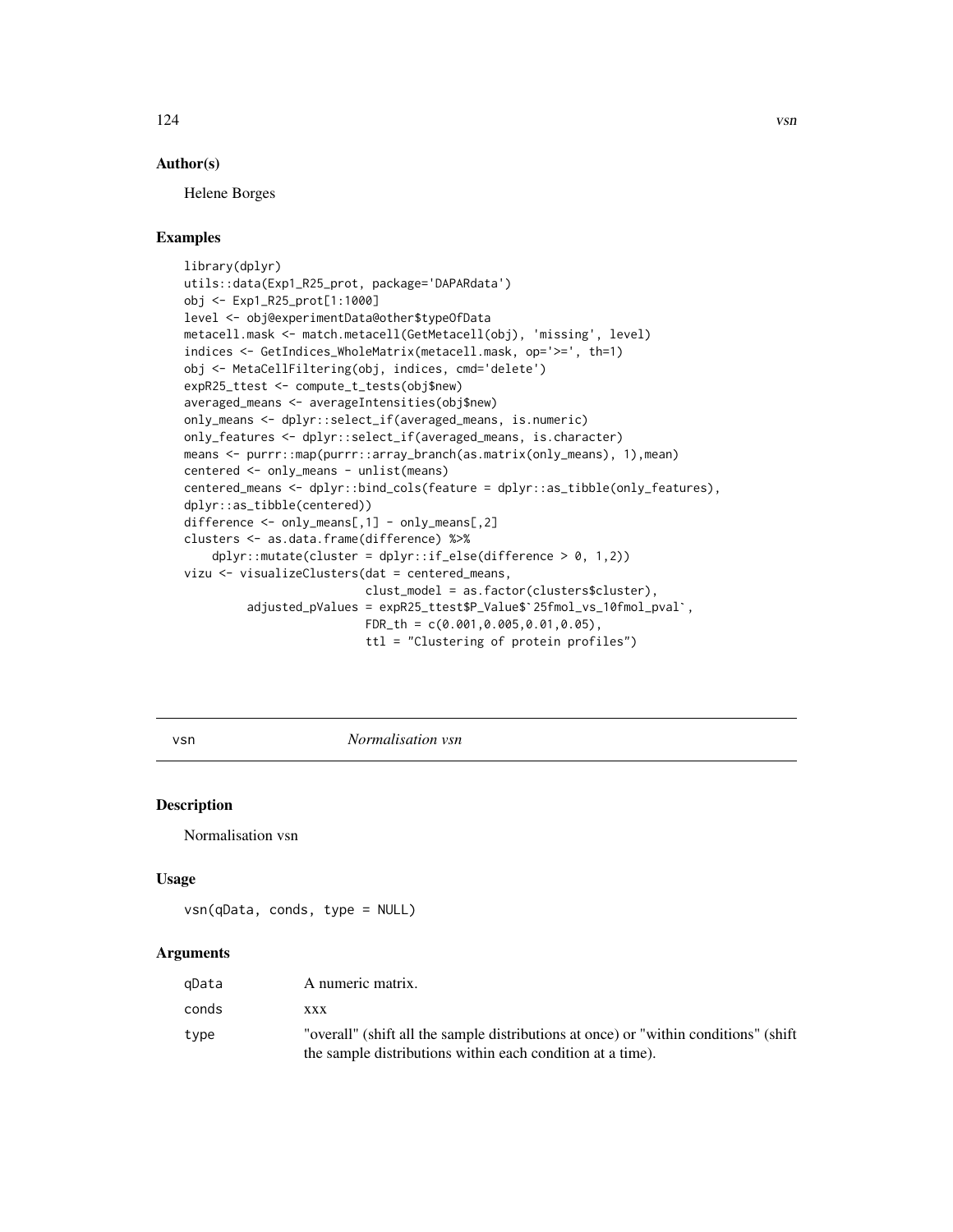# Value

A normalized numeric matrix

## Author(s)

Thomas Burger, Helene Borges, Anais Courtier, Enora Fremy

# Examples

```
utils::data(Exp1_R25_pept, package='DAPARdata')
qData <- Biobase::exprs(Exp1_R25_pept)
conds <- Biobase::pData(Exp1_R25_pept)$Condition
normalized <- vsn(qData, conds, type="overall")
```
wrapper.compareNormalizationD\_HC *Builds a plot from a dataframe*

# Description

Wrapper to the function that plot to compare the quantitative proteomics data before and after normalization.

## Usage

```
wrapper.compareNormalizationD_HC(
  objBefore,
  objAfter,
  condsForLegend = NULL,
  ...
)
```
# Arguments

| objBefore | A data frame that contains quantitative data before normalization.    |
|-----------|-----------------------------------------------------------------------|
| objAfter  | A data frame that contains quantitative data after normalization.     |
|           | condsForLegend A vector of the conditions (one condition per sample). |
| $\ddotsc$ | arguments for palette                                                 |

## Value

A plot

# Author(s)

Samuel Wieczorek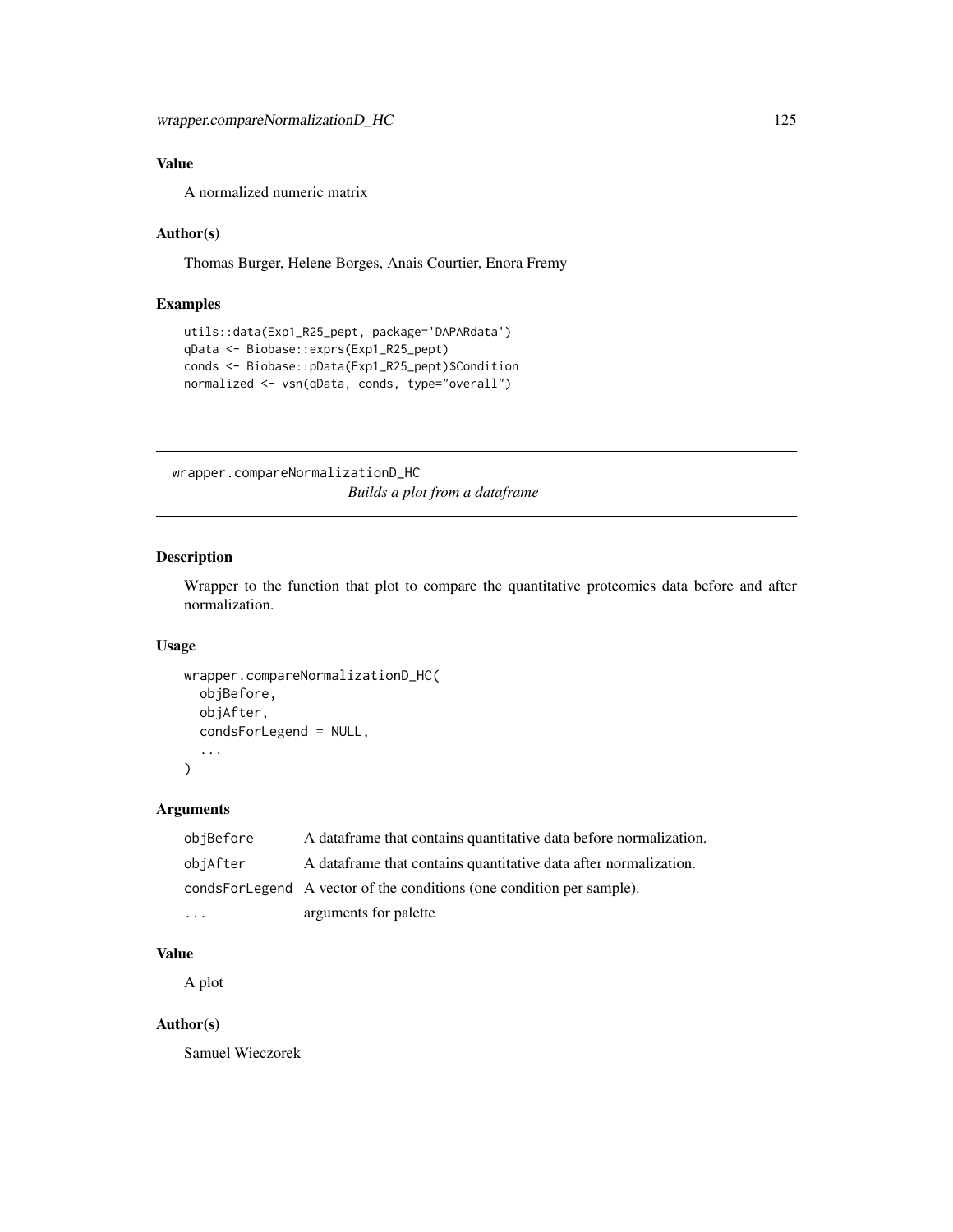## Examples

```
utils::data(Exp1_R25_pept, package='DAPARdata')
obj <- Exp1_R25_pept
conds <- Biobase::pData(obj)[,"Condition"]
objAfter \leq wrapper.normalizeD(obj = obj, method = "QuantileCentering",
conds=conds, type = "within conditions")
wrapper.compareNormalizationD_HC(obj, objAfter, conds)
```
wrapper.corrMatrixD\_HC

*Displays a correlation matrix of the quantitative data of the* Biobase::exprs() *table*

## Description

#' Builds a correlation matrix based on a MSnSet object. #' #' @title Displays a correlation matrix of the quantitative data of the #' Biobase::exprs() table #' #' @param obj An object of class MSnSet. #' #' @param rate A float that defines the gradient of colors. #' #' @return A colored correlation matrix #' #' @author Alexia Dorffer #' #' @examples #' utils::data(Exp1\_R25\_pept, package='DAPARdata') #' wrapper.corrMatrixD(Exp1\_R25\_pept) #' #' #' @export #' wrapper.corrMatrixD <- function(obj, rate=5) qData <- Biobase::exprs(obj) samplesData <- Biobase::pData(obj) corrMatrixD(qData, samplesData, rate)

Builds a correlation matrix based on a MSnSet object.

#### Usage

```
wrapper.corrMatrixD_HC(obj, rate = 0.5, showValues = TRUE)
```
## Arguments

| obi        | An object of class MSnSet.                   |
|------------|----------------------------------------------|
| rate       | A float that defines the gradient of colors. |
| showValues | <b>XXX</b>                                   |

## Value

A colored correlation matrix

## Author(s)

Samuel Wieczorek

```
utils::data(Exp1_R25_pept, package='DAPARdata')
wrapper.corrMatrixD_HC(Exp1_R25_pept)
```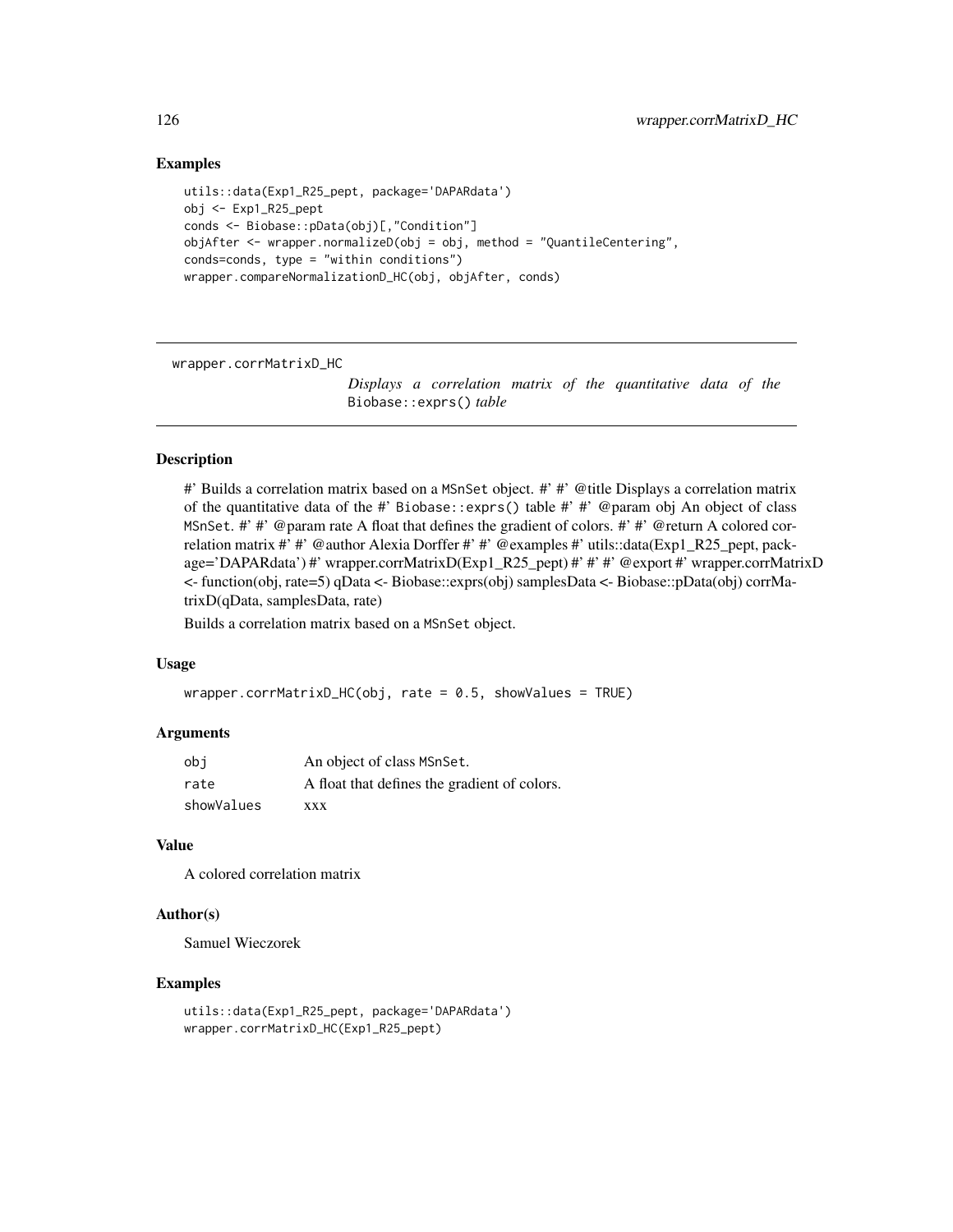wrapper.CVDistD\_HC *Distribution of CV of entities*

# Description

Builds a densityplot of the CV of entities in the Biobase::exprs() table. of an object MSnSet. The variance is calculated for each condition present in the dataset (see the slot 'Condition' in the Biobase::pData() table).

## Usage

wrapper.CVDistD\_HC(obj, ...)

# Arguments

| obi     | An object of class MSnSet |
|---------|---------------------------|
| $\cdot$ | arguments for palette.    |

#### Value

A density plot

# Author(s)

Samuel Wieczorek

# Examples

```
utils::data(Exp1_R25_pept, package='DAPARdata')
wrapper.CVDistD_HC(Exp1_R25_pept)
```
wrapper.dapar.impute.mi

*Missing values imputation using the LSimpute algorithm.*

# Description

This method is a wrapper to the function impute.mi of the package imp4p adapted to an object of class MSnSet.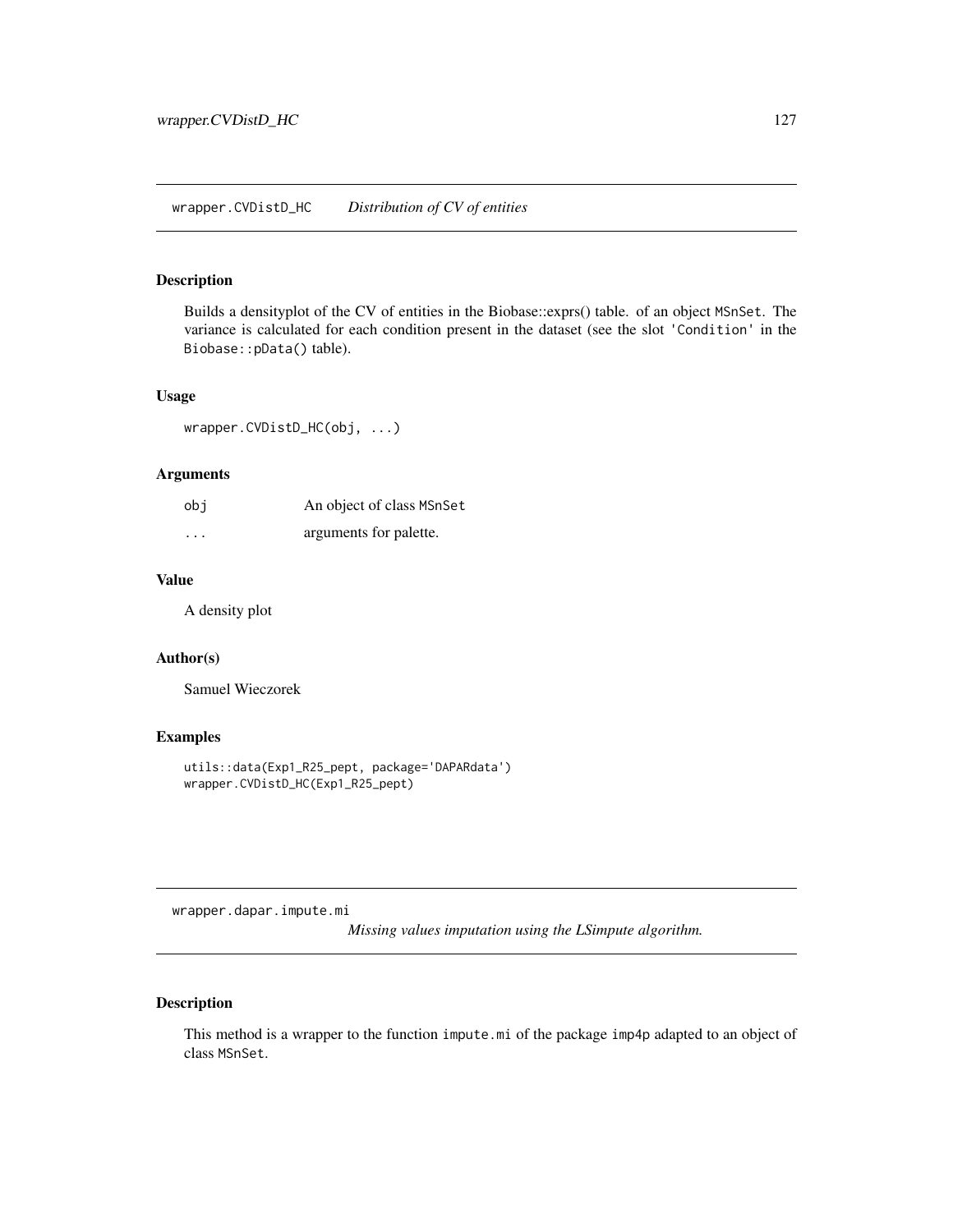# Usage

```
wrapper.dapar.impute.mi(
 obj,
 nb.iter = 3,nknn = 15,
 selec = 600,
 size = 500,weight = 1,
 ind.comp = 1,
 progress.bar = FALSE,
 x.setep.mod = 300,x.setep.pi = 300,nb.rei = 100,
 method = 4,gridsize = 300,
 q = 0.95,q.min = \theta,
 q.norm = 3,
 eps = 0,
 methodi = "slsa",
 lapala = TRUE,distribution = "unif"
\mathcal{L}
```
# Arguments

| obj          | An object of class MSnSet.                           |
|--------------|------------------------------------------------------|
| nb.iter      | Same as the function mi. mix in the package imp4p    |
| nknn         | Same as the function mi. mix in the package imp4p    |
| selec        | Same as the function mi.mix in the package imp4p     |
| siz          | Same as the function mi.mix in the package imp4p     |
| weight       | Same as the function mi. mix in the package imp4p    |
| ind.comp     | Same as the function mi. mix in the package imp4p    |
| progress.bar | Same as the function mi. mix in the package imp4p    |
| x.step.mod   | Same as the function estim.mix in the package imp4p  |
| x.step.pi    | Same as the function estim.mix in the package imp4p  |
| nb.rei       | Same as the function estim.mix in the package imp4p  |
| method       | Same as the function estim.mix in the package imp4p  |
| gridsize     | Same as the function estim.mix in the package imp4p  |
| q            | Same as the function mi. mix in the package imp4p    |
| q.min        | Same as the function impute. pa in the package imp4p |
| q.norm       | Same as the function impute.pa in the package imp4p  |
| eps          | Same as the function impute. pa in the package imp4p |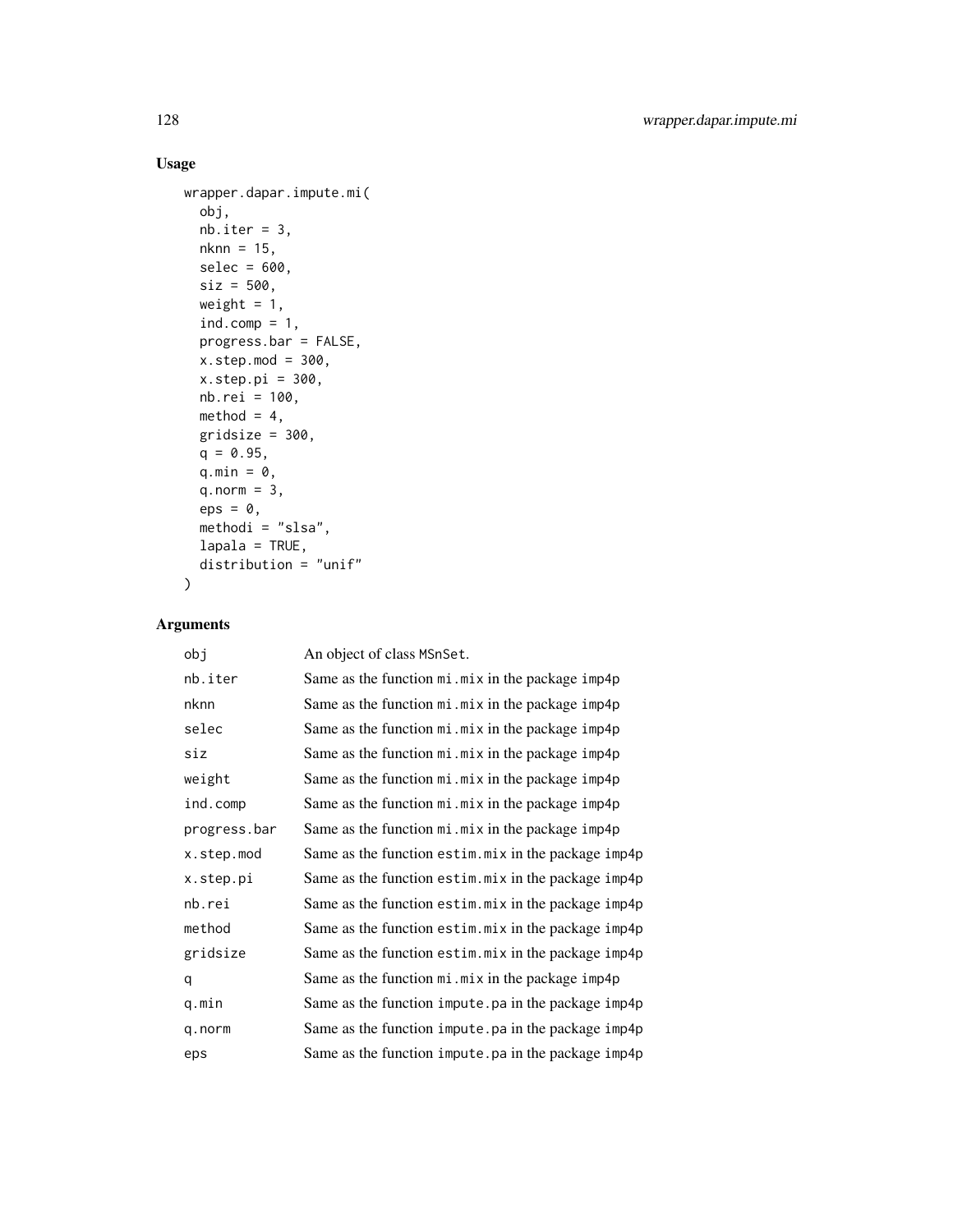# wrapper.heatmapD 129

| methodi      | Same as the function mi. mix in the package imp4p                 |
|--------------|-------------------------------------------------------------------|
| lapala       | <b>XXXXXXXXXX</b>                                                 |
| distribution | The type of distribution used. Values are unif (default) or beta. |

# Value

The Biobase::exprs(obj) matrix with imputed values instead of missing values.

# Author(s)

Samuel Wieczorek

# Examples

```
## Not run:
utils::data(Exp1_R25_pept, package='DAPARdata')
obj <- Exp1_R25_pept[1:100]
level <- obj@experimentData@other$typeOfData
metacell.mask <- match.metacell(GetMetacell(obj), 'missing', level)
indices <- GetIndices_WholeMatrix(metacell.mask, op='>=', th=1)
obj.imp.na <- wrapper.dapar.impute.mi(obj, nb.iter=1, lapala = TRUE)
obj.imp.pov <- wrapper.dapar.impute.mi(obj, nb.iter=1, lapala = FALSE)
```

```
## End(Not run)
```

| wrapper.heatmapD | This function is a wrapper to heatmap. 2 that displays quantitative     |
|------------------|-------------------------------------------------------------------------|
|                  | <i>data in the Biobase:: exprs() table of an object of class MSnSet</i> |

# Description

Builds a heatmap of the quantitative proteomic data of a MSnSet object.

## Usage

```
wrapper.heatmapD(
  obj,
  distance = "euclidean",
 cluster = "complete",
  dendro = FALSE
)
```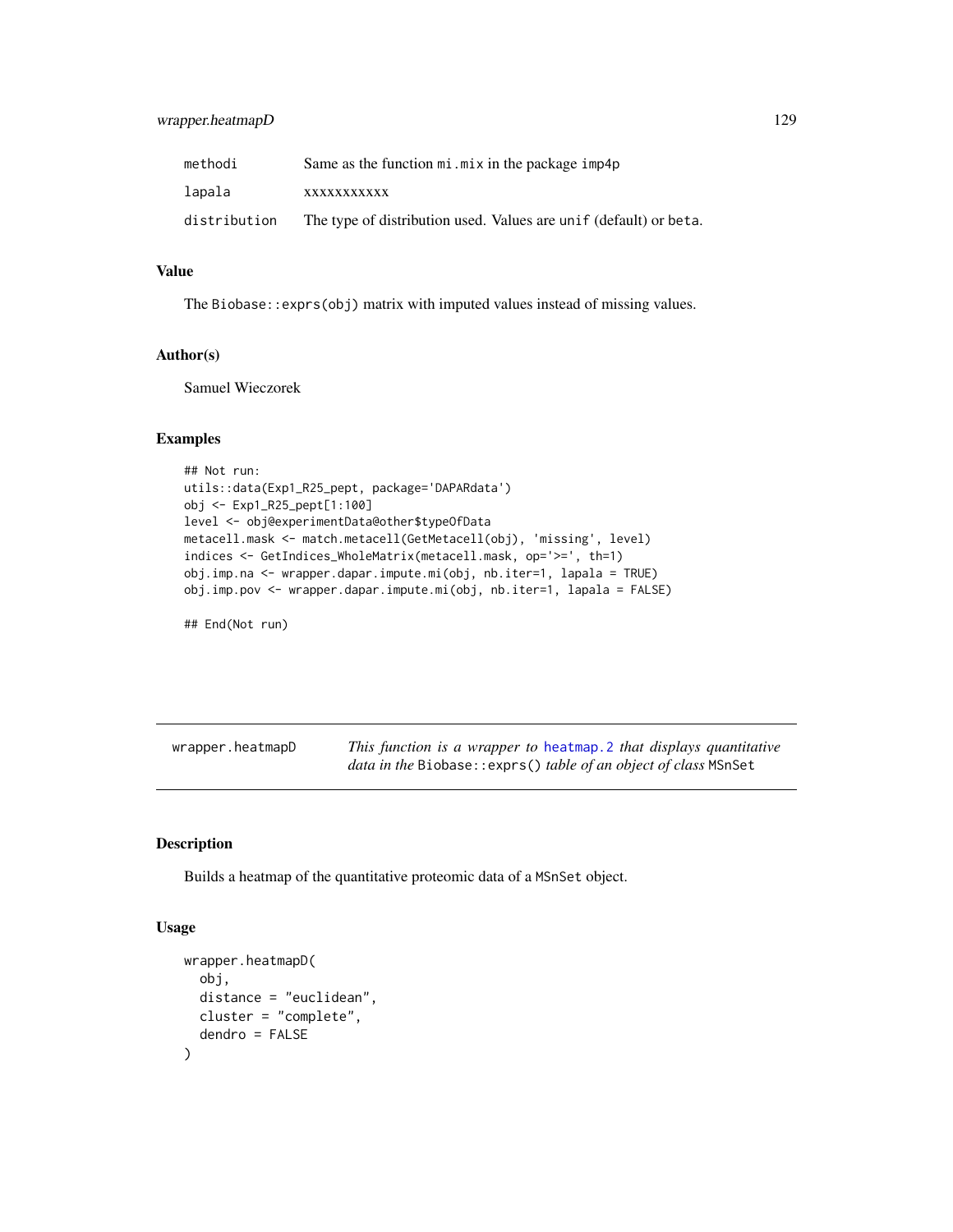# Arguments

| obi      | An object of class MSnSet.                                                                          |
|----------|-----------------------------------------------------------------------------------------------------|
| distance | The distance used by the clustering algorithm to compute the dendrogram. See<br>$help(heatmap.2)$ . |
| cluster  | the clustering algorithm used to build the dendrogram. See help (heatmap. 2)                        |
| dendro   | A boolean to indicate fi the dendrogram has to be displayed                                         |

# Value

A heatmap

## Author(s)

Alexia Dorffer

## Examples

```
## Not run:
utils::data(Exp1_R25_pept, package='DAPARdata')
obj <- Exp1_R25_pept[1:10]
level <- obj@experimentData@other$typeOfData
metacell.mask <- match.metacell(GetMetacell(obj), 'missing', level)
indices <- GetIndices_WholeLine(metacell.mask)
wrapper.heatmapD(obj)
```
## End(Not run)

wrapper.impute.detQuant

*Wrapper of the function 'impute.detQuant' for objects of class* MSnSet

# Description

This method is a wrapper of the function 'impute.detQuant' for objects of class MSnSet

# Usage

```
wrapper.impute.detQuant(obj, qval = 0.025, factor = 1, na.type)
```
## Arguments

| obi     | An instance of class MSnSet                                                                                                        |
|---------|------------------------------------------------------------------------------------------------------------------------------------|
| gval    | An expression set containing quantitative values of various replicates                                                             |
| factor  | A scaling factor to multiply the imputation value with                                                                             |
| na.type | A string which indicates the type of missing values to impute. Available values<br>are: 'NA' (for both POV and MEC), 'POV', 'MEC'. |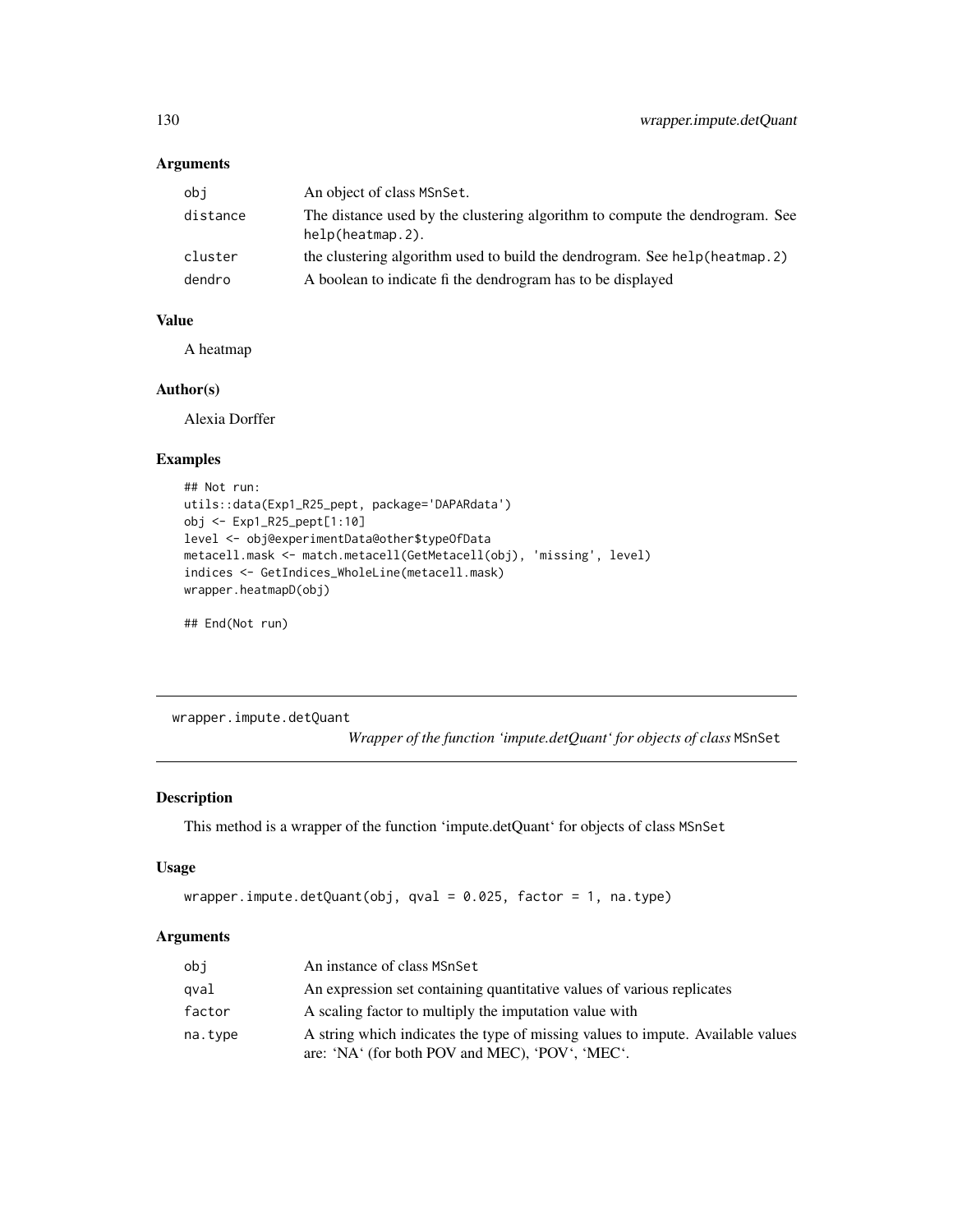# Value

An imputed instance of class MSnSet

# Author(s)

Samuel Wieczorek

# Examples

```
utils::data(Exp1_R25_pept, package='DAPARdata')
obj <- Exp1_R25_pept[1:10]
obj.imp.pov <- wrapper.impute.detQuant(obj, na.type='missing POV')
obj.imp.mec <- wrapper.impute.detQuant(obj, na.type='missing MEC')
obj.imp.na <- wrapper.impute.detQuant(obj, na.type='missing')
```
wrapper.impute.fixedValue

*Missing values imputation from a* MSnSet *object*

# Description

This method is a wrapper to objects of class MSnSet and imputes missing values with a fixed value.

# Usage

```
wrapper.impute.fixedValue(obj, fixVal = 0, na.type)
```
# Arguments

| obi     | An object of class MSnSet.                                                                                                         |
|---------|------------------------------------------------------------------------------------------------------------------------------------|
| fixVal  | A float.                                                                                                                           |
| na.tvpe | A string which indicates the type of missing values to impute. Available values<br>are: 'NA' (for both POV and MEC), 'POV', 'MEC'. |

# Value

The object obj which has been imputed

## Author(s)

Samuel Wieczorek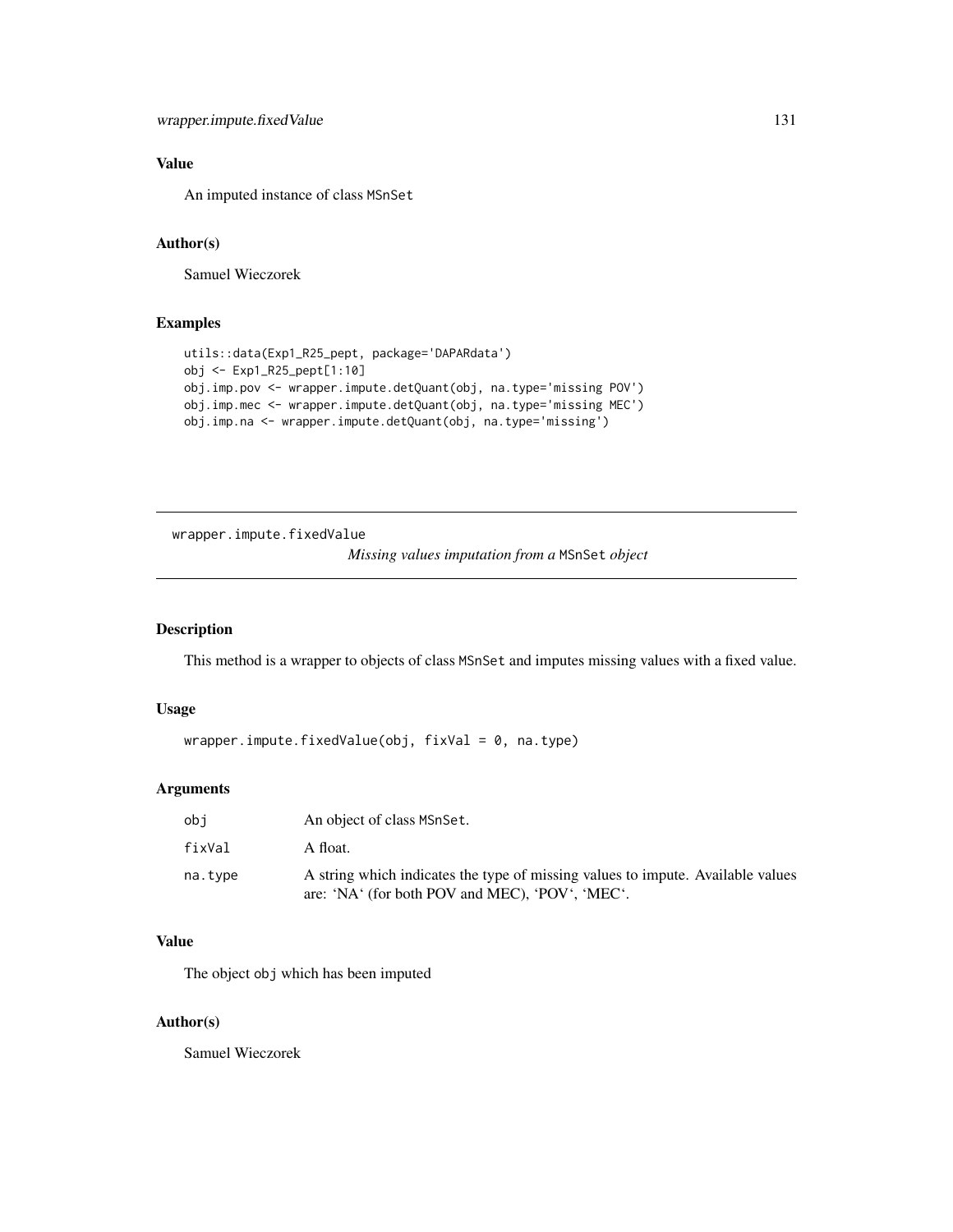## Examples

```
utils::data(Exp1_R25_pept, package='DAPARdata')
obj <- Exp1_R25_pept[1:10,]
obj.imp.pov <- wrapper.impute.fixedValue(obj, 0.001, na.type = 'missing POV')
obj.imp.mec <- wrapper.impute.fixedValue(obj, 0.001, na.type = 'missing MEC')
obj.imp.na <- wrapper.impute.fixedValue(obj, 0.001, na.type = 'missing')
```
wrapper.impute.KNN *KNN missing values imputation from a* MSnSet *object*

## Description

Can impute only POV missing values

## Usage

wrapper.impute.KNN(obj = NULL, K, na.type)

## Arguments

| obi     | An object of class MSnSet.                                                                             |
|---------|--------------------------------------------------------------------------------------------------------|
|         | the number of neighbors.                                                                               |
| na.tvpe | A string which indicates the type of missing values to impute. Available values<br>are: 'missing POV'. |

# Details

This method is a wrapper for objects of class MSnSet and imputes missing values with a fixed value. This function imputes the missing values condition by condition.

# Value

The object obj which has been imputed

#### Author(s)

Samuel Wieczorek

```
utils::data(Exp1_R25_pept, package='DAPARdata')
obj.imp.pov <- wrapper.impute.KNN(obj = Exp1_R25_pept[1:10], K=3,
na.type = 'missing POV')
```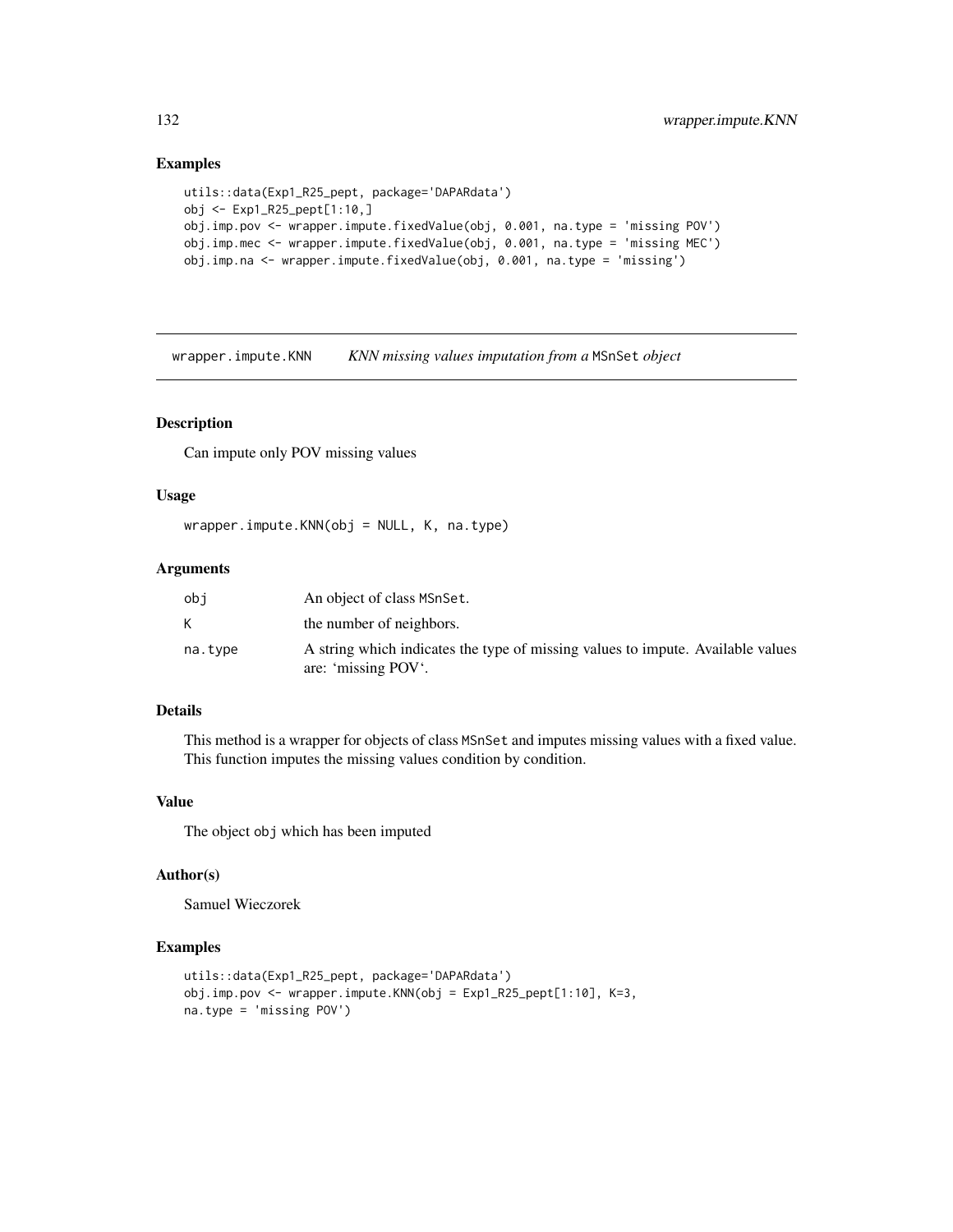wrapper.impute.mle *Imputation of peptides having no values in a biological condition.*

# Description

This method is a wrapper to the function impute.mle of the package imp4p adapted to an object of class MSnSet.

## Usage

```
wrapper.impute.mle(obj, na.type)
```
## **Arguments**

| obi     | An object of class MSnSet.                                                      |
|---------|---------------------------------------------------------------------------------|
| na.type | A string which indicates the type of missing values to impute. Available values |
|         | are: 'NA' (for both POV and MEC).                                               |

# Value

The Biobase::exprs(obj) matrix with imputed values instead of missing values.

## Author(s)

Samuel Wieczorek

## Examples

```
utils::data(Exp1_R25_pept, package='DAPARdata')
obj <- Exp1_R25_pept[1:10,]
level <- obj@experimentData@other$typeOfData
metacell.mask <- match.metacell(GetMetacell(obj), 'missing', level)
indices <- GetIndices_WholeMatrix(metacell.mask, op='>=', th=1)
obj.imp.na <- wrapper.impute.mle(obj, na.type = 'missing')
```
wrapper.impute.pa *Imputation of peptides having no values in a biological condition.*

#### Description

This method is a wrapper to the function impute.pa of the package imp4p adapted to an object of class MSnSet.

## Usage

```
wrapper.inpute.pa(obj = NULL, q.min = 0.025, na.type)
```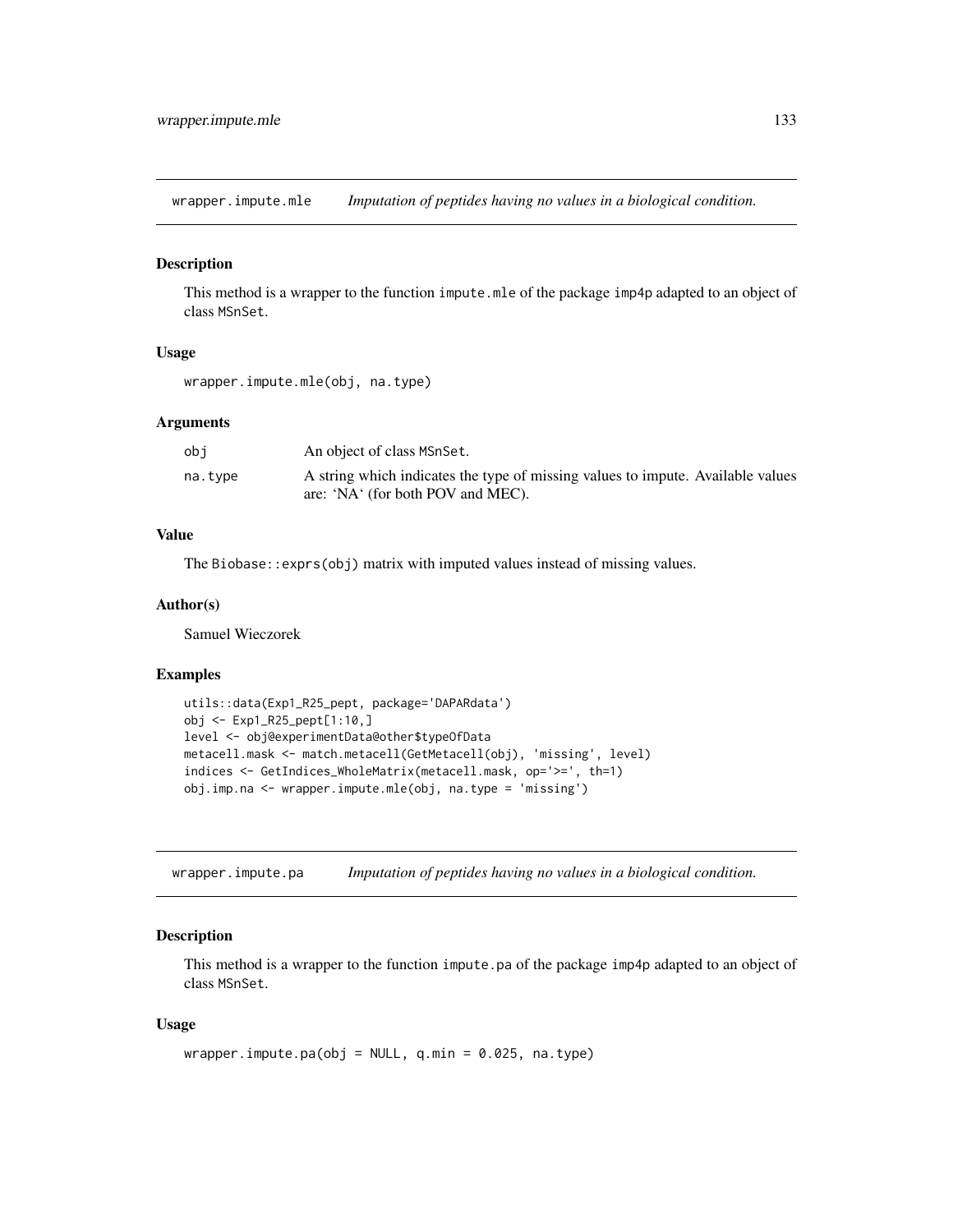#### Arguments

| obi     | An object of class MSnSet.                                                                                           |
|---------|----------------------------------------------------------------------------------------------------------------------|
| a.min   | Same as the function impute pa in the package imp4p                                                                  |
| na.tvpe | A string which indicates the type of missing values to impute. Available values<br>are: 'NA' (for both POV and MEC). |
|         |                                                                                                                      |

## Value

The Biobase::exprs(obj) matrix with imputed values instead of missing values.

# Author(s)

Samuel Wieczorek

# Examples

```
utils::data(Exp1_R25_pept, package='DAPARdata')
obj <- Exp1_R25_pept[1:10]
level <- obj@experimentData@other$typeOfData
metacell.mask <- match.metacell(GetMetacell(obj), 'missing', level)
indices <- GetIndices_WholeMatrix(metacell.mask, op='>=', th=1)
obj.imp.pov <- wrapper.impute.pa(obj, na.type = 'missing POV')
```
wrapper.impute.pa2 *Missing values imputation from a* MSnSet *object*

# Description

This method is a wrapper to the function impute.pa2 adapted to objects of class MSnSet.

# Usage

```
wrapper.impute.pa2(obj, q.min = 0, q.norm = 3, eps = 0, distribution = "unif")
```
#### Arguments

| obj    | An object of class MSnSet.                                                                                                                                                                                                                                                                    |
|--------|-----------------------------------------------------------------------------------------------------------------------------------------------------------------------------------------------------------------------------------------------------------------------------------------------|
| q.min  | A quantile value of the observed values allowing defining the maximal value<br>which can be generated. This maximal value is defined by the quantile q.min of<br>the observed values distribution minus eps. Default is 0 (the maximal value is<br>the minimum of observed values minus eps). |
| q.norm | A quantile value of a normal distribution allowing defining the minimal value<br>which can be generated. Default is 3 (the minimal value is the maximal value<br>minus qn*median(sd(observed values)) where sd is the standard deviation of a<br>row in a condition).                         |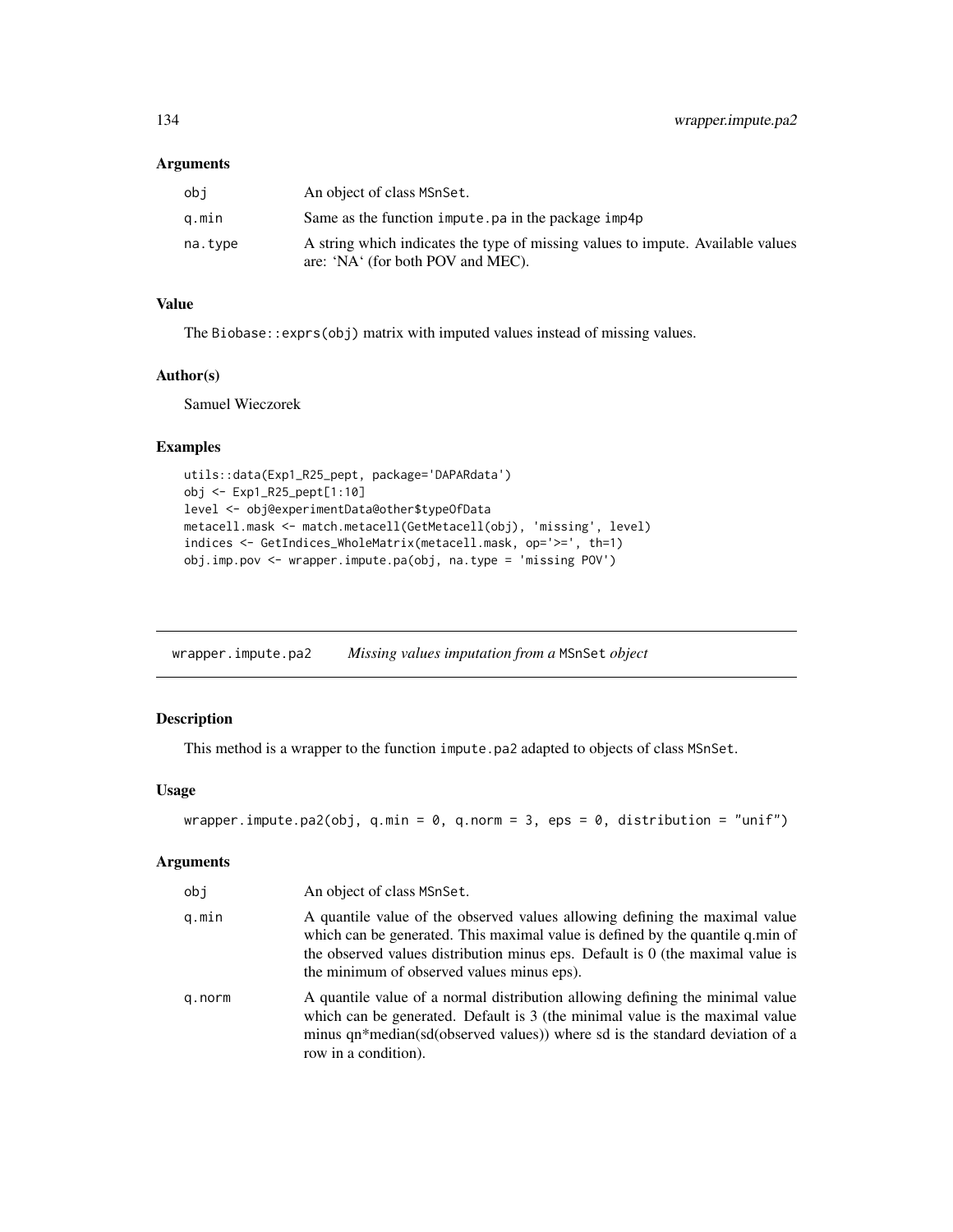| eps          | A value allowing defining the maximal value which can be generated. This max-   |
|--------------|---------------------------------------------------------------------------------|
|              | imal value is defined by the quantile q min of the observed values distribution |
|              | minus eps. Default is 0.                                                        |
| distribution | The type of distribution used. Values are unif (default) or beta.               |

## Value

The object obj which has been imputed

#### Author(s)

Thomas Burger, Samuel Wieczorek

## Examples

```
utils::data(Exp1_R25_pept, package='DAPARdata')
obj.imp.pa2 <- wrapper.impute.pa2(Exp1_R25_pept[1:100], distribution="beta")
```
wrapper.impute.slsa *Imputation of peptides having no values in a biological condition.*

#### **Description**

#' This method replaces each missing value by a given value #' #' @title Deterministic imputation #' #' @param qdata An expression set containing quantitative or missing values #' #' @param metadata xxx  $\#$   $\#$  @param values A vector with as many elements as the number of colums  $\#$  of qdata #' #' @param na.type xxx #' #' @return An imputed dataset #' #' @author Thomas Burger, Samuel Wieczorek #' #' @examples #' utils::data(Exp1\_R25\_pept, package='DAPARdata') #' qdata <-Biobase::exprs(Exp1\_R25\_pept) #' meta <- #' values <- getQuantile4Imp(qdata)\$shiftedImpVal #' obj.imp.mec <- impute.detQuant(qdata, values, na.type = 'missing POV') #' obj.imp.mec <- impute.detQuant(qdata, values, na.type = 'missing MEC') #' obj.imp.na <- impute.detQuant(qdata, values, na.type = 'missing') #' #' @export #' impute.detQuant <- function(qdata, metadata, values, na.type=NULL) availablePatterns <- unname(search.metacell.tags(pattern=na.type, level=obj@experimentData@other\$type if (is.null(na.type)) stop(paste0("'na.type' is required. Available values are:.", paste0(metacell.def(), collapse=' ')) ) else if (!(na.type level=obj@experimentData@other\$typeOfData))) stop(paste0("Available values for na.type are: ", paste0(availablePatterns, collapse=''))) )

if(missing(metadata)) stop("'metadata' is missing.")

#browser() for(i in 1:ncol(qdata)) col <- qdata[,i] ind.na.type <- match.metacell(Biobase::fData(obj)[, obj@experimentData@other\$names\_metacell[i]], pattern = na.type, level = obj@experimentData@other\$typeOfData)

 $col[which(is.na(co]) & ind.na.type)] < values[i] adata[j] < col$ return(qdata)

## Usage

wrapper.impute.slsa(obj = NULL, na.type = NULL)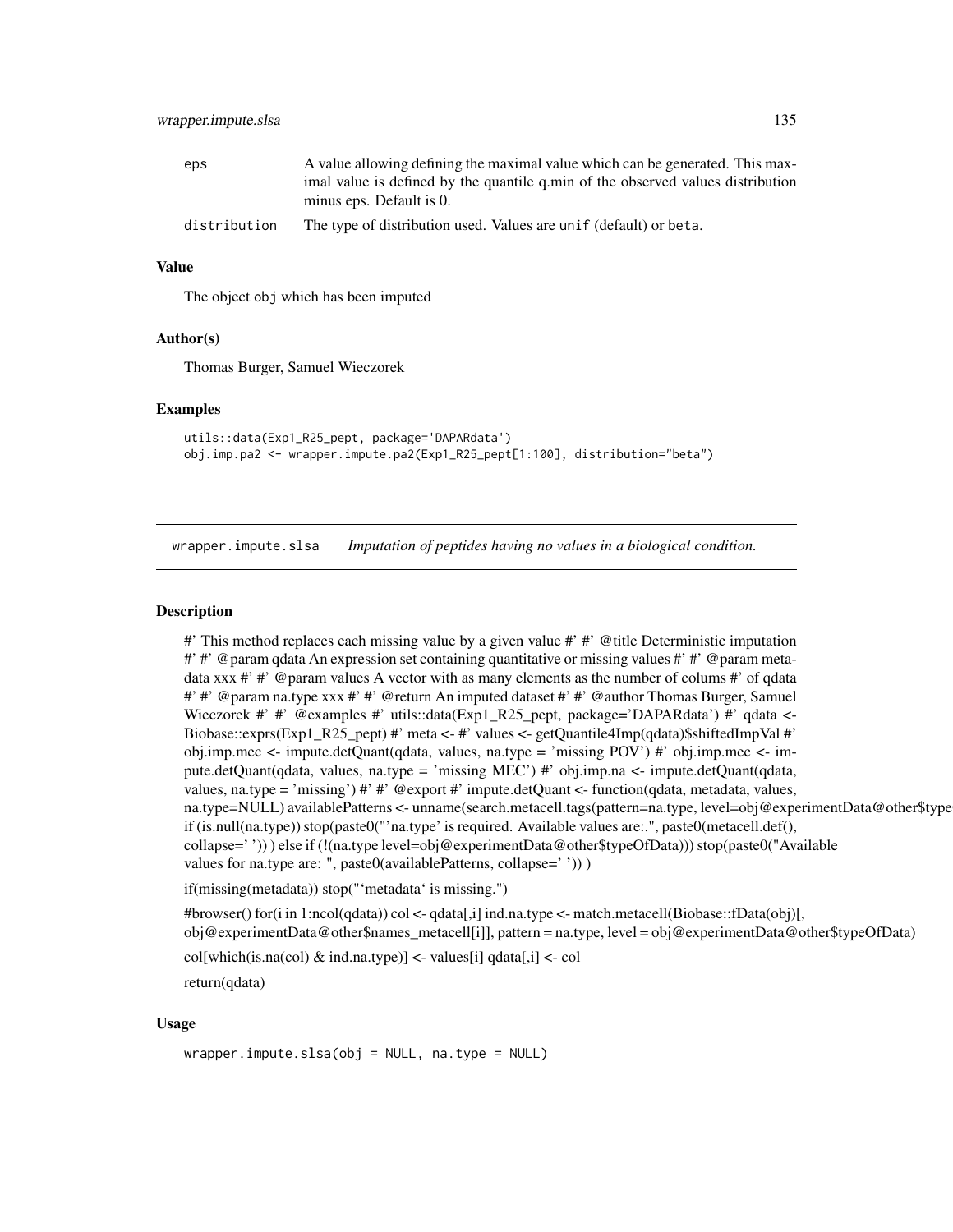#### Arguments

| obi     | An object of class MSnSet.                                                      |
|---------|---------------------------------------------------------------------------------|
| na.tvpe | A string which indicates the type of missing values to impute. Available values |
|         | are: 'NA' (for both POV and MEC), 'POV', 'MEC'.                                 |

# Details

This method is a wrapper to the function impute.slsa of the package imp4p adapted to an object of class MSnSet.

## Value

The Biobase::exprs(obj) matrix with imputed values instead of missing values.

## Author(s)

Samuel Wieczorek

## Examples

```
utils::data(Exp1_R25_pept, package='DAPARdata')
obj <- Exp1_R25_pept[1:100]
obj.slsa.pov <- wrapper.impute.slsa(obj, na.type = 'missing POV')
```
wrapper.mvImage *Heatmap of missing values from a* MSnSet *object*

# Description

Plots a heatmap of the quantitative data. Each column represent one of the conditions in the object of class MSnSet and the color is proportional to the mean of intensity for each line of the dataset. The lines have been sorted in order to vizualize easily the different number of missing values. A white square is plotted for missing values.

#### Usage

```
wrapper.mvImage(obj, pattern = "missing MEC")
```
#### Arguments

| obi     | An object of class MSnSet. |
|---------|----------------------------|
| pattern | <b>XXX</b>                 |

# Value

A heatmap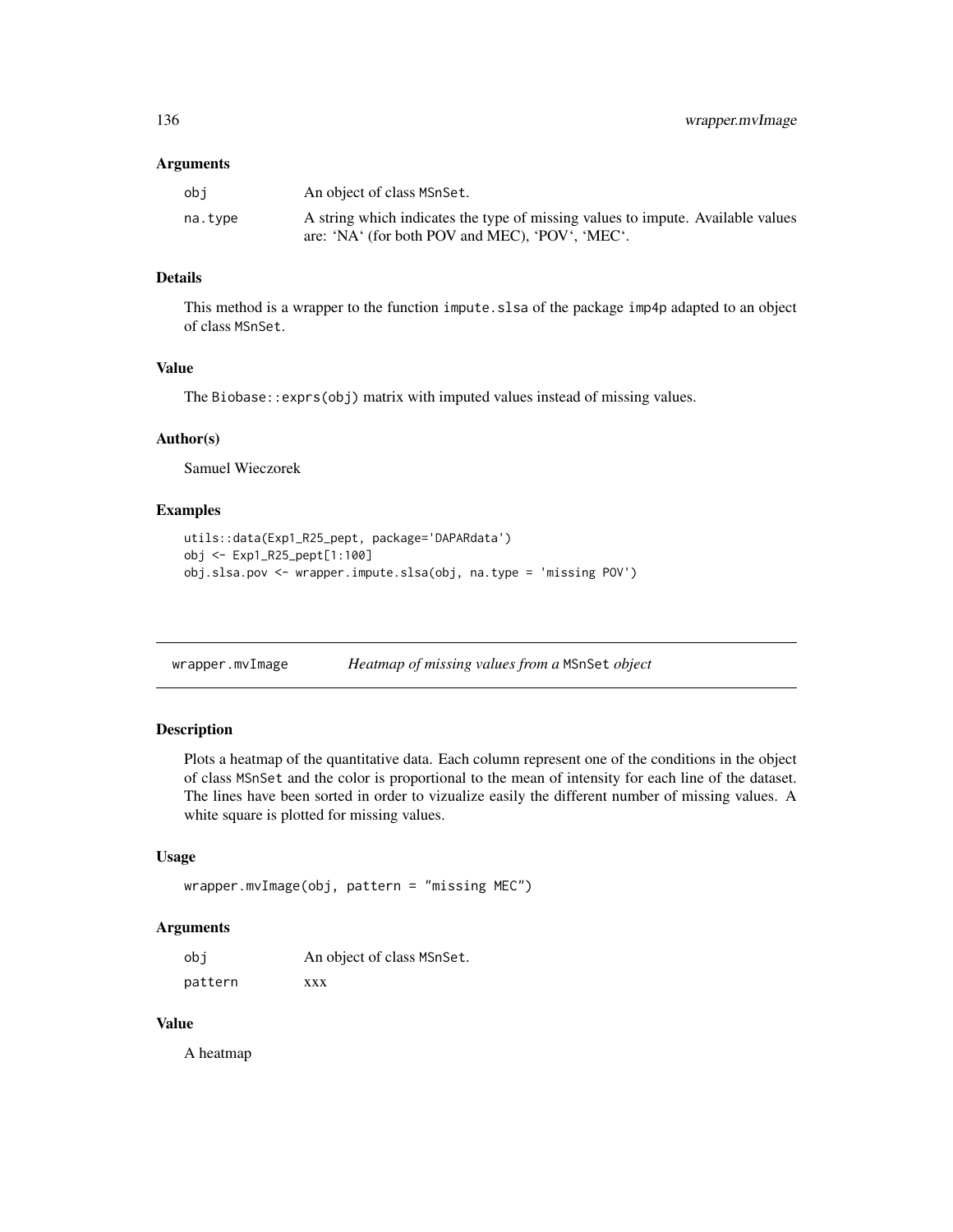## wrapper.normalizeD 137

## Author(s)

Alexia Dorffer

# Examples

```
utils::data(Exp1_R25_prot, package='DAPARdata')
obj <- Exp1_R25_prot[1:1000]
level <- obj@experimentData@other$typeOfData
metacell.mask <- match.metacell(GetMetacell(obj), 'missing', level)
indices <- GetIndices_WholeMatrix(metacell.mask, op='>=', th=1)
obj <- MetaCellFiltering(obj, indices, cmd='delete')
wrapper.mvImage(obj$new)
```
wrapper.normalizeD *Normalisation*

# Description

Provides several methods to normalize quantitative data from a MSnSet object. They are organized in six main families : GlobalQuantileAlignement, sumByColumns, QuantileCentering, MeanCentering, LOESS, vsn For the first family, there is no type. For the five other families, two type categories are available : "Overall" which means that the value for each protein (ie line in the expression data tab) is computed over all the samples ; "within conditions" which means that the value for each protein (ie line in the Biobase::exprs() data tab) is computed condition by condition.

# Usage

```
wrapper.normalizeD(obj, method, withTracking = FALSE, ...)
```
# Arguments

| obi          | An object of class MSnSet.                                                                                                                                                     |
|--------------|--------------------------------------------------------------------------------------------------------------------------------------------------------------------------------|
| method       | One of the following: "GlobalQuantileAlignment" (for normalizations of im-<br>portant magnitude), "SumByColumns", "QuantileCentering", "Mean Centering",<br>"LOESS" and "vsn". |
| withTracking | <b>XXX</b>                                                                                                                                                                     |
| $\cdots$     | XXX                                                                                                                                                                            |

# Author(s)

Samuel Wieczorek, Thomas Burger, Helene Borges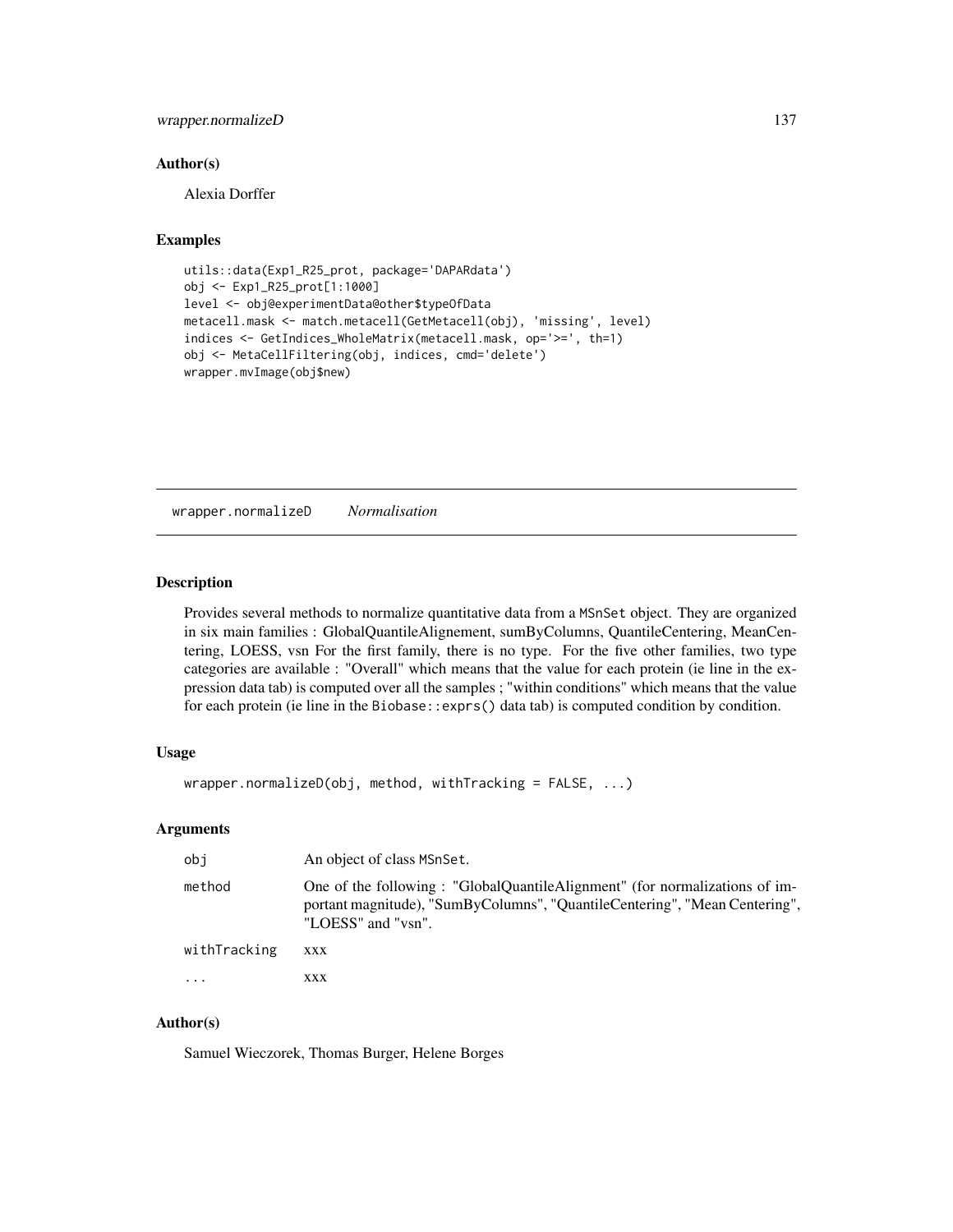# Examples

```
utils::data(Exp1_R25_pept, package='DAPARdata')
conds <- Biobase::pData(Exp1_R25_pept)$Condition
obj <- wrapper.normalizeD(obj = Exp1_R25_pept, method = "QuantileCentering",
conds=conds, type = "within conditions")
```
wrapper.pca *Compute the PCA*

# Description

Compute the PCA

# Usage

wrapper.pca(obj, var.scaling = TRUE, ncp = NULL)

# Arguments

| obi         | <b>XXX</b>             |
|-------------|------------------------|
| var.scaling | The dimensions to plot |
| ncp         | <b>XXXX</b>            |

# Value

A xxxxxx

# Author(s)

Samuel Wieczorek

```
utils::data(Exp1_R25_prot, package='DAPARdata')
obj <- Exp1_R25_prot[1:1000]
level <- obj@experimentData@other$typeOfData
metacell.mask <- match.metacell(GetMetacell(obj), 'missing', level)
indices <- GetIndices_WholeMatrix(metacell.mask, op='>=', th=1)
obj <- MetaCellFiltering(obj, indices, cmd='delete')
res.pca <- wrapper.pca(obj$new)
```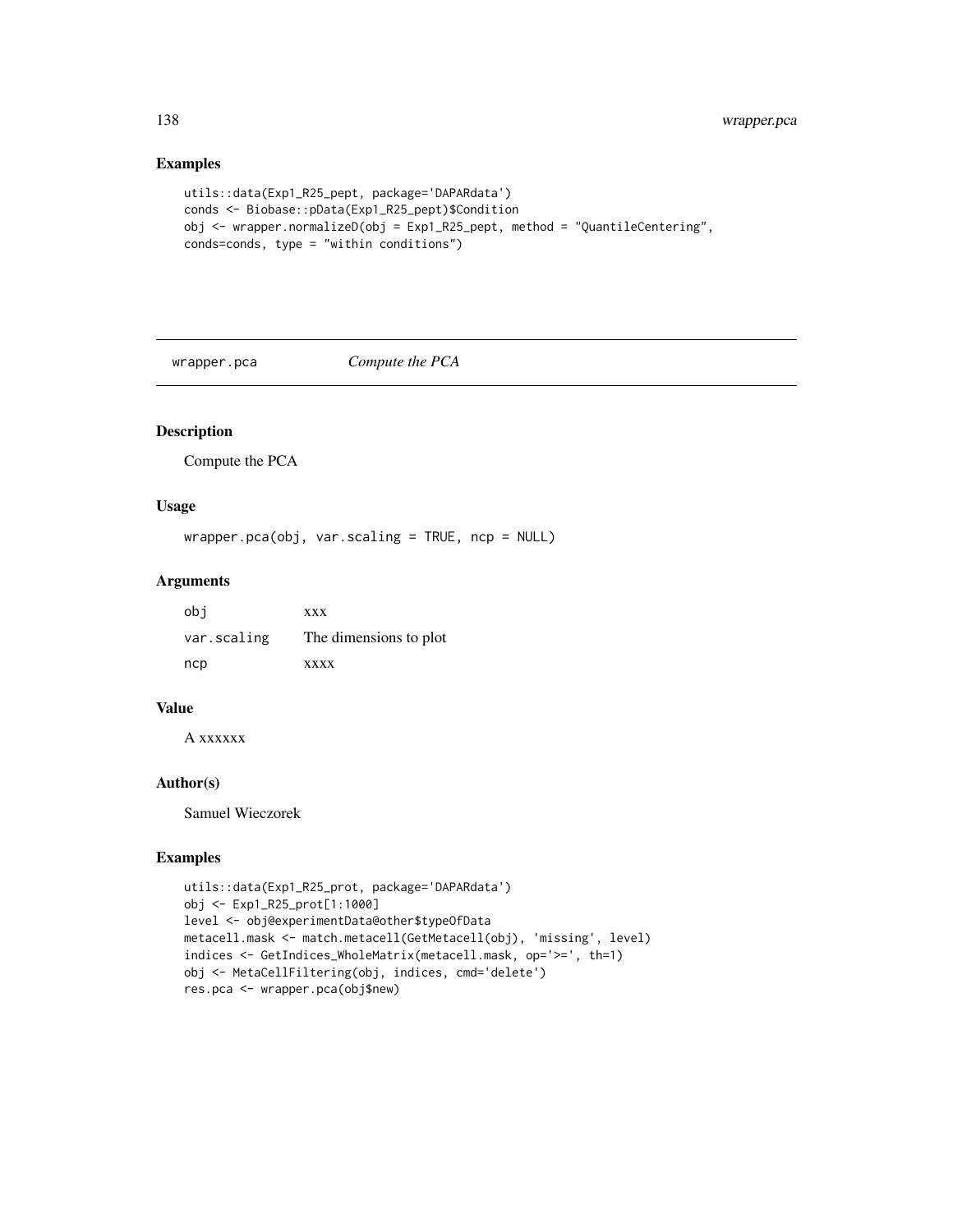wrapperCalibrationPlot

*Performs a calibration plot on an* MSnSet *object, calling the* cp4p *package functions.*

## Description

This function is a wrapper to the calibration.plot method of the cp4p package for use with MSnSet objects.

# Usage

```
wrapperCalibrationPlot(vPVal, pi0Method = "pounds")
```
## Arguments

| vPVal     | A dataframe that contains quantitative data.           |
|-----------|--------------------------------------------------------|
| pi0Method | A vector of the conditions (one condition per sample). |

#### Value

A plot

# Author(s)

Samuel Wieczorek

```
utils::data(Exp1_R25_prot, package='DAPARdata')
obj <- Exp1_R25_prot[1:1000]
level <- obj@experimentData@other$typeOfData
metacell.mask <- match.metacell(GetMetacell(obj), 'missing', level)
indices <- GetIndices_WholeMatrix(metacell.mask, op='>=', th=1)
obj <- MetaCellFiltering(obj, indices, cmd='delete')
qData <- Biobase::exprs(obj$new)
sTab <- Biobase::pData(obj$new)
limma <- limmaCompleteTest(qData,sTab)
wrapperCalibrationPlot(limma$P_Value[,1])
```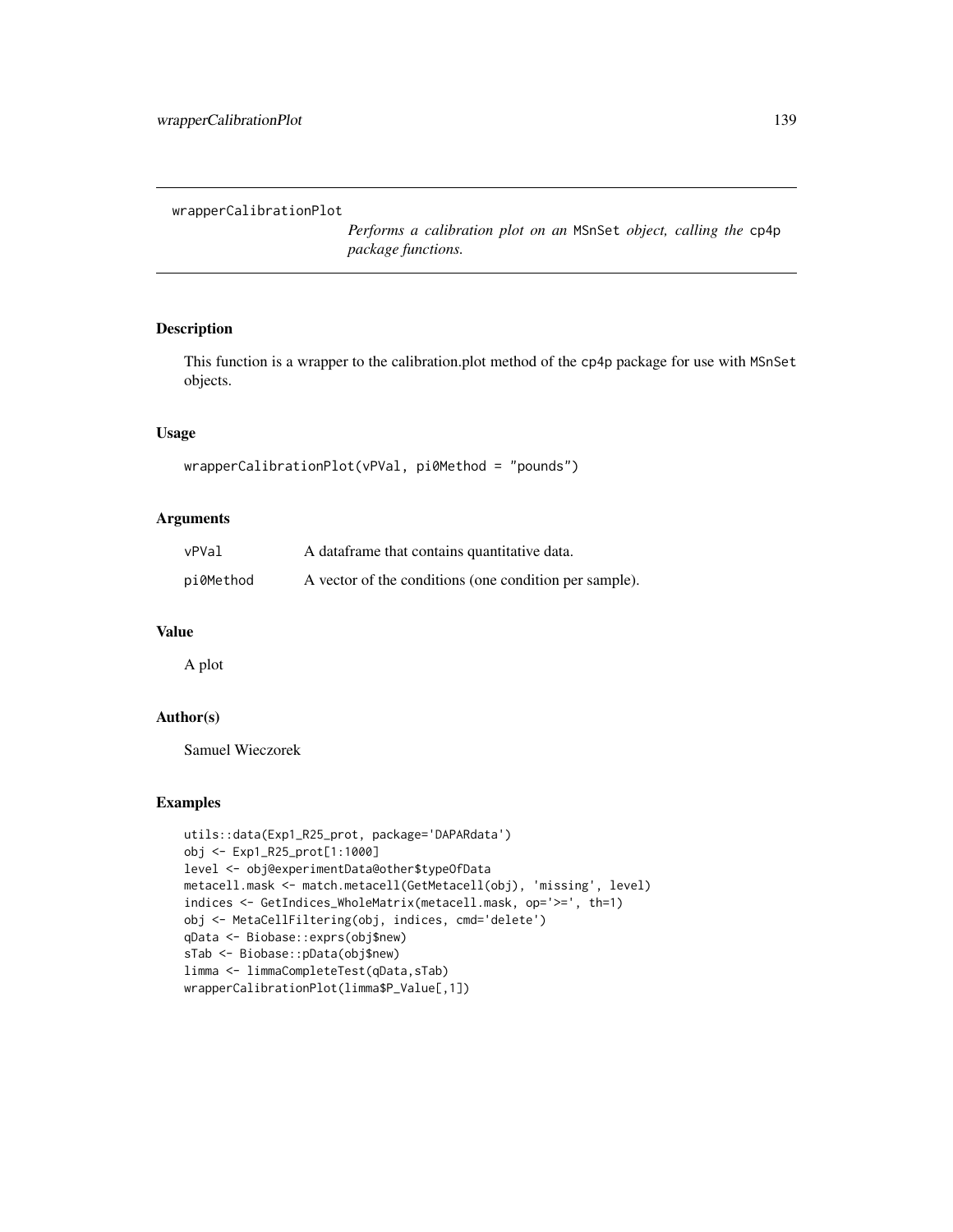```
wrapperClassic1wayAnova
```
*Wrapper for One-way Anova statistical test*

# Description

Wrapper for One-way Anova statistical test

## Usage

```
wrapperClassic1wayAnova(obj, with_post_hoc = "No", post_hoc_test = "No")
```
# Arguments

| obi           | An object of class MSnSet.                                                                                                                                            |
|---------------|-----------------------------------------------------------------------------------------------------------------------------------------------------------------------|
| with_post_hoc | a character string with 2 possible values: "Yes" and "No" (default) saying if<br>function must perform a Post-Hoc test or not.                                        |
| post_hoc_test | character string, possible values are "No" (for no test; default value) or TukeyHSD"<br>or "Dunnett". See details of post-order to the choose the appropriate<br>one. |

# Details

This function allows to perform a 1-way Analysis of Variance. Also computes the post-hoc tests if the with\_post\_hoc parameter is set to yes. There are two possible post-hoc tests: the Tukey Honest Significant Differences (specified as "TukeyHSD") and the Dunnett test (specified as "Dunnett").

## Value

A list of two dataframes. First one called "logFC" contains all pairwise comparisons logFC values (one column for one comparison) for each analysed feature (Except in the case without post-hoc testing, for which NAs are returned.); The second one named "P\_Value" contains the corresponding p-values.

#### Author(s)

Hélène Borges

## See Also

[postHocTest()]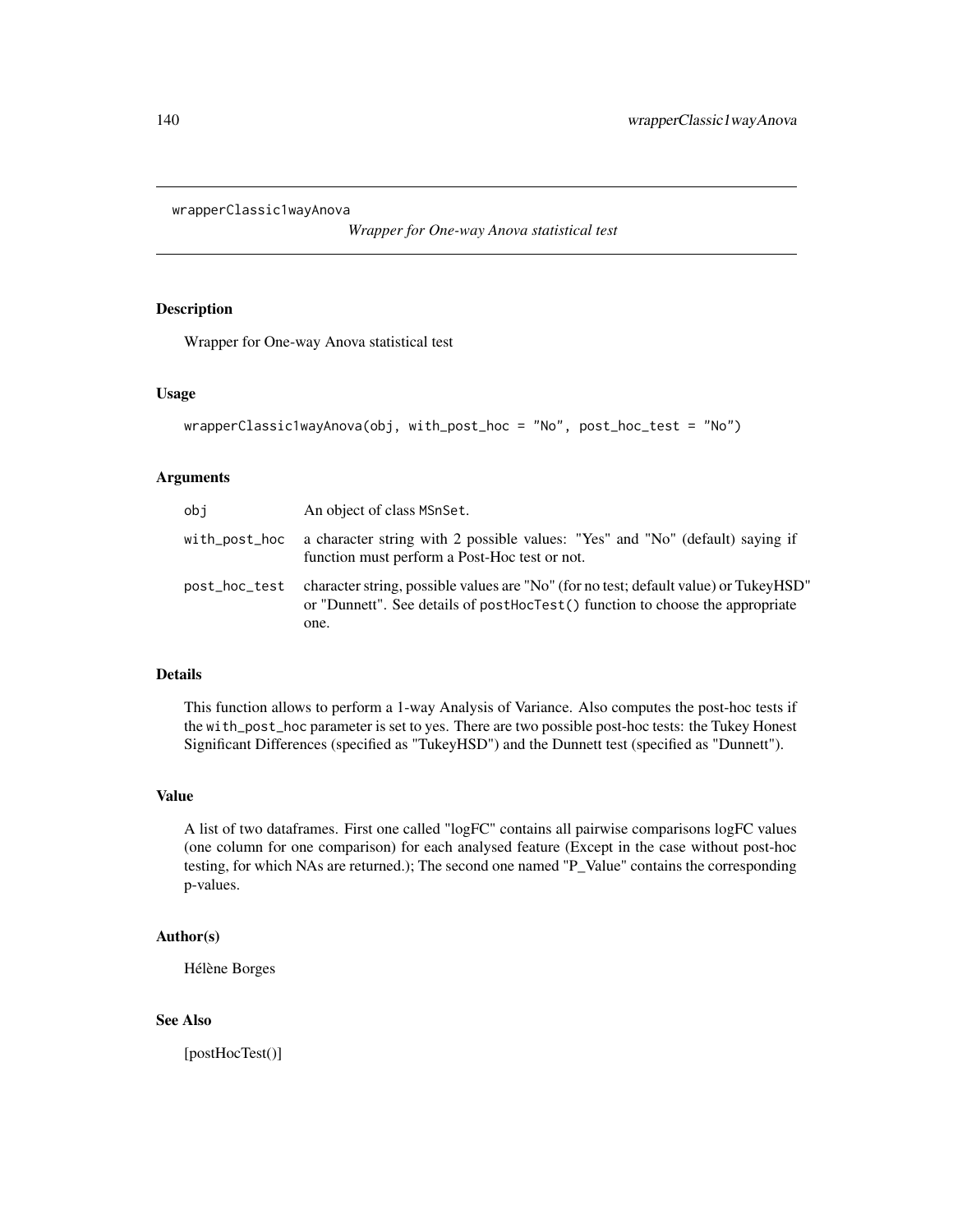# wrapperRunClustering 141

# Examples

```
utils::data(Exp1_R25_prot, package='DAPARdata')
obj <- Exp1_R25_prot[1:1000]
level <- obj@experimentData@other$typeOfData
metacell.mask <- match.metacell(GetMetacell(obj), 'missing', level)
indices <- GetIndices_WholeMatrix(metacell.mask, op='>=', th=1)
obj <- MetaCellFiltering(obj, indices, cmd='delete')
anovatest <- wrapperClassic1wayAnova(obj$new)
```
wrapperRunClustering *Run a clustering pipeline of protein/peptide abundance profiles.*

# Description

This function does all of the steps necessary to obtain a clustering model and its graph from average abundances of proteins/peptides. It is possible to carry out either a kmeans model or an affinity propagation model. See details for exact steps.

# Usage

```
wrapperRunClustering(
  obj,
  clustering_method,
  conditions_order = NULL,
  k_clusters = NULL,
  adjusted_pvals,
  ttl = ",
  subttl = "FDR_thresholds = NULL
\mathcal{L}
```
# Arguments

| obi               | ExpressionSet or MSnSet object.                                                                                                                                                                                                                                                                                        |
|-------------------|------------------------------------------------------------------------------------------------------------------------------------------------------------------------------------------------------------------------------------------------------------------------------------------------------------------------|
| clustering_method |                                                                                                                                                                                                                                                                                                                        |
|                   | character string. Three possible values are "kmeans", "affinityProp" and "affini-<br>tyPropReduced. See the details section for more explanation.                                                                                                                                                                      |
| conditions_order  |                                                                                                                                                                                                                                                                                                                        |
|                   | vector specifying the order of the Condition factor levels in the phenotype data.<br>Default value is NULL, which means that it is the order of the condition present<br>in the phenotype data of "obj" which is taken to create the profiles.                                                                         |
| k clusters        | integer or NULL. Number of clusters to run the kmeans algorithm. If 'clus-<br>tering method is set to "kmeans" and this parameter is set to NULL, then a<br>kmeans model will be realized with an optimal number of clusters 'k' estimated<br>by the Gap statistic method. Ignored for the Affinity propagation model. |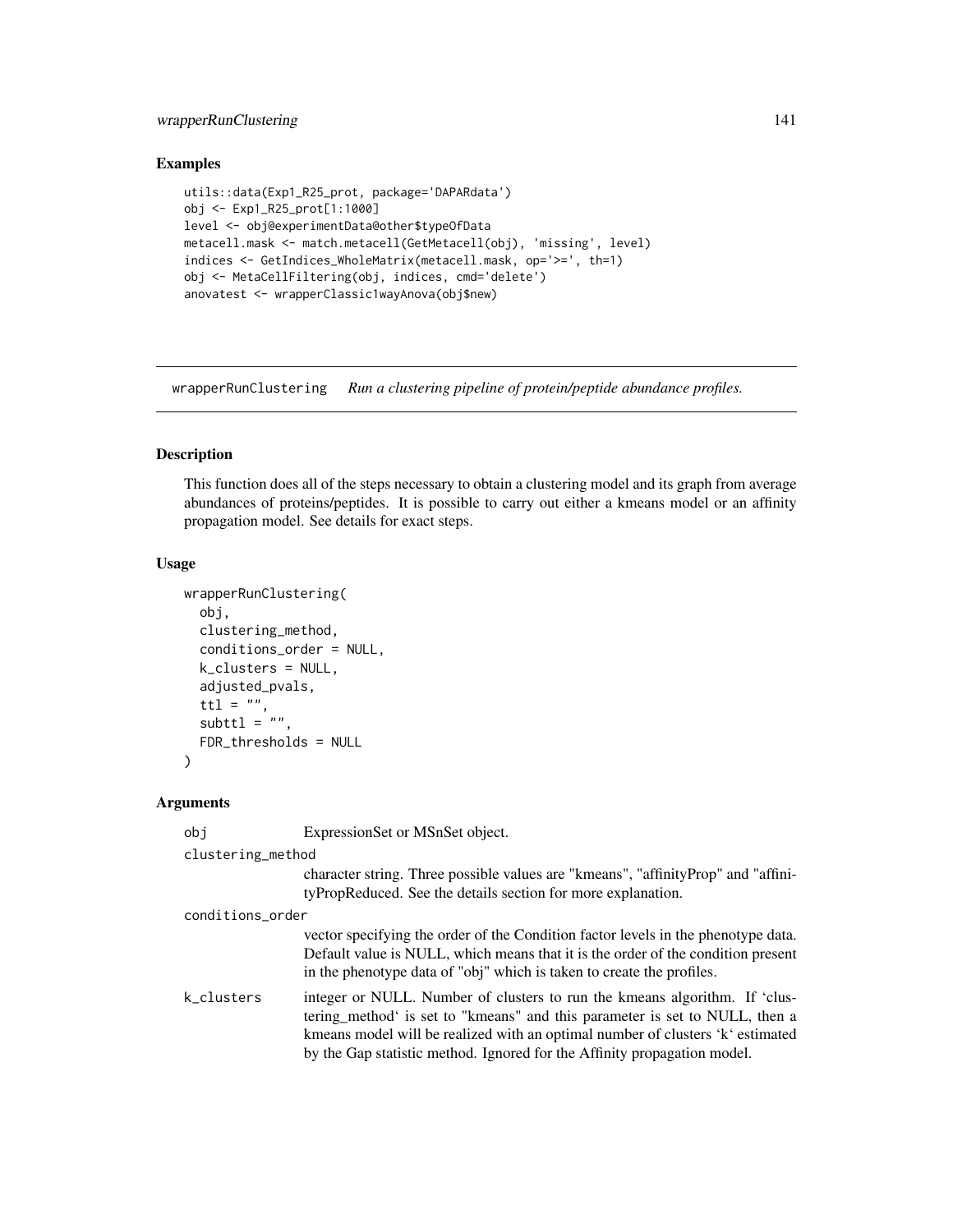adjusted\_pvals vector of adjusted pvalues returned by the [wrapperClassic1wayAnova()]

| ttl    | the title for the final plot                                                                                                                                                                                                                                                                                                                                                                                                                                                                                                                                                                                 |
|--------|--------------------------------------------------------------------------------------------------------------------------------------------------------------------------------------------------------------------------------------------------------------------------------------------------------------------------------------------------------------------------------------------------------------------------------------------------------------------------------------------------------------------------------------------------------------------------------------------------------------|
| subttl | the subtitle for the final plot                                                                                                                                                                                                                                                                                                                                                                                                                                                                                                                                                                              |
|        | FDR_thresholds vector containing the different threshold values to be used to color the pro-<br>files according to their adjusted pvalue. The default value (NULL) generates<br>4 thresholds: $[0.001, 0.005, 0.01, 0.05]$ . Thus, there will be 5 intervals there-<br>fore 5 colors: the pvalues $< 0.001$ , those between 0.001 and 0.005, those between<br>$0.005$ and $0.01$ , those between $0.01$ and $0.05$ , and those $0.05$ . The highest given<br>value will be considered as the threshold of insignificance, the profiles having a<br>pvalue this threshold value will then be colored in gray. |

# Details

The first step consists in averaging the abundances of proteins/peptides according to the different conditions defined in the phenotype data of the expressionSet / MSnSet. Then we standardize the data if there are more than 2 conditions. If the user asks to realize a kmeans model without specifying the desired number of clusters ('clustering\_method =" kmeans "' and 'k\_clusters = NULL'), the function checks data's clusterability and estimates a number of clusters k using the gap statistic method. It is advise however to specify a k for the kmeans, because the gap stat gives the smallest possible k, whereas in biology a small number of clusters can turn out to be uninformative. If you want to run a kmeans but you don't know what number of clusters to give, you can let the pipeline run the first time without specifying 'k\_clusters', in order to view the profiles the first time and choose by the following is a more appropriate value of k. If it is assumed that the data can be structured with a large number of clusters, it is recommended to use the affinity propagation model instead. This method simultaneously considers all the data as exemplary potentials, unlike hard clustering (kmeans) which initializes with a number k of points taken at random. The "affinityProp" model will use a q parameter set to NA, meaning that exemplar preferences are set to the median of non-Inf values in the similarity matrix (set q to 0.5 will be the same). The "affinityPropReduced" model will use a q set to 0, meaning that exemplar preferences are set to the sample quantile with threshold 0 of non-Inf values. This should lead to a smaller number of final clusters.

#### Value

a list of 2 elements: "model" is the clustering model, "ggplot" is the ggplot of profiles clustering.

#### Author(s)

Helene Borges

# References

Tibshirani, R., Walther, G. and Hastie, T. (2001). Estimating the number of data clusters via the Gap statistic. \*Journal of the Royal Statistical Society\* B, 63, 411–423.

Frey, B. J. and Dueck, D. (2007) Clustering by passing messages between data points. \*Science\* 315, 972-976. DOI: [10.1126/science.1136800](https://science.sciencemag.org/content/315/5814/972)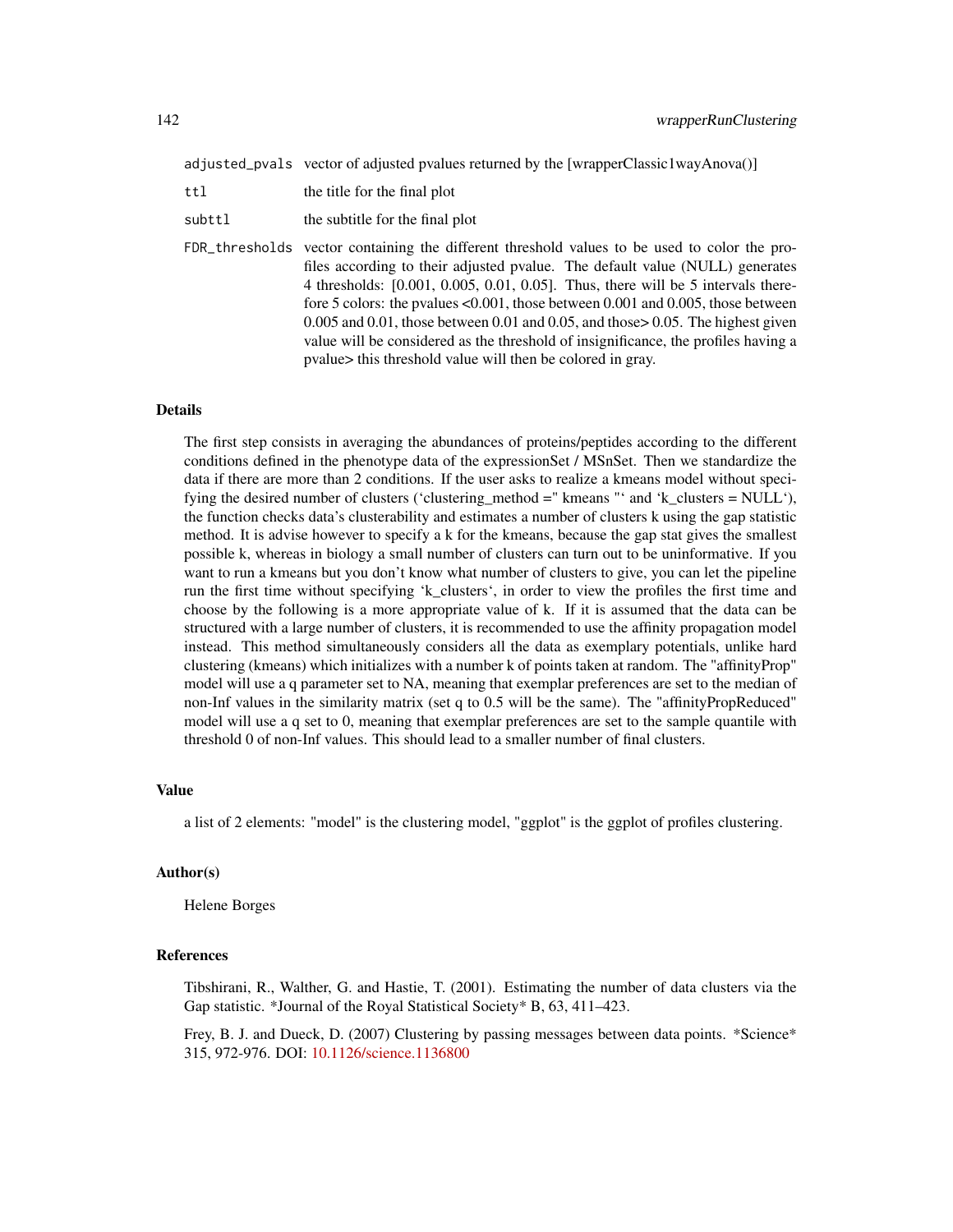#### write.excel 143

## Examples

```
utils::data(Exp1_R25_prot, package='DAPARdata')
obj <- Exp1_R25_prot[1:1000]
level <- obj@experimentData@other$typeOfData
metacell.mask <- match.metacell(GetMetacell(obj), 'missing', level)
indices <- GetIndices_WholeMatrix(metacell.mask, op='>=', th=1)
obj <- MetaCellFiltering(obj, indices, cmd='delete')<br>expR25_ttest <- compute_t_tests(obj$new)<br>wrapperRunClustering(obj = obj$new,<br>adjusted_pvals = expR25_ttest$P_Value$`25fmol_vs_10fmol_pval`)
expR25_ttest <- compute_t_tests(obj$new)
wrapperRunClustering(obj = obj$new,
```
write.excel *This function exports a data.frame to a Excel file.*

## Description

This function exports a data.frame to a Excel file.

# Usage

```
write.excel(df, tags = NULL, colors = NULL, tabname = "foo", filename = NULL)
```
## Arguments

| df       | An data.frame                                      |
|----------|----------------------------------------------------|
| tags     | XXX                                                |
| colors   | XXX                                                |
| tabname  | <b>XXX</b>                                         |
| filename | A character string for the name of the Excel file. |

## Value

A Excel file (.xlsx)

## Author(s)

Samuel Wieczorek

```
utils::data(Exp1_R25_pept, package='DAPARdata')
df <- Biobase::exprs(Exp1_R25_pept[1:100])
tags <- GetMetacell(Exp1_R25_pept[1:100])
colors <- list('missing POV' = "lightblue",
               'missing MEC' = "orange",
               'recovered' = "lightgrey",
```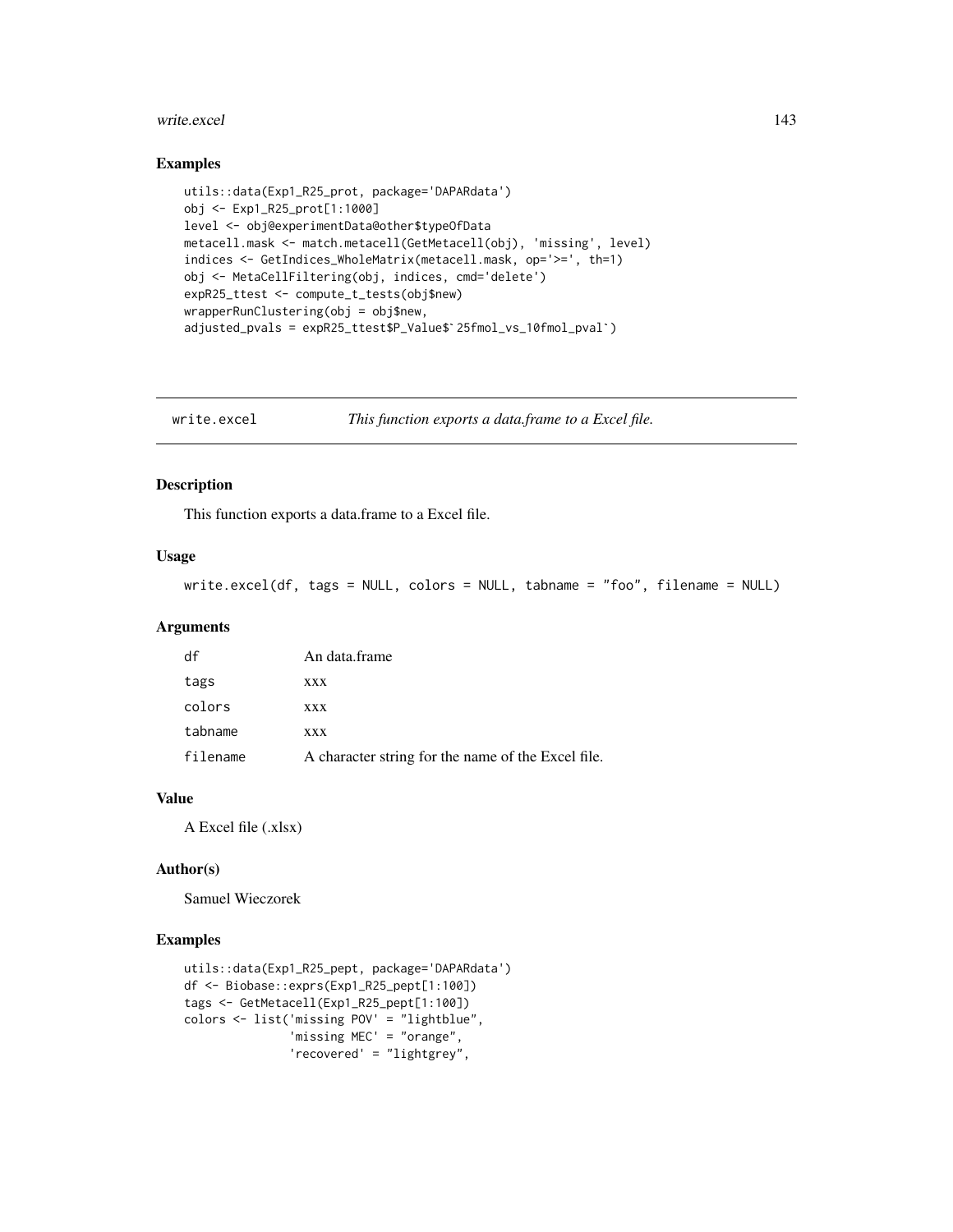```
'identified' = "white",
               'combined' = "red")
write.excel(df, tags, colors, filename = 'toto')
```
writeMSnsetToCSV *Exports a MSnset dataset into a zip archive containing three zipped CSV files.*

# Description

Exports a MSnset dataset into a zip archive containing three zipped CSV files.

## Usage

```
writeMSnsetToCSV(obj, fname)
```
# Arguments

| obi   | An object of class MSnSet.    |
|-------|-------------------------------|
| fname | The name of the archive file. |

## Value

A compressed file

# Author(s)

Samuel Wieczorek

```
utils::data(Exp1_R25_pept, package='DAPARdata')
obj <- Exp1_R2_pept[1:1000]
writeMSnsetToCSV(obj, "foo")
```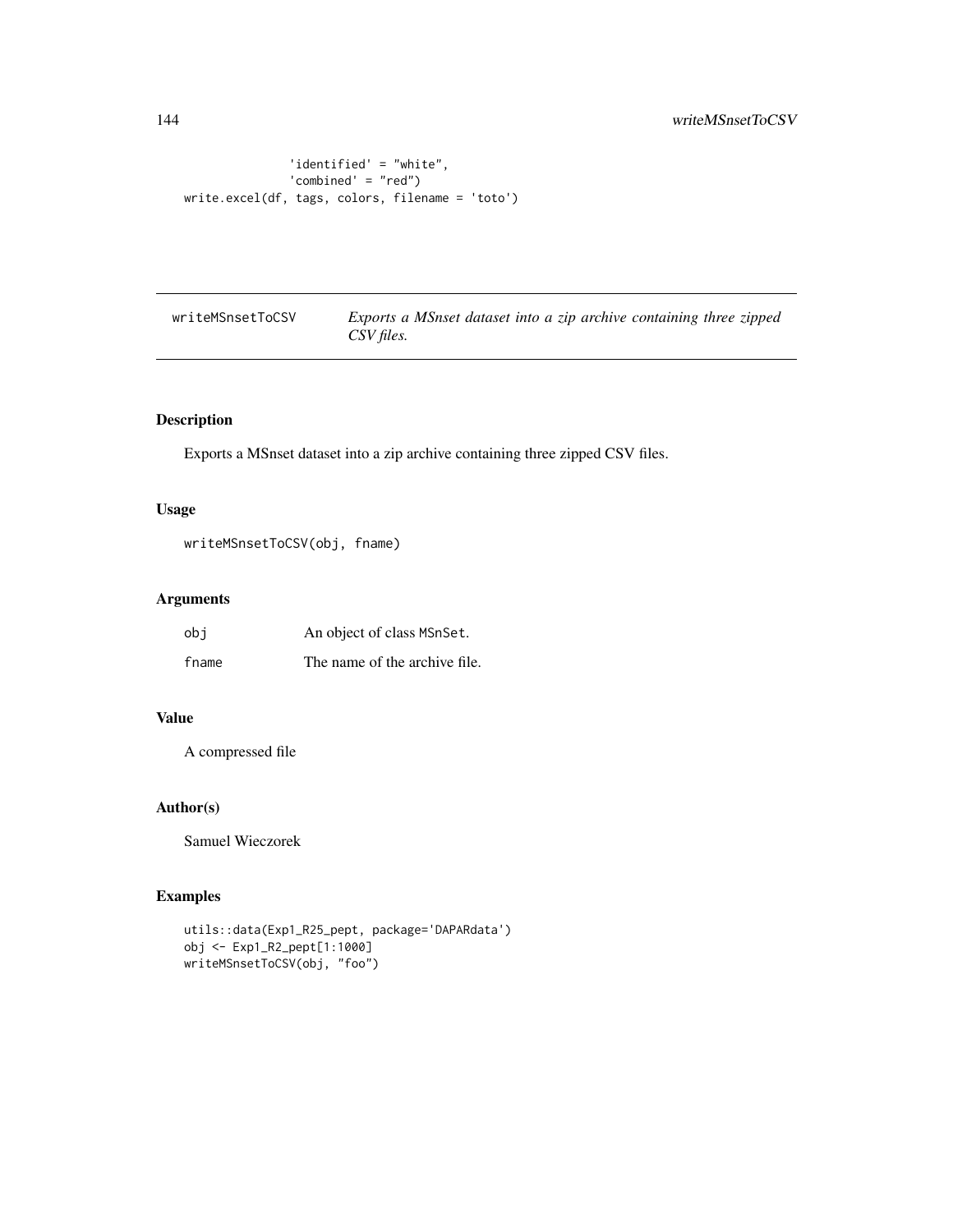<span id="page-144-0"></span>writeMSnsetToExcel *This function exports a* MSnSet *object to a Excel file.*

## Description

This function exports a MSnSet data object to a Excel file. Each of the three data.frames in the MSnSet object (ie experimental data, phenoData and metaData are respectively integrated into separate sheets in the Excel file). The colored cells in the experimental data correspond to the original missing values which have been imputed.

## Usage

writeMSnsetToExcel(obj, filename)

#### Arguments

| obi      | An object of class MSnSet.                         |
|----------|----------------------------------------------------|
| filename | A character string for the name of the Excel file. |

### Value

A Excel file (.xlsx)

#### Author(s)

Samuel Wieczorek

## Examples

```
Sys.setenv("R_ZIPCMD"= Sys.which("zip"))
utils::data(Exp1_R25_pept, package='DAPARdata')
obj <- Exp1_R25_pept[1:10]
writeMSnsetToExcel(obj, "foo")
```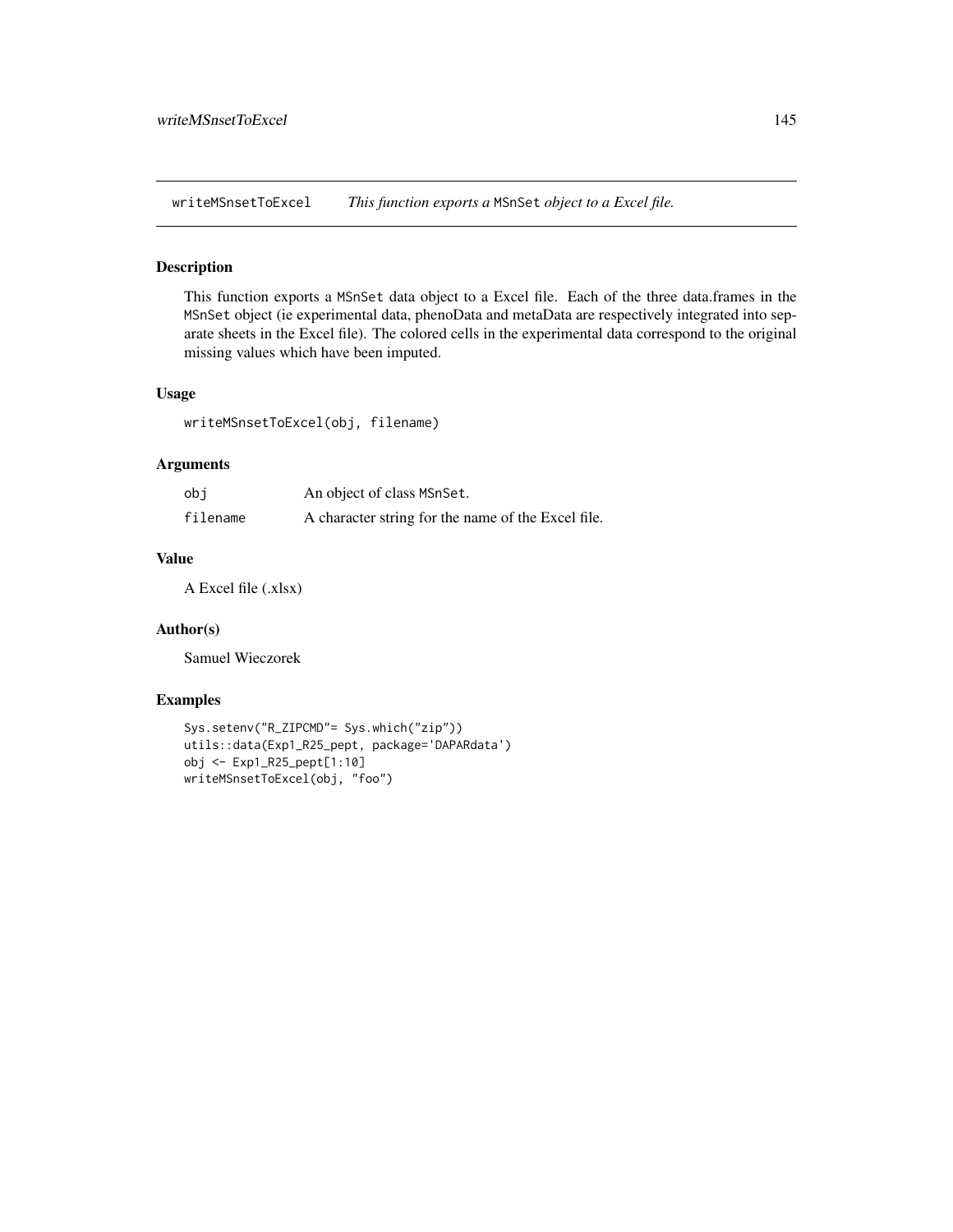# **Index**

aggregateIter, [6](#page-5-0) aggregateIterParallel, [7](#page-6-0) aggregateMean, [8](#page-7-0) AggregateMetacell, [8](#page-7-0) aggregateSum, [9](#page-8-0) aggregateTopn, [10](#page-9-0) averageIntensities, [11](#page-10-0)

barplotEnrichGO\_HC, [12](#page-11-0) barplotGroupGO\_HC, [12](#page-11-0) boxPlotD\_HC, [13](#page-12-0) BuildAdjacencyMatrix, [14](#page-13-0) BuildColumnToProteinDataset, [15](#page-14-0) BuildColumnToProteinDataset\_par, [16](#page-15-0) buildGraph, [17](#page-16-0) BuildMetaCell, [17](#page-16-0)

check.conditions, [18](#page-17-0) check.design, [19](#page-18-0) checkClusterability, [20](#page-19-0) classic1wayAnova, [21](#page-20-0) compareNormalizationD\_HC, [21](#page-20-0) compute\_t\_tests, [23](#page-22-0) corrMatrixD\_HC, [24](#page-23-0) CountPep, [25](#page-24-0) createMSnset, [25](#page-24-0) CVDistD\_HC, [27](#page-26-0)

dapar\_hc\_chart, [28](#page-27-0) dapar\_hc\_ExportMenu, [28](#page-27-0) deleteLinesFromIndices, [29](#page-28-0) densityPlotD\_HC, [30](#page-29-0) diffAnaComputeFDR, [31](#page-30-0) diffAnaGetSignificant, [32](#page-31-0) diffAnaSave, [33](#page-32-0) diffAnaVolcanoplot, [34](#page-33-0) diffAnaVolcanoplot\_rCharts, [35](#page-34-0) display.CC.visNet, [37](#page-36-0)

enrich\_GO, [38](#page-37-0)

ExtendPalette, [39](#page-38-0) finalizeAggregation, [40](#page-39-0) findMECBlock, [40](#page-39-0) formatLimmaResult, [41](#page-40-0) formatPHResults, [42](#page-41-0) fudge2LRT, [43](#page-42-0) get.pep.prot.cc, [44](#page-43-0) Get\_AllComparisons, [65](#page-64-0) GetCC, [45](#page-44-0) GetColorsForConditions, [45](#page-44-0) GetDetailedNbPeptides, [46](#page-45-0) GetDetailedNbPeptidesUsed, [47](#page-46-0) GetIndices\_BasedOnConditions, [49](#page-48-0) GetIndices\_MetacellFiltering, [50](#page-49-0) GetIndices\_WholeLine, [51](#page-50-0) GetIndices\_WholeMatrix, [51](#page-50-0) getIndicesConditions, [48](#page-47-0) getIndicesOfLinesToRemove, [48](#page-47-0) GetKeyId, [52](#page-51-0) getListNbValuesInLines, [53](#page-52-0) GetMatAdj, [53](#page-52-0) GetMetacell, [54](#page-53-0) GetNbPeptidesUsed, [54](#page-53-0) getNumberOf, [55](#page-54-0) getNumberOfEmptyLines, [56](#page-55-0) getPourcentageOfMV, [56](#page-55-0) getProcessingInfo, [57](#page-56-0) getProteinsStats, [58](#page-57-0) getQuantile4Imp, [58](#page-57-0) getTextForAggregation, [59](#page-58-0) getTextForAnaDiff, [60](#page-59-0) getTextForFiltering, [60](#page-59-0) getTextForGOAnalysis, [61](#page-60-0) getTextForHypothesisTest, [61](#page-60-0) getTextForNewDataset, [62](#page-61-0) getTextForNormalization, [63](#page-62-0) getTextForpeptideImputation, [63](#page-62-0) getTextForproteinImputation, [64](#page-63-0)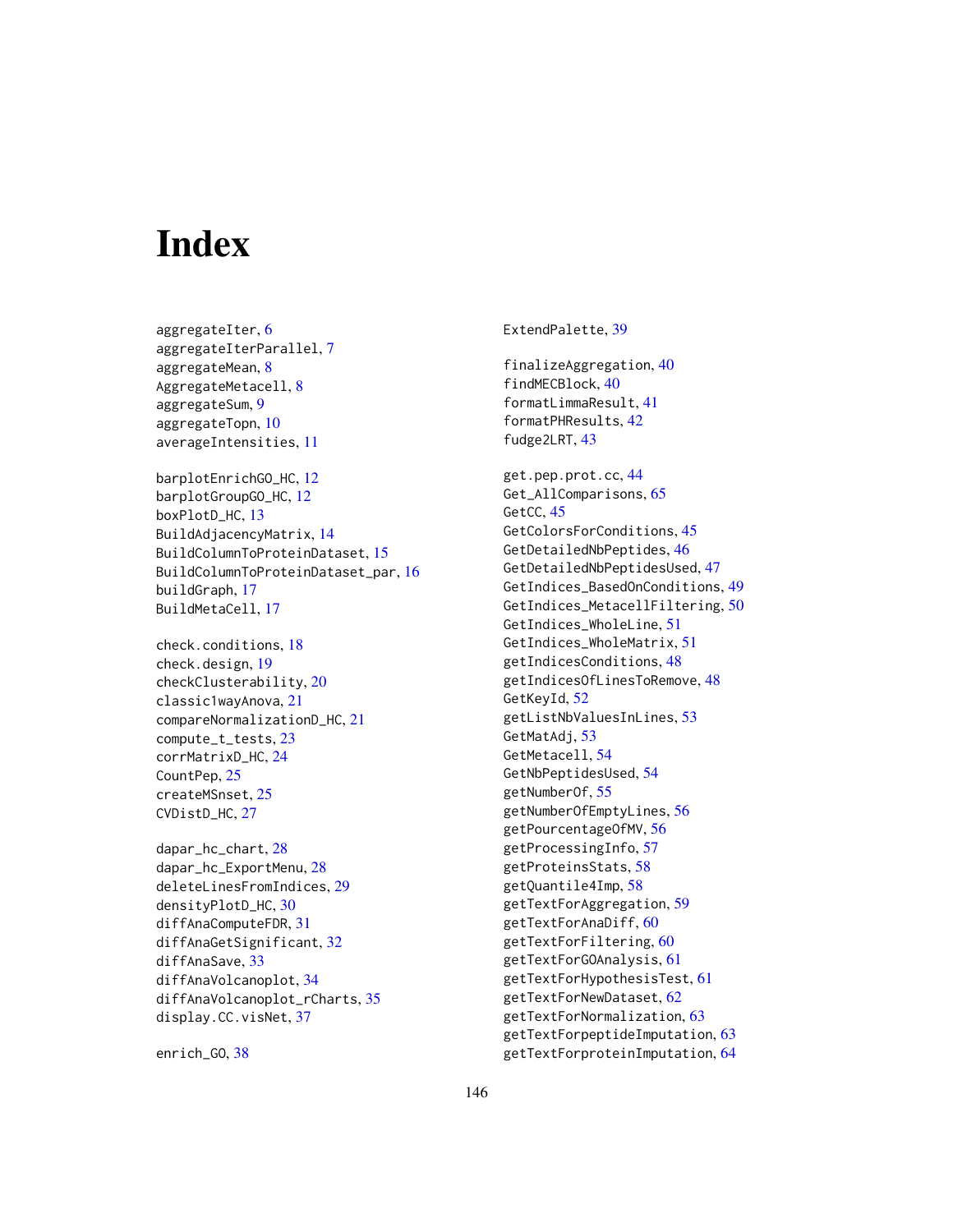#### INDEX 147

GetTypeofData, [65](#page-64-0) GlobalQuantileAlignment, [66](#page-65-0) GOAnalysisSave, [67](#page-66-0) GraphPepProt, [68](#page-67-0) group\_GO, [68](#page-67-0) hc\_logFC\_DensityPlot, [69](#page-68-0) hc\_mvTypePlot2, [70](#page-69-0) heatmap.2, *[71,](#page-70-0) [72](#page-71-0)*, *[129](#page-128-0)* heatmapD, [71](#page-70-0) heatmapForMissingValues, [72](#page-71-0) histPValue\_HC, [73](#page-72-0) impute.pa2, [74](#page-73-0) inner.aggregate.iter, [75](#page-74-0) inner.aggregate.topn, [76](#page-75-0) inner.mean, [77](#page-76-0) inner.sum, [77](#page-76-0) LH0, [78](#page-77-0) LH0.lm, [78](#page-77-0) LH1, [79](#page-78-0) LH1.lm, [80](#page-79-0) limma, *[33](#page-32-0)* limmaCompleteTest, *[31](#page-30-0)*, *[33](#page-32-0)*, [80](#page-79-0) listSheets, [81](#page-80-0) LOESS, [82](#page-81-0) make.contrast, [82](#page-81-0) make.design, [83](#page-82-0) make.design.1, [84](#page-83-0) make.design.2, [84](#page-83-0) make.design.3, [85](#page-84-0) match.metacell, [86](#page-85-0) MeanCentering, [86](#page-85-0) metacell.def, [87](#page-86-0) Metacell\_generic, [92](#page-91-0) Metacell\_maxquant, [93](#page-92-0) Metacell\_proline, [94](#page-93-0) MetaCellFiltering, [88](#page-87-0) MetacellFilteringScope, [89](#page-88-0) metacellHisto\_HC, [89](#page-88-0) metacellPerLinesHisto\_HC, [91](#page-90-0) metacellPerLinesHistoPerCondition\_HC, [90](#page-89-0) metacombine, [95](#page-94-0) mvImage, [96](#page-95-0) my\_hc\_chart, [97](#page-96-0) my\_hc\_ExportMenu, [97](#page-96-0)

nonzero, [98](#page-97-0) normalizeMethods.dapar, [99](#page-98-0) NumericalFiltering, [99](#page-98-0) NumericalgetIndicesOfLinesToRemove, [100](#page-99-0) pepa.test, [101](#page-100-0) plotJitter, [102](#page-101-0) plotJitter\_rCharts, [102](#page-101-0) plotPCA\_Eigen, [103](#page-102-0) plotPCA\_Eigen\_hc, [104](#page-103-0) plotPCA\_Ind, [104](#page-103-0) plotPCA\_Var, [105](#page-104-0) postHocTest, [106](#page-105-0) proportionConRev\_HC, [107](#page-106-0) QuantileCentering, [108](#page-107-0) rbindMSnset, [109](#page-108-0) readExcel, [109](#page-108-0) reIntroduceMEC, [110](#page-109-0) removeLines, [111](#page-110-0) samLRT, [111](#page-110-0) saveParameters, [112](#page-111-0) scatterplotEnrichGO\_HC, [113](#page-112-0) search.metacell.tags, [114](#page-113-0) Set\_POV\_MEC\_tags, [116](#page-115-0) SetCC, [114](#page-113-0) SetMatAdj, [115](#page-114-0) splitAdjacencyMat, [116](#page-115-0) StringBasedFiltering, [117](#page-116-0) StringBasedFiltering2, [118](#page-117-0) SumByColumns, [119](#page-118-0) SymFilteringOperators, [119](#page-118-0) test.design, [120](#page-119-0) translatedRandomBeta, [120](#page-119-0) univ\_AnnotDbPkg, [121](#page-120-0) UpdateMetacell, [122](#page-121-0) violinPlotD, [122](#page-121-0) visualizeClusters, [123](#page-122-0) vsn, [124](#page-123-0) wrapper.compareNormalizationD\_HC, [125](#page-124-0) wrapper.corrMatrixD\_HC, [126](#page-125-0) wrapper.CVDistD\_HC, [127](#page-126-0) wrapper.dapar.impute.mi, [127](#page-126-0)